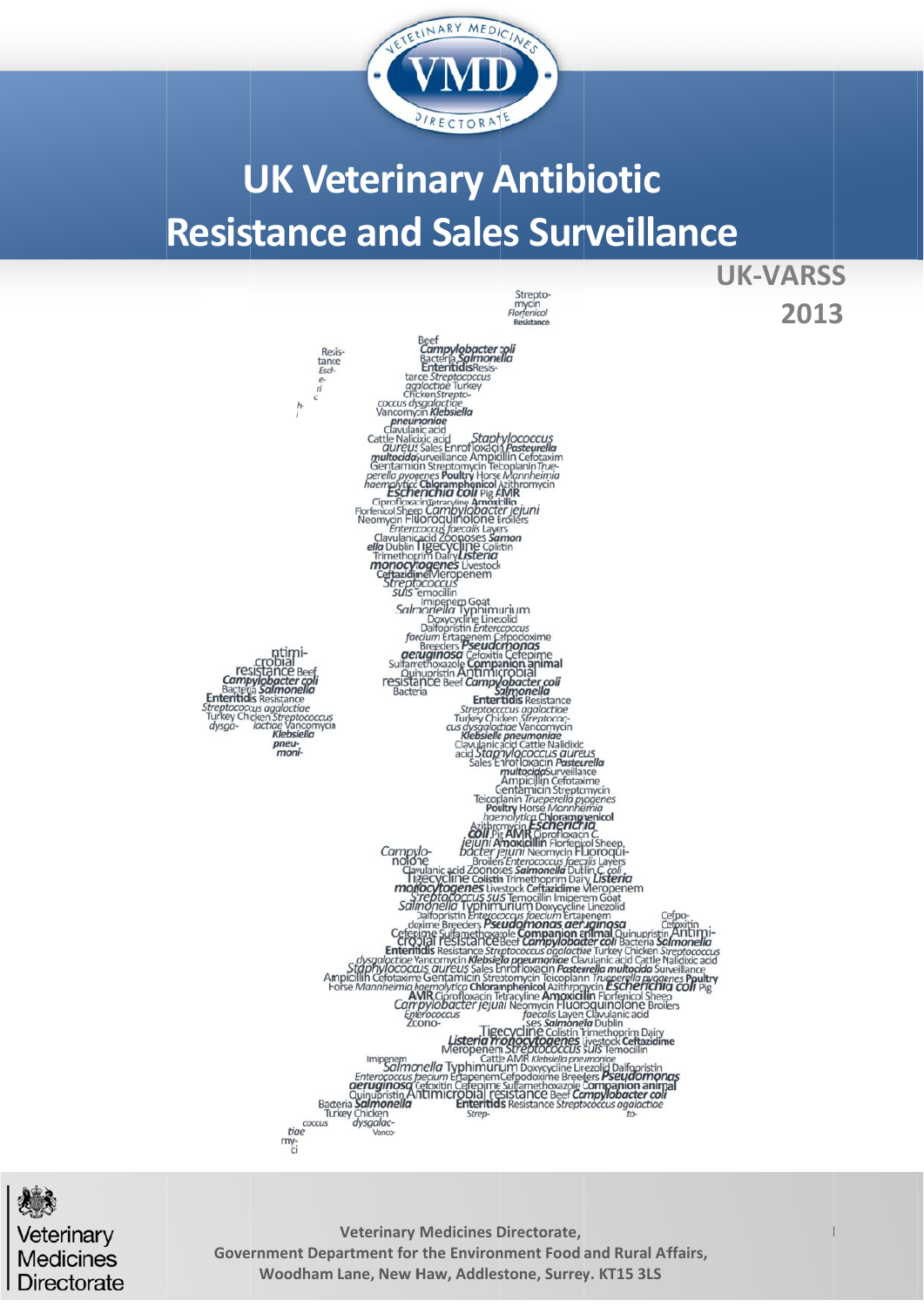# **UK Veterinary Antibiotic Resistance and Sales Surveillance**

# UK‐ VARSS 2013

# **Editor in Chief**

Professor S. Peter Borriello Veterinary Medicines Directorate Woodham Lane New Haw Addlestone Surrey KT15 3NB

## **Authors**

- Suzanne Eckford
- Katherine Grace
- Callum Harris
- Hannah Reeves

of the Veterinary Medicines Directorate

- Chris Teale
- Catherine Tallentire

of the Animal and Plant Health Agency

#### **Acknowledgements**

This combined report is issued by the Veterinary Medicines Directorate. Data for the sales section are produced by the Veterinary Medicines Directorate. Data for antibiotic resistance section are produced and collated by the Animal and Plant Health Agency. The veterinary antibiotic resistance and sales data monitoring programme is funded by the Veterinary Medicines Directorate.

## **Citation**

Text and tables may be cited only with the reference to this report: UK‐VARSS 2013. UK Veterinary Antibiotic Resistance and Sales Surveillance Report. The report is available from:

https://www.gov.uk/government/publications/veterinary-antimicrobial-resistance-and-sales-surveillance-2013.

#### **Correspondence**

Any correspondence relating to this report should be sent by email to: postmaster@vmd.defra.gsi.gov.uk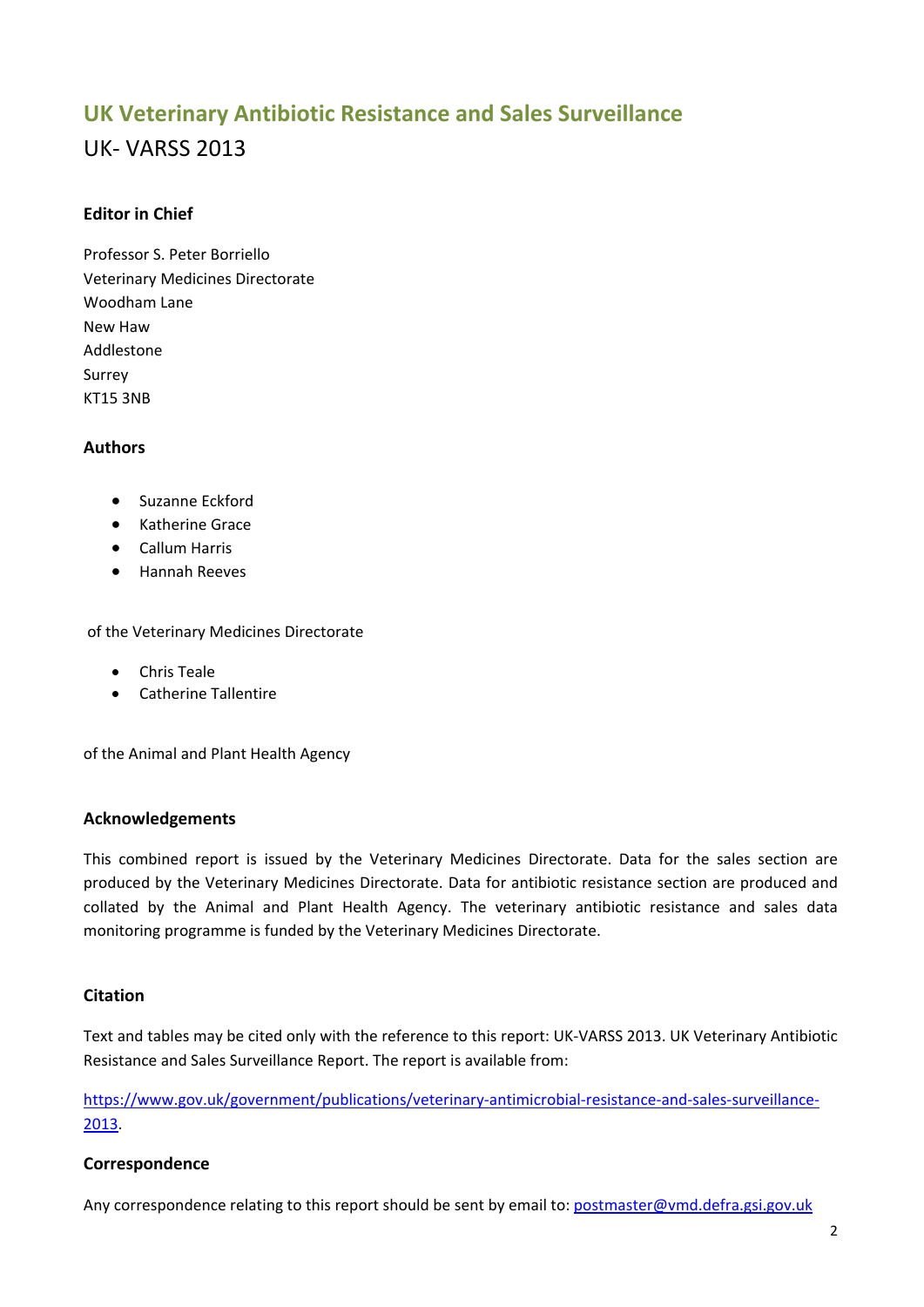# **Foreword**

This is the second combined antimicrobial resistance and sales report published under the acronym UK‐ VARSS 2013 by the Veterinary Medicine Directorate (an executive agency of Defra), and covers data from 2009‐2013 (sales), and 2011‐2013 (resistance). The layout has been revised in order to aid interpretation, data is presented in tabular and graphic form with resistance data divided by animal species as well as bacterial species. Although there are limitations to the data, it is anticipated that veterinarians and farmers will be able to use the report when prescribing antibiotics or developing health plans. The report will also be of relevance to policy writers, academics and members of the public with an interest in veterinary and public health. The VMD is dedicated to improving the surveillance of veterinary antibiotics and resistance and future plans include monitoring of antibiotic consumption, structured surveillance of previously unmonitored pathogens and joint reporting of human and veterinary data.

For both sales and resistance surveillance we have used the Heads of Medicines Agencies definition of antimicrobials and antibiotics<sup>1</sup> which have also been adopted by EPRUMA<sup>2</sup>.

For the resistance data, resistance has been defined based on human clinical breakpoints. The intent, in the future, is to move towards agreed animal species clinical breakpoints. However, even for future reports, we will retain human clinical breakpoints for food-borne pathogens due to their relevance for human medicine.

#### **Professor S.P. Borriello**

<sup>1&</sup>lt;sub>www.hma.eu/fileadmin/dateien/Veterinary\_medicines/00-HMA\_Vet/02-</sub>

HMA\_Task\_Force/03\_HMA\_vet\_TF\_AMR/2012\_11\_HMA\_agreed\_AB\_AM\_definitions.pdf

<sup>2</sup> http://www.epruma.eu/component/downloads/downloads/76.html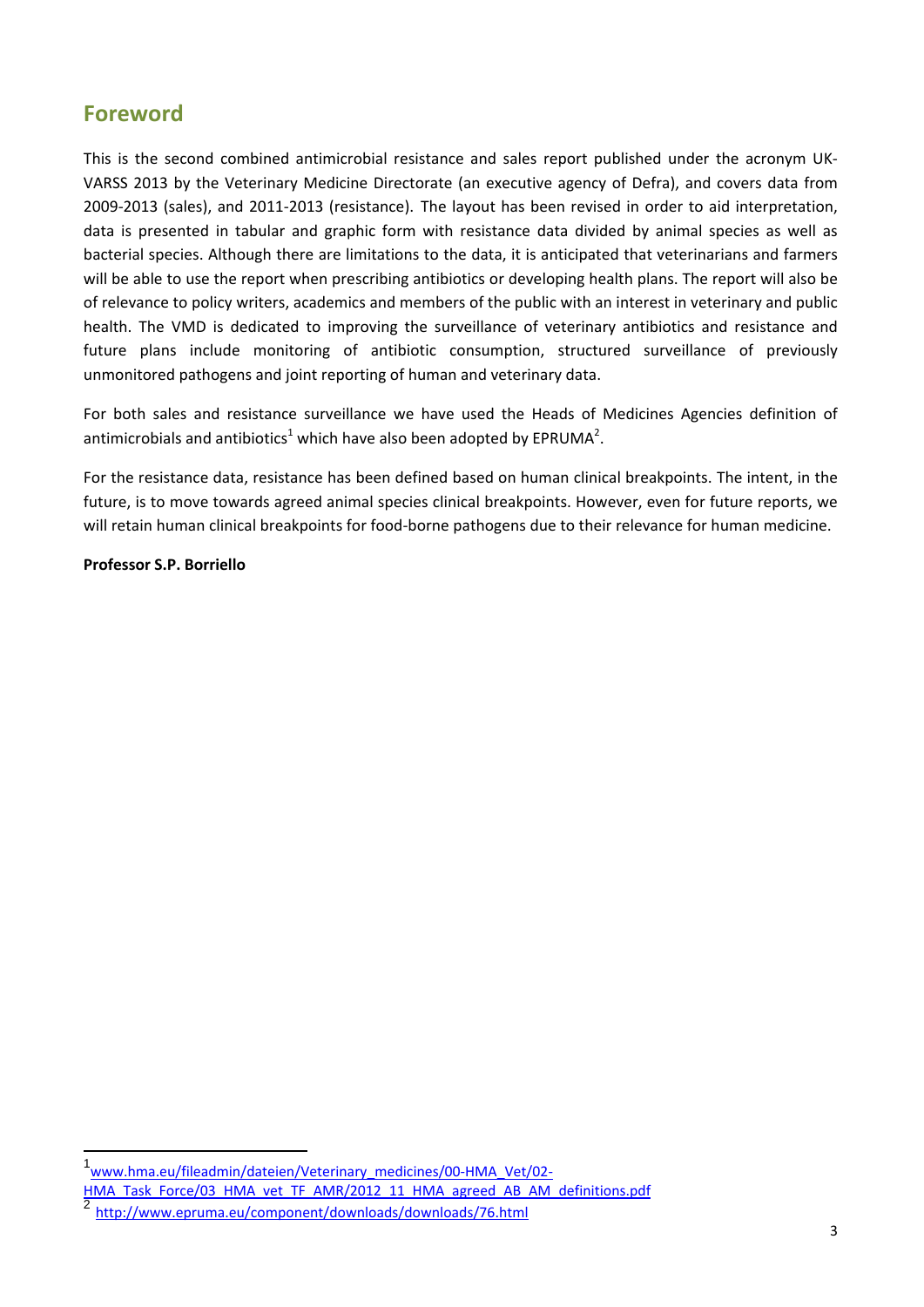# **Executive Summary**

Overall the trends observed in 2013 are in keeping with those reported in the 2012. Sales of antibiotics reduced from 60mg/PCU to 56mg/PCU in food producing species, but there has been little variation in sales over a six year period, and the 2013 figure is equal to the average (mean) for the period. Of the antibiotics which are recognised as critically important for human use, a small decrease (120kg) was observed in the volume of sales of  $3^{rd}$  and  $4^{th}$  generation cephalosporins; sales of fluoroquinolones increased by 180kg between 2012 and 2013, and sales of macrolides increased by 2 tonnes over the same period.

When considering resistance, no major changes were detected in the level of resistance in isolates between 2012 and 2013. Of the bacteria that are of interest to human public health, none of the *Salmonella* spp*.* isolated from cattle, sheep or pigs, were resistant to ciprofloxacin (fluoroquinolone), however 1.4% of *Salmonella* isolates from chickens, and 7% from turkeys, were resistant to ciprofloxacin. Resistance to 3rd and 4th generation cephalosporins was not detected in *Salmonella* spp. isolates from any animal species apart from pigs, in which 0.6% of isolates were resistant.

Of *E. coli* isolates collected by scanning surveillance (obtained from diagnostic submissions and therefore may be pathogenic or commensal strains), greatest resistance to fluoroquinolones was observed in cattle, with 12% of isolates resistant to enrofloxacin. 4% of *E. coli* isolates from sheep were resistant to enrofloxacin, which was an increase from 0.6% in 2012. Resistance to enrofloxacin in isolates from pigs remained stable at 8%, and resistance to enrofloxacin in *E. coli* from poultry was low (2% in chickens, 0% in turkeys). Resistance of *E. coli* to 3rd and 4th generation cephalosporins was greatest in cattle with 13% of isolates resistant to cefotaxime, a decrease from 18% in 2011. Large variation is seen in the levels of resistance in *E. coli* in different age groups of animals, with the level of resistance decreasing after weaning. It should therefore be recognised that the majority of resistant isolates reported via scanning surveillance were obtained from neonatal or pre-weaned animals and resistance is much less frequently observed in isolates from adults.

Also of note was the detection of a Livestock Associated (LA) strain of MRSA in an isolate from a turkey, which is thought to be the first isolate of LA-MRSA in a food producing animal in the UK. These strains are prevalent in other European countries.

The proportion of *Brachyspira hyodysenteriae* isolates, which were resistant to tiamulin increased between 2011 and 2013. This is significant as *B. hyodysenteriae* is a cause of dysentery in pigs and few antibiotics are authorised for treatment of this infection, increasing resistance may therefore result in compromised welfare. Overall the number of isolates reported was low (29 isolates over three years); this remains an area to be closely monitored, but is not of major concern at present.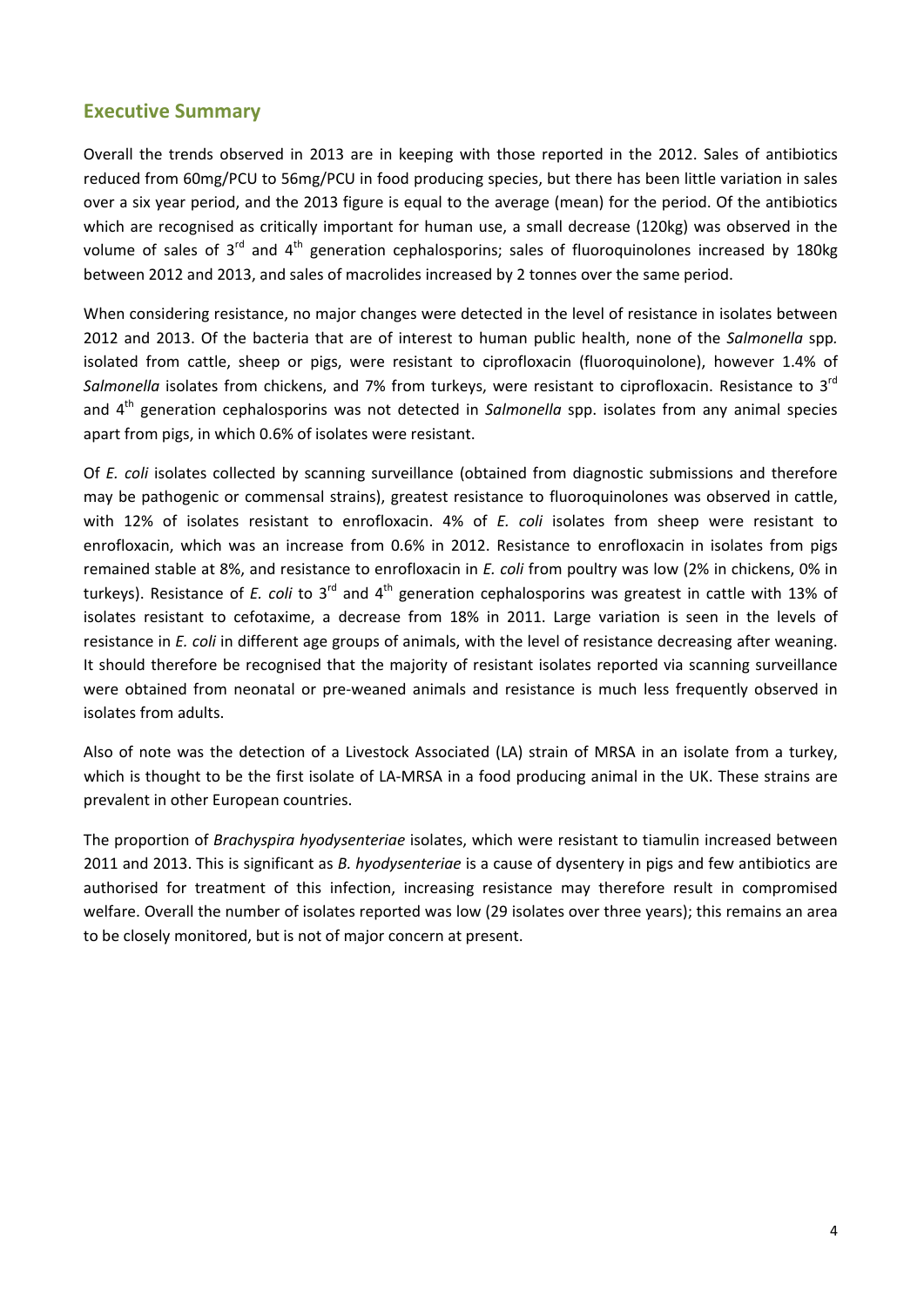# **Contents**

| <b>Chapter 1 - Introduction</b>            | 8  |
|--------------------------------------------|----|
| Introduction                               | 8  |
| <b>Summary of findings</b>                 | 10 |
| Data sources                               | 14 |
| <b>Data limitations</b>                    | 16 |
| Structure of report                        | 18 |
| <b>Future plans</b>                        | 19 |
| <b>Chapter 2 - Antibiotic Sales</b>        | 20 |
| <b>Chapter 3 - Antibiotic Resistance</b>   | 32 |
| Method                                     | 32 |
| <b>Scanning Surveillance</b>               | 34 |
| <b>Veterinary Bacteria</b>                 | 34 |
| <b>Mastitis causing Pathogens</b>          | 35 |
| <b>Respiratory pathogens</b>               | 40 |
| Other (miscellaneous) veterinary pathogens | 43 |
| Zoonotic Bacteria                          | 48 |
| Escherichia coli                           | 50 |
| Salmonella spp.                            | 57 |
| <b>Structured Surveillance</b>             | 64 |
| Salmonella spp.                            | 64 |
| Campylobacter spp.                         | 67 |
| Escherichia coli                           | 68 |
| <b>References</b>                          | 69 |
| <b>Annex</b>                               | 71 |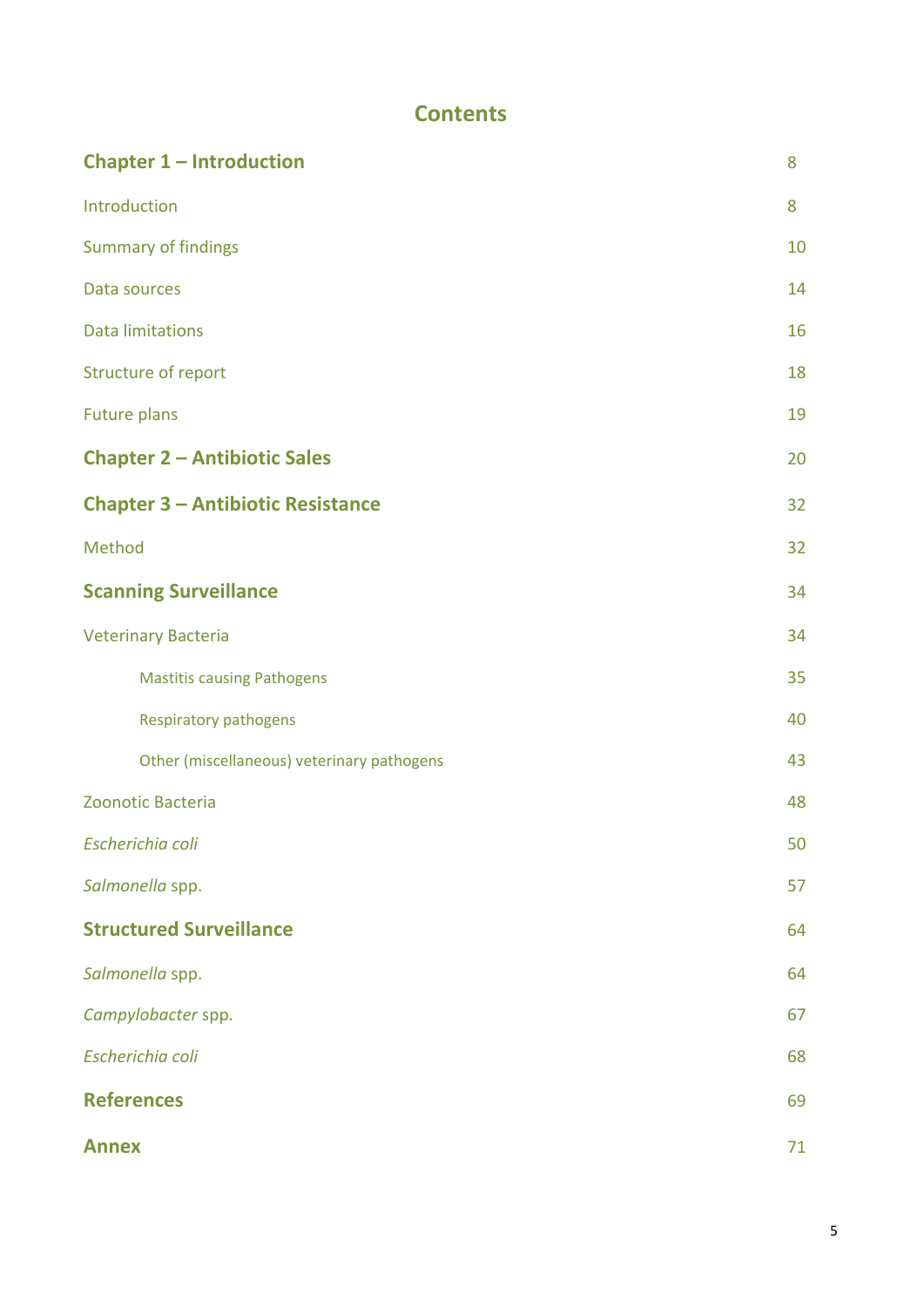# **List of figures**

**Figure 1**: Milligrams (mg) of active ingredient sold for food producing animals per [population](#page-21-0) correction unit (PCU) 2008‐2013

**Figure 2**: Milligrams (mg) of active ingredient of critically important antibiotics sold for food producing animals per [population](#page-22-0) correction Unit (PCU) for 2008‐2013

**Figure 3**: Sales of antibiotic [intramammary](#page-24-0) products (grams active ingredient) per dairy cow in the national herd 2009–2013

**Figure 4**: Sales (tonnes active ingredient) of total antibiotic products by chemical group [2009–2013](#page-26-0)

**Figure 5**: Sales of total antibiotics (tonnes active ingredient) by route of [administration](#page-28-0) 2009–2013

**Figure 6**: Sales for animal use of antibiotic products (tonnes active ingredient) [2009–2013](#page-29-0)

**Figure 7**: [Susceptibility](#page-33-0) of *E. coli* mastitis isolates in cattle 2011‐2013

**Figure 8**: Susceptibility of *[Streptococcus](#page-35-0) uberis* mastitis isolates in cattle 2011‐2013

**Figure 9**: Susceptibility of *[Staphylococcus](#page-36-0) aureus* mastitis isolates in cattle 2011‐2013

**Figure 10**: Susceptibility of *[Streptococcus](#page-37-0) dysgalactiae* mastitis isolates in cattle 2011‐2013

**Figure 11**: [Susceptibility](#page-40-0) of *Pasteurella multocida* isolates in cattle 2011‐2013

**Figure 12**: [Susceptibility](#page-40-0) of *Pasteurella multocida* in pigs 2011‐2013

**Figure 13**: Susceptibility of *[Streptococcus](#page-43-0) dysgalactiae* isolates from sheep 2011‐2013

**Figure 14**: Susceptibility of *[Staphylococcus](#page-45-0) aureus* in chickens 2011‐2013

**Figure 15**: Susceptibility of *[Streptococcus](#page-48-0) suis* in pigs 2011‐2013

**Figure 16**: [Susceptibility](#page-50-0) of *E. coli* isolates in neonatal, pre‐weaning and adult cattle 2011

**Figure 17**: [Susceptibility](#page-51-0) of *E. coli* isolates in neonatal, pre‐weaning and adult cattle in 2012

**Figure 18**: [Susceptibility](#page-51-0) of *E. coli* isolates in neonatal, pre‐weaning and adult cattle in 2013

**Figure 19**: [Susceptibility](#page-52-0) of *E. coli* isolates in neonatal, pre‐weaning and adult sheep in 2011

**Figure 20**: [Susceptibility](#page-53-0) of *E. coli* isolates in neonatal, pre‐weaning and adult sheep in 2012

**Figure 21**: [Susceptibility](#page-53-0) of *E. coli* isolates in neonatal, pre‐weaning and adult sheep in 2013

Figure 22: [Susceptibility](#page-54-0) of *E. coli* isolates in neonatal, post-weaning and adult pigs in 2011

**Figure 23**: [Susceptibility](#page-55-0) of *E. coli* isolates in neonatal, post‐weaning and adult pigs in 2012

**Figure 24**: [Susceptibility](#page-55-0) of *E. coli* isolates in neonatal, post‐weaning and adult pigs in 2013

**Figure 25**: [Percentage](#page-57-0) of fully susceptible isolates in each species 2011‐2013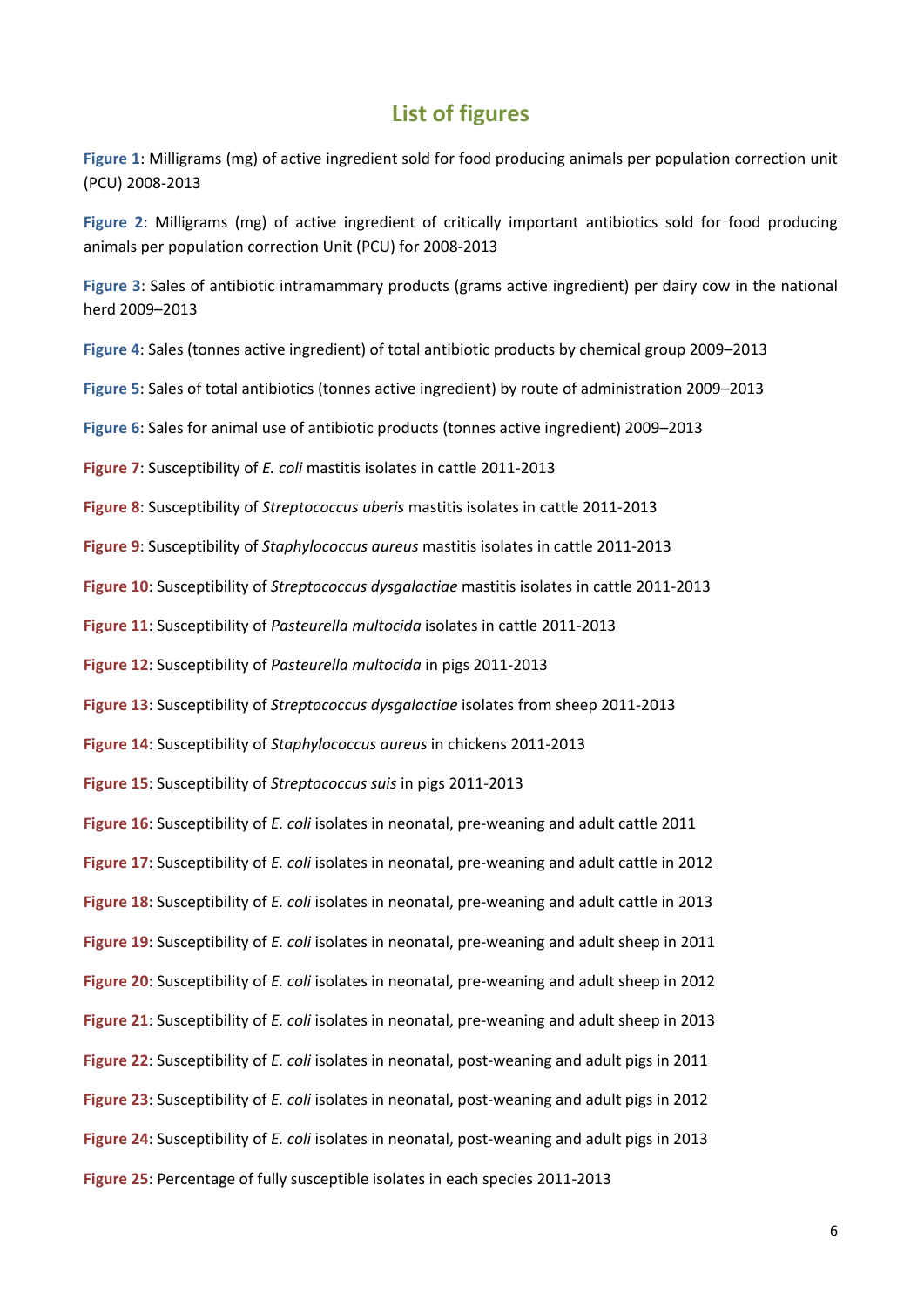**Figure 26**: [Percentage](#page-59-0) resistance of *Salmonella* Dublin isolates, collected between 2011‐2013

**Figure 27**: Percentage resistance of *Salmonella* [Typhimurium](#page-60-0) isolates, collected between 2011‐2013

**Figure 28**: Percentage resistance of *Salmonella* spp. isolates, other than *S.* Dublin and *S.* [Typhimurium](#page-63-0) collected between 2011‐2013

**Figure 29**: Percentage of the eight most common definitive and undefined types of *Salmonella* [Typhimurium](#page-107-0) sensitive to 16 antibiotics in 2013

# **List of tables**

**Table 1**: Number of [livestock](#page-19-0) (in 000s) in 2009‐2013 by species

**Table 2**: [Population](#page-20-0) correction unit (PCU) per 1,000 tonnes 2008‐2013

**Table 3**: Sales in kg of active ingredient and (millions of tubes) of antibiotic [intramammary](#page-23-0) products 2009‐ 2013

**Table 4**: Sales (grams active ingredient) of antibiotic [intramammary](#page-23-0) products per dairy cow in the national herd 2009‐2013

**Table 5**: Sales (tonnes active [ingredient\)](#page-25-0) of total antibiotic products by chemical grouping 2009‐2013 and total sales 2007‐2013

**Table 6**: Sales (tonnes of active [ingredient\)](#page-27-0) of total antibiotic by route of admin 2009‐2013

**Table 7**: Sales (tonnes of active [ingredient\)](#page-29-0) of antibiotics 2009‐2013, in the categories of food animals only, non‐food animals and combined food and non‐food animals

**Table 8**: Sales (tonnes active [ingredient\)](#page-30-0) of total antibiotics for food producing animals only, by species 2009‐2013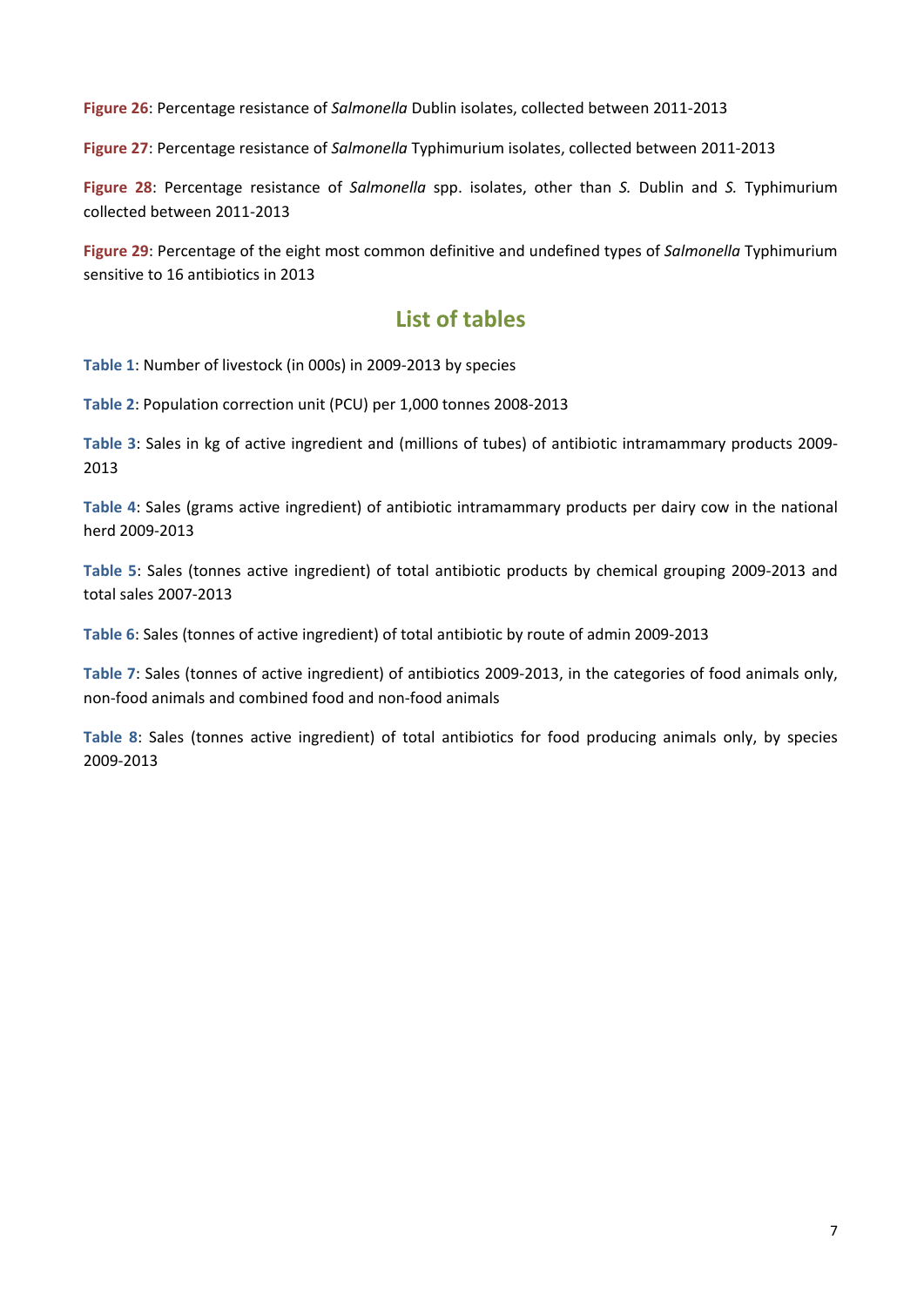# <span id="page-7-0"></span>**Chapter 1 – Introduction**

Antimicrobial resistance, in particular antibiotic resistance, is recognised as a significant and growing concern in both the medical and veterinary sector. The scale of the threat posed by antimicrobial resistance, and our approach to minimising the development and transmission of resistance, are outlined in the UK cross government 5 Year Strategy, published in 2013<sup>3</sup>.

Consistent, ongoing collation and analysis of surveillance data on the levels of resistance present in bacteria from animals, humans and their environment is essential to underpin our understanding of how resistant bacteria, and resistance genes, move between different bacterial populations.

The focus of this report is on bacteria of veterinary origin. While the main clinical concern in the UK at present is resistance that impacts on our ability to effectively treat human disease, we recognise that to address this issue we need to look at all potential sources of resistance, as well considering the potential implications of resistance for animal welfare.

There are clear links between use of antibiotics in animals and development of resistance in zoonotic bacteria that cause disease in people, such as *Salmonella* spp. and *Campylobacter* spp*.* Our programme of active surveillance of resistance in these bacterial species has recently expanded and will, in future, permit trend analysis that can be cross‐linked to surveillance programmes of the same bacterial species from human clinical cases.

There is also evidence that resistance genes present in commensal bacteria in animals can transfer to human pathogenic bacteria, via consumption of animal products. The significance that this route of transmission plays in the overall resistance picture in human medicine is not yet defined. Surveillance of resistance in commensal bacteria, i.e. commensal *E. coli*, from healthy animals contributes to our understanding of the potential risk this route of transmission may pose.

It is imperative, for the health and welfare of our animal populations, that resistance in veterinary pathogenic bacteria does not develop to a point that limits our ability to treat disease. At present, as far as we are aware, the incidence of disease in animals in the UK that has been effectively untreatable with antimicrobials permitted for use is rare, and limited to a small number of cases of swine dysentery (*Brachyspira hyodysenteriae*). Our programme of surveillance of veterinary pathogenic bacteria acts as an early warning system for new and emerging resistance patterns, but does not currently permit trend analysis of changes in resistance patterns that can be extrapolated with confidence to bacterial populations present in the wider national animal herd. Our aspiration in future is to move towards active surveillance of resistance in key veterinary pathogens, to aid veterinary surgeons in making appropriate, informed, prescribing decisions.

We know that one of the key drivers for development and selection of resistance in bacteria is the use of antibiotics. However, there are other factors, such as biosecurity, that impact on the prevalence of resistance present within different animal populations. Monitoring levels of antibiotic consumption in parallel with surveillance of resistance in bacteria from the same animal populations will increase our understanding of the complex nature of resistance. It will also aid in identifying any sub‐optimal use of antibiotics in the veterinary sector, and facilitate veterinary surgeons and animal keepers to adopt practices of responsible use.

<sup>3&</sup>lt;br>https://www.gov.uk/government/uploads/system/uploads/attachment\_data/file/244058/20130902\_UK\_5\_year\_AM R\_strategy.pdf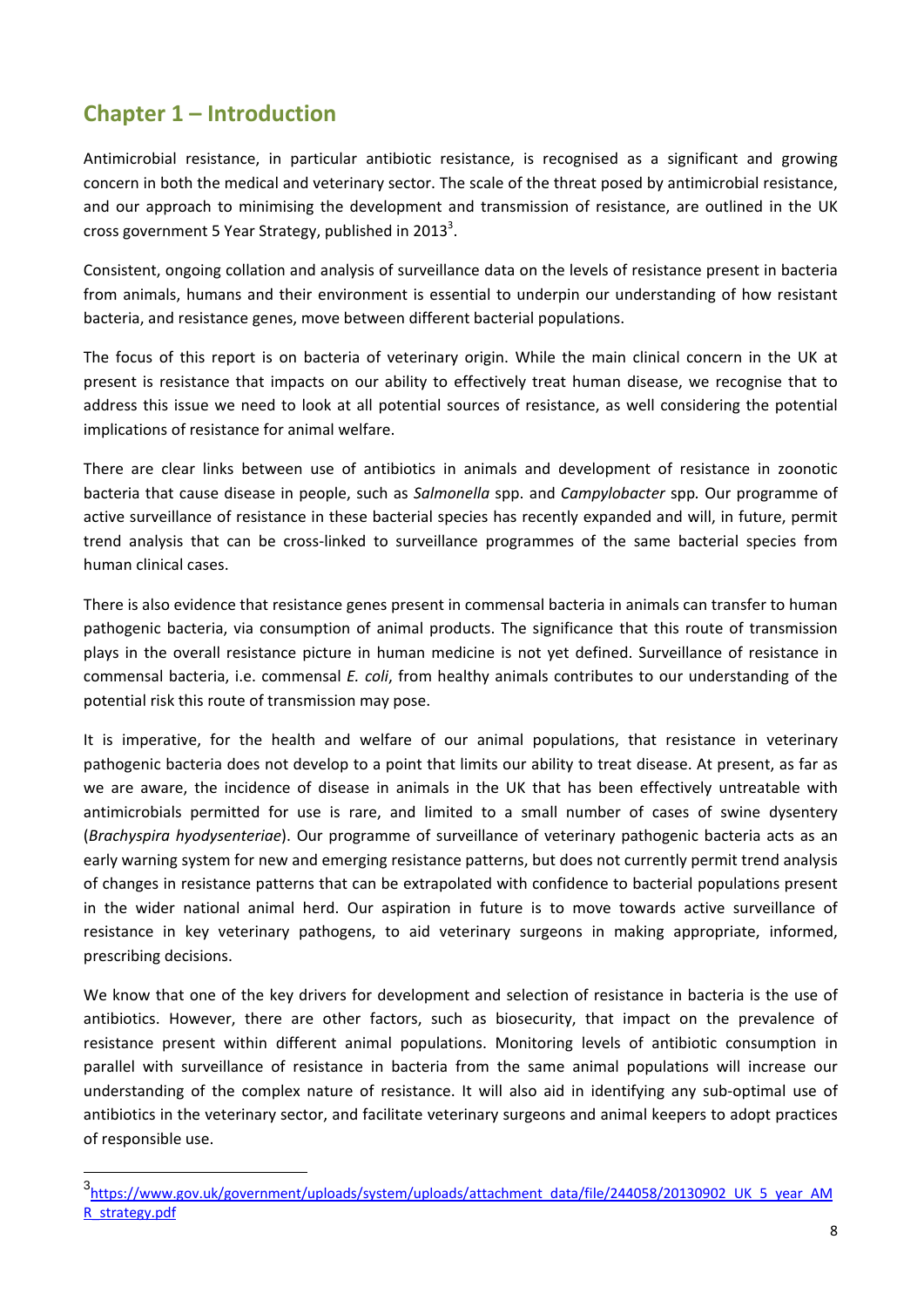<span id="page-8-0"></span>Our plans for development of both our antibiotic consumption and antibiotic resistance surveillance programmes are outlined in more detail on page 19. We do not underestimate the challenge posed in achieving the aspirations we have outlined, but are committed to improving surveillance of veterinary antibiotic resistance.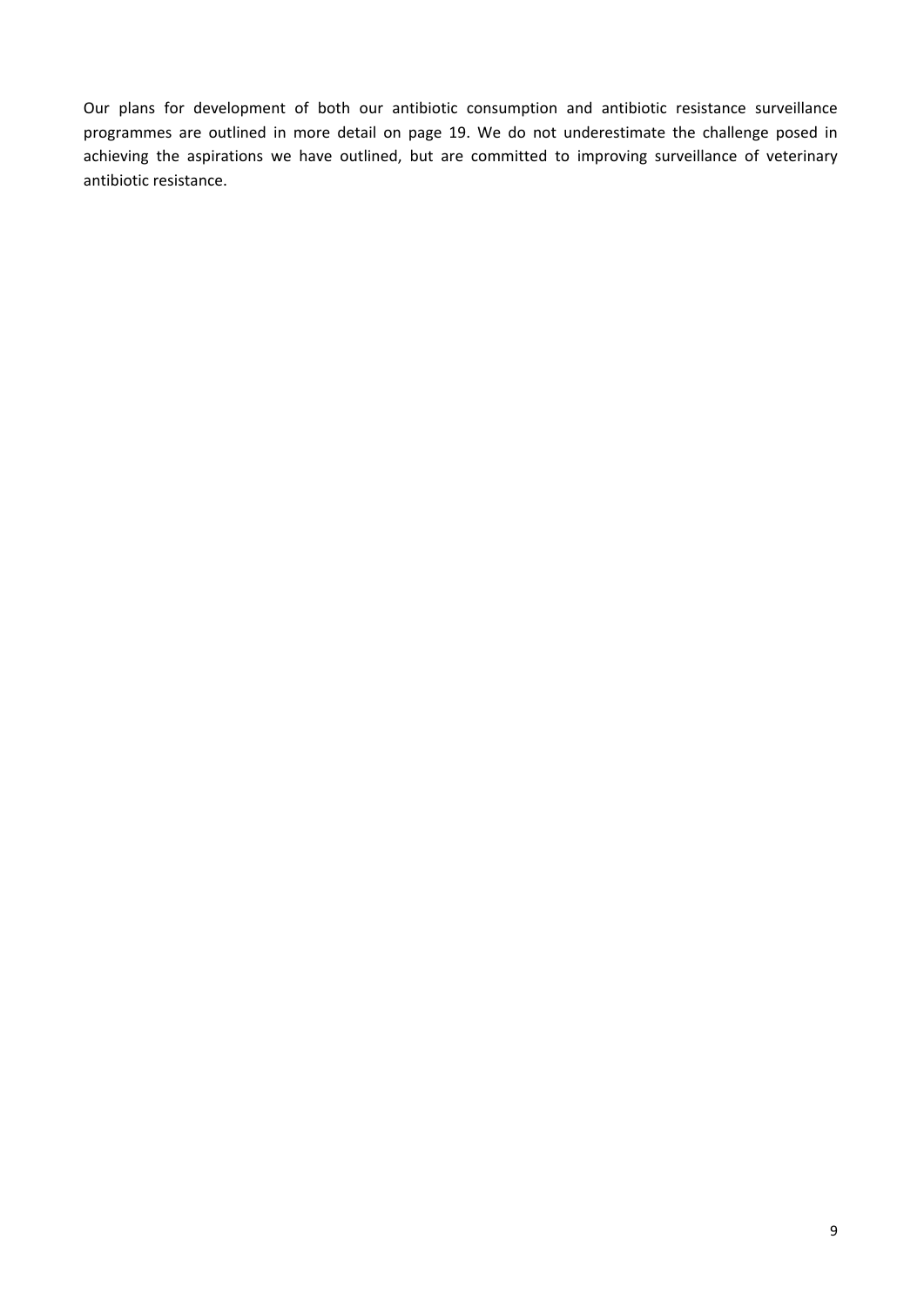# **Summary of findings**

The following paragraphs provide a summary of the findings. Data on UK antibiotic sales covers the period 2008 to 2013 and were collected on a UK wide basis. Data for antibiotic resistance covers the period 2011 to 2013. Scanning surveillance activities which contribute to these resistance data were conducted in England and Wales, and structured surveillance activities were conducted on a UK wide basis.

# **Antibiotic Sales Data**

The PCU is the unit of measure used in the EU to compare sales as related to animal populations and demographics. The figure for all antibiotic sales in food producing species was 56 mg/PCU for 2013. This represents a decrease from 60mg/PCU in 2012. Over the six year period, the value ranged from 52‐62 mg/PCU and the 2013 figure was equal to the mean average. It is positive that a decline in sales has been observed, however when compared to the reduction that has been achieved over the same time period in some other EU member states the reduction is small.

For the antibiotics which are recognised as critically important for human use, an increase was seen in the sale of macrolides from 6.23 mg/PCU in 2012 to 6.94 mg/PCU in 2013. In terms of volume of antibiotic sales, macrolides increased by two tonnes in 2013; sales of macrolides have been increasing since 2010. A small increase was also observed in the volume of sales of fluoroquinolones between 2012 and 2013, from 2.4 to 2.6 tonnes (0.35 to 0.36 mg/PCU), despite a voluntary ban introduced by the poultry industry. Due to limitations with data collection no explanation can be offered for the sales patterns observed, highlighting the need for more rigorous surveillance of antibiotic consumption. The sales of 3rd and 4th generation cephalosporins decreased in 2013 by 120 kg, translating to a decline from 0.20mg/PCU in 2012 to 0.18mg/PCU in 2013.

Reductions were noted in the sales of intramammary antibiotics, with 1.54g of active ingredient per dairy cow being sold compared to 1.99g per dairy cow in 2012. A decrease was seen in the volume of dry cow therapy sold, from 1.04g per cow in 2012 to 0.89g per cow in 2013. Lactating cow therapy sales also decreased from 0.95g per cow in 2012 to 0.65g per cow in 2013.

Total antibiotic sales decreased in 2013 from 445 tonnes to 420 tonnes, of these sales tetracyclines were the most widely sold class accounting for 44% of all antibiotic sales in 2013, with 184 tonnes sold. Tetracyclines have consistently had the highest sales of the seven antibiotic classes analysed; encouragingly, sales did decrease by six tonnes between 2012 and 2013.

Of particular note is the fact that sales of antibiotics authorised for use in food producing species decreased by 26 tonnes (7%) between 2012 and 2013, from 381 tonnes to 355 tonnes. Sales of products authorised for use in non‐food producing animals accounted for 36 tonnes (9%) of the total annual sales, with an increase of one tonne since 2012.

Medicated feed for food-producing animals accounted for 60% of veterinary antibiotic products sold, the majority of which are sold for use in pigs and poultry. Sales of antibiotics as medicated feed decreased by 23 tonnes in 2013 compared to 2012. Changes have been proposed to the EU legislation on medicated feed with the intention of reducing the risk of antibiotic resistance. The proposal includes banning the use of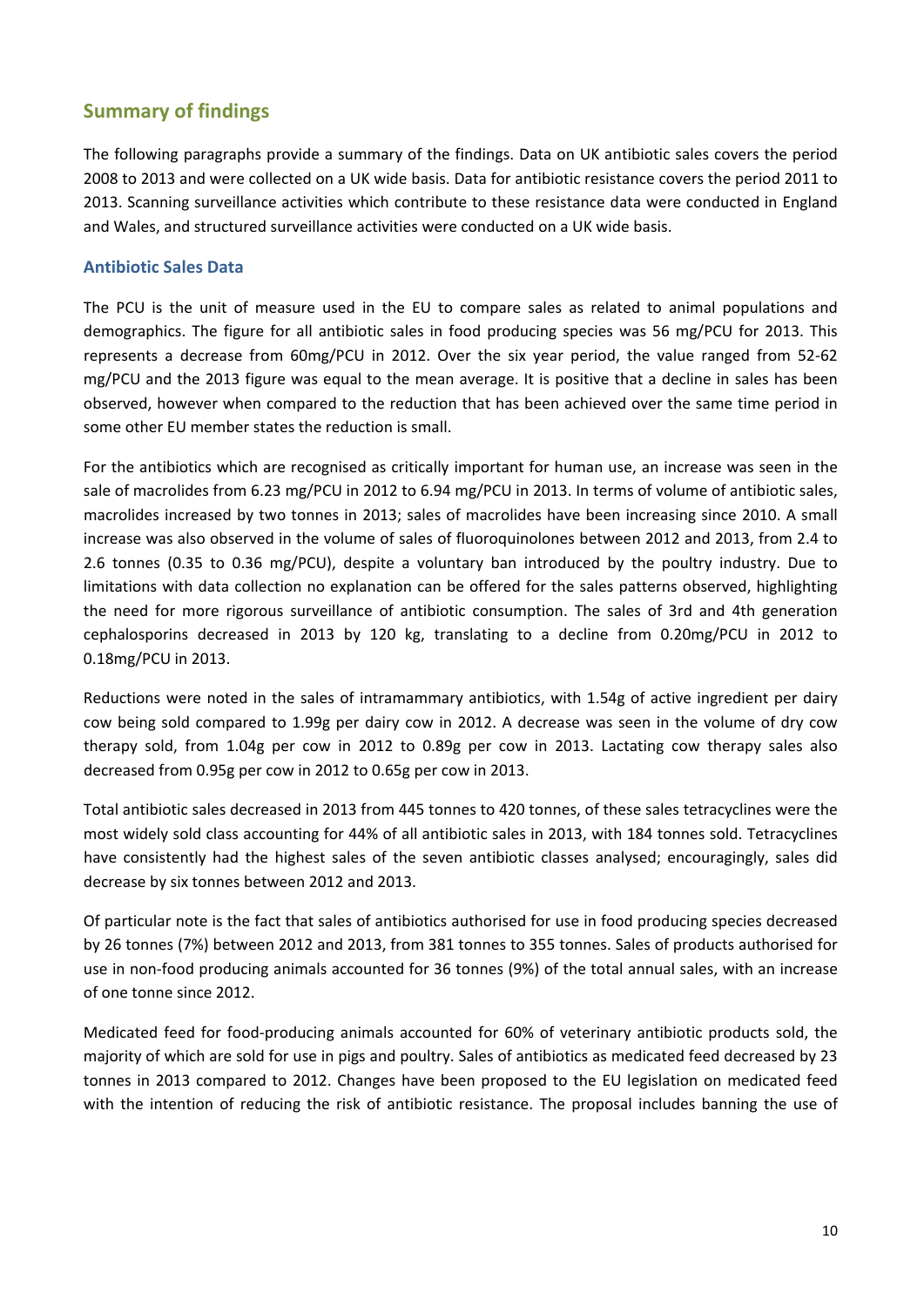medicated feed for the prevention of disease.<sup>4</sup> It is anticipated that the new regulation will reduce the use of medicated feeds further.

## **Antibiotic Resistance Data**

Data on antibiotic resistance were collected via two methods of surveillance, scanning surveillance and structured surveillance. It should be remembered that scanning surveillance is a passive form of surveillance, which means the findings may not be representative of the population. Structured surveillance does however provide a representative sample and therefore can be extrapolated to the wider population.

## **Scanning surveillance**

#### **LA‐ MRSA**

Livestock‐associated methicillin‐resistant *Staphylococcus aureus* (LA‐MRSA) was detected as an incidental finding in a fattening turkey, from a non-intensive farm, in November 2013. LA-MRSA is prevalent in other European countries but this is believed to be the first case of LA‐MRSA in livestock in the UK.

#### *Salmonella*

Of the 2886 *Salmonella* spp. isolates tested in 2013, 64.2% were fully susceptible to all antibiotics tested; this was an improvement from 59.7% in 2012 and 59.4% in 2011. Resistance to critically important antibiotics was less than 2% in all animal species apart from turkeys, in which resistance to ciprofloxacin peaked at 7%.

#### *Escherichia coli*

Data for isolates of *E. coli* are categorised in to age groups, as the prevalence of resistant isolates in younger animals is known to be greater than adults and can skew the results if all isolates are collated together (Hinton 1989). The majority of isolates were obtained from faeces or intestinal contents and include animal pathogenic as well as commensal strains. In 2013, 81% of isolates from neonatal calves were resistant to ampicillin; this may reflect the use of dry cow intramammary infusions in the dam and transfer of residual antibiotics in colostrum leading to selection pressure. It is possible that selection pressure may have occurred historically and resistant strains have adapted to the neonatal calf, meaning the resistant isolates can exist in the absence of antibiotic treatment. Tetracycline resistance was also common with 78% of the 629 neonatal calf isolates being resistant. When considering the critically important antibiotics, resistance to cefotaxime was observed in 13% of isolates from neonatal calves and 3% of isolates from neonatal lambs, resistance to ceftazidime was lower at 8% in calves and 1% in sheep. In neonatal piglets 4% of isolates were resistant to cefpodoxime. Potentially this is of concern as *E. coli* can colonise and infect humans; however, the relationship of these strains to strains colonising or causing infections in man is, for most isolates, assumed to be distant.

## **Mastitis pathogens**

*Streptococcus uberis* was the most frequently isolated mastitis pathogen in cattle; resistance to neomycin increased from 54% in 2011 to 70% in 2013, however only one *S. uberis* isolate amongst 705 tested was resistant to penicillin. *Streptococcus agalactiae* from cases of bovine mastitis remained susceptible to penicillins and macrolides, which is an important result with implications for treatment. *Staphylococcus*

<sup>&</sup>lt;sup>4</sup> For more information on the proposed changes to EU regulation on medicated feed visit http://ec.europa.eu/food/food/animalnutrition/labelling/medicated\_feed\_en.htm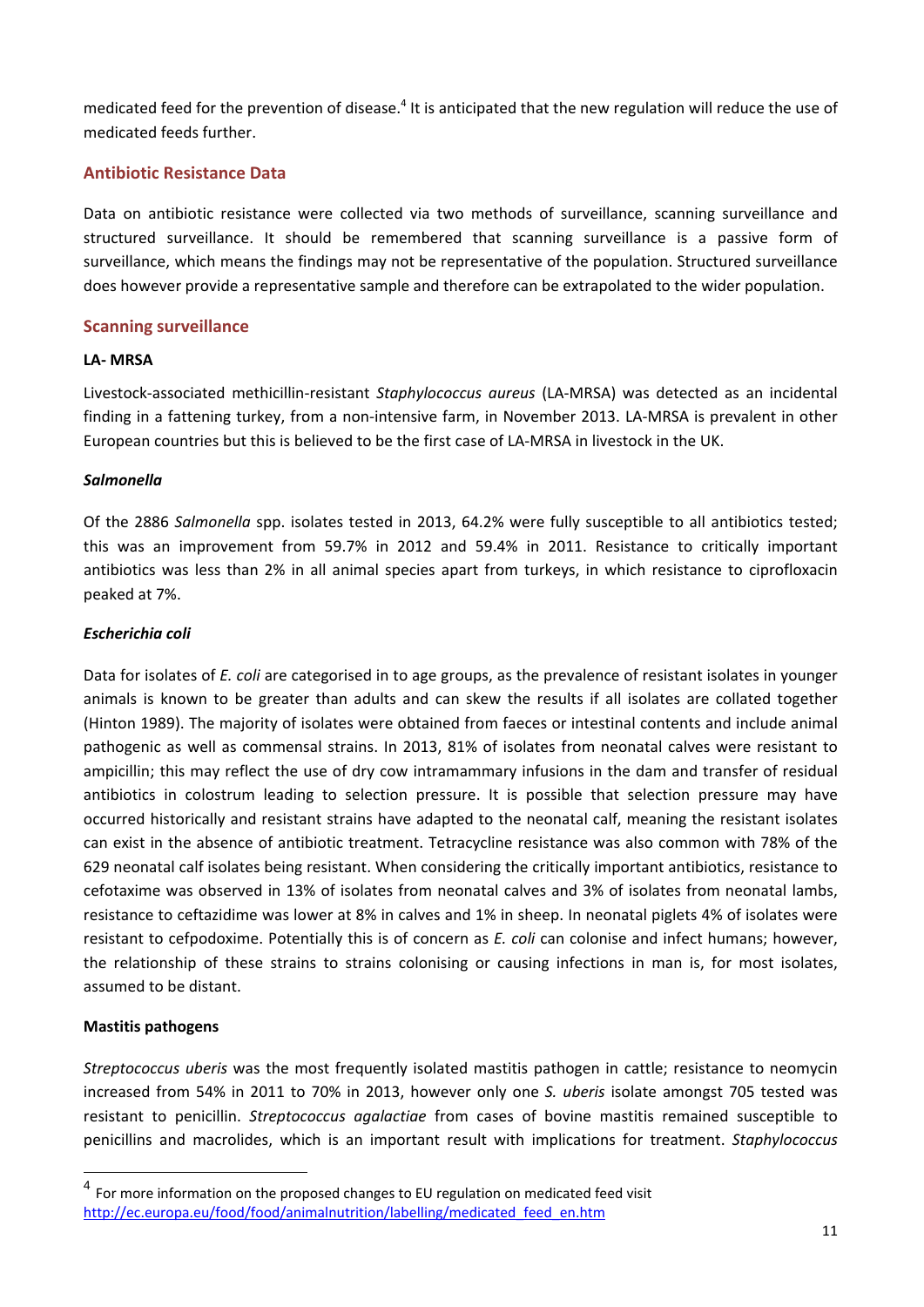*aureus* isolates from bovine mastitis were frequently resistant to ampicillin, though resistance to other antibiotics was less common. Resistance to amoxicillin/clavulanic acid in these isolates has increased from 11% to 25% over the period 2011‐2013; no MRSA isolates were detected in cattle.

#### **Respiratory pathogens**

Resistance was not detected to enrofloxacin or florfenicol in *Pasteurella multocida, Mannheimia haemolytica, Bibersteinia trehalosi* or *Histophilus somni* in cattle, sheep and pigs. Although isolates generally remain susceptible to many of the older veterinary therapeutic antibiotics, ampicillin resistance was detected in *P. multocida* from cattle in 2013.

#### **Other veterinary pathogens**

The proportion of isolates of *Brachyspira hyodysenteriae* resistant to tiamulin increased in 2012‐2013 compared to previous years. Although the sample size was small, this is of concern as there are a limited number of authorised antibiotics available for the treatment of swine dysentery. If resistance to these antibiotics occurs the only option for control may be the depopulation of herds. *Streptococcus dysgalactiae isolates* from cattle remain susceptible to ampicillin or penicillin. Tylosin resistance was detected in 45‐58% of *Streptococcus suis* isolates, while penicillin resistance was only detected in three of the 180 isolates from pigs over 2011‐2013.

## **Structured surveillance**

#### *Salmonella* **spp.**

Of the isolates from broilers, 63% were fully susceptible, 55% were resistant to sulphonamides and trimethoprim, 37% were resistant to tetracycline, 4% were resistant to ciprofloxacin and nalidixic acid, no isolates were resistant to cefotaxime. In laying hens 85% of samples were fully sensitive; none of the isolates from layers were resistant to ciprofloxacin, nalidixic acid or cefotaxime. Of the isolates from pigs 26% were fully susceptible; 21% of isolates were *S*. Typhimurium, of which 10% were fully susceptible. Tetracycline, ampicillin, streptomycin and sulphonamide resistance were common and occurred in 81‐87% of isolates. Resistance to fluoroquinolones or 3rd generation cephalosporins was not detected in *S*. Typhimurium isolates.

#### *Campylobacter* **spp.**

Ciprofloxacin and nalidixic acid resistance was demonstrated in 31% of *C. jejuni* isolates from broilers and tetracycline resistance was observed in 48%. Of the *C. coli* isolates from broilers 42% were resistant to ciprofloxacin and nalidixic acid, 55% were resistant to tetracycline. In the isolates of *C. coli* from pigs, 79% were resistant to tetracycline, 67% were resistant to streptomycin, 13% were resistant to nalidixic acid and 2% were resistant to nalidixic acid.

#### **Commensal** *E. coli*

Cefotaxime resistance was identified in 0.6% of isolates and ciprofloxacin resistance occurred in 1.3% of isolates obtained from pigs. Greatest resistance observed was to tetracycline (67%) and sulphonamides (52%). Following culture on enriched media the overall prevalence of CTX‐M ESBL *E. coli* in the 637 pigs, after accounting for clustering within farms, was 22.0% (95% CI 17.8‐26.1).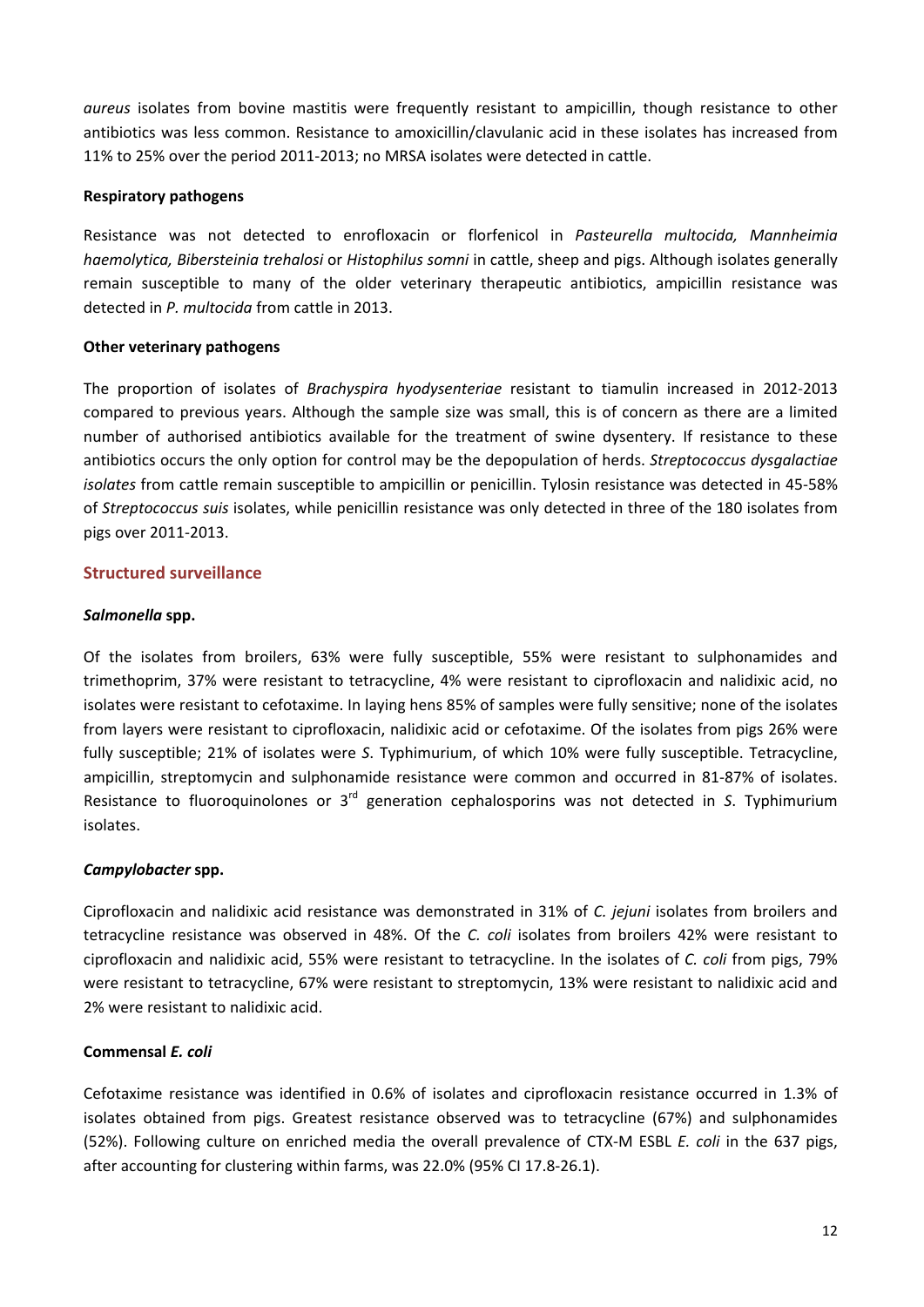<span id="page-12-0"></span>Looking at the overall picture, it appears that sales and resistance have remained largely the same over the reporting period. In 2013 a reduction was seen in the sales of antibiotics authorised for food producing animals, intramammary preparations and medicated feed. This decrease should be recognised and commended and might represent the beginning of a further downward trend. There are also some promising results from the resistance data. Resistance to the critically important antibiotics was on the whole low, with the exception of macrolide resistance in certain porcine isolates and  $3^{rd}$  and  $4^{th}$  generation cephalosporin resistance in *E. coli* in calves and lambs. Of the other antibiotics tetracycline was the most commonly sold and was one of the most frequently observed resistances. Although the exact mechanism of the resistance pattern cannot be determined, it is likely that the continued high sales of tetracycline have driven the high levels of resistance. While progress is being made it is clear that further improvement needs to be made. If pathogens such as *Brachyspira hyodysenteriae* continue to develop resistance there may be serious welfare and financial consequences. A large part of the issue is the current lack of data, as without baseline knowledge of consumption, the success of any future interventions cannot be measured. The VMD will continue to work with industry to explore new methods of recording antibiotic consumption and will implement wider surveillance; this in turn should enable evidence based strategy to be devised in order to preserve antibiotics for veterinary and human use.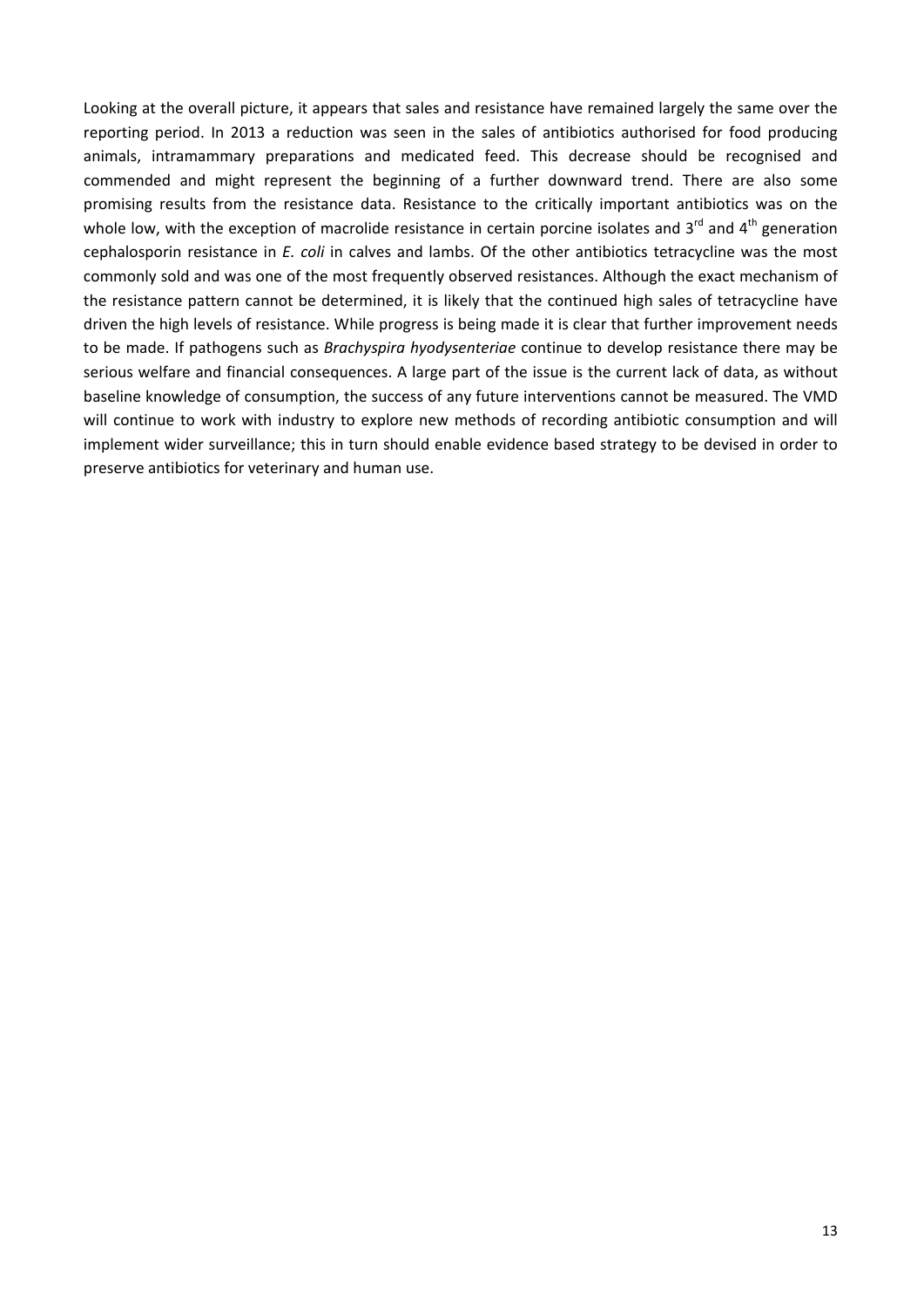# **Data sources**

## **Sales data**

**Marketing Authorisation Holders (MAHs)** – Currently, in the UK there is no system available to collect and collate data centrally detailing antibiotic use, so as a proxy for use antibiotic sales data are collected. Marketing Authorisation Holders of manufactured antibiotics are mandated to provide the Veterinary Medicines Directorate with total annual sales figures for each antibiotic product sold within the UK. Data are collated, verified and then transported into a bespoke spreadsheet for analysis. The total weight, in tonnes, of each active ingredient sold for each antibiotic is then calculated.

In order to calculate the Population Correction Unit data is supplied by:

**Defra Statistics division** – The live weight of animals slaughtered for food are calculated by Defra. The population numbers of food producing animals are supplied by Defra via the Agriculture in the UK report.

**CEFAS** – The annual live weight of fish at slaughter for the UK is supplied by CEFAS (Centre for Environment, Fisheries and Aquaculture Science).

**TRACES** – Import and export figures obtained from TRACES are provided by European Surveillance of Veterinary Antimicrobial Consumption (ESVAC) and used in the calculation of the PCU.

# **Resistance data**

**APHA diagnostic submissions** – Private veterinary surgeons or farmers in England and Wales can submit carcasses and other diagnostic samples to the Animal and Plant Health Agency (APHA) regional laboratories for diagnostic investigation. Where it is clinically relevant, culture and antibiotic sensitivity testing is carried out on selected isolates from diagnostic samples. The results of such sensitivity tests are compiled; providing data for the "scanning surveillance" element of the AMR surveillance programme.

**National Control Program for** *Salmonella* **in poultry** – In order to comply with the requirement of the Zoonoses regulation (EC) No 2160/2003 the UK conducts a National Control Program (NCP) for *Salmonella* in poultry. Under the NCP samples are required to be taken from flocks according to the criteria stated in the Control of *Salmonella* in Broilers, Poultry and Turkeys Orders.<sup>5</sup> <sup>6</sup> The first isolate of each *Salmonella* serovar that is received from an animal or group of animals from one holding is tested for antibiotic susceptibility; the results of this sensitivity testing are presented in the *Salmonella* section page 57.

**The Zoonoses Order (1989)** – In accordance with the Zoonoses Order of 1989<sup>7</sup> any laboratory isolating *Salmonella* from domestic livestock in Great Britain (GB) is required to notify the Defra, and to submit the isolate(s) to APHA for examination. *Salmonella* isolates submitted in compliance with this order are presented in the *Salmonella sections* (page 57).

**The Pig Abattoir Study (OZ0150)** – In 2013 a structured abattoir study was commissioned in the United Kingdom (UK) to estimate the prevalence of a range of different diseases in pigs. Caeca from 637 pigs were collected at highest throughput abattoirs, i.e. those slaughtering, in total, 80% of all finishing pigs in the UK. The study design was consistent, where possible, with the technical specifications for the previous EU monitoring scheme for *Salmonella* in slaughter pigs (Commission Decision 2006/668/EC). The prevalence of

<sup>5</sup> http://www.legislation.gov.uk/uksi/2009/260/contents/made

<sup>6</sup> http://www.legislation.gov.uk/uksi/2009/3271/made <sup>7</sup> http://www.legislation.gov.uk/uksi/1989/285/contents/made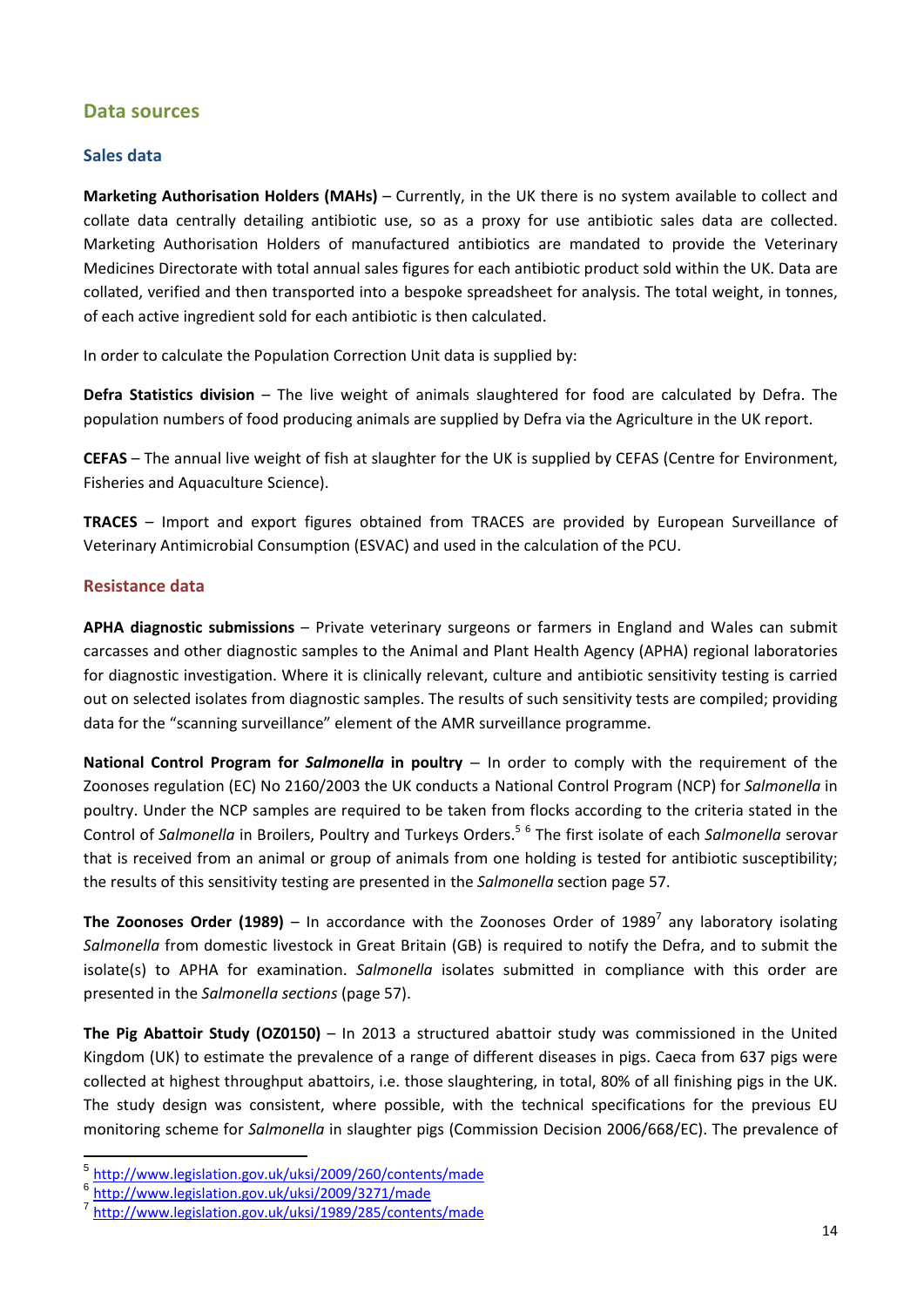*Salmonella* and ESBL *E. coli* were identified in the study, these isolates, as well as *Campylobacter coli* isolates recovered from porcine caecal samples, were tested for antibiotic susceptibility.

**FSA** *Campylobacter* **Broiler Abattoir Survey** (2013) – The Food Standards Agency (FSA) carried out a structured survey in 2013 to identify the prevalence of *Campylobacter jejuni* and *Campylobacter coli* in broiler chicken caecal samples. The sampling was carried out in accordance with EU technical specifications in Commission Decision 2007/516/EC. Antibiotic susceptibility testing was performed on the *Campylobacter* spp. isolates recovered in the study, and the results are presented in page 67.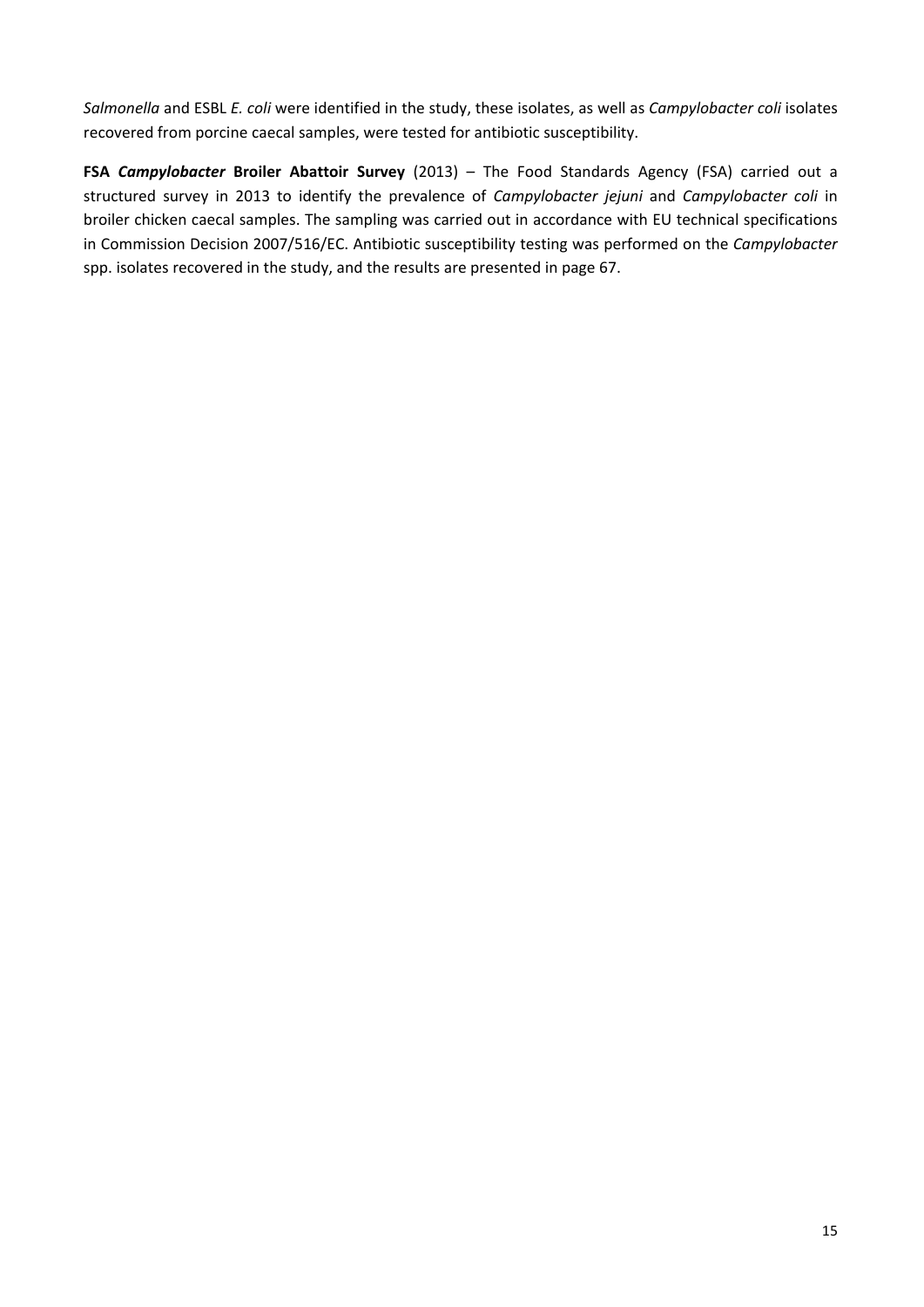# <span id="page-15-0"></span>**Data limitations**

# **Sales data**

#### **Antibiotic sales data is considered to be an overestimate of use**

- Caution must be applied when extrapolating sales figures to represent antibiotic consumption in any given species. The populations of each animal species are an important denominator; the greater the number of animals, the greater the potential need for antibiotic treatment. As a consequence, changes in the volume of sales should be considered in parallel with changes in the UK animal population over the corresponding time period.
- Larger animals will require a larger total volume of antibiotics over a treatment course (similar to human adults needing a greater volume than children); variation in sales of antibiotics may therefore reflect variation in the animal demographic being treated. This is particularly relevant when comparing antibiotic sales/consumption figures between EU Member States which vary significantly in their national animal populations. To try and address this problem the ESVAC (European Surveillance of Veterinary Antimicrobial Consumption) project has developed a Population Correction Unit (PCU), a calculation that estimates the weight of the animal (or group of animals) receiving an antibiotic at the most likely time of administration. This unit now used across EU Member States and is currently the best approximation of consumption, extrapolated from sales data, for changes within a country over time and for comparisons between countries. We have used this form of analysis as the primary approach in this report.
- Sales data does not permit accurate analysis of antibiotic consumption by animal species or production category. Some formulations of antibiotics are authorised with indications for use in more than one species, e.g. pigs and poultry. It is not possible to ascertain from sales data in which species the product was used.
- In addition, sales data in general overestimate use, as not all antibiotics sold will be used. There is natural wastage resulting from pack sizes that do not meet dose need, and from drug expiry.
- The sales data presented in this report do not take into account imports or exports of products. For the purpose of this report it is assumed that all products sold in the UK remain in the UK and nothing is imported.
- Medication sold for use in humans may be used in animals under certain circumstances, according to the prescribing cascade; figures on such use are not included in the data presented.

## **Population data:**

- The food‐producing animal population figures presented in this report are based on a single point in time "census". While these figures can be considered accurately reflective of the total annual cattle population, they are less so for other animal species. The figures are least representative for poultry raised for meat where the total number at any one time only represent a small percentage of the total raised each year. The sheep population also varies significantly pre and post lambing season each year.
- The population figures used in this report vary slightly to those used in the ESVAC report, which means the figures in this report cannot be directly compared with figures from the ESVAC reports.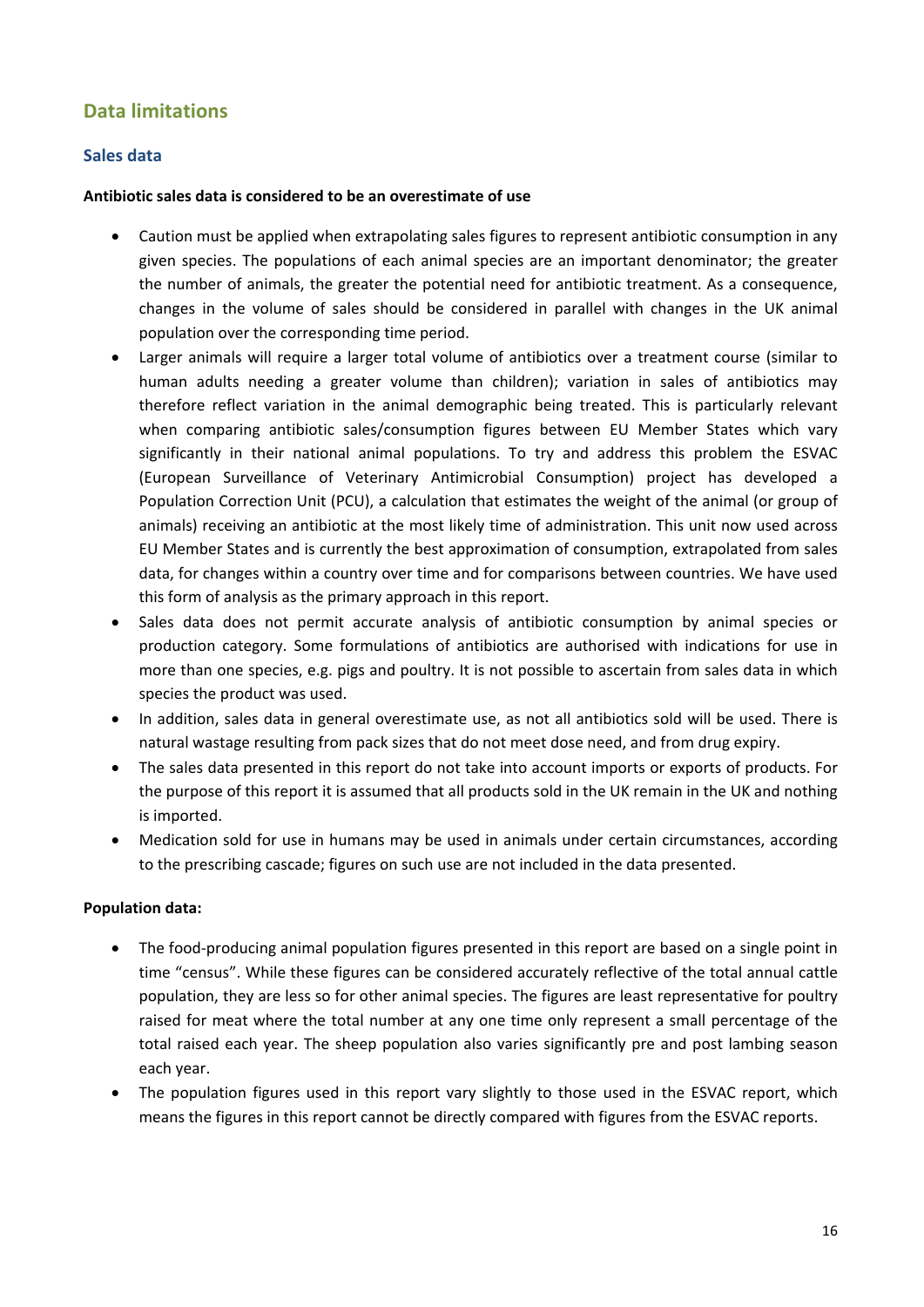# **Resistance data**

#### **Scanning Surveillance – APHA diagnostic submissions:**

- Isolates that are obtained through the scanning surveillance programme cannot be considered to accurately reflect the bacterial populations present within the general animal populations present in the UK.
- This method of obtaining isolates is considered to be a "passive" form of surveillance; the samples obtained are not randomly selected and are therefore susceptible to bias. For example, geographical proximity of a farm or veterinary practice to a diagnostic laboratory may have an impact on the submission rate of samples; scanning surveillance may therefore over‐represent certain geographical areas, and the animal populations within those areas.
- If resistant isolates are not detected by scanning surveillance it cannot be stated that the resistance is not present in the population, i.e. it cannot prove freedom from disease or resistance.
- Veterinary surgeons have the option to submit samples to private laboratories rather than to APHA laboratories. We are not able to determine the proportion of the total number of samples submitted for sensitivity testing in the UK , that are processed by APHA laboratories, and therefore we cannot know how representative these samples are of total diagnostic submissions.
- It is also possible that the levels of resistance demonstrated by the isolates presented in this report are higher than those seen in the wider bacterial populations present within animals in the UK. Samples are more likely to be submitted from animals that have been unresponsive to initial antibiotic therapy, and thus the isolates recovered may have already been exposed to antimicrobial pressure.
- The treatment history of the animal(s) from which samples were submitted is not currently linked to the resistance profile of each isolate; it is not therefore possible to speculate how the resistance pattern developed or if isolates are epidemiologically linked.
- The report gives details of the number of bacterial isolates that underwent sensitivity testing, not the number of animals from which samples were submitted. Multiple isolates may be recovered from one sample; it is therefore not possible to determine the proportion of the total animal population, from which samples were submitted.
- The diagnostic tests performed on a sample are dependent on the individual case; i.e. isolates of the same bacterial species are not always tested against the same panel of antibiotics. Therefore, if resistance is not detected in one isolate, it may not mean that resistance is not present, just that it was not tested for. This is especially true of commensal organisms which may be resistant to antibiotics but do not lead to clinical disease in the host animal.
- Isolates from companion animals are only examined if there is a public health concern, therefore these species are underrepresented.
- As explained in the Method (page 32), the breakpoints used for determining resistance are those recommended by BSAC (British Society for Antimicrobial Chemotherapy). These were originally determined for human medicine and their use in veterinary medicine is based on the assumption that the concentration of antibiotic at the site of infection is the same in animals as it is in humans**.** Currently it is not known if this assumption is always correct, especially as different dosing regimens may be used in animals and pharmacokinetics may vary between species.
- In the case of some veterinary antibiotic and organism combinations a BSAC cut-off may not exist, in which case a uniform cut-off is used to define resistance. The consequence of this is that some isolates that are considered to be resistant based on BSAC cut off may actually be sensitive in a clinical veterinary setting and vice‐versa**.**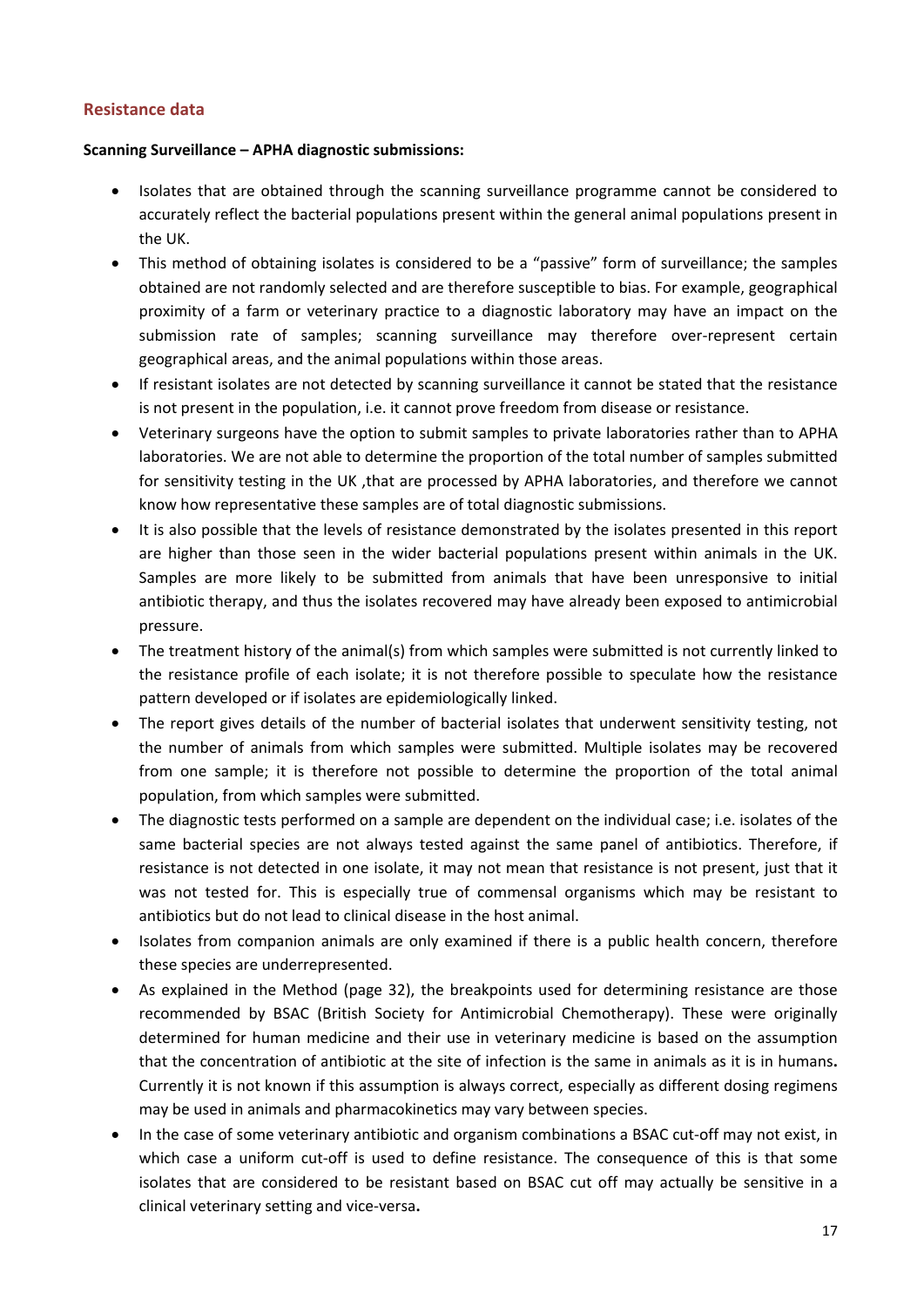# <span id="page-17-0"></span>**Structure of the report**

A summary of key findings are provided for antibiotic sales and antibiotic resistance data on pages 10, 11, 12 and 13. Detailed descriptions of the results of each surveillance programme are presented in Chapters 2 and 3. In order to aid navigation around the report, all figures relating to antibiotic sales are presented in **blue** and all figures relating to antibiotic resistance are presented in **red**.

## **Antibiotic Sales**

Antibiotic sales data covers the period 2009‐2013. The report initially addresses the sales of antibiotics in the context of the livestock population, presented as volume of antimicrobial sold per Population Correction Unit. This is followed by mg/PCU of active ingredient sold for use in food producing species, and mg/PCU of sales of antibiotic classes considered critically important for human health (the fluoroquinolones,  $3^{rd}$  and  $4^{th}$ generation cephalosporins, and macrolides). Later sections provide information on the volume of intramammary products sold in relation to the UK dairy herd, and the total volume of sales analysed by antibiotic class, route of administration and species. Data for the sales of antiprotozoal and antifungal antimicrobials are included in **Annex 4**.

## **Antibiotic Resistance**

Bacterial resistance data covers the period 2011‐2013, presented according to isolate source; "scanning" surveillance (including veterinary pathogenic bacteria, zoonotic bacteria and *E. coli*), *Salmonella* surveillance and structured surveillance.

Within the "scanning" surveillance section, for each bacterial species the total number of isolates identified over the three year period and the number of multi-resistant bacteria are indicated, followed by a written summary which outlines the resistance patterns identified. For the more commonly isolated bacteria, (>20 isolates/year), the data are also presented in graphical form. Antibiotic panels are selected according to clinical relevance and may vary with each case; as a result isolates may not have been tested against certain antibiotics. The isolates presented in the graphs are therefore subdivided in to three groups, susceptible, resistant and not tested. Tables of data for all bacterial species identified can be found in **Annex 5**. *E. coli* data are presented by age group, (neonatal, pre weaning and adult) due to the marked variation in resistance seen in bacteria obtained from each group. Additional information is presented in text boxes throughout the resistance chapters.

The *Salmonella* surveillance data covers all *Salmonella* isolates, from a range of sources*. Salmonella* differs from other bacteria as a national control programme is in place (in flocks of broilers, layers, breeders, and turkeys in the UK) to reduce the prevalence of this pathogen, consequently surveillance for this pathogen is enhanced.

Finally, we present the results of the structured surveys that were carried out to investigate the prevalence of resistance in isolates of *E. coli, Campylobacter* and *Salmonella* from poultry and pigs.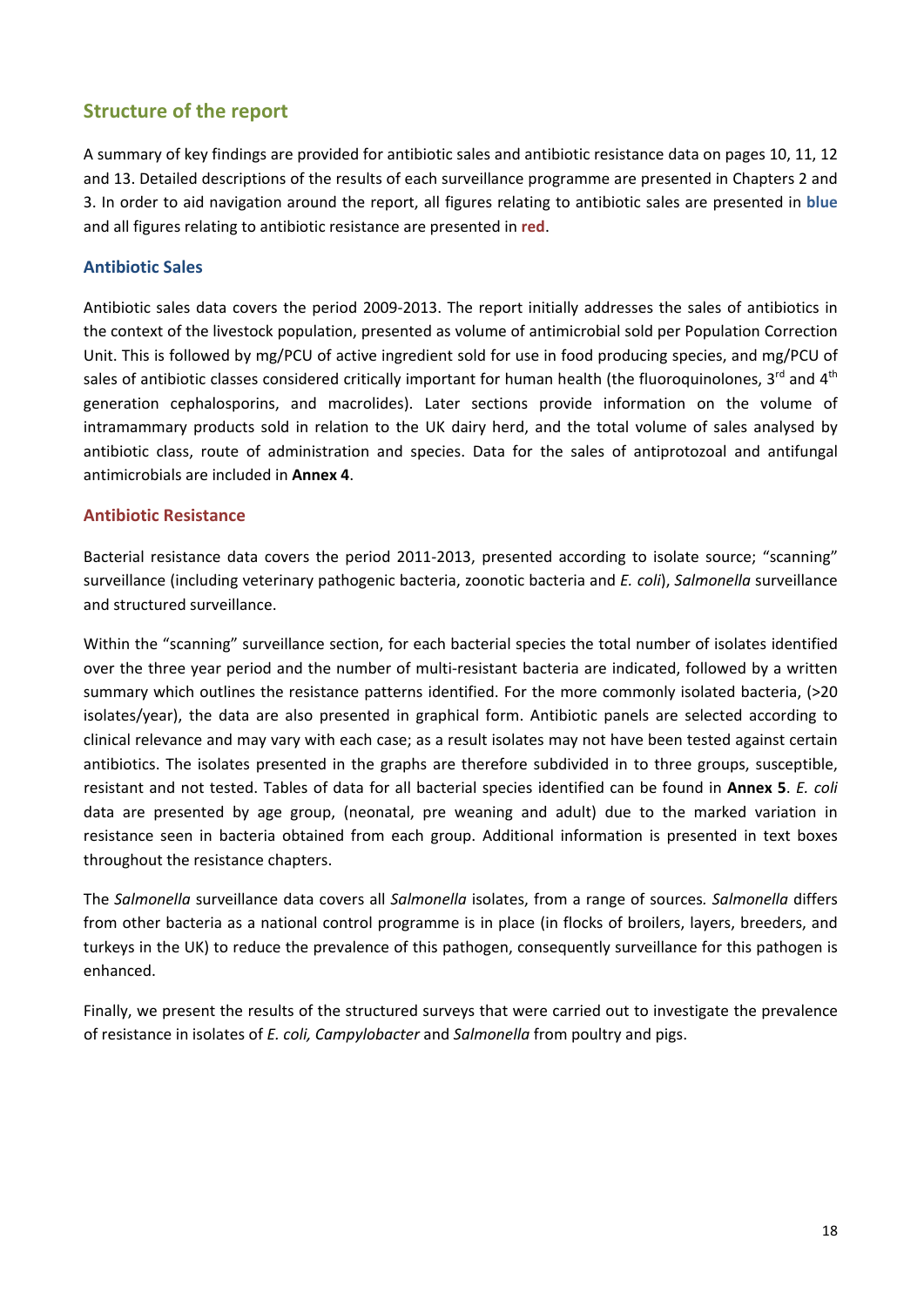# <span id="page-18-0"></span>**Future plans for data collection**

**Consumption data** – As described above, antibiotic sales data as a proxy for use holds many limitations. The VMD is currently investigating options for the collection of antibiotic consumption data in food producing animals. The VMD is currently participating in the protocol development stages of an ESVAC project to collect farm level consumption data from the pig sector. This programme will be extended in 2015, and further rolled out to look at antibiotic consumption in the poultry and cattle sectors over the next three years. At a national level, the VMD is also working alongside the livestock industry to investigate and facilitate options for collecting accurate antimicrobial usage data.

**One health** – Currently human consumption data are reported separately to veterinary data and are calculated as DDDs (Defined Daily Doses). The VMD has collaborated with ESPAUR (English Surveillance Programme for Antimicrobial Utilisation and Resistance) and a combined report is planned for 2015.

**Resistance data ‐** As described above there are numerous limitations to using scanning surveillance. In order to provide improved antibiotic resistance surveillance, in compliance with expanding European monitoring requirements, the following programmes of surveillance have been established.

- *Campylobacter jejuni* from fattening turkey and broiler caecal samples at slaughter
- *E. coli* from fattening turkeys and broiler caecal samples at slaughter

The first results from these surveys will be published in 2015.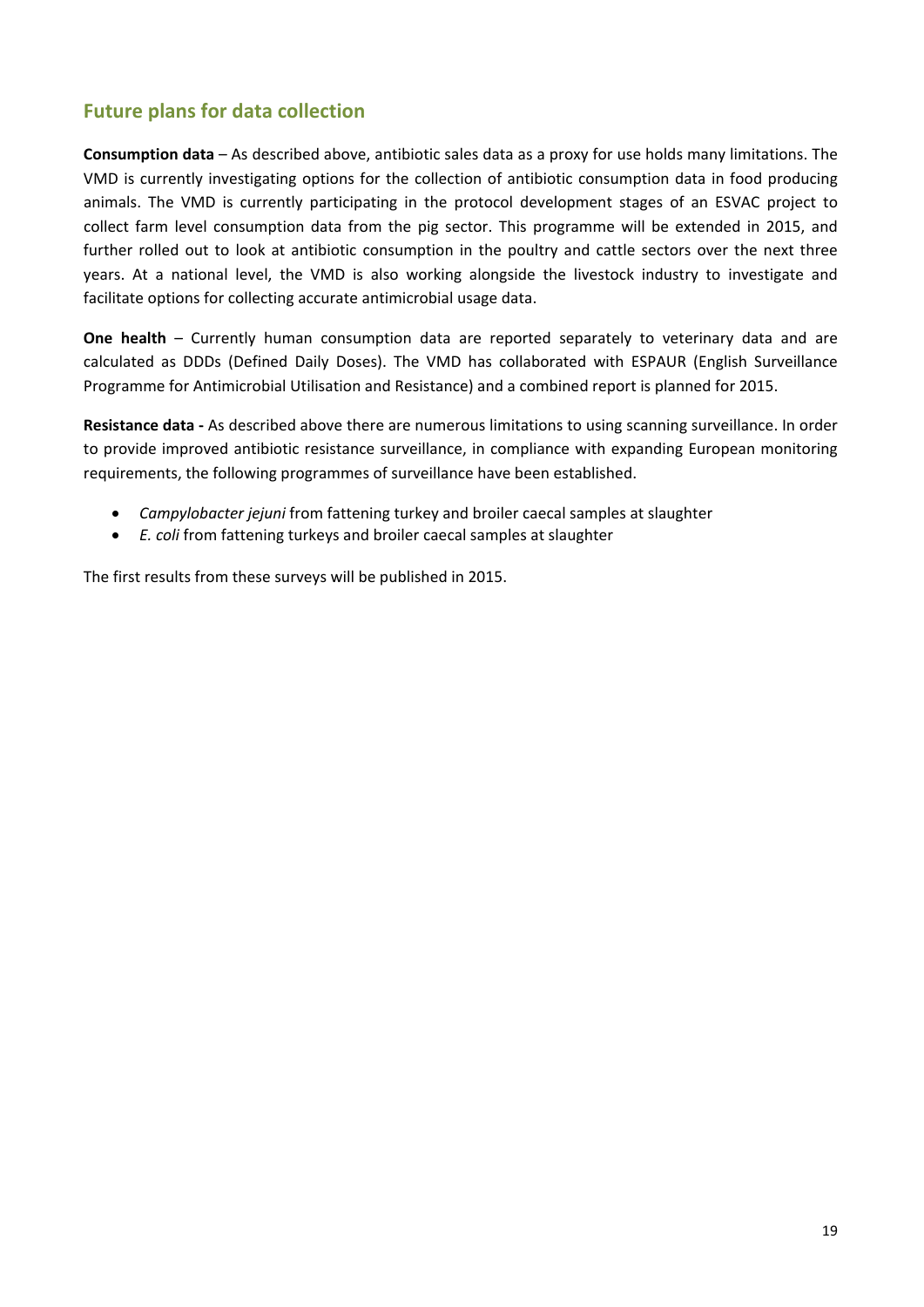# <span id="page-19-0"></span>**Chapter 2 – Sales of Antimicrobial Products Authorised for use as Veterinary Medicines**

### *ANTIBIOTIC SALES IN THE CONTEXT OF LIVESTOCK AND ANIMAL DEMOGRAPHICS*

#### **Adoption of the European Population Correction Unit (PCU)**

When assessing antibiotics sales it is important that the demographics of the animal population potentially exposed to treatment are also taken in to account, (see "data limitations"). **Table 1** shows the population of food-producing animals recorded each year in Defra's June Census for each of the last five reporting years. All figures are quoted in thousands of individual animals and are not adjusted for seasonality.

**Table 1: Numbers of Livestock (in 000s) in 2009–2013 by species** 

|         | 2009   | 2010   | 2011   | 2012   | $*2013$  |
|---------|--------|--------|--------|--------|----------|
| Cattle  | 10025  | 10112  | 9933   | 9900   | 9844     |
| Pigs    | 4540   | 4460   | 4441   | 4481   | 4885     |
| Sheep   | 31445  | 31084  | 31634  | 32215  | 32856    |
| Poultry | 152753 | 163867 | 162551 | 160061 | 162609** |

2012 Data have been validated since the previous report.

\*2013 Data are provisional as they have not been fully validated at the time of printing.

\*\*Census data is likely to be a large underestimate of the poultry population.

It is also necessary to take into account the varying weight of different animal species and the weight of each particular species at the time when they are most likely to have been treated with antibiotic products, since this is likely to be different to their weight at the time of slaughter. This is achieved through use of the PCU, a technical unit of measurement representing the estimated weight at treatment of livestock and slaughtered animals (1 PCU = 1 kg of different categories of livestock and slaughtered animals). The annual ESVAC (European Surveillance of Veterinary Antimicrobial Consumption) report uses the PCU in order to estimate temporal trends in use or sales of antibiotics across different EU Member States. The PCU figures used in the analysis below are taken from the ESVAC scheme.

The PCU for each reported animal category was calculated by multiplying the total number of each category of livestock animals in the UK (see foot‐note to **Table 2**) by their theoretical weight at the age when antibiotic treatment is most likely to take place. The calculation takes into account animals exported from the UK for slaughter, or imported to the UK for fattening. Full details on the methodology of calculation of the PCU can be found in the 2009 ESVAC report, as can the average weight of each category of animal at treatment, as used in the PCU calculation.<sup>8</sup>

The figure included for pigs and poultry is a combined one, since the bulk of UK antibiotic products sold are authorised for use in both species and it is not possible to accurately apportion the amount sold for use in each separately. Individual values for sheep and fish are not shown because the total amount of antibiotics sold for these species is small (less than three tonnes), (see section on antibiotic sales data; **Table 8**). Companion animals are not included in the PCU as reliable population data cannot be collected, therefore antibiotic products authorised for use in both food and non-food animals are not included in the analysis.

<sup>&</sup>lt;sup>8</sup> http://www.ema.europa.eu/docs/en\_GB/document\_library/Report/2011/09/WC500112309.pdf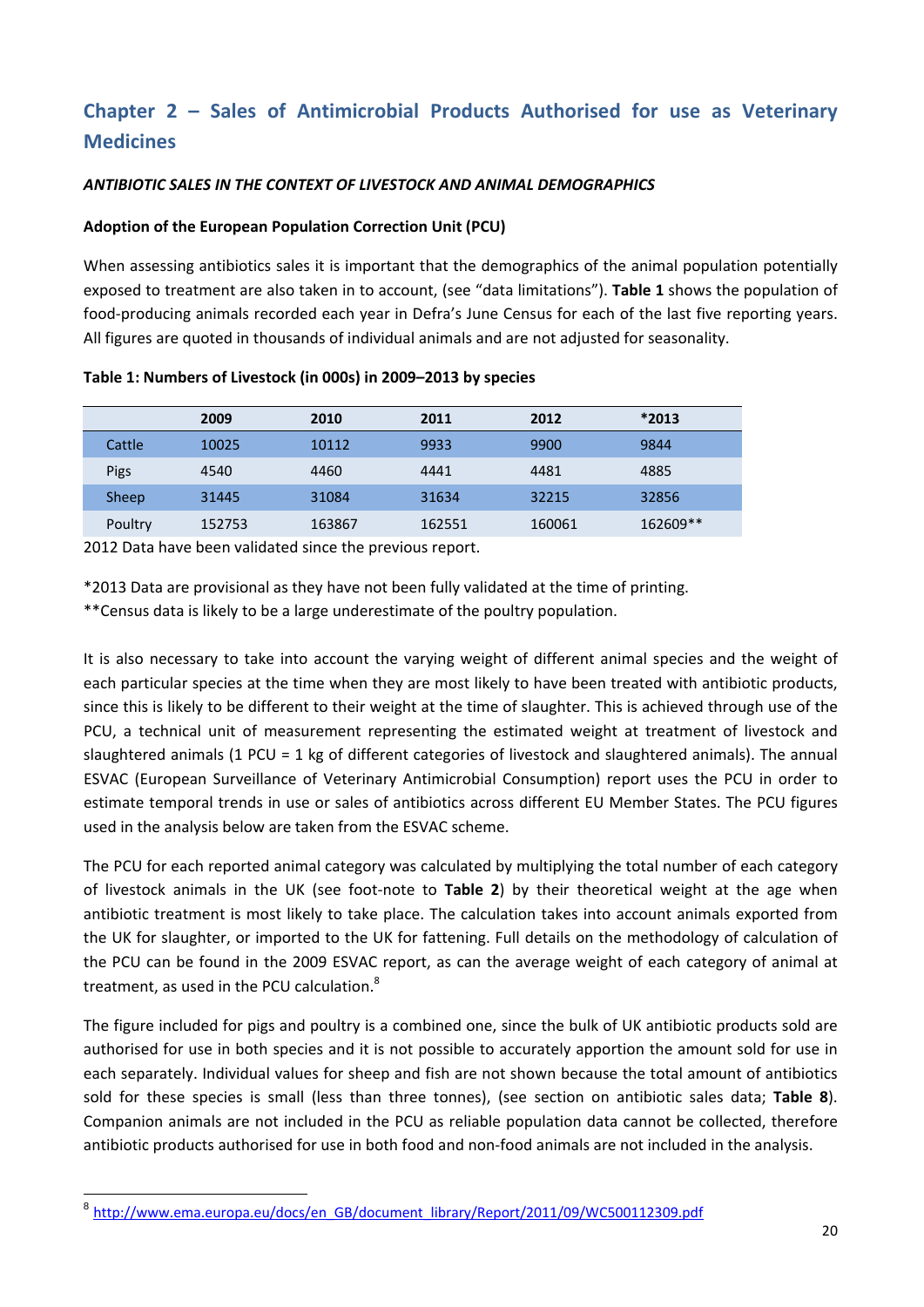<span id="page-20-0"></span>It is important to note that there are still limitations to this additional analysis, since it does not take into account changes in population size throughout the year e.g. for species such as poultry the figure provided is likely to be an underestimate. However, use of the PCU is a further step towards more accurately demonstrating the weight of active ingredient sold per kg of food producing animal population. The analysis in this report is more detailed than that included in the ESVAC report, including analysis at the level of active ingredient (**Annex 2**).

## **Analysis of Sales by Animal Species PCU**

**Table 2** states the calculated PCU value for all food producing species together with a breakdown of that total into cattle and combined pig and poultry PCU values. **Figure 1** shows the amount of antibiotic sold in the UK for use in all food producing species, in cattle and in pigs and poultry combined, normalised using the PCUs for 2008‐ 2013. **Figure 2** shows the sales of critically important antibiotics, also normalised using PCUs.

#### **Table 2: Population correction unit (PCU) per 1,000 tonnes 2008‐2013**

|                                                                     | $2008**$ | $2009**$ | 2010 | 2011 | 2012 | $2013*$ |
|---------------------------------------------------------------------|----------|----------|------|------|------|---------|
| Total food producing species PCU<br>(excluding horses) <sup>1</sup> | 6328     | 6145     | 6275 | 6330 | 6354 | 6357    |
| Cattle only PCU<br>$\overline{\phantom{a}}$                         | 1757     | 1678     | 1750 | 1767 | 1708 | 1709    |
| Pigs and poultry only PCU<br>٠                                      | 1568     | 1597     | 1714 | 1729 | 1733 | 1773    |

**<sup>1</sup>** Total food producing species PCU includes cattle, pigs, sheep, goats, poultry (broilers) and fish.

\*PCU calculation for 2013 is based on import/export figures obtained from TRACES and EUROSTAT provided by ESVAC and Defra census data; these have not yet undergone full ESVAC validation process and therefore are provisional. Data from 2012 have undergone validation and have been updated since the previous report.

\*\*NOTE: The PCU figures for 2008 and 2009 have been updated since the 2012 UK-VARSS report. The PCU published in UK VARSS-2012 for the years 2008 and 2009 were calculated for the first ESVAC report, from *Eurostat and TRACES data, before the implementation of the 2010 ESVAC protocol and data collection form,* and as such UK national statistics were not used to validate the calculation. The PCU statistics for 2010 *onwards have undergone national validation and in some cases amendments have been made. The ESVAC* project team do not intend to revise the PCU data prior to 2010; however these figures have been revised for *this national report based on the variations between Eurostat and national data for the numbers of live sheep.*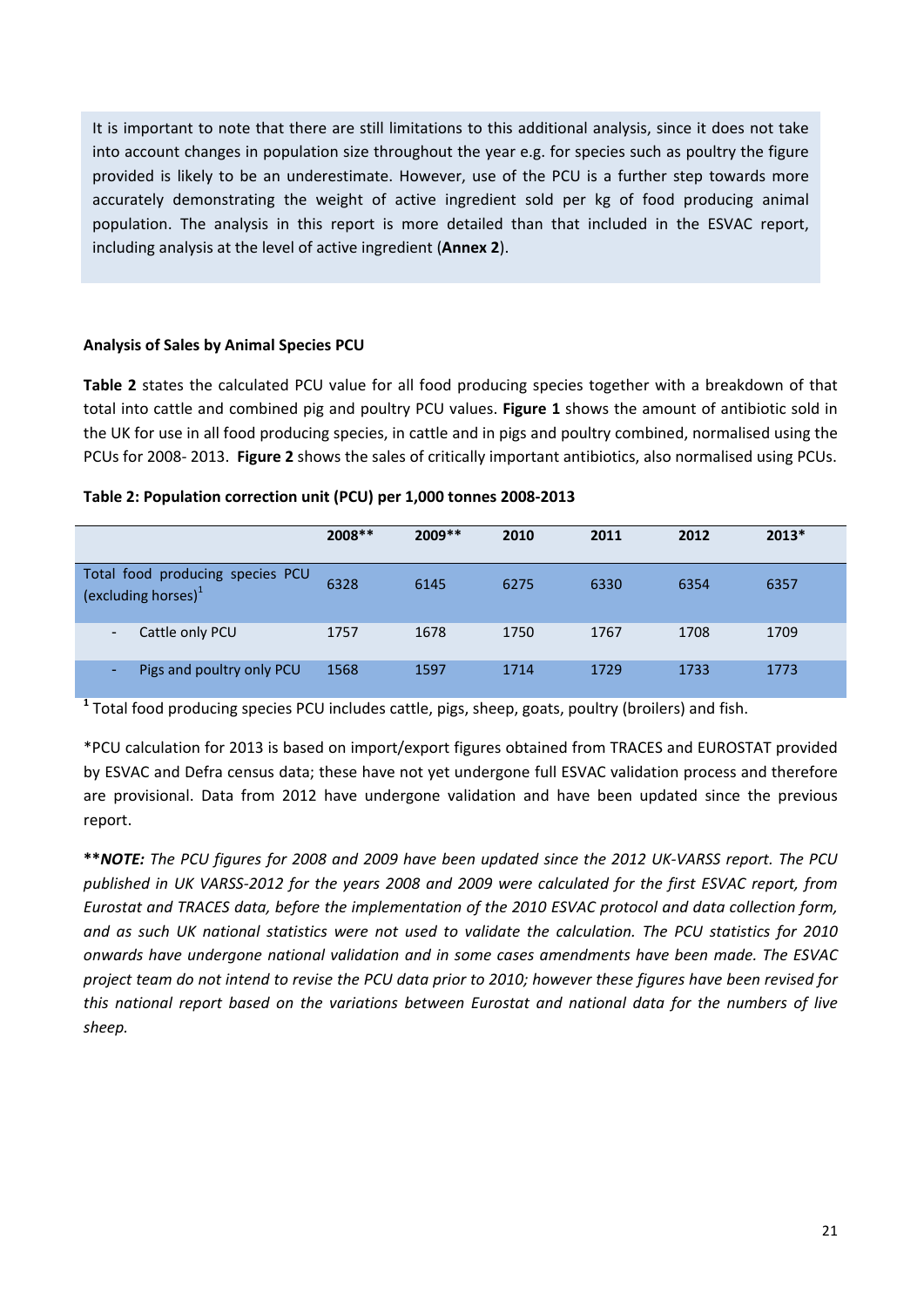

<span id="page-21-0"></span>**Figure 1: Milligrams (mg) of active ingredient sold for food producing animals per population correction unit (PCU) 2008‐2013** 

The sales for all food producing species equated to 56 mg/PCU in 2013, this was a reduction from 60mg/PCU in 2012. The mg/PCU figure for all food producing species was relatively stable between 2008 and 2013 and the average (mean) for the six year period was 55.5mg/PCU/year. There was an increase in 2010 with a sharp decrease in 2011, this pattern has been discussed in previous reports and details are provided in **UK‐ VARSS 2012**. When comparing the mg/PCU figures between species it can be seen that significantly smaller quantities of active ingredient were sold per kg for use in cattle than in pigs/poultry. This variation suggests that different quantities of antibiotic are used in the production of different food animal species, and may reflect a number of factors including production type, husbandry, and disease prevalence<sup>9</sup>. However, it must be noted that the PCU calculation for pigs/poultry does not include figures for egg producers (laying hens) and therefore is likely to be an overestimation. This variation demonstrates the value of performing further analysis of sales data at a species level.

<sup>9</sup> Information on changes in livestock disease patterns that may have influenced sales of antimicrobials can be found in Defra funded disease surveillance reports available at: http://www.defra.gov.uk/APHA-en/category/publications/disease-surv/surv-reports/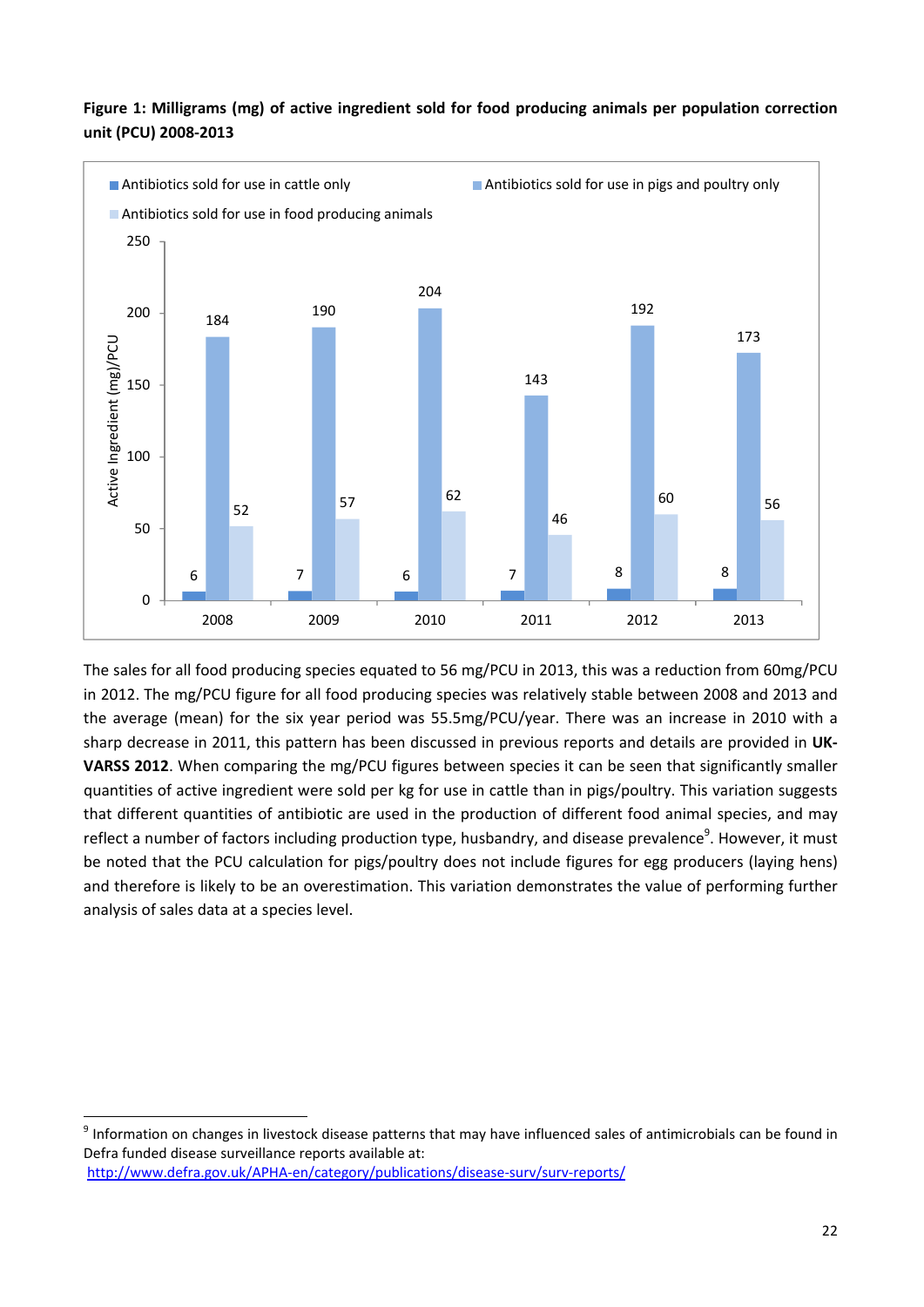

<span id="page-22-0"></span>**Figure 2**: **Milligrams (mg) of active ingredient of critically important antibiotics sold for food producing animals per population correction Unit (PCU) for 2008‐2013** 

Analysis of sales of the active amount of critically important antibiotics (CIAs) authorised for use in food producing only species, in the context of PCU, is shown in **Figure 2**. This analysis excludes fish since there are no products containing CIAs authorised for use in fish, and therefore inclusion of these species within the PCU figure would artificially skew the results. All values are low, with none for the macrolides exceeding 10 mg/PCU, and the fluoroquinolones and 3<sup>rd</sup> and 4<sup>th</sup> generation cephalosporins all below 0.5 mg/PCU. Even if the analysis is widened to include antibiotic products authorised for food and non‐food animals, the maximum impact for any year is an increase of 0.33 mg for macrolides and 0.03 mg for the other CIAs (data not shown).

## **Analysis of Intramammary Products Sales by UK Dairy Herd**

For the second time we have included this year a more detailed analysis of the trend in sales of intramammary antibiotics according to the size of the UK dairy herd, in order to place sales of these products in greater context.

Sales of intramammary products varied in number between 10.1 and 11.8 million tubes across the period 2009‐2013 (**Table 3**). Sales of products for lactating cows decreased by 1.3 million tubes and sales of dry cow therapy products decreased by 0.4 million tubes between 2012 and 2013.

The content of antimicrobial active ingredient(s) contained within different intramammary products varies both in the number of ingredients and the quantity of each active ingredient.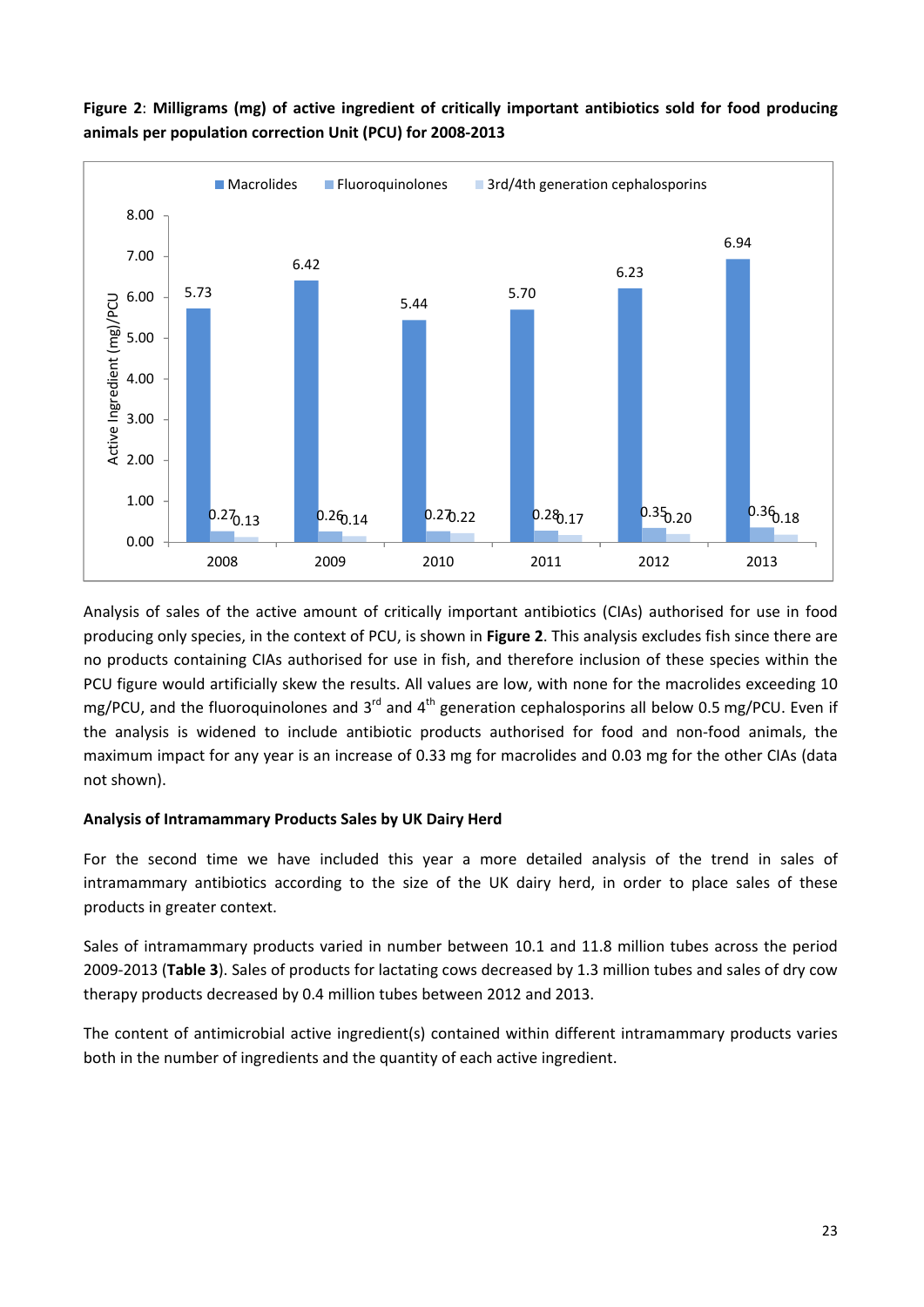<span id="page-23-0"></span>**Table 3: Sales in kg of active ingredient and (millions of tubes) of antibiotic intramammary products 2009‐ 2013**

|                            | 2009        | 2010        | 2011        | 2012        | 2013        |
|----------------------------|-------------|-------------|-------------|-------------|-------------|
| Dry Cow<br><b>Products</b> | 1873 (4.8)  | 1882(5.2)   | 1686 (4.6)  | 1885(5.1)   | 1593 (4.7)  |
| Lactating Cow<br>Products  | 1298(6.0)   | 1649(6.1)   | 1400 (5.5)  | 1720(6.7)   | 1163(5.4)   |
| <b>Total</b>               | 3171 (10.8) | 3531 (11.3) | 3086 (10.2) | 3605 (11.8) | 2756 (10.1) |

Sales of intramammary products vary between 2,756 and 3,605 kg of active ingredient over the 5 year period (**Table 3**). There was a decrease in sales between 2012 and 2013. Sales of lactating cow products decreased to 1,163 kg in 2013 and sales of dry cow therapy products decreased to 1,593 kg.

Sales of active ingredient administered by the intramammary route have been analysed in respect to the size of the national dairy herd (**Table 4 & Figure 3**). Overall the sales from 2009 to 2013 for lactating and dry cow products remained stable, ranging between 1.54 g and 1.99 g average per dairy cow.

**Table 4: Sales (grams active ingredient) of antibiotic intramammary products per dairy cow in the national herd 2009–2013** 

|                                                                 | 2009 | 2010 | 2011 | 2012 | 2013 |
|-----------------------------------------------------------------|------|------|------|------|------|
| Number of dairy cows in<br>the national herd<br>(thousand head) | 1857 | 1847 | 1814 | 1812 | 1782 |
| Dry Cow Products                                                | 1.01 | 1.02 | 0.93 | 1.04 | 0.89 |
| <b>Lactating Cow Products</b>                                   | 0.7  | 0.89 | 0.77 | 0.95 | 0.65 |
| Total                                                           | 1.71 | 1.91 | 1.70 | 1.99 | 1.54 |

N.B. National beef herd were not included in this analysis.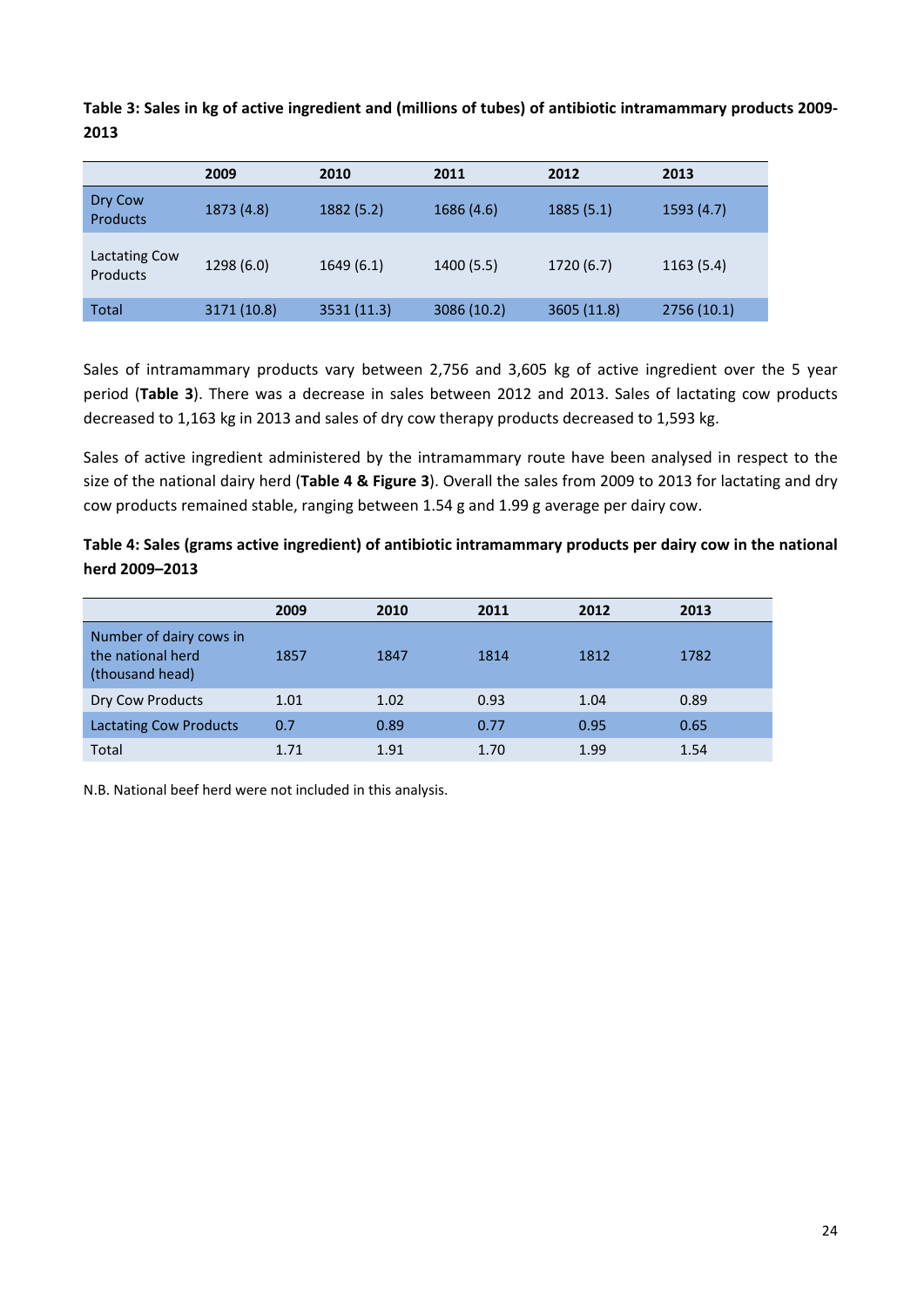

<span id="page-24-0"></span>**Figure 3: Sales of antibiotic intramammary products (grams active ingredient) per dairy cow in the national herd 2009–2013**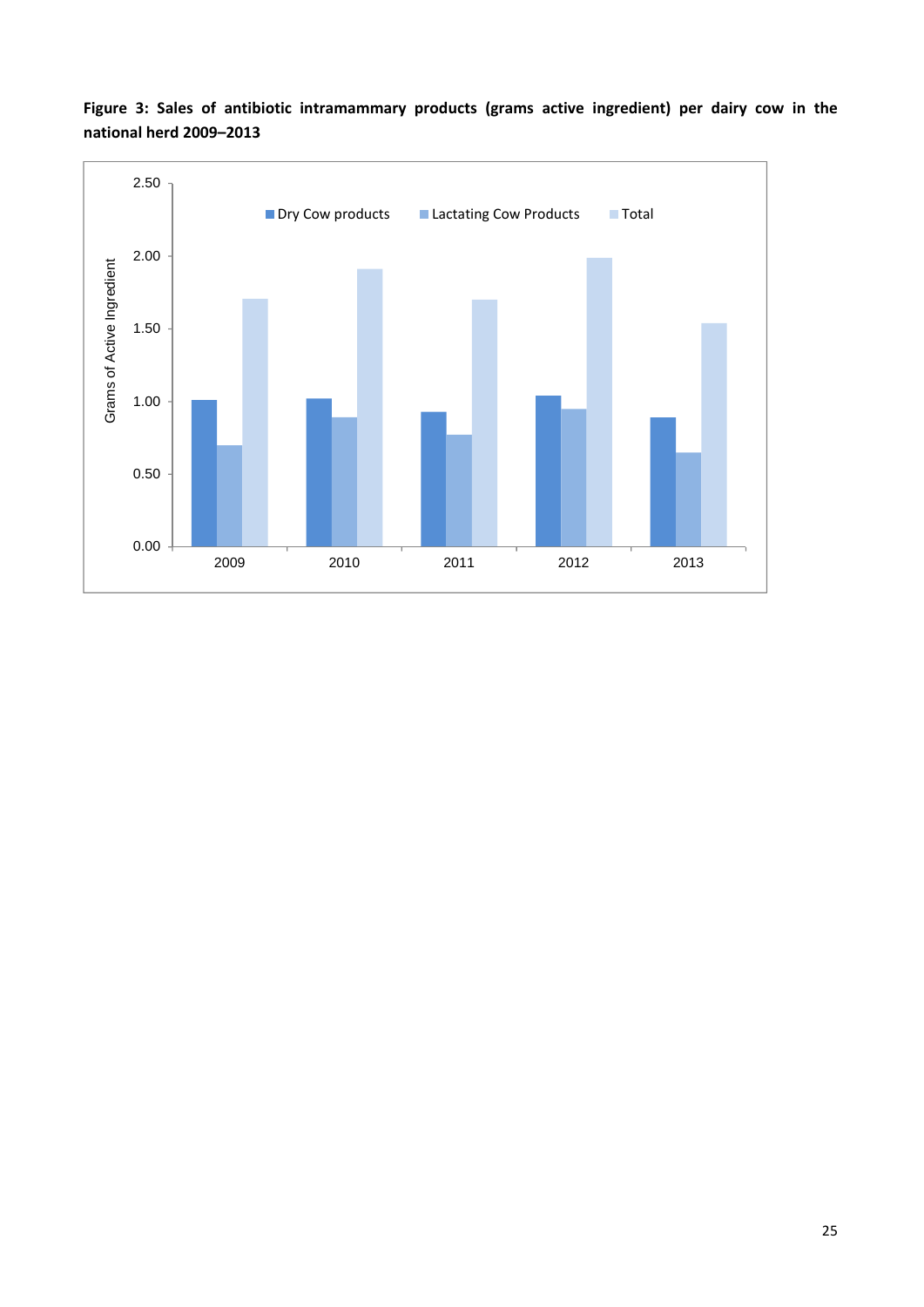#### <span id="page-25-0"></span>**Total Sales and Sales by Antibiotic Chemical Group for Food and Non‐Food Animals**

The total quantities of antibiotic active ingredient in products sold between 2007 and 2013 are shown in **Table 5**, as is their breakdown by chemical grouping. The trend in overall sales over the reporting period is distorted by the data for 2010 and 2011. The rise in sales seen in 2010 is likely to be due to changes in Marketing Authorisation Holder for a small number of food‐producing animal products between 2010 and 2011 leading to stockpiling in 2010 (due to concerns about availability) and consequential lower purchasing during 2011; because of this anomaly in the sales trend, totals for the past seven years are shown in **Table 5** in order to provide five "normal" sales years. Across these years, 2007-2009 and 2012-2013, there has been no consistent pattern, with a variation of 14% between the highest and lowest sales years, although 2010 was the highest at 11% above the 7 year mean.

|                     | 2009           | 2010           | 2011           | $2012**$       | 2013  |
|---------------------|----------------|----------------|----------------|----------------|-------|
| Tetracyclines       | 177            | 200            | 110            | 190            | 184   |
| Trimethoprim/       |                |                |                |                |       |
| Sulphonamides       | 73             | 75             | 72             | 80             | 61    |
| <b>ß-lactams</b>    | 76             | 93             | 86             | 90             | 89    |
| Aminoglycosides     | 19             | 22             | 19             | 20             | 21    |
| <b>Macrolides</b>   | 39             | 35             | 37             | 41             | 43    |
| Fluoroquinolones    | $\overline{2}$ | $\overline{2}$ | $\overline{2}$ | $\overline{2}$ | 3     |
| Other               | 16             | 20             | 20             | 21             | 19    |
| (2007=387,<br>Total |                |                |                |                |       |
| $2008 = 383$        | 402            | 447            | 346            | 445            | 420   |
| Fluoroguinolones    | 1,849          | 2,232          | 2,085          | 2,434          | 2,610 |

**Table 5: Sales (tonnes active ingredient) of total antibiotic products by chemical grouping 2009 –2013 and total sales 2007‐2013** 

\*\* NOTE: The quantities of antibiotic active ingredient in products sold in 2012 have been updated since last year's report (UK-VARSS 2012). This is due to a resubmission of 2012 data by a Market Authorisation Holder. More details on the amendments can be found in Annex 3. The revised 2012 data have been included *throughout the report*.

The sales of various chemical groups of antibiotics between 2007 and 2013 are shown in **Table 5** and **Figure 4.** These represent the main chemical groups of veterinary antibiotics sold in the UK. Definitions of these groups can be found in the "Glossary of Terms" at **Annex 7**. In all years, tetracyclines, ß‐lactams (including penicillin) and trimethoprim/sulphonamides have accounted for the majority of antibiotic active ingredients sold in veterinary medicinal products. In 2013, these groups accounted for 80% of sales, (7% lower than 2012), with tetracyclines accounting for 44%, ß‐lactams 21% and trimethoprim/sulphonamides 15%. The majority of tetracycline products sold were authorised for use in cattle, pigs and poultry.

**Table 5** and **Figure 4** indicate a fairly stable trend in the sales of aminoglycosides, fluoroquinolones and "other" antibiotics over the past 5 years. Sales of trimethoprim/sulphonamides and ß‐lactams have fluctuated over the same period, with sales of both classes declining in 2013 compared to 2012. Tetracycline sales have also fluctuated over the 5 year period, with the greatest variation observed between 2010 and 2011. A further increase in sales of tetracycline products occurred in 2012, with a subsequent decrease of six tonnes in 2013. There was an increase in sales of macrolides in 2013 for the third consecutive year.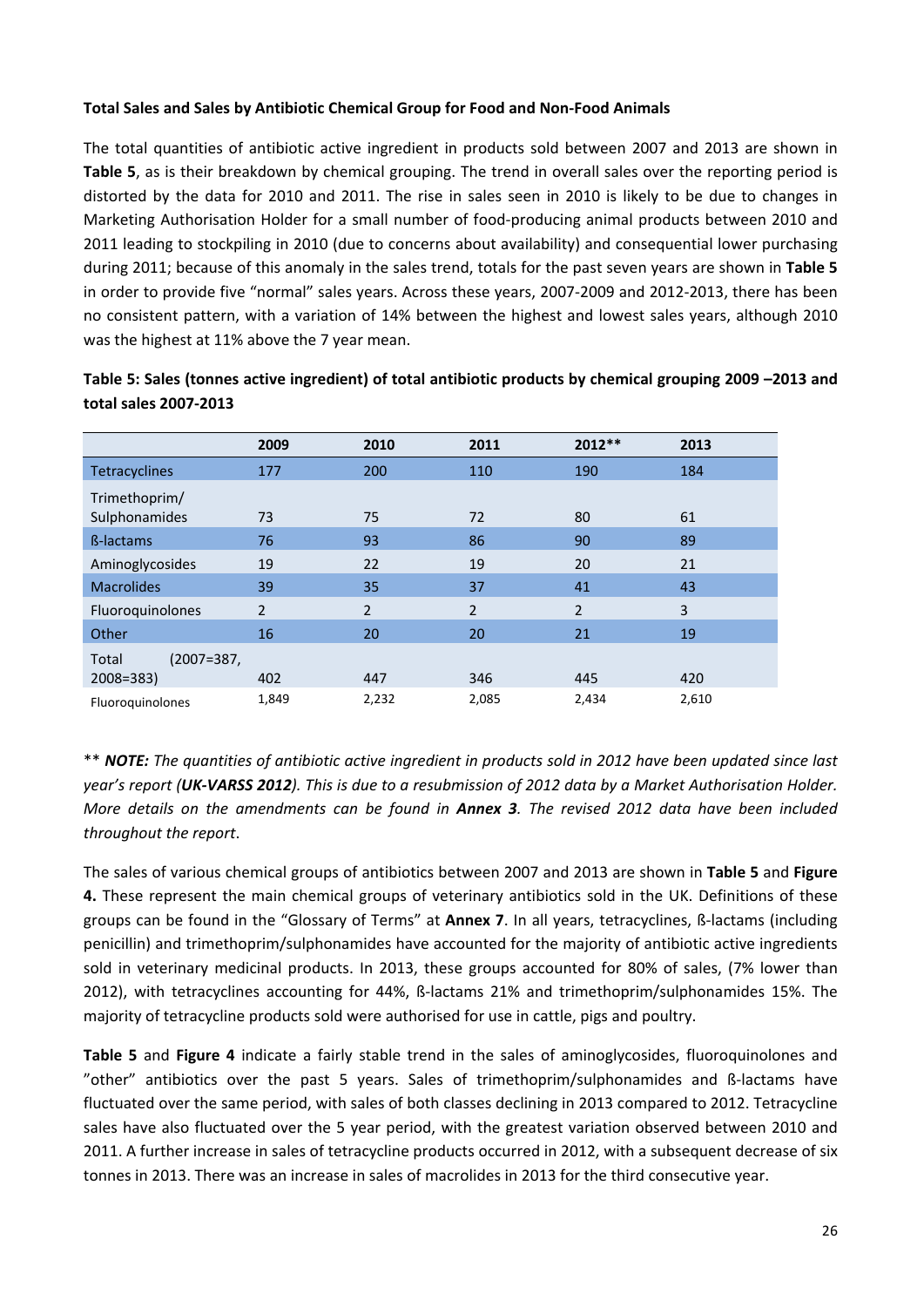Because of particular interest in fluoroquinolones the actual figures in addition to the rounded figures are shown.

The data supplied to the VMD indicate that the increase in fluoroquinolone sales in 2013 was due to increased sales of a single product indicated for use in poultry.

Data provided by the British Poultry Council revealed that usage of fluoroquinolone products in the commercial poultry meat industry contributes to 0.53% of sales of fluoroquinolone products authorised for use in poultry only, this would suggest that a large proportion o fluoroquinolones indicated for use in poultry are not being used in commercial meat production. d<br>ss<br>de<br>of

<span id="page-26-0"></span>



The European Commission released several publications<sup>10</sup> in 2011 and early 2012, acknowledging the need to formulate a shared European definition of Critically Important Antimicrobials (CIAs) for humans and animals, using World Organisation for Animal Health (OIE) and World Health Organisation (WHO) definitions as a basis.

In November 2007, the Joint FAO/WHO/OIE Expert Meeting on CIAs developed 11 recommendations to address the risk analysis process of hazards related to antimicrobial resistance resulting from the use of antimicrobials in food animals. Recommendation 7 stated:

 $10$  (1) EC,15.11.2011, Action plan against the rising threats from Antimicrobial Resistance, (16939/11); (2) EC 01.06.2012, The impact of antimicrobial resistance in the human health sector and in the veterinary sector – a "One Health" perspective; Information from the Presidency, (10582/12)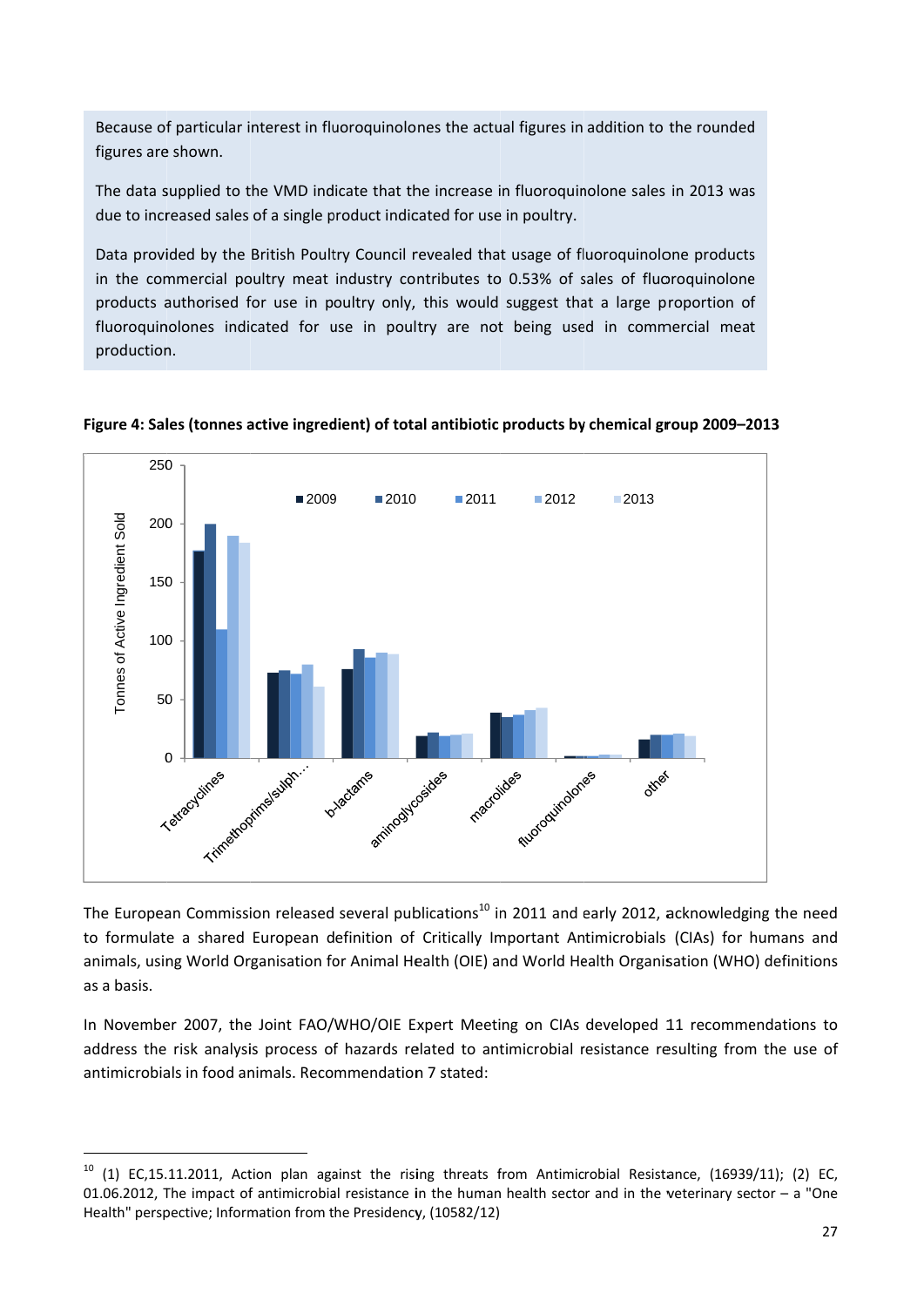<span id="page-27-0"></span>"Foodborne pathogens and commensals, (in particular *Salmonella* spp., *Campylobacter* spp. and *Escherichia coli*), linked to the potential antimicrobial resistance to 3<sup>rd</sup> and 4<sup>th</sup> generation cephalosporins, quinolones and macrolides should be given special consideration for risk analysis".

Of these three groups of antimicrobials, the data from 2013 show that there were 1.2 tonnes of 3<sup>rd</sup> and 4<sup>th</sup> generation cephalosporins sold compared to 1.3 tonnes in 2012. This equates to the same percentage of total sales in 2011, 2012 and 2013 (0.3%). In 2013 fluoroquinolones accounted for 0.6% of total sales at 2.6 tonnes, an increase from 2.4 tonnes in 2012; macrolides accounted for 10% of total sales at 43 tonnes compared to 41 tonnes in 2012. The overall percentage of total sales by CIAs has remained similar in 2013 to 2012, as has the actual weight of active ingredient sold.

#### **Sales by Route of Administration**

The major routes of administration of antibiotics sold in 2009–2013 are listed in **Table 6** and **Figure 5**. Of the antibiotics sold in 2013, medicated feeding stuffs and oral/water soluble accounted for 60% and 28.3% respectively. Injectable, intramammary, and other antibiotic products (creams, aerosols, drops etc.) contributed 10.5%, 0.7% and 0.5% respectively.

|                                 | 2009          | 2010 | 2011 | 2012 | 2013 |
|---------------------------------|---------------|------|------|------|------|
| <b>Medicated Feeding stuffs</b> | 245           | 276  | 189  | 275  | 252  |
| Oral/Water                      | 112           | 122  | 111  | 117  | 119  |
| Injectable                      | 40            | 43   | 41   | 47   | 44   |
| Intramammary                    | 3             | 4    | 3    | 4    | 3    |
| <b>Others</b>                   | $\mathcal{P}$ | っ    |      |      |      |
| Total                           | 402           | 447  | 346  | 445  | 420  |

#### **Table 6: Sales (tonnes active ingredient) of total antibiotics by route of administration 2009–2013**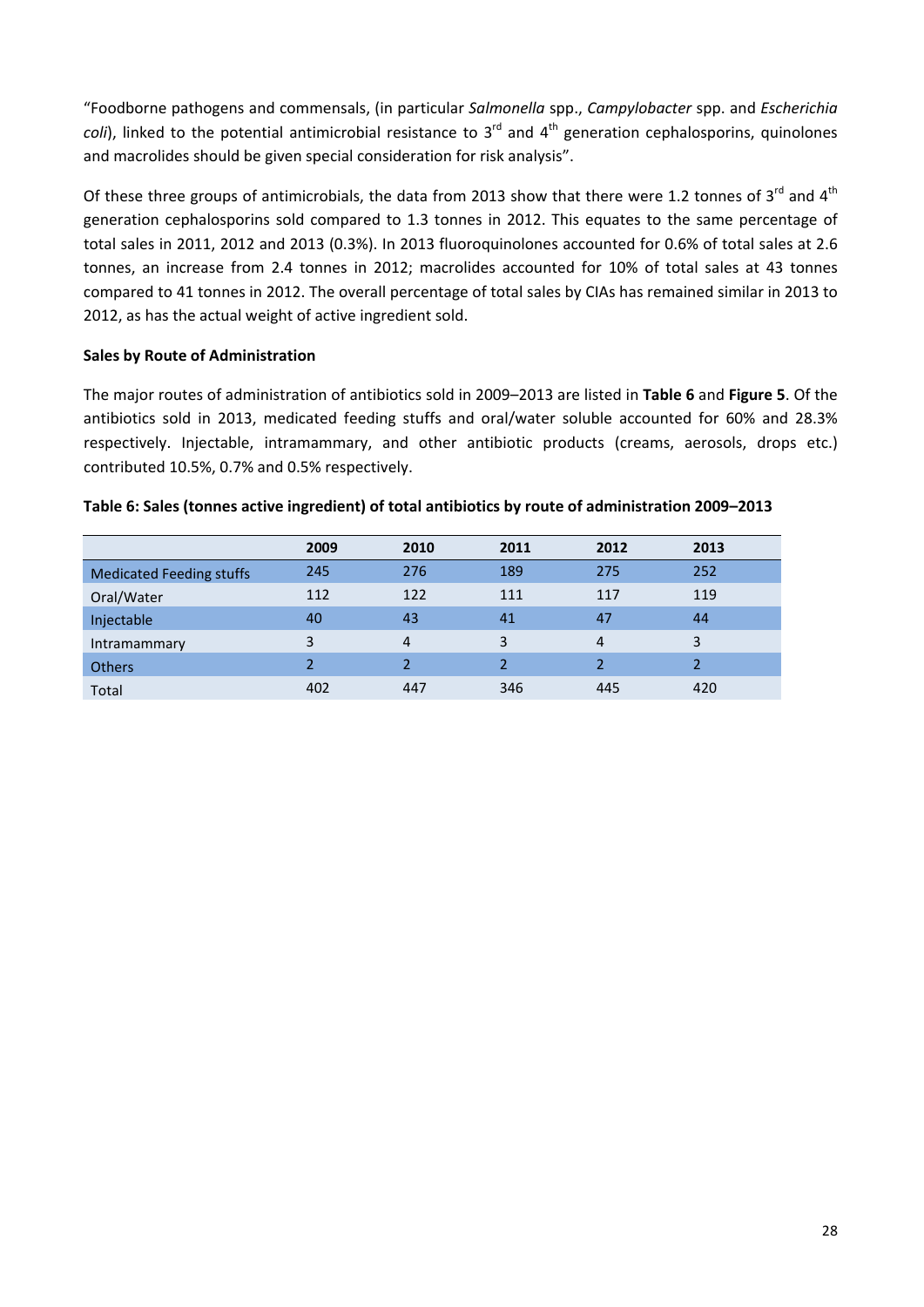

<span id="page-28-0"></span>**Figure 5: Sales of total antibiotics (tonnes active ingredient) by route of administration 2009–2013** 

*Others include aerosols, creams, and ear and eye medications.*

## **Sales by Animal Species Indication**

The quantities of antibiotic active ingredients in products sold between 2009 and 2013 are expressed graphically in **Figure 6** and shown in detail in **Table 7**, to the level of sales for use in food‐producing animals only, non-food-producing animals only, and for use in either. They are expressed as tonnes of active moiety.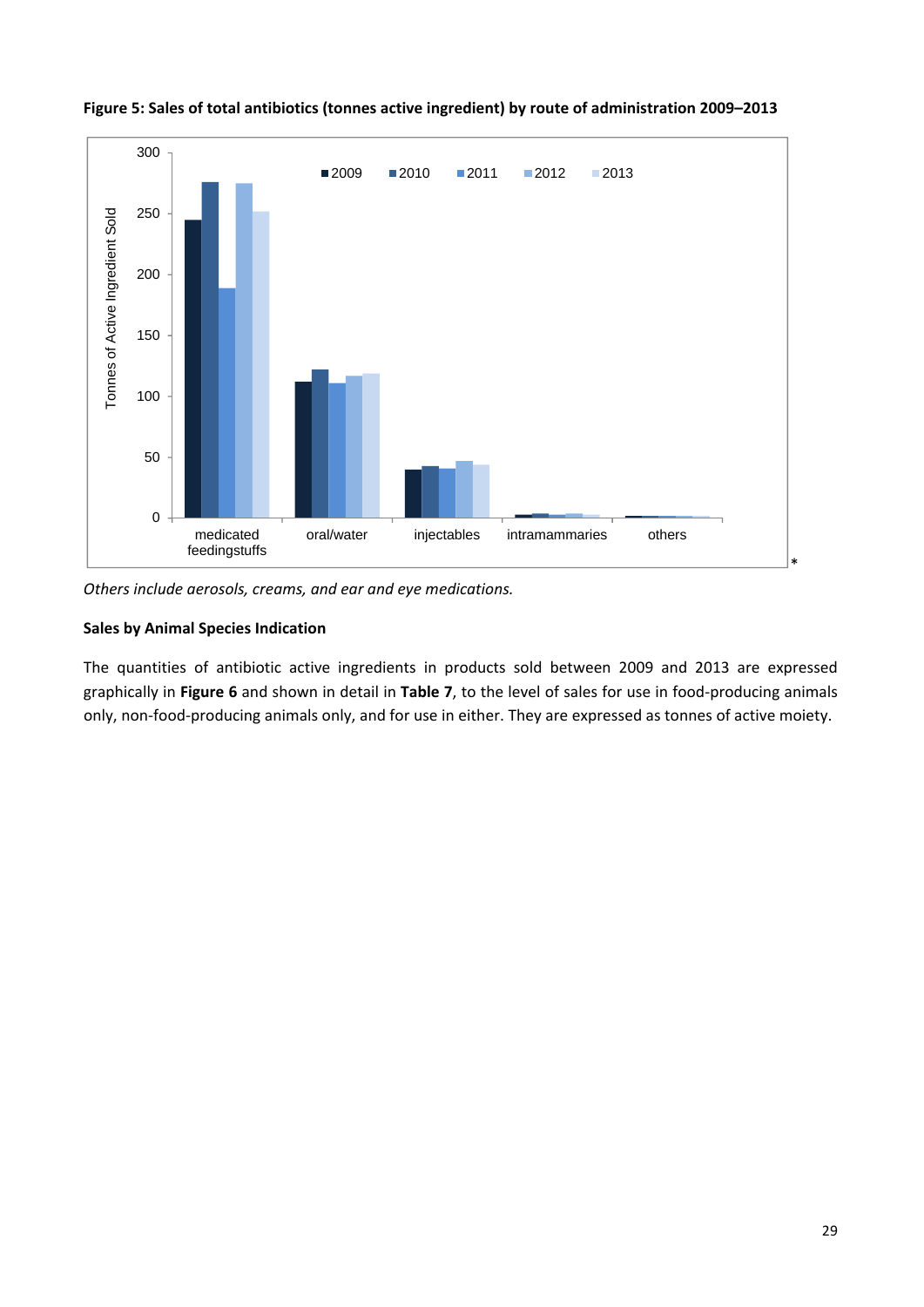

# <span id="page-29-0"></span>Figure 6: Sales for animal use of antibiotic products (tonnes active ingredient) 2009–2013

Table 7: Sales (tonnes active ingredient) of antibiotics 2009–2013, in the categories of food animals only, **non-food animals only and combined food and non-food animals** 

|                                                                                                     | 2009 | 2010 | 2011 | 2012 | 2013 |  |  |  |  |
|-----------------------------------------------------------------------------------------------------|------|------|------|------|------|--|--|--|--|
| Indicated for food animals<br>only                                                                  | 349  | 390  | 290  | 381  | 355  |  |  |  |  |
| Indicated for non-food<br>animals only                                                              | 34   | 35   | 35   | 35   | 36   |  |  |  |  |
| Indicated for a<br>combination of both food<br>and non-food animals                                 | 19   | 22   | 21   | 29   | 29   |  |  |  |  |
| Total sales of antibiotics                                                                          | 402  | 447  | 346  | 445  | 420  |  |  |  |  |
| Sales of veterinary antibiotics for use in non-food-producing animals have remained stable over the |      |      |      |      |      |  |  |  |  |

Sales of veterinary antibiotics for use in non-food-producing animals have remained stable over the period 2009 to 2013, selling between 34 and 36 tonnes; sales of products for use in either food-producing or nonfood-producing species has remained stable between 2012 and 2013 at 29 tonnes.

The breakdown of the sales of antibiotics in products authorised only for food animals is shown in **Table 8**. In 2013, 86% of active ingredient from antibiotic products authorised only for food animals were for use in a combination of pigs and poultry. Other multi-species products are authorised for use in more than one foodproducing animal and do not include "pig and poultry only" products. These accounted for 9.5% of sales of antibiotics s old for food producing a nimals in 20 13. **y,**<br>a-<br>a<br>30<br>30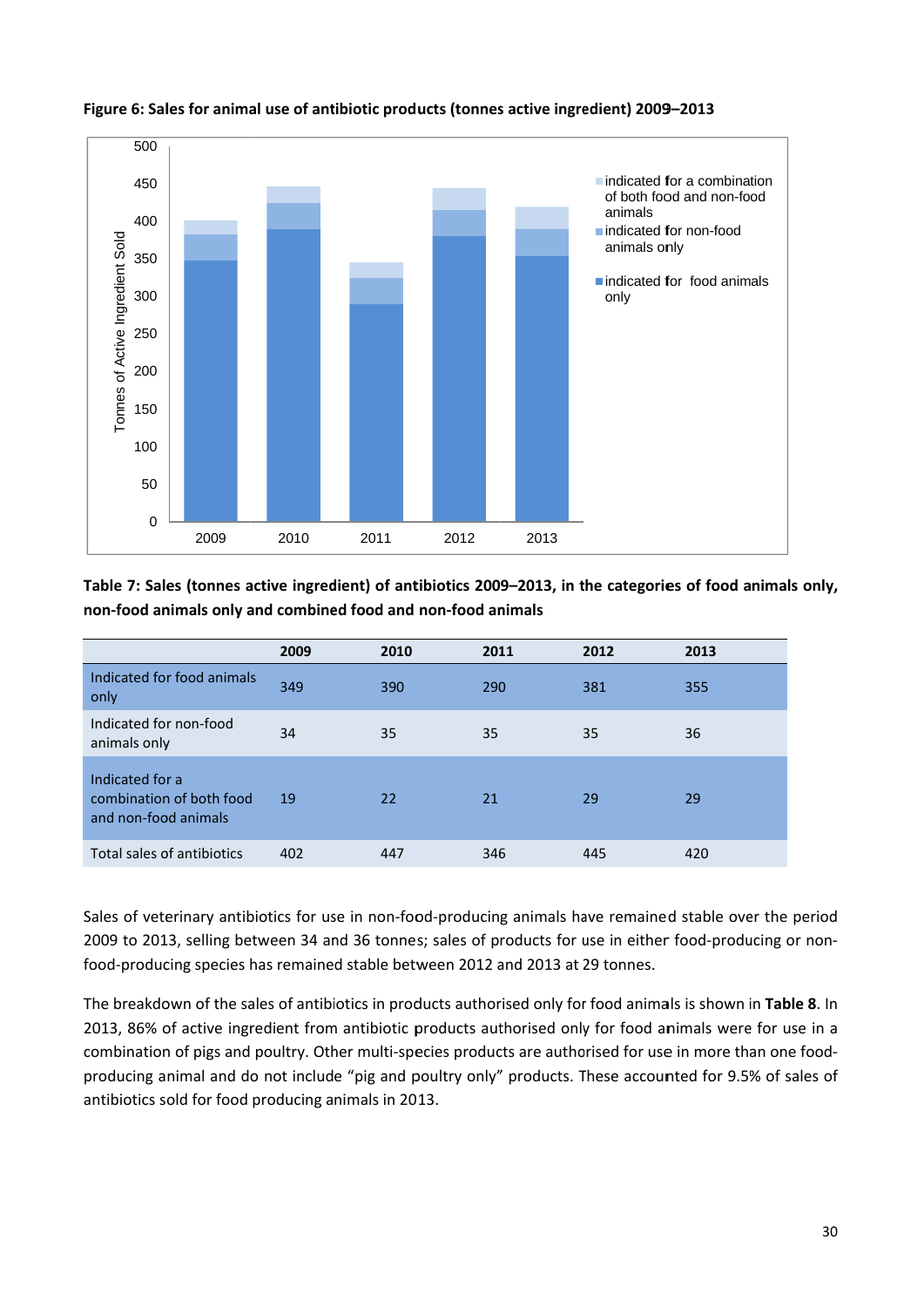|                                                             | 2008         | 2009     | 2010         | 2011           | 2012           | 2013         |
|-------------------------------------------------------------|--------------|----------|--------------|----------------|----------------|--------------|
| <b>Cattle Only Products</b>                                 | 11           | 11       | 11           | 12             | 14             | 14           |
| Pig Only Products                                           | 62           | 62       | 47           | 62             | 65             | 61           |
| <b>Poultry Only Products</b>                                | 31           | 37       | 50           | 23             | 22             | 19           |
| <b>Sheep Only Products</b>                                  | <1           | $\leq$ 1 | $<$ 1        | $\leq$ 1       | <1             | $<$ 1        |
| <b>Fish Only Products</b>                                   | $\mathbf{1}$ | 3        | $\mathbf{1}$ | $\overline{2}$ | $\overline{2}$ | $\mathbf{1}$ |
| Pig and Poultry Combined<br>Only                            | 195          | 205      | 252          | 162            | 245            | 226          |
| <b>Other Multi Species Products</b><br>in Food Animals Only | 28           | 31       | 29           | 29             | 33             | 34           |
| Total                                                       | 328          | 349      | 390          | 290            | 381            | 355          |

<span id="page-30-0"></span>**Table 8: Sales (tonnes active ingredient) of total antibiotics for food‐producing animals only by species 2009–2013**

We are currently exploring alternative methods of data collection to permit a more accurate analysis of antibiotic consumption by animal species and production type, in particular for pigs and poultry (see "Future plans for data collection").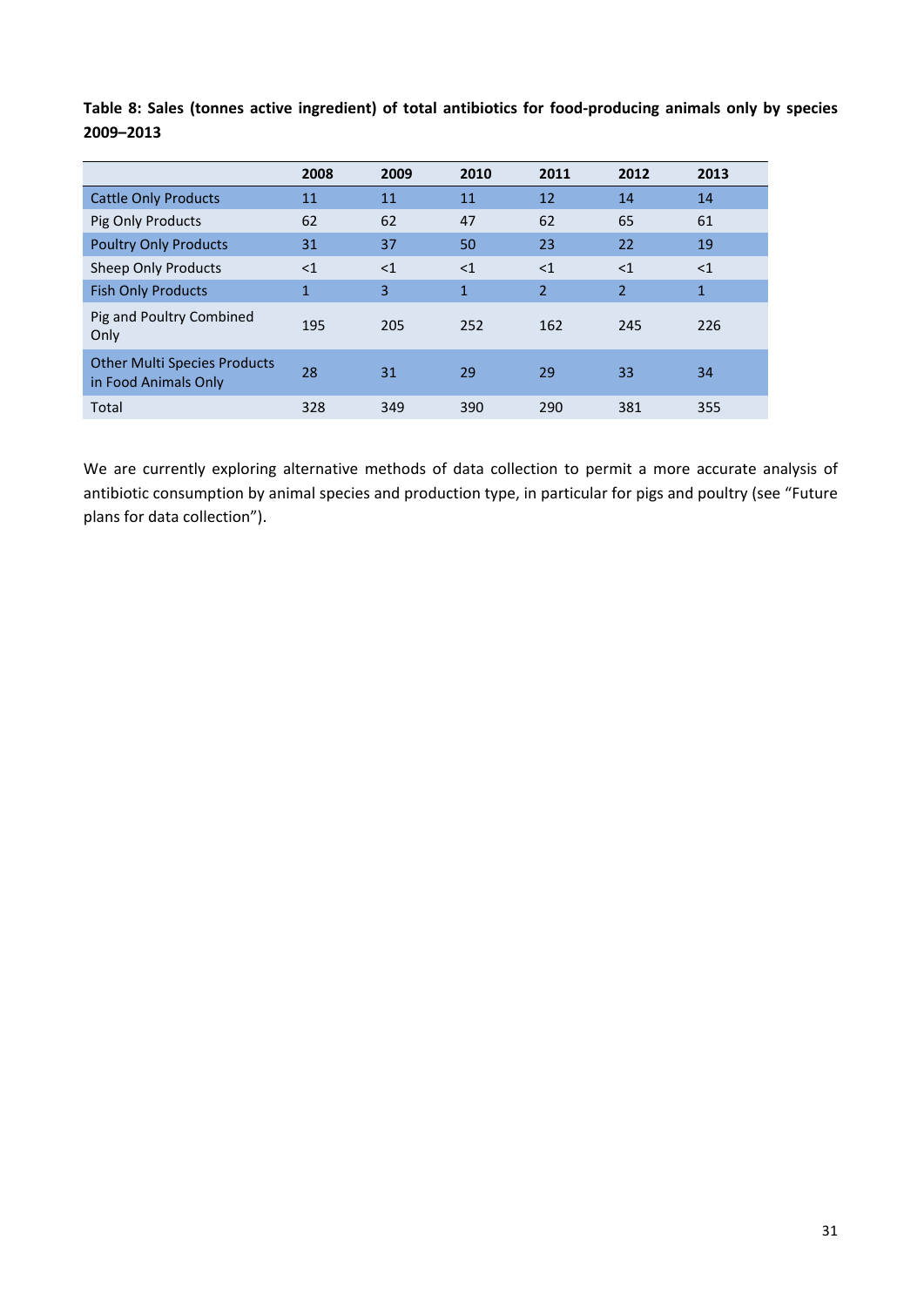# <span id="page-31-0"></span>**Chapter 3 – Antimicrobial Resistance**

## **Method**

The susceptibility tests described in this report were performed (unless otherwise stated in the report) using a disc diffusion technique on Isosensitest Agar (Oxoid) with appropriate media supplementation where necessary for fastidious organisms. The disc concentrations used are as stated in **Annex 6** and a semi‐ confluent inoculum is used in the test procedure. The method used is identical to that recommended by the British Society for Antimicrobial Chemotherapy (BSAC)<sup>11</sup>. Where published breakpoints are available from BSAC then these have been used for the interpretation of the veterinary antibiotic susceptibility results. It is important to note that this assumes that the level of antibiotic achieved at the site of infection in the animal is similar to that achieved in a human treated with the same antibiotic; of course this assumption may not always be correct, not least because different concentrations may be achieved at the site of infection in animals as a consequence of different dosing regimens or the result of differing pharmacokinetics in different animal species.

Isolates have been classed as either sensitive or resistant; intermediate isolates under the BSAC guidelines are considered resistant. The disc diffusion breakpoints used are given at **Annex 6** which also provides the MIC corresponding to that zone diameter breakpoint where this is known or has been estimated from data on file.

For some veterinary antibiotic and organism combinations, there are no published breakpoints available using either the BSAC method or other methods. Published breakpoints are therefore not available for all animal species and for all of the bacterial organism/antibiotic combinations which may require testing. In these cases, a uniform cut‐off point of 13mm zone size diameter has been used to discriminate between sensitive and resistant strains; an intermediate category of susceptibility has not been recorded. This breakpoint is the historical APHA veterinary breakpoint and although it has been used for a considerable number of years, published validation data are not available for a number of organism/antibiotic combinations. However, it is pertinent to note that where the majority of isolates of a particular organism are highly resistant or fully susceptible to an antibiotic, breakpoint issues can affect a surprisingly low number of isolates (or no isolates).

It is intended to accumulate data on disc diffusion zone sizes obtained and, when available, relevant MIC data to try to refine breakpoints where data are currently lacking. The zone size diameter of organisms collected using current methods is also being used to investigate epidemiological cut‐off values (microbiological breakpoints) by establishing the normal distribution of the wild type population and looking for deviation from this population. These procedures (disc diffusion zone size and MIC determination and establishment of the wild type population) are being used to look at and review the performance of current methods when susceptibility testing veterinary organisms as further data accumulates. Those antibiotic/organism combinations which have been assessed thus far are shown in **Annex 6**, which also shows the breakpoints used and the equivalent MIC where this is known.

Multiple antibacterial resistance is defined in this report as resistance to any four or more of the antibiotics which were tested for a particular isolate. There is no internationally agreed definition of multiple resistance and the term has been used differently in various studies (Schwarz *et al*. 2010, EFSA 2012). The panels of antimicrobials which may be tested at a particular APHA laboratory can also show slight variation, dependent on the circumstances of the case and the requirements of the veterinary surgeon administering

<sup>11</sup> www.bsac.org.uk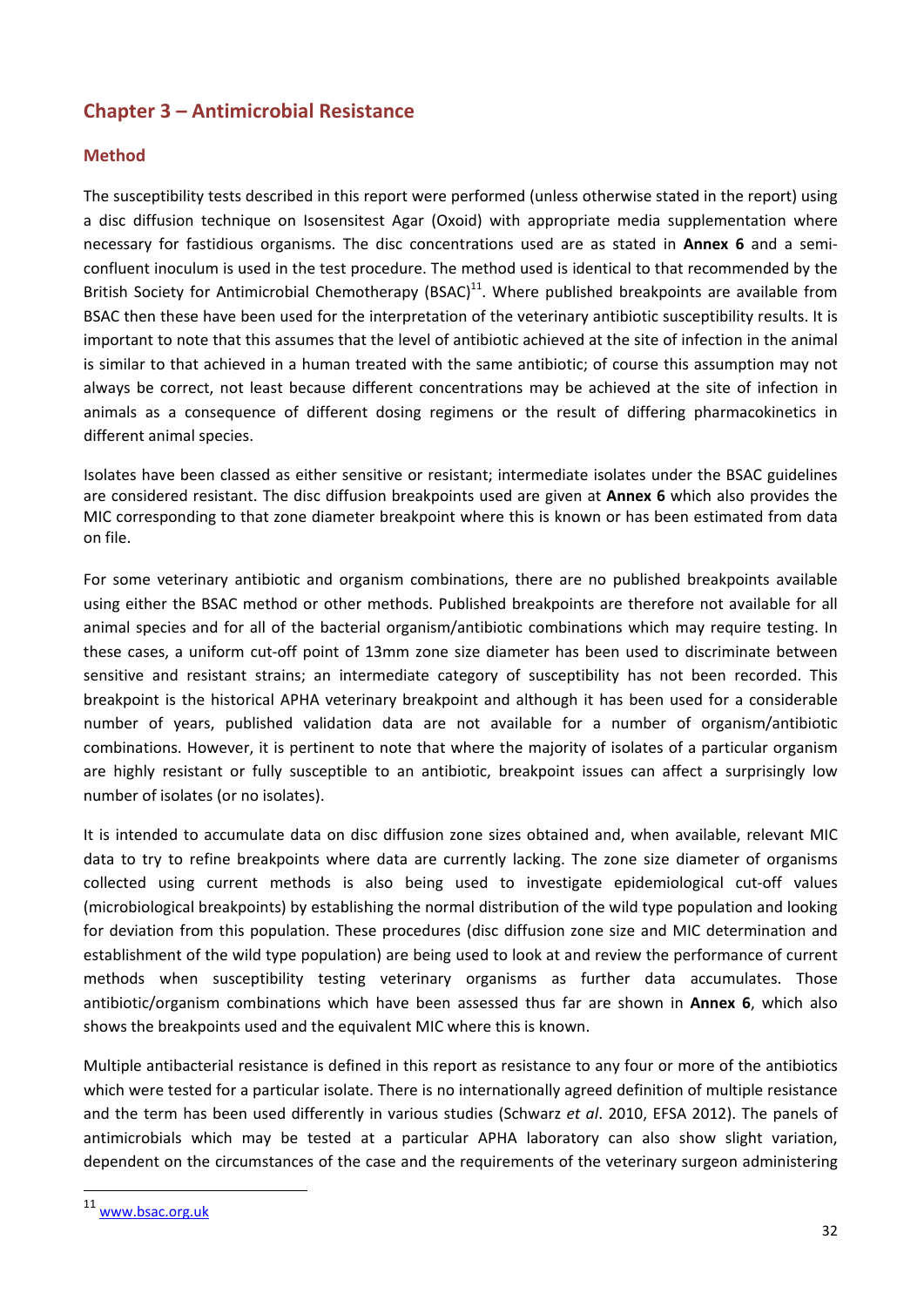treatment. The multiple resistance figures should therefore be regarded as subject to a degree of variation; they also consider resistance to each different antibiotic as a "separate" resistance.

A network of APHA veterinary laboratories performed the susceptibility tests. The laboratories are situated throughout England and Wales with one laboratory in Scotland. All APHA regional laboratories contributed a full dataset for 2010 and 2011. Data for 2009 comprises the data collected in that year from the point of introduction at each particular regional laboratory of an automated zone reader.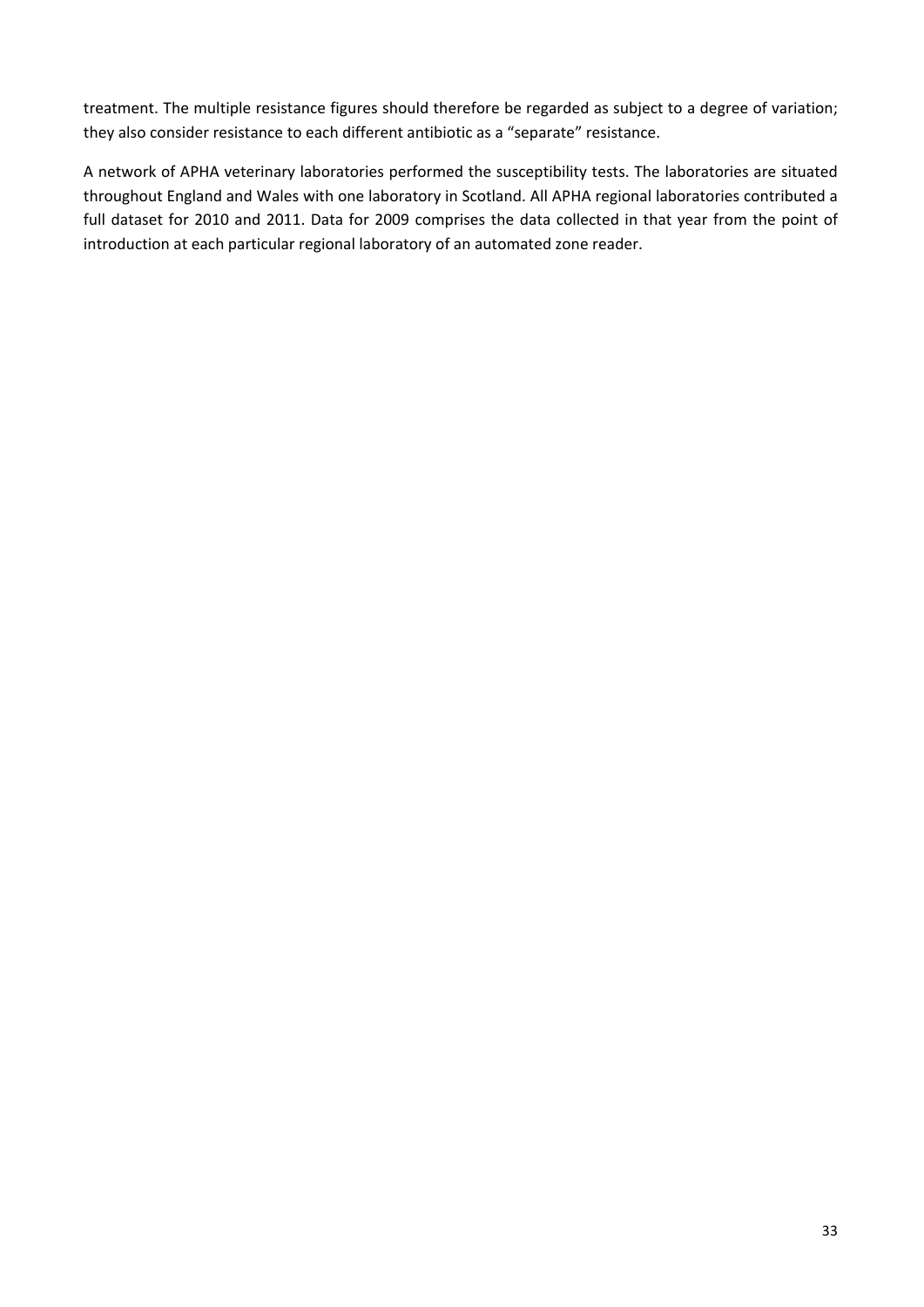# <span id="page-33-0"></span>**Scanning Surveillance**

# **Veterinary Bacteria**

# **Mastitis causing pathogens – Gram‐negative organisms (Cattle)**

## *E. coli/***coliforms (mastitis only)**

622 isolates were identified; multiple resistance was seen in 7% in 2011, 5% in 2012 and 8% in 2013. Data are displayed in **Figure 7**. The greatest resistance seen was to ampicillin with up to 27% of isolates being resistant each year. Resistant isolates occurred for each antibiotic but resistance to cefpodoxime and enrofloxacin was seen least frequently.

*E. coli* and other coliforms are one of the three main causes of bovine mastitis. Most strains originate from the immediate environment of the cow and it is thought that no special virulence factors are required to infect the mammary gland. These isolates therefore represent the normal types that are present in the environment of adult dairy cattle, particularly cattle sheds and cubicle houses, and are probably mainly of faecal origin.



#### **Figure 7: Susceptibility of** *E. coli* **mastitis isolates in cattle 2011‐2013**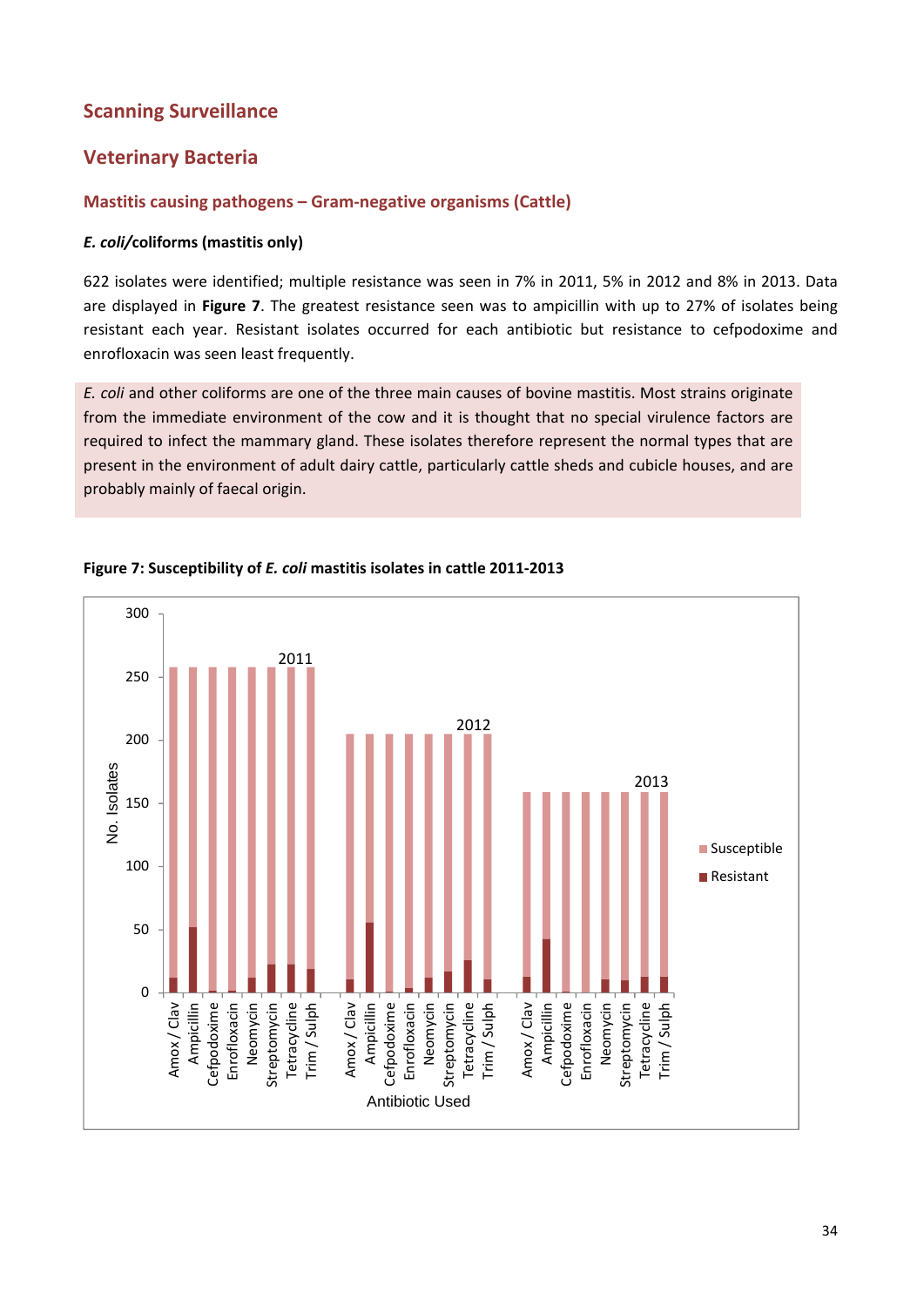#### <span id="page-34-0"></span>*Klebsiella pneumoniae*

23 isolates were identified over the three year period (**Annex 5**). Resistance to ampicillin occurred in a total of 65% of isolates. In 2011 and 2012 there was no resistance to any other antibiotics, but in 2013 there was at least one resistant isolate for every antibiotic apart from enrofloxacin.

*Klebsiella pneumoniae* is intrinsically resistant to ampicillin.

#### *Pseudomonas aeruginosa*

18 isolates were identified over the three year period (**Annex 5**), multiple resistance was not observed. All of the isolates that were tested were resistant to amoxicillin/clavulanic acid, ampicillin, cefpodoxime and cephalexin. 88‐94% were resistant to tetracycline and trimethoprim sulphonamide. No resistance was seen to ceftazidime or streptomycin. In 2013 no resistance was seen to cefotaxime or enrofloxacin, but resistance to both had been seen in previous years.

#### **Mastitis causing pathogens – Gram-positive organisms (Cattle)**

#### *Streptococcus uberis*

705 isolates were identified over the three year period; multiple resistance did not occur in 2011 but was seen in 2% of isolates in 2012 and 3% of isolates in 2013 (**Figure 8**) Greatest resistance was seen to Neomycin; increasing from 54% of isolates in 2011 to 70% of isolates in 2013. Resistance to tetracycline was seen in 58% of isolates in 2013, an increase from 33% in 2011. Resistance to tylosin also increased over the three years from 13% to 20%. Resistance to novobiocin peaked in 2012 at 9%. No resistance was detected to amoxicillin/clavulanic acid. A single isolate (1%) was resistant to amoxicillin in 2013; no resistance had been detected to amoxicillin prior to 2013.

Macrolide resistance can be mediated by the induction of a plasmid‐encoded enzyme which methylates the 20S ribosomal RNA sub-unit and prevents binding of the macrolide to the ribosome and so disrupts protein synthesis. However, the exact mechanism of resistance has not been elucidated in the isolates recorded here.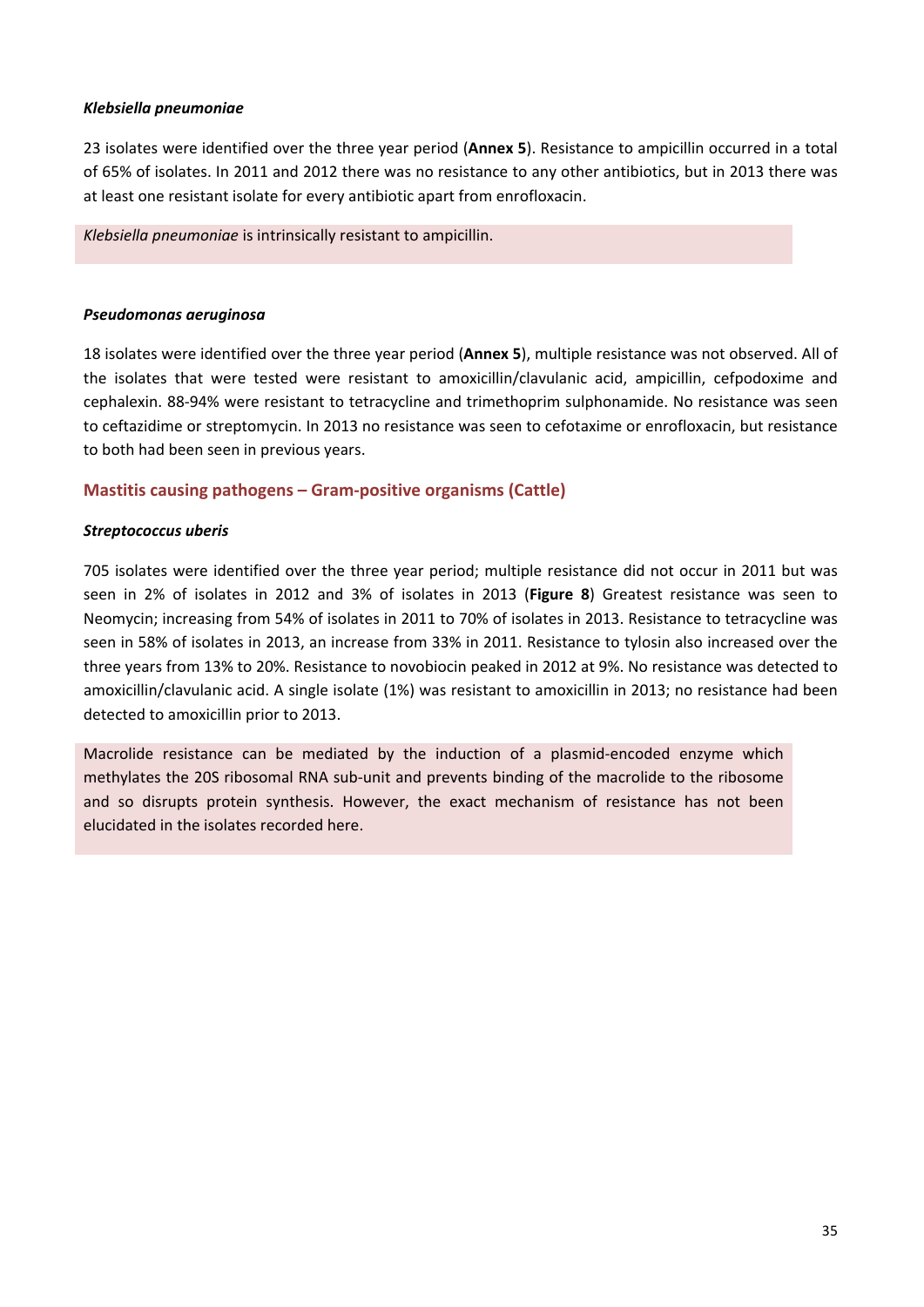

#### <span id="page-35-0"></span>**Figure 8: Susceptibility of** *Streptococcus uberis* **mastitis isolates in cattle 2011‐2013**

#### *Staphylococcus aureus*

469 isolates were identified over the three year period, multiple resistance was seen in 1% in 2011, 4% in 2012 and 6% in 2013 (**Figure 9**). Highest levels of resistance were seen to ampicillin, with 39% of isolates being resistance in 2011 and 2012; in 2013 the figure decreased to 29%. Resistance was also detected to amoxicillin/clavulanic acid, the percentage of resistant isolates increased each year to 25% in 2013. It should be borne in mind that the total number of isolates decreased each year; the number of isolates resistant to amoxicillin/clavulanic acid stayed fairly static but due to the decrease in the number of samples submitted the overall percentage resistance increased. Tetracycline resistance was seen in a maximum of 12% of isolates and appeared to be increasing over the three year period. Resistance to tylosin was detected in 1% of isolates each year.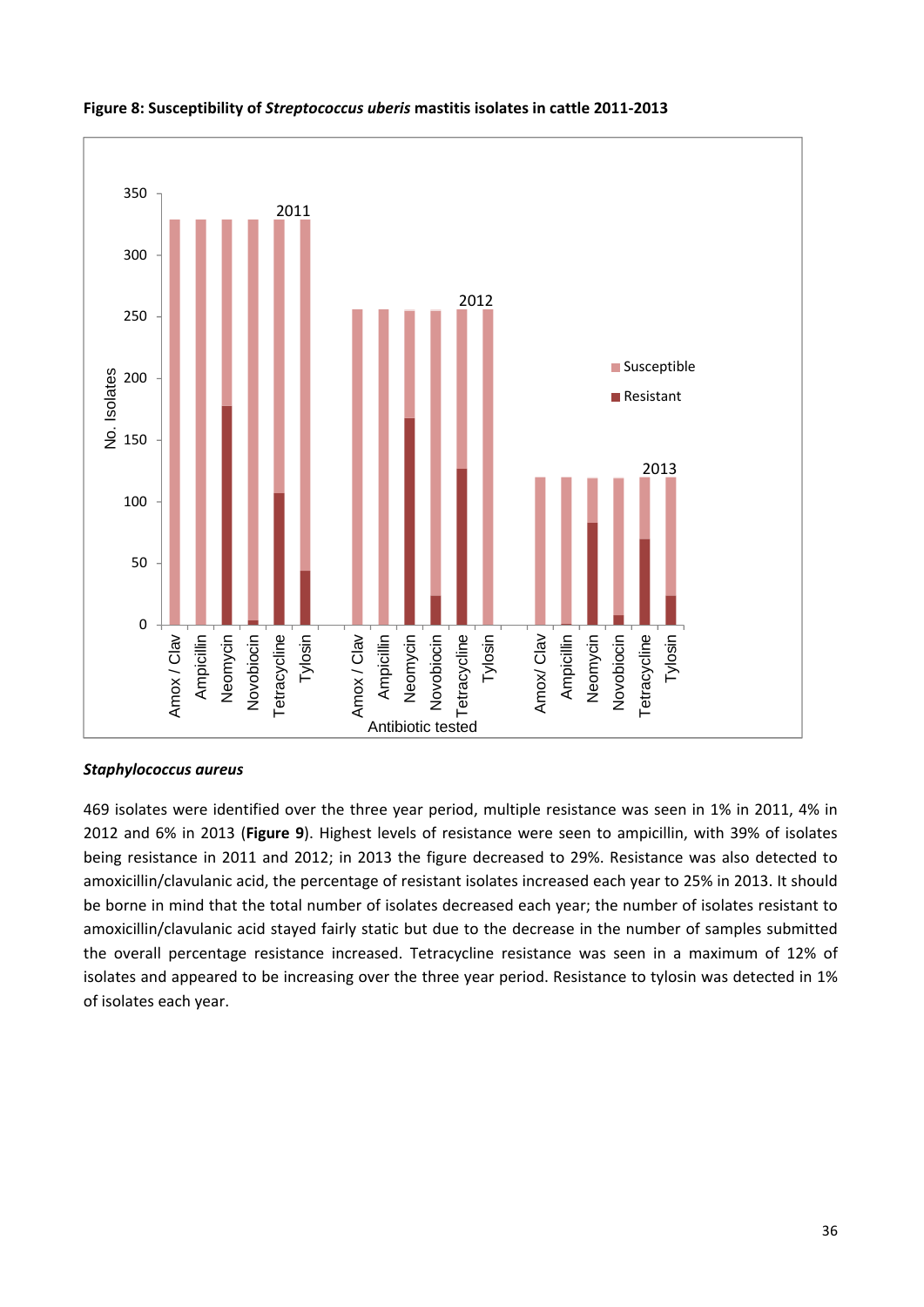Penicillin resistance in bovine *S. aureus* is thought to occur mainly via the production of betalactamases that degrade both penicillin and ampicillin. The genes encoding beta‐lactamases can be located on plasmids and often on transposons and may be readily transferable by conjugation. *S. aureus* isolates resistant to ampicillin are currently screened for susceptibility to cefoxitin in order to detect the variant *mecA* gene (now described as *mecC*) as well as isolates of classical MRSA. No MRSA isolates were detected by scanning surveillance in cattle over the period 2011‐2013. The variant *mecA* gene *mecC* was recently described in bovine *S. aureus* isolates from the UK (García‐Álvarez *et al*. 2011), classical MRSA has been detected in bovine mastitis on the continent of Europe (Vanderhaeghen *et al*. 2010) but the role of the cattle as a source of human infection has not been well defined.

There are several possible mechanisms of (macrolide) resistance, the most important of which is the production of enzymes that alter the ribosomal binding site by methylation, and possession of an efflux pump. Genes for these enzymes may be on plasmids or transposons and may be readily transferable.



**Figure 9: Susceptibility of** *Staphylococcus aureus* **mastitis isolates in cattle 2011‐2013**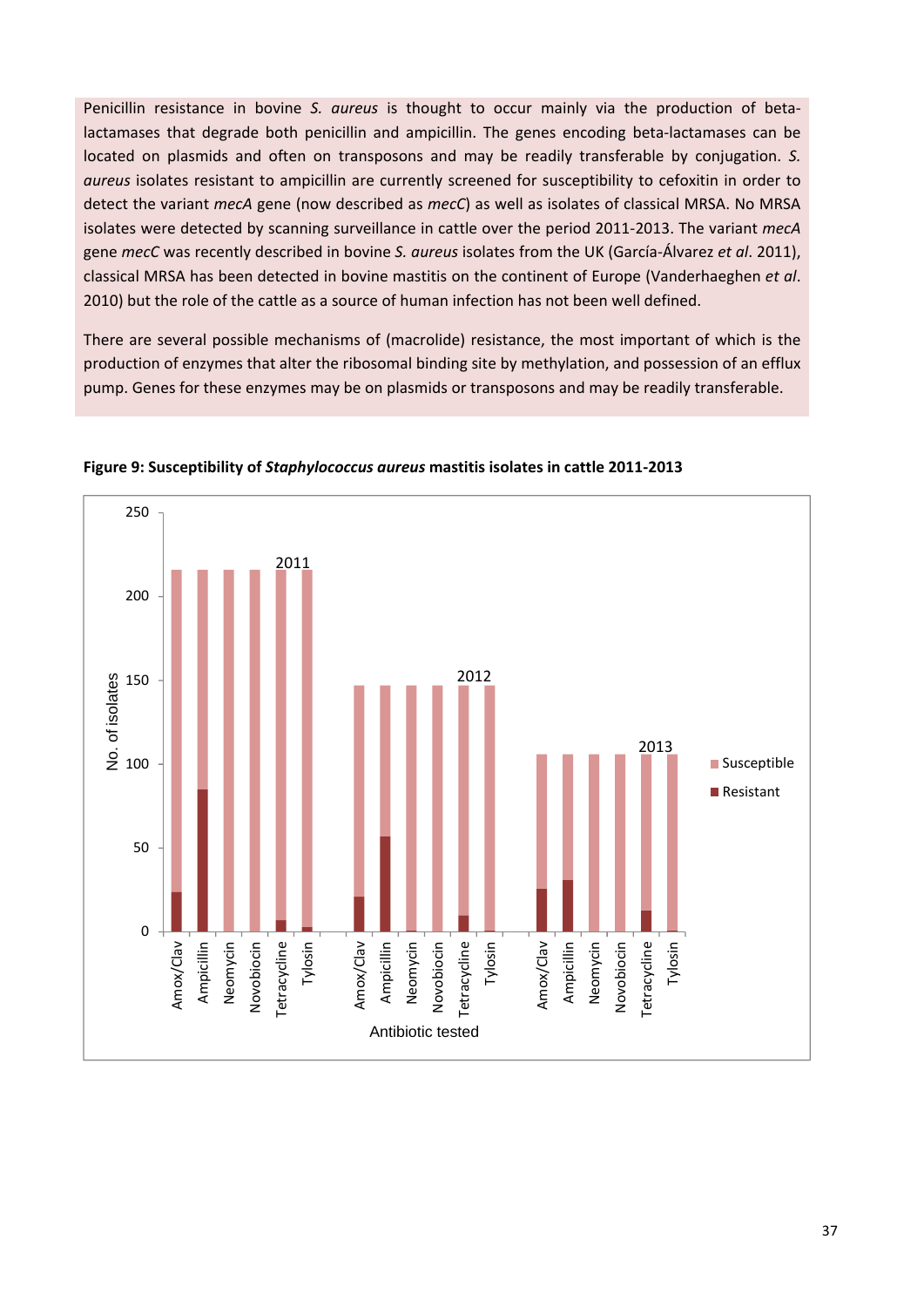### *Streptococcus dysgalactiae*

199 isolates were identified over the three year period; multiple resistance was not seen in any of the isolates (**Figure 10**). As could be expected in cattle greatest resistance was seen to tetracycline, which increased over the three years to 91% in 2013. Resistance to neomycin declined from 28% in 2011 to 9% in 2013. Resistance was seen to novobiocin and tylosin every year, in up to 9% of isolates.

*Streptococcus dysgalactiae* is a Lancefield Group C streptococcus and a commensal of the mucous membranes of cattle; it is a cause of mastitis and occasionally other diseases in cattle. It is not considered a zoonosis and Group C streptococci that can cause disease in humans constitute a separate population. There are several mechanisms of tetracycline resistance but one of the commonest is through an efflux pump mechanism. The gene encoding this protein may be located on a plasmid and therefore can be readily transferred between bacteria.

Macrolide resistance has been reported in *S. dysgalactiae* isolates from bovine mastitis from other parts of the world.



#### **Figure 10: Susceptibility of** *Streptococcus dysgalactiae* **mastitis isolates in cattle 2011‐2013**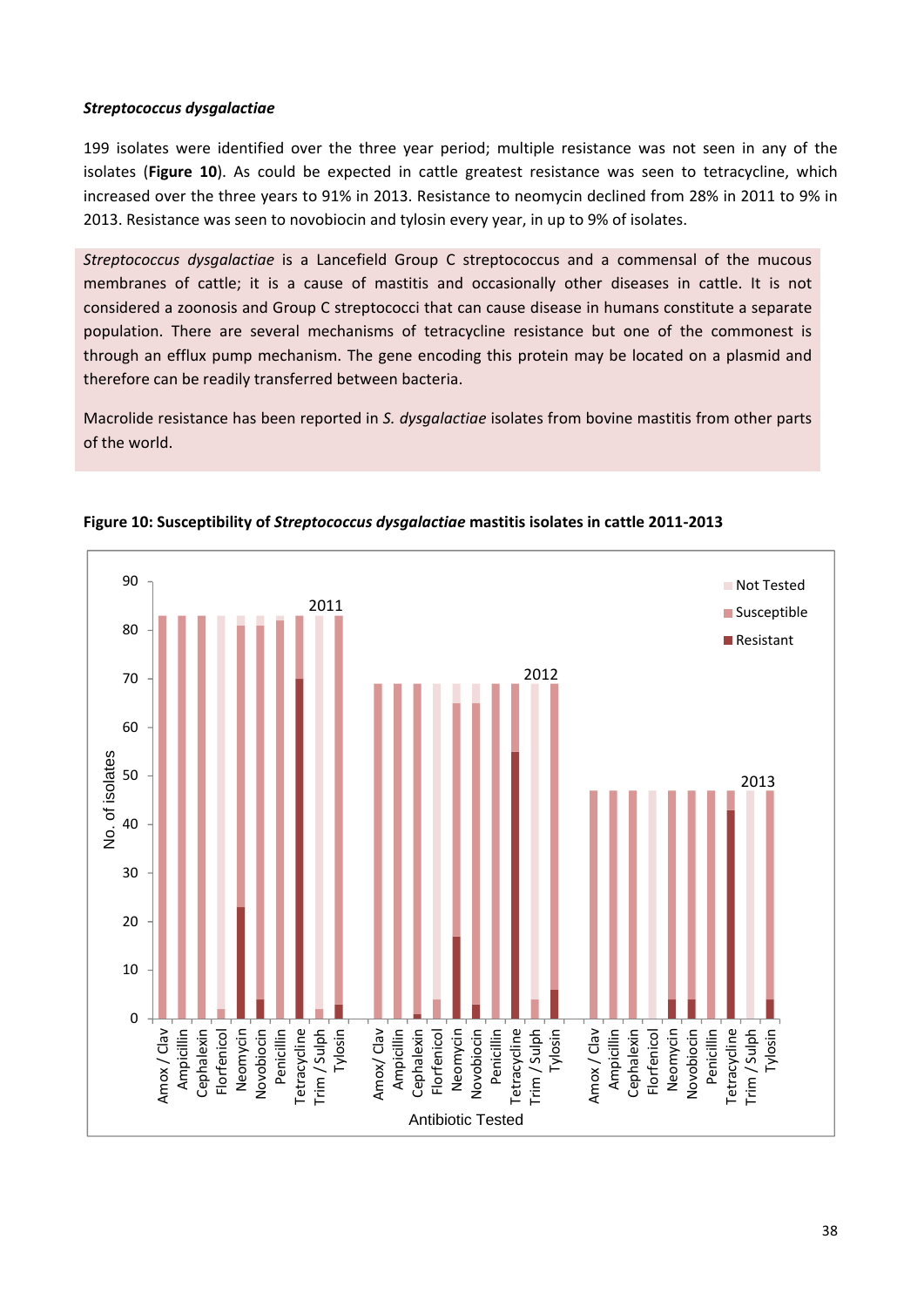### *Trueperella pyogenes*

70 isolates were identified over the three year period, multiple resistance was not detected (**Annex 5**). Resistance to tetracycline was the most commonly detected resistance, in up to 55% of isolates. Up to 38% of isolates were resistant to neomycin. Resistance to novobiocin and tylosin was detected in 2011 and 2012, but not in 2013.

### *Streptococcus agalactiae*

Two isolates were identified over the three year period (**Annex 5**). One isolate was resistant to neomycin, no other resistance was noted.

*Streptococcus agalactiae* is a Lancefield Group B streptococcus considered to be an obligate inhabitant of the mammary gland of cows. It is not regarded as zoonotic and human Group B streptococci probably constitute a separate population.

Penicillin resistance has been reported in the literature in some types of streptococci such as *Streptococcus pneumoniae*, an important human pathogen. It has also been reported in veterinary isolates of *S. agalactiae* from some other parts of the world. Development of resistance in commensal streptococci, such as *Streptococcus mitis*, via mutation of the genes encoding penicillin binding proteins and subsequent recombination with the homologous genes in *S. pneumoniae* has been reported, reinforcing the role that the commensal flora may play as a reservoir of resistance genes. No resistance to ampicillin or amoxicillin/clavulanic acid was detected in *S. agalactiae* in 2011–2013.

Streptococci are in general naturally resistant to aminoglycosides due to lack of the active transport mechanism required for these drugs to be taken up into the bacterial cell.

#### *Staphylococcus xylosus*

One isolate was identified in 2011, no resistance was detected.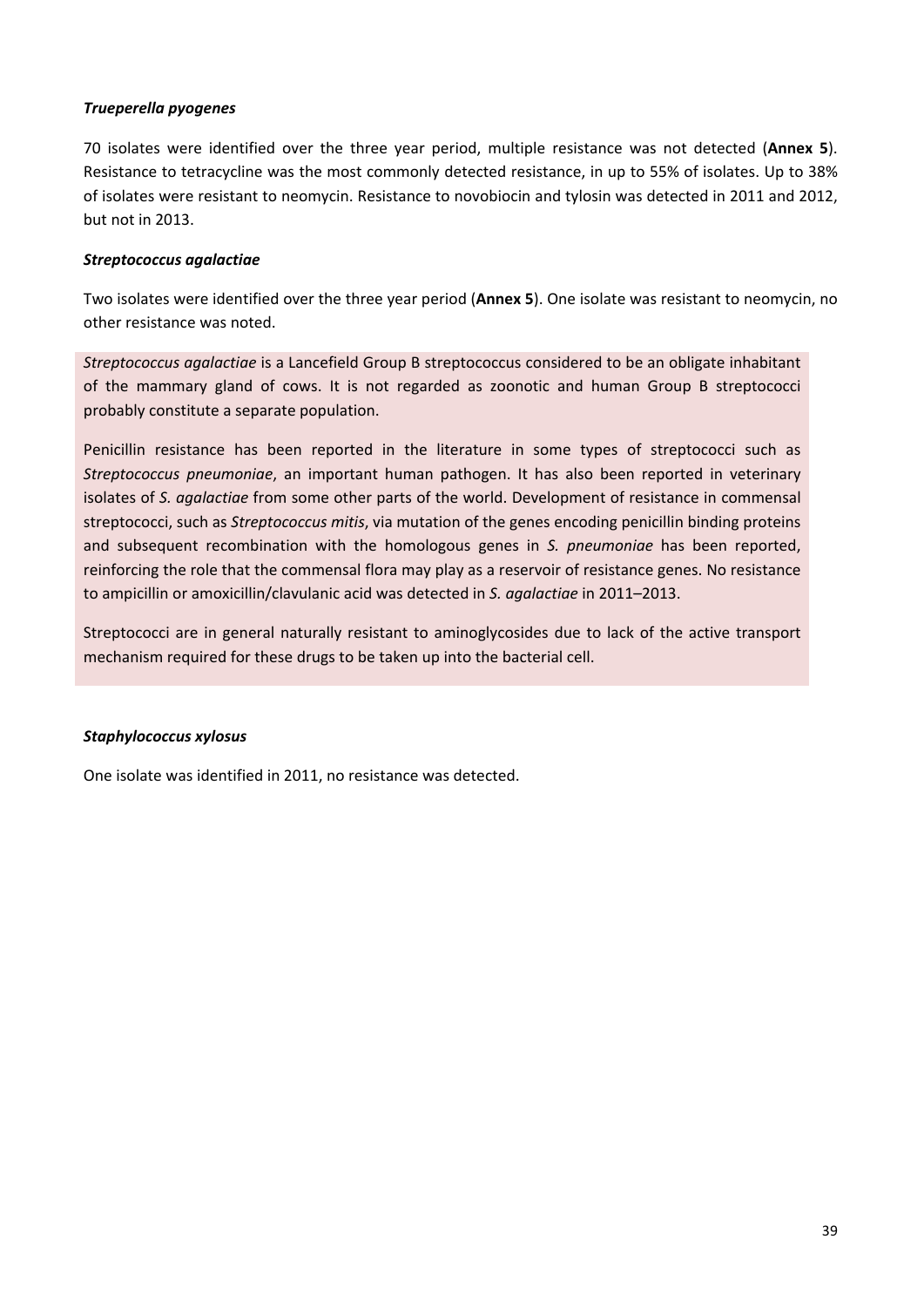## **Respiratory Pathogens**

### *Pasteurella multocida*

*Pasteurella multocida* is a relatively uncommon cause of respiratory or systemic disease in cattle in the UK (the incidence of disease caused by this bacterium is much greater in North America and certain other parts of the world). Toxigenic strains are responsible for the development of atrophic rhinitis in pigs; strains of the organism can also affect poultry (fowl cholera). It is a rare pathogen of sheep in the UK. There is probably carriage in the upper respiratory tract of some animals and bovine strains are likely to be distinct from those infecting other species.

**Cattle** – 167 isolates were identified over the three year period, multiple resistance occurred in 3% of isolates in 2013 (**Figure 11**). Isolates in 2011 were susceptible to all antibiotics apart from tetracycline, to which 51% of isolates were resistant. In 2013 resistance was also seen to ampicillin (8%) and to cefpodoxime (3% not confirmed by follow up testing).

**Sheep** – 19 isolates were identified over the three year period, multiple resistance was not detected, (**Annex 5**), all isolates were susceptible apart from three which were resistant to tetracycline.

**Pigs** – 142 isolates were identified over the three year period, multiple resistance was seen in 2% in 2011, 3% in 2012 and 5% in 2013 (**Figure 12**). Tetracycline was the antibiotic against which highest levels of resistance were observed, (68‐87%). Only 3‐4% of isolates were resistant to doxycycline. This may reflect the resistance mechanism involved, as some genes confer resistance to tetracycline but not doxycycline, but this difference may also relate to breakpoint considerations. Resistance was observed to ampicillin in 2012 and in 2013 but was not seen in 2011. Resistance was also observed to apramycin, neomycin, streptomycin, trimethoprim/sulphonamide and tylosin. All of the isolates tested were susceptible to amoxicillin/clavulanic acid, cefpodoxime, enrofloxacin and florfenicol.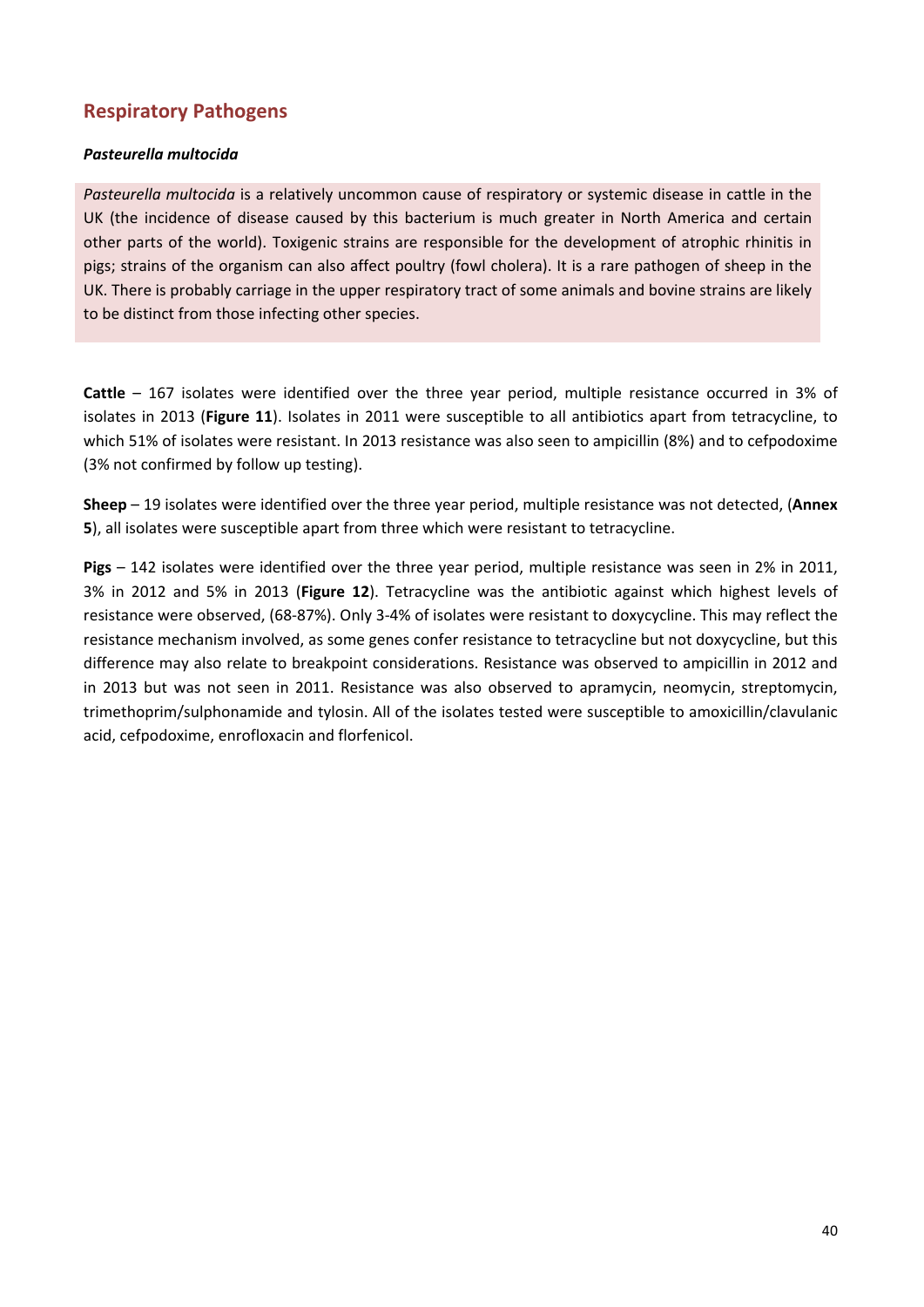

**Figure 11: Susceptibility of** *Pasteurella multocida* **isolates in cattle 2011‐2013**



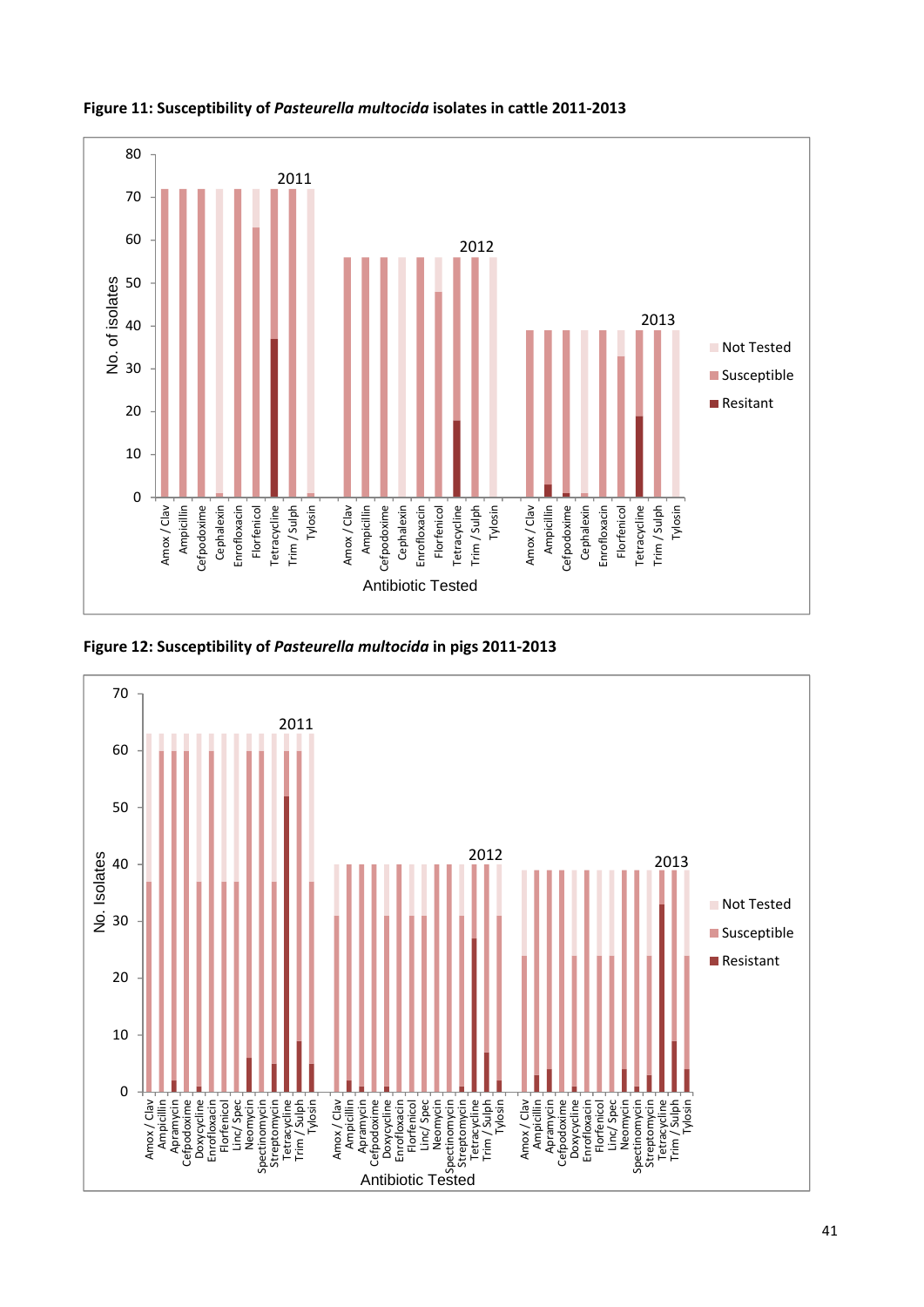### *Mannheimia (Pasteurella) haemolytica*

*Mannheimia (Pasteurella) haemolytica* is a common cause of respiratory disease in both cattle and sheep in the UK although different serotypes predominantly affect each species. There is carriage in the upper respiratory tract in healthy animals. Ovine *Mannheimia* strains can also cause mastitis. *M. haemolytica* has also been more rarely recorded as causing mastitis in cattle.

**Cattle –** 92 isolates were identified over the three year period, 1% of isolates in 2011 were resistant to cefpodoxime and 4% were resistant to tetracycline.

**Sheep** – 116 isolates were identified over the three year period, no resistance was detected.

### *Bibersternia (Pasteruella) trehalosi*

**Sheep** – 81 isolates were identified over the three year period, multiple resistance was not detected (**Annex 5**) Four isolates were resistant to tetracycline. No other resistance was detected.

### *Histophilus somni (Haemophilus somnus)*

*Histophilus somni* (formerly known as *Haemophilus somnus*) is a cause of pneumonia in calves.

**Cattle** – 77 isolates were identified over the three year period, multiple resistance was detected in 4% of isolates in 2012, but was not detected in 2011 or 2013 (**Annex 5**). In 2011 1% was resistant to trimethoprim/sulphonamide and in 2012 1% was resistant to amoxicillin/clavulanic acid, ampicillin, cefpodoxime and tetracycline. No resistance was observed in 2013.

#### *Actinobacillus pleuropneumoniae*

*Actinobacillus pleuropneumoniae* is a cause of pneumonia in pigs. Levels of resistance to spectinomycin and other aminoglycosides detected in the disc diffusion test may reflect the rather high minimal inhibitory concentrations that have been described for *A. pleuropneumoniae* in the scientific literature for some aminoglycoside compounds (Leman *et al*. 1986).

**Pigs** – 62 isolates were identified over the three year period, multiple resistance was detected in 9% of isolates in 2011 and 50% of isolates in 2012, but was not detected in 2013 (**Annex 5**). Resistance to apramycin, ampicillin, neomycin, spectinomycin, streptomycin, tetracycline, doxycycline (one isolate) trimethoprim/sulphonamide and tylosin was detected. All isolates were susceptible to amoxicillin/clavulanic acid, cefpodoxime, enrofloxacin and florfenicol.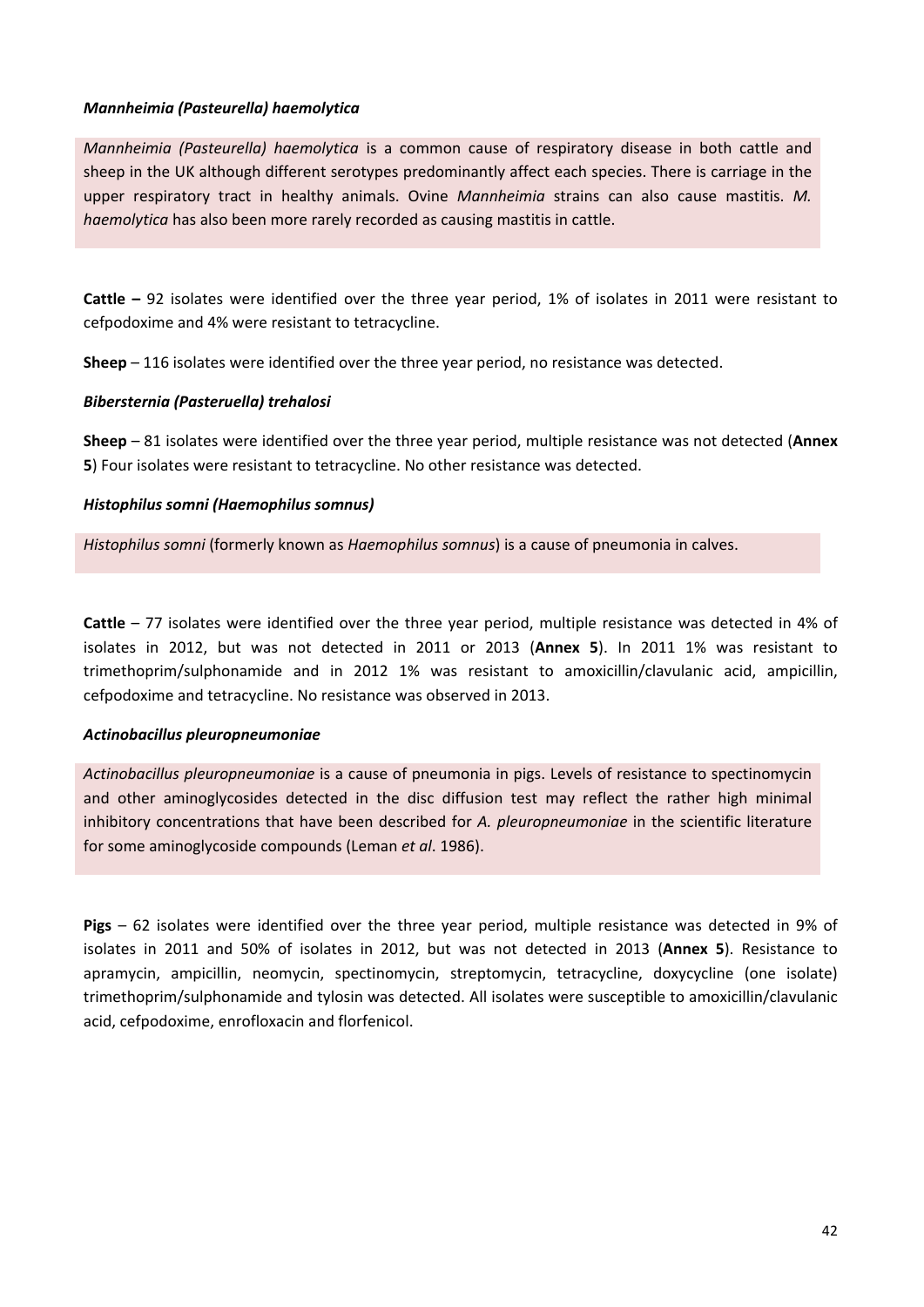### *Trueperella pyogenes (Arcanobacterium)*

**Cattle** – 71 isolates were identified over the three year period, multiple resistance was not detected (**Annex 5**). The greatest level of resistance was seen against tetracycline, (up to 72%). Isolates were also resistant to trimethoprim/sulphonamide (up to 50%) and tylosin (up to 11%). One isolate in 2012 was resistant to florfenicol.

**Sheep** – 31 isolates were identified over the three year period, multiple resistance was not detected (**Annex 5**). Resistance was observed against tetracycline (25%) and trimethoprim/sulphonamide (38%), and one isolate was resistant to tylosin in 2011.

**Pigs** – 11 isolates were identified over the three year period, multiple resistance was not identified (**Annex 5**). Resistance was observed in a small number of isolates to lincomycin, tetracycline, trimethoprim/sulphonamide and tylosin.

## **Other (miscellaneous) veterinary pathogens**

### *Corynebacterium pseudotuberculosis*

*Corynebacterium pseudotuberculosis* is the cause of caseous lymphadenitis in sheep; it has been reported as a zoonosis though it rarely infects man. However, Corynebacteria may be emerging zoonoses, particularly in humans with immunosuppressive disease, such as HIV infection.

Irrespective of in vitro susceptibility, treatment of clinical cases of this infection in sheep is often difficult because of the difficulties in delivering sufficient antibiotic to the typical "onion‐ring" abscesses that occur.

**Sheep** – 19 isolates were identified over the three year period, multi-resistance was not detected. No resistance was observed in 2013, although in 2011‐2012 two isolates were resistant to tetracycline and one isolate was resistant to trimethoprim/sulphonamide.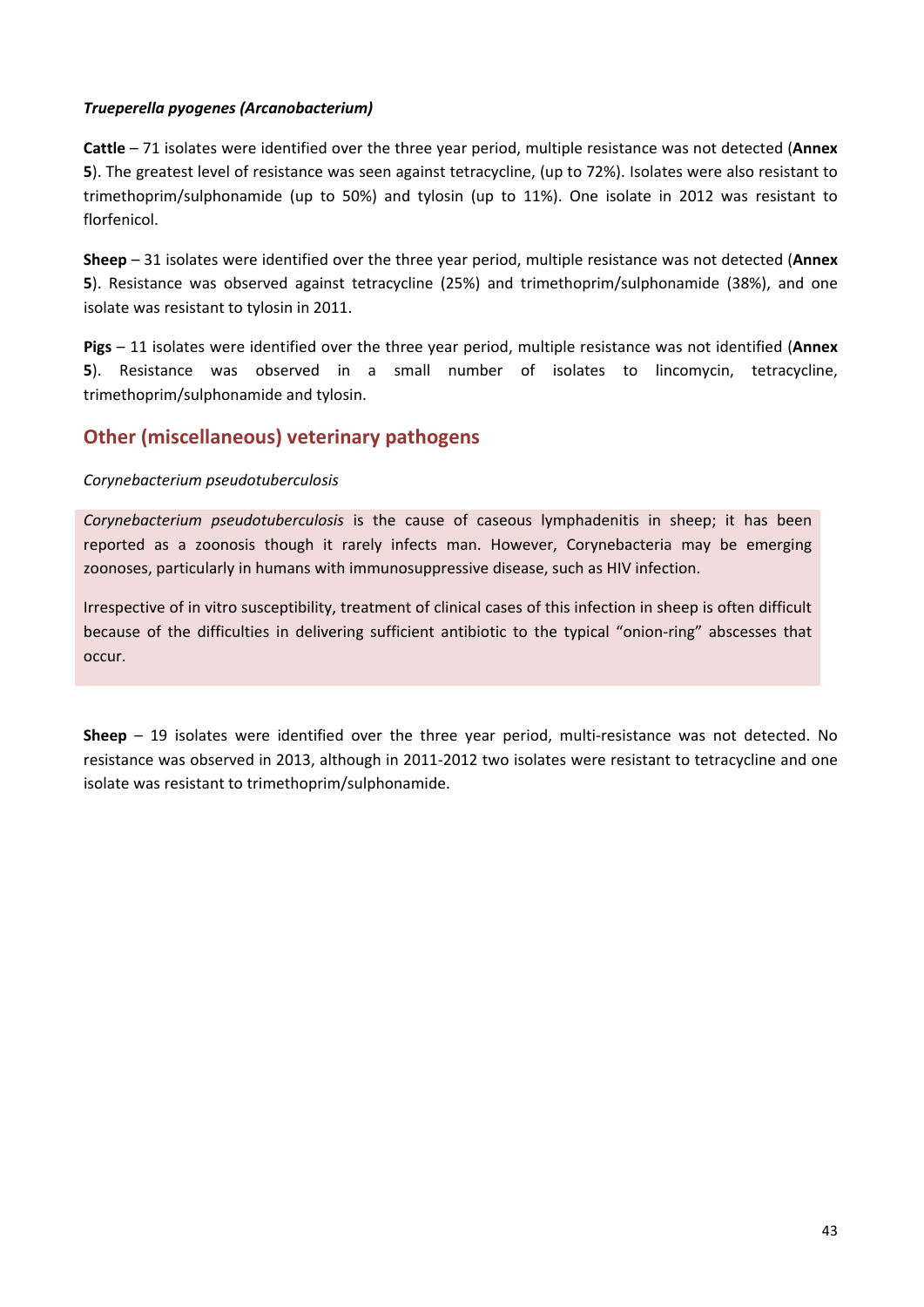### *Streptococcus dysgalactiae*

*Streptococcus dysgalactiae* is the major cause of infectious arthritis in young lambs and is probably carried on the mucous membranes of a small proportion of sheep. The degree of relatedness between ovine and bovine strains of *S. dysgalactiae* is not known.

**Sheep –** 77 isolates were identified over the three year period, multiple resistance was not detected, and in 2011 all of the isolates tested were resistant to tetracycline, this figure declined to 85% in 2013. Resistance was also seen to tylosin in 4% (one isolate) each year. The isolates were susceptible to all of the other antibiotics tested.



**Figure 13: Susceptibility of** *Streptococcus dysgalactiae* **isolates from sheep 2011‐2013**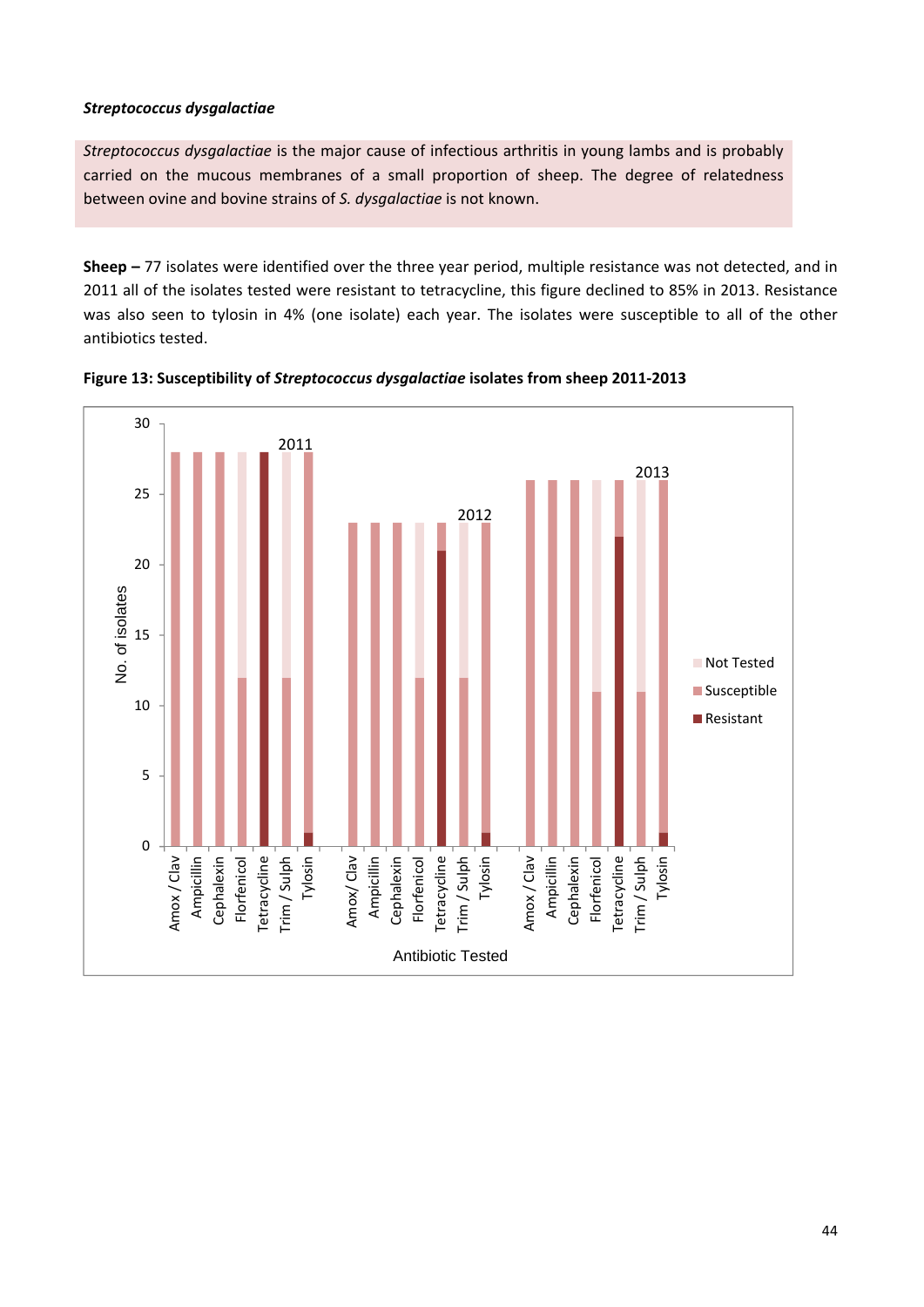#### *Staphylococcus aureus*

*Staphylococcus aureus* causes a number of infections in poultry and game birds, including septicaemia, yolk sac infection, arthritis and osteomyelitis.

**Pigs** – Two isolates were received in 2013, one demonstrated resistance to ampicillin. Neither was resistant to cefoxitin, the antibiotic used to screen for methicillin resistance.

**Chickens** – 93 isolates were identified over the three year period, multiple resistance was not detected (**Figure 14**). In 2011 and 2012 the greatest resistance observed was to lincomycin (13% and 21% respectively). In 2013 highest levels of resistance were seen against tetracycline and doxycycline, with 12% of isolates demonstrating resistance to both, 8% of isolates were resistant to erythromycin and lincomycin in 2013, and 4% were resistant to enrofloxacin and tylosin. No resistance was seen to amoxicillin/clavulanic acid or trimethoprim/sulphonamide.

**Turkeys** – Two isolates were identified over the three year period, resistance was detected in one isolate (see text box).

The *S. aureus* isolate recovered in 2013 from a turkey on a farm in East Anglia was resistant to ampicillin, amoxicillin/clavulanic acid and cefoxitin and proved to be livestock-associated methicillinresistant *S. aureus* (LA‐MRSA) multi‐locus sequence type 398 (**Table 25**). This was the first report of MRSA made directly from a food-producing animal in the UK. The organism was recovered as an incidental finding in low growth from the lung of a turkey which had died of Marek's disease. A subsequent farm visit confirmed the presence of MRSA ST398 on the farm in turkeys and to a lesser extent in broilers. LA‐MRSA is considered to be of low virulence in humans.

**Other avians** – Six isolates were identified over the three year period, multiple resistance was detected in three isolates (**Annex 5**). Resistance was observed against doxycycline, erythromycin, lincomycin, tetracycline and tylosin.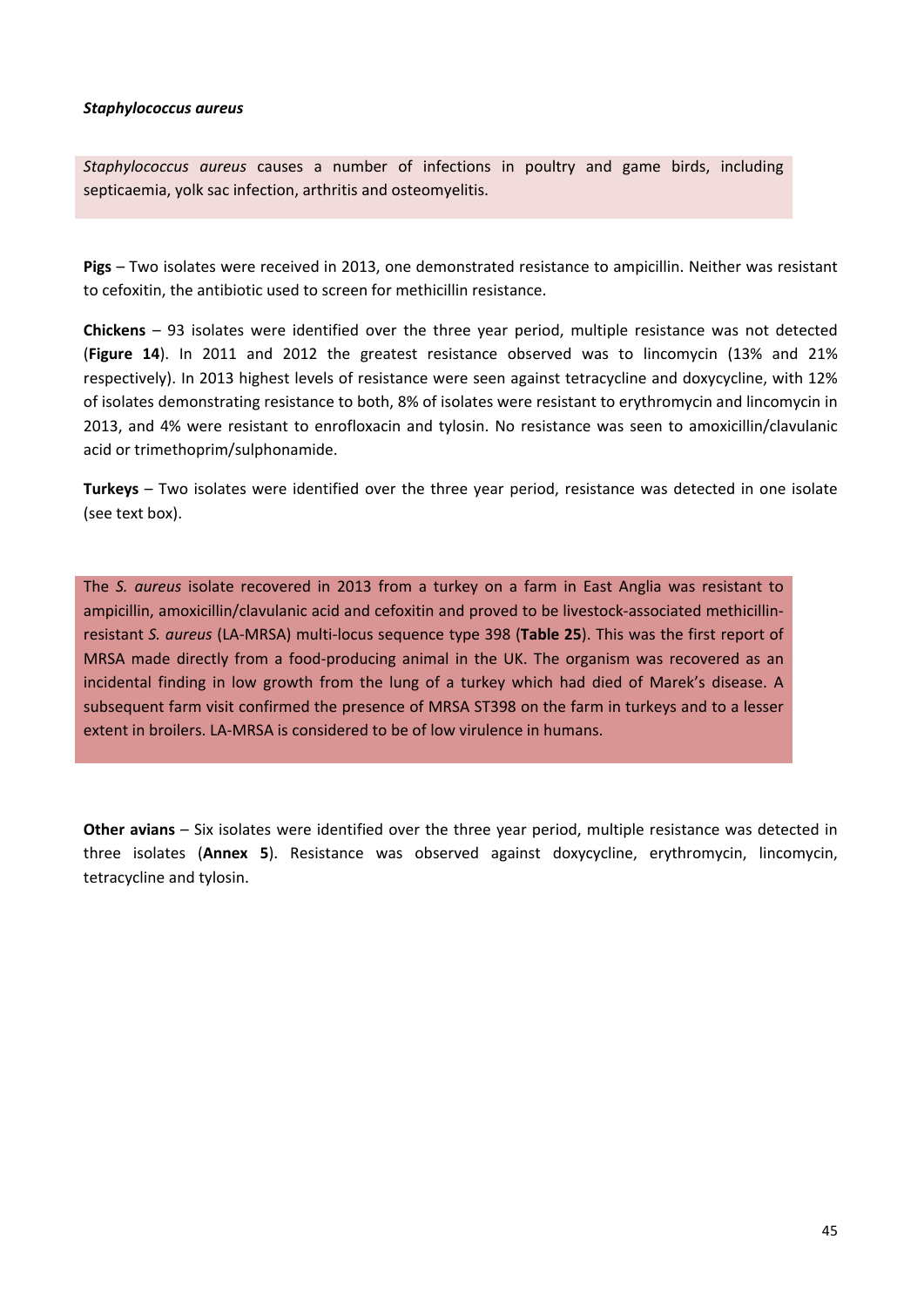

#### **Figure 14: Susceptibility of** *Staphylococcus aureus* **in chickens 2011‐2013**

#### *Staphylococcus xylosus*

*Staphylococcus xylosus* is a coagulase‐negative *Staphylococcus* which has been reported to cause dermatitis in sheep and mastitis in cattle.

**Chickens** – Seven isolates were identified over the three year period, multi‐resistance was detected in four of the isolates (**Annex 5**). Resistance to doxycycline, erythromycin, lincomycin, tetracycline and tylosin was detected in a small number of isolates.

**Turkey** – One isolate was detected in 2011 and demonstrated resistance to doxycycline, lincomycin, and tetracycline.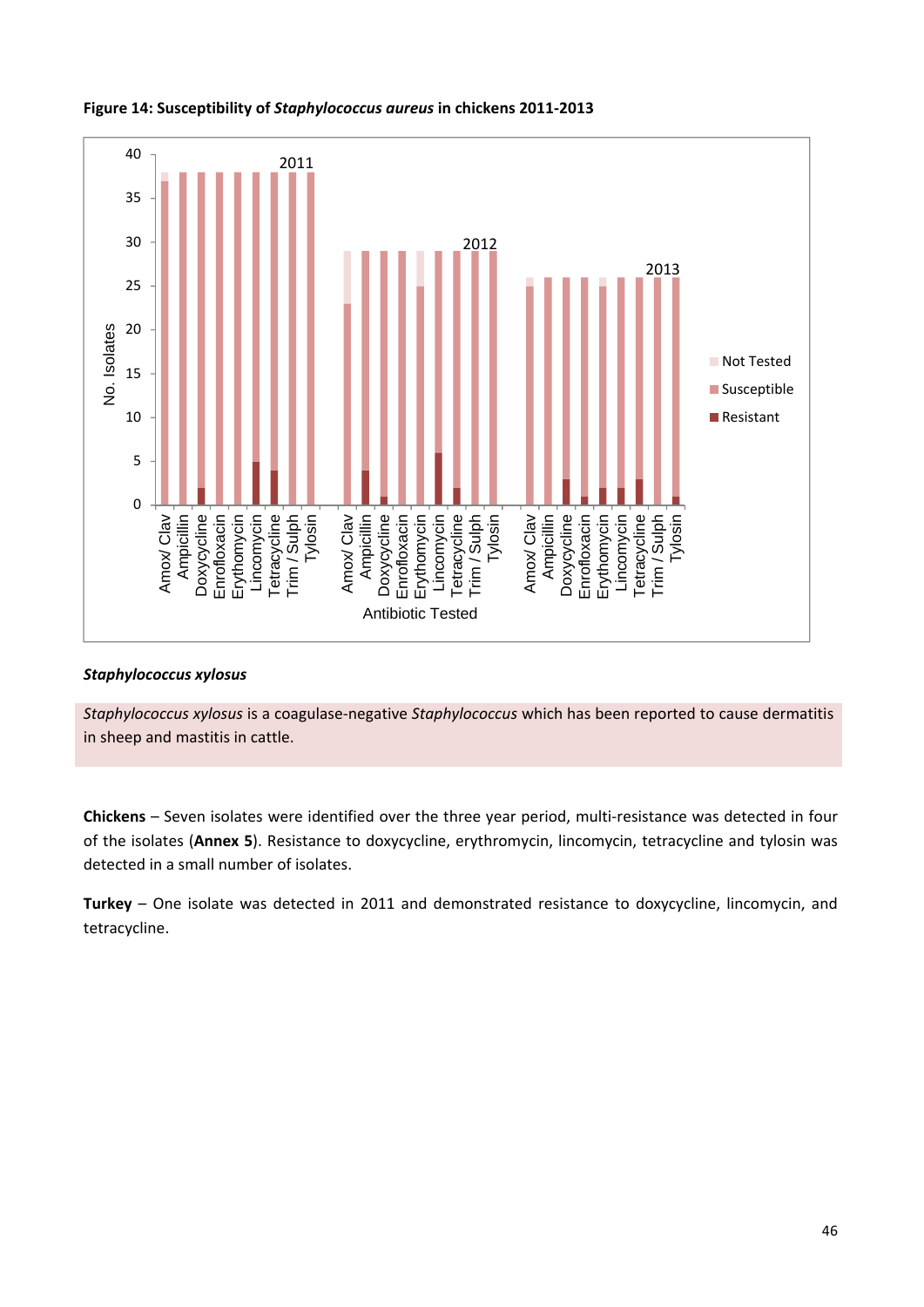#### *Brachyspira hyodysenteriae* **and** *Brachyspira pilosicoli*

*Brachyspira hyodysenteriae* and *Brachyspira pilosicoli* cause colitis and dysentery in pigs; in addition *B. pilosicoli* is recognised as an occasional zoonosis, causing enteritis in man. *B. hyodysenteriae* is the causative organism of swine dysentery, an enteric disease of pigs, resulting in serious ill‐thrift in its chronic form.

There is a limited range of authorised antibiotics available for the treatment of swine dysentery and since resistance arises through mutation, reliance on ongoing medication without addressing other aspects of disease control, such as hygiene and herd husbandry (for example all-in; all-out management or periodic depopulation) carries the attendant risk that mutational resistance may arise.

Tiamulin is an important antibiotic used for the treatment of swine dysentery. Tiamulin‐resistant isolates may also show resistance to some or all of the other antibiotics currently used for treatment. When resistance occurs to all of the available therapeutic antibiotics then important animal welfare considerations arise, since affected pigs can respond poorly to treatment and fail to thrive. In such instances, the only practical option may eventually be to depopulate herds, with economic implications for the farmer. *B. pilosicoli* infection in pigs is generally a milder clinical disease and resistance appears to be less of an issue in relation to treatment.

Because of the importance of this disease and the significance of resistance to tiamulin, all isolates of *B. hyodysenteriae* are tested for tiamulin susceptibility each year. For the isolates reported here, an agar plate dilution method was used to determine the tiamulin MIC. Isolates were tested in duplicate on a single occasion, including appropriate controls of known MIC. A breakpoint of resistance  $> 4$  mg/l tiamulin was used (Rønne and Szancer 1990); this has also recently been quoted in a Dutch study of swine dysentery in pigs (Duinhof *et al*. 2008).

**Pigs** – 29 isolates of *Brachyspira hyodysenteriae* were received over the three year period. An agar plate dilution was used to determine the tiamulin minimum inhibitory concentration (MIC). The breakpoint of resistance used was >4mg/l tiamulin. In 2011 none of the 12 isolates recovered were resistant to tiamulin; in 2012 three of the nine isolates were on or above the 4mg/l cut off; and in 2013 four of the eight isolates were on or above the cut off. These figures include some "repeat isolates", i.e. obtained from the same premises.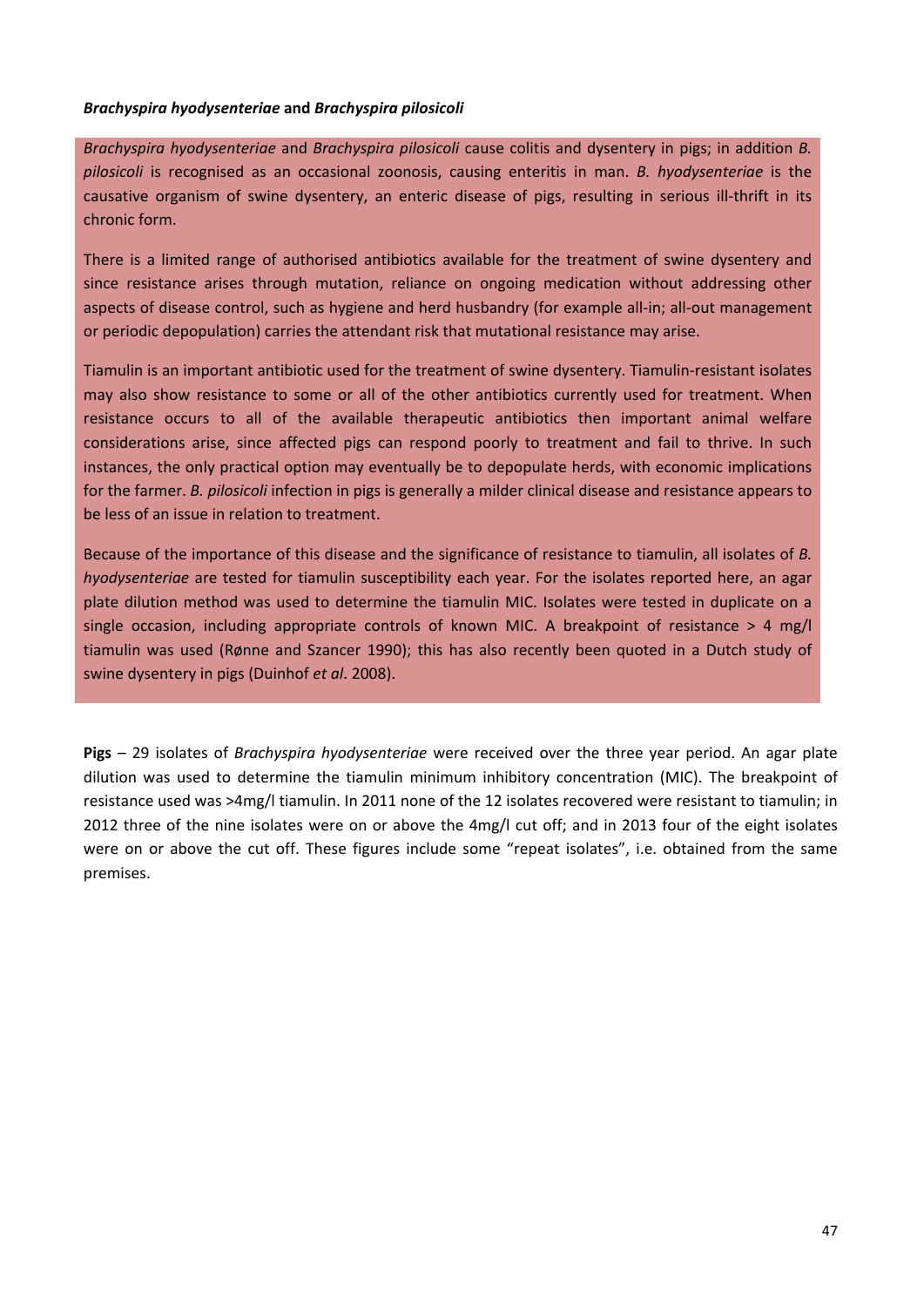## **Zoonotic Bacteria**

## *Erysipelothrix rhusiopathiae*

## (**Annex 5**)

*Erysipelothrix rhusiopathiae* is widely distributed in nature and can be a commensal or pathogen of a very wide range of vertebrate and invertebrate species. The main reservoir amongst the domestic species is probably pigs, though infection of both birds and rodents are said to be common.

**Pigs** – 21 isolates were identified over the three year period, no multi‐resistance was identified. One isolate was resistant to tetracycline in 2011 and 2012. In 2013, four of the 11 isolates were resistance to tetracycline. 14 isolates were resistant to trimethoprim/sulphonamide from 2011‐2013. All of the isolates were susceptible to ampicillin, enrofloxacin, lincomycin and tylosin.

**Sheep** – One isolate was submitted in 2012, which was resistant to trimethoprim/sulphonamide but susceptible to ampicillin, tetracycline and tylosin.

**Avian** – 23 isolates were identified over the three year period and came from three chickens, one pheasant and seven turkeys in 2011; one chicken and three turkeys in 2012; and five chickens and three turkeys in 2013. Multi-resistance was seen in one isolate in 2013. Trimethoprim/sulphonamide resistance was detected in 2013 in 3/5 isolates from chickens and 1/3 isolates from turkeys; whilst the three turkey isolates were susceptible to tetracyclines, 4/5 isolates from chickens were resistant. A single isolate from chickens was resistant to enrofloxacin. All isolates, irrespective of the species from which they were isolated, were susceptible to penicillin/ampicillin (**Table 19**).

## *Listeria*

## (**Annex 5**)

*Listeria is* widely distributed in the environment and can be isolated from soil, decaying vegetation and poorly fermented silage. Asymptomatic faecal carriage occurs in man and in many species of animal. Two main disease syndromes exist: neural infection and infection of the foetus *in utero,* resulting in abortion/neonatal septicaemia. Humans may be infected, usually through consumption of contaminated foods such as soft cheese, poultry meat or milk.

**Cattle** – (*Listeria monocytogenes*) 13 isolates were identified over the three year period. Eight isolates were resistant to cephalexin from 2011‐2012; this reflects the intrinsic resistance of *Listeria* to this compound. All isolates were susceptible in 2013. No other resistance was detected.

**Sheep** – (*Listeria monocytogenes*) 42 isolates were identified over the three year period, no multi‐resistance was identified. In 2011 and 2012, 31 out of 32 isolates were resistant to cephalexin, in 2013 the level of resistance observed reduced to 3/10. One isolate was resistant to tetracycline in 2012 but all other isolates were susceptible to the antibiotics tested.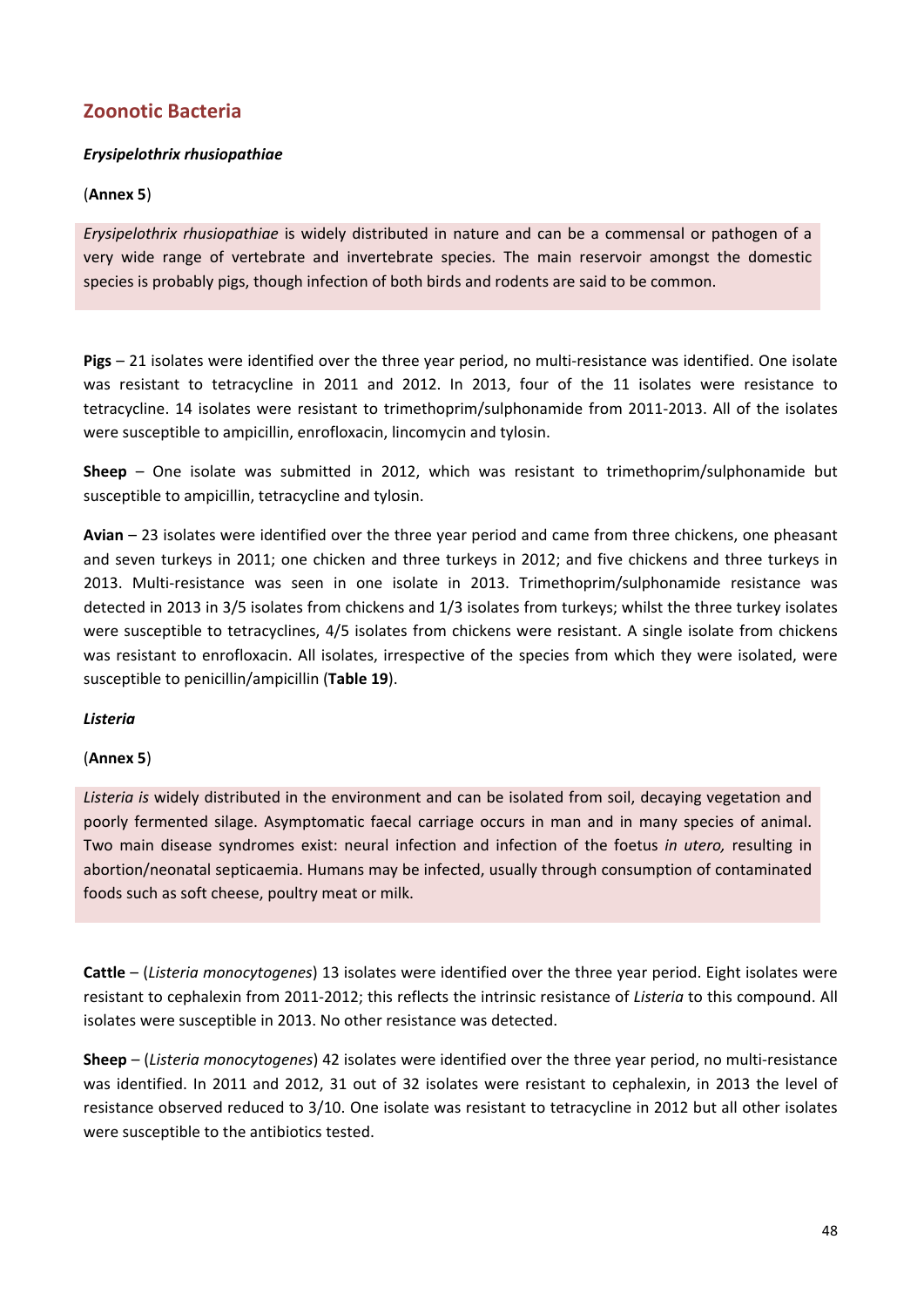**Sheep** – (*Listeria ivanovii*) six isolates were identified over the three year period; two isolates in 2011 were resistant to cephalexin, no other resistance was observed.

### *Streptococcus suis and Streptococcus equi zooepidemicus*

*Streptococcus suis* is a pathogen of pigs that can cause pneumonia, meningitis and arthritis. It can also rarely infect man. *Streptococcus equi zooepidemicus* is a pathogen and occasionally a commensal of equines and less commonly other species. Humans may be infected by consuming infected milk, although the organism is rare in cattle.

**Pigs** – (*Streptococcus suis*) 180 isolates were identified over the three year period, multi‐resistance was seen in 10% of isolates in 2011, 2% in 2012 and 4% in 2013 (**Figure 15**). The highest level of resistance observed was to tetracycline (93‐95%), 34‐52% of isolates were resistant to lincomycin, 45‐58% were resistant to tylosin, 13‐18% were resistant to trimethoprim/sulphonamide and up to 2% were resistant to penicillin. All of the isolates were susceptible to ampicillin and enrofloxacin.

Penicillin MIC determinations have been performed on 100 archived recent *S. suis* isolates and two isolates from 2009/2010 from cases of clinical streptococcal disease in pigs. Isolates were found to have penicillin MICs of >0.25 mg/l, the BSAC human clinical breakpoint for resistance in betahaemolytic streptococci. Considering that the majority of *S. suis* isolates tested had penicillin MICs of 0.006 to 0.064 mg/l, this finding is considered to confirm reduced penicillin susceptibility.

**Horses** – (*Streptococcus equi zooepidemicus)* One isolate was identified over the three year period and was resistant to tetracycline only.



**Figure 15: Susceptibility of** *Streptococcus suis* **in pigs 2011‐2013**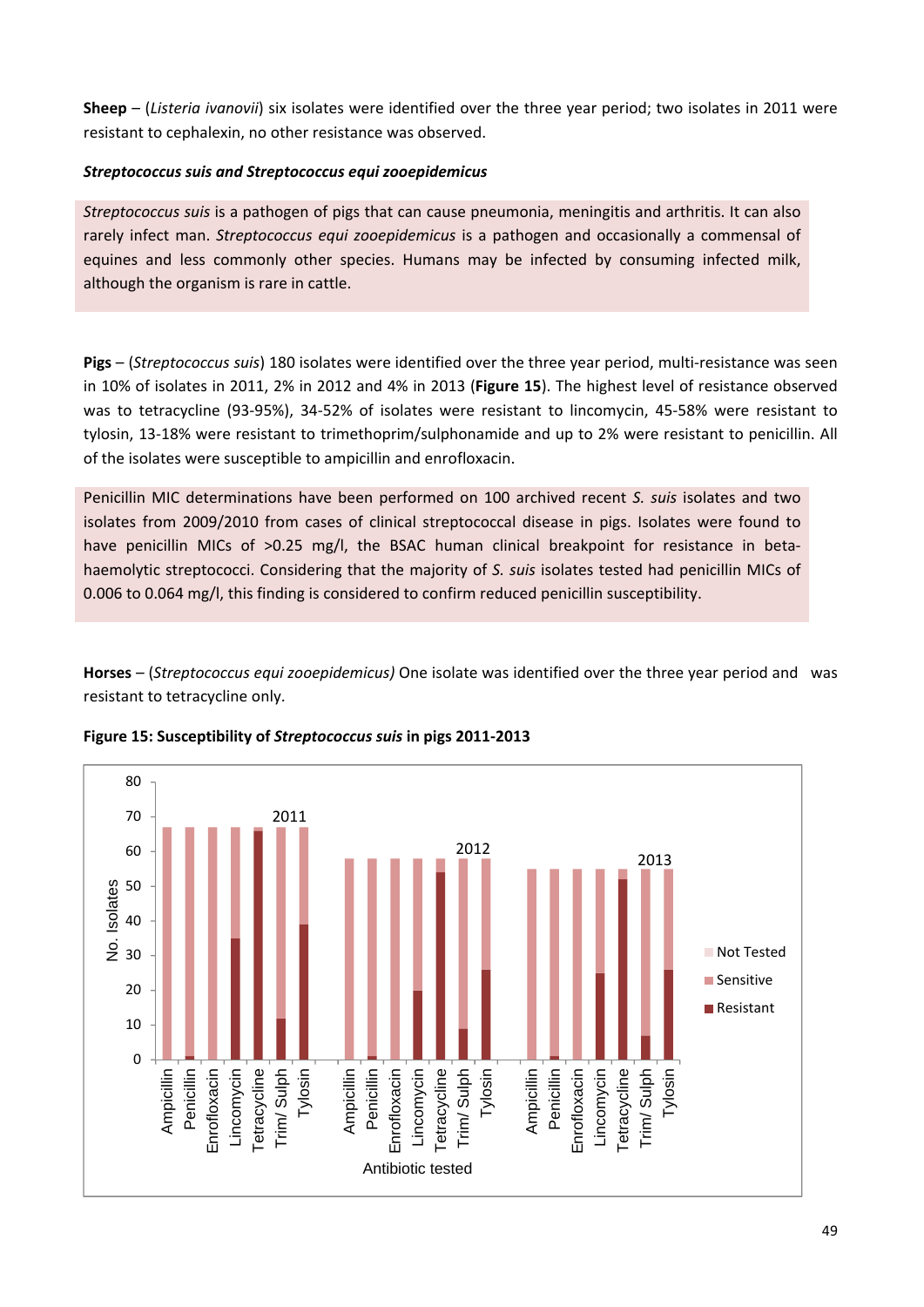### *Klebsiella pneumoniae*

### (**Annex 5**)

Avian – Three isolates were identified over the three year period, multi-resistance was present in two isolates in 2012, one from a swift and one from a pheasant. In 2013 there was one isolate from an unidentified avian which was not multi-resistant. Resistance was detected to ampicillin in all isolates, spectinomycin in two isolates, tetracycline in one isolate and trimethoprim/sulphonamide in two isolates.

### *Yersinia pseudotuberculosis*

## (**Annex 5**)

**Sheep** – Three isolates were identified over the three year period, no resistance was identified.

## *Escherichia coli*

*E. coli* are an important group of bacteria as they are ubiquitous in farm animal species and are potentially pathogenic zoonosis. They can also occur as commensal organisms and have the capacity to be a reservoir of transferable resistance determinants and in structured European surveillance programs, only commensal organisms are sampled and are designated as indicator organisms.

This section includes all isolates of *Escherichia coli* and coliform bacteria presumptively identified as *E. coli*, which were identified through scanning surveillance, apart from isolates recovered from milk which are included in the section on mastitis organisms. The majority of isolates reported in this section were recovered from faeces or intestinal contents. For some species the age of the animal at the time of sampling can have a large impact on the percentage of resistant isolates detected, as the prevalence in neonates is greater than in adults. If the data for all ages are combined, then apparent trends may be misleading as the younger animals skew the data. For that reason in this section the data for cattle, sheep and pigs are divided by age into neonatal, pre/post‐weaning and adult. When viewing these data the number of isolates in each group should be considered as well as the percentage of resistant isolates, especially when comparing resistance in different age groups, as percentages may appear similar when in fact the total numbers of resistant isolates are quite different. Coliforms presumptively identified as *E. coli* referred to in this section will include some strains which are pathogenic for animals, as well as commensal strains.

Resistance to third generation cephalosporins (cefotaxime, ceftazidime, cefpodoxime) detected in *E. coli/*coliforms in animals will include resistance mediated by both ESBL and AmpC resistance mechanisms.

**Cattle** – 2571 isolates were identified over the three year period.

**Neonates** – 832 samples were received over the three year period from neonates, the proportion of multiply resistant isolates increased over the period 2011‐2013; 66%, 70% and 75% respectively. Highest resistance was seen to ampicillin (80%) in 2011; this level of resistance remained constant over the following two years. Tetracycline resistance was also common (78% each year). In 2011 70% of isolates were resistant to streptomycin; this decreased to 59% in 2012 then increased to 62% in 2013. Over the three year period resistance was seen to chloramphenicol (55‐59%), amoxicillin/clavulanic acid (47‐57%), spectinomycin (46‐ 53%), trimethoprim/sulphonamide (44‐46%), neomycin (37‐41%), florfenicol (31‐35%), cefotaxime (13‐15%),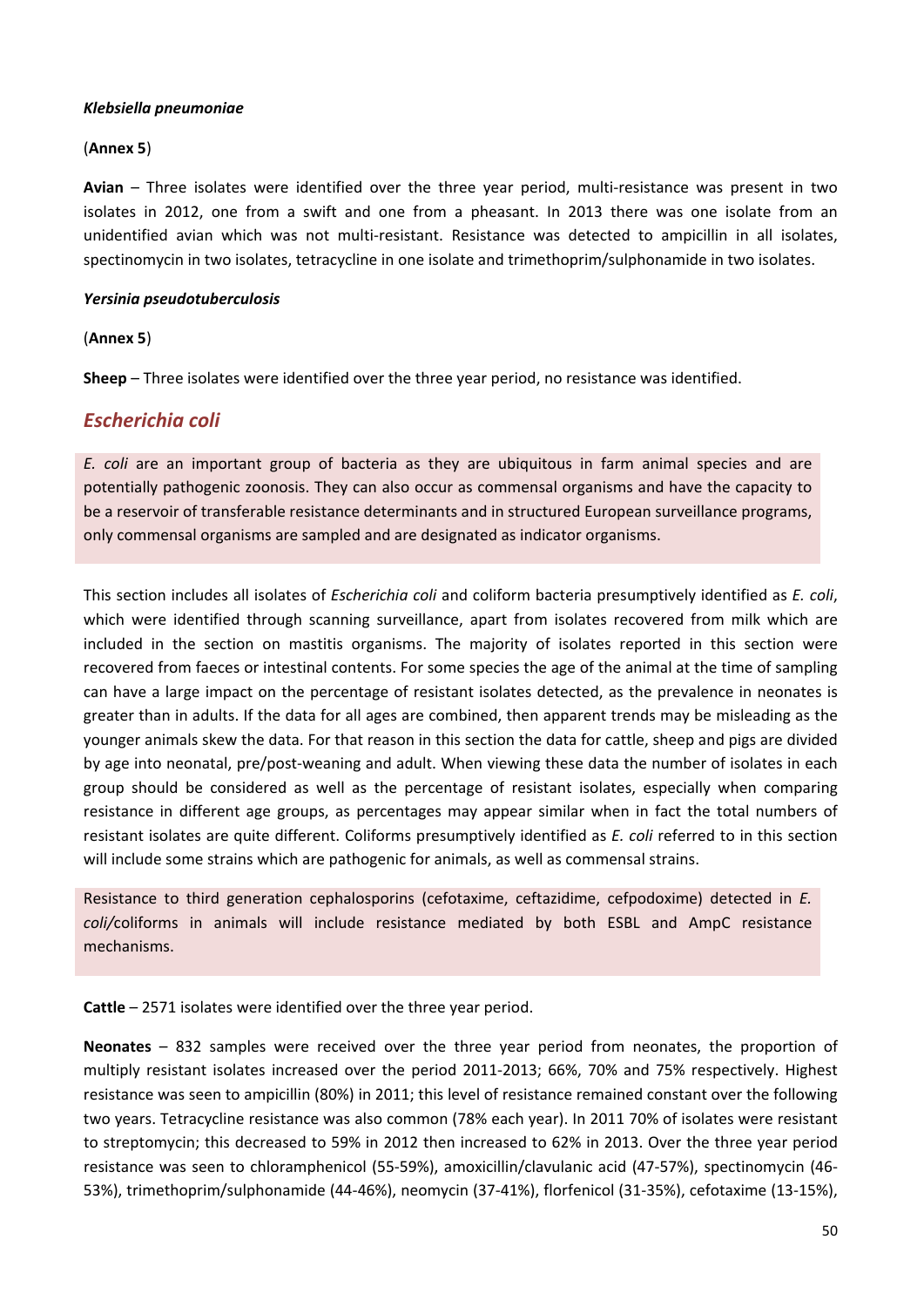enrofloxacin (10‐12%) and ceftazidime (7‐8%). There was no resistance to amikacin in 2011 but 1% of isolates were resistant in 2012 and 2013.

**Pre-weaning** - 250 isolates were identified over the three year period from pre weaning aged calves, the proportion of multi-resistant isolates increased over the period 2011-2013; 61%, 66% and 70% respectively. As observed in isolates from neonates there was a high level of resistance to ampicillin (76‐80%). However, the highest resistance was against tetracycline (up to 85%). Over 2011‐2013, between 62‐70% of isolates were resistant to streptomycin, 47‐65% were resistant to chloramphenicol, 49‐53% were resistant to trimethoprim/sulphonamide, 43‐50% were resistant to florfenicol, 40‐49% were resistant to neomycin, 36‐ 42% were resistant to spectinomycin, 39‐42% were resistant to amoxicillin/clavulanic acid, 20‐24% were resistant to cefotaxime, 6‐11% were resistant to ceftazidime. 4% of isolates were resistant to amikacin in 2012, but no resistance was seen to this antimicrobial in 2011 or 2013.

**Adult** – 52 isolates were identified from adult cattle over the three year period. Due to the low numbers of isolates the percentage of resistant isolates are not presented. As with the other age brackets highest resistance was seen to ampicillin and tetracycline, with up to seven isolates being reported as resistant each year. Resistance was seen to all of the antibiotics apart from amikacin.



**Figure 16: Susceptibility of** *E. coli* **isolates in neonatal, pre‐weaning and adult cattle 2011**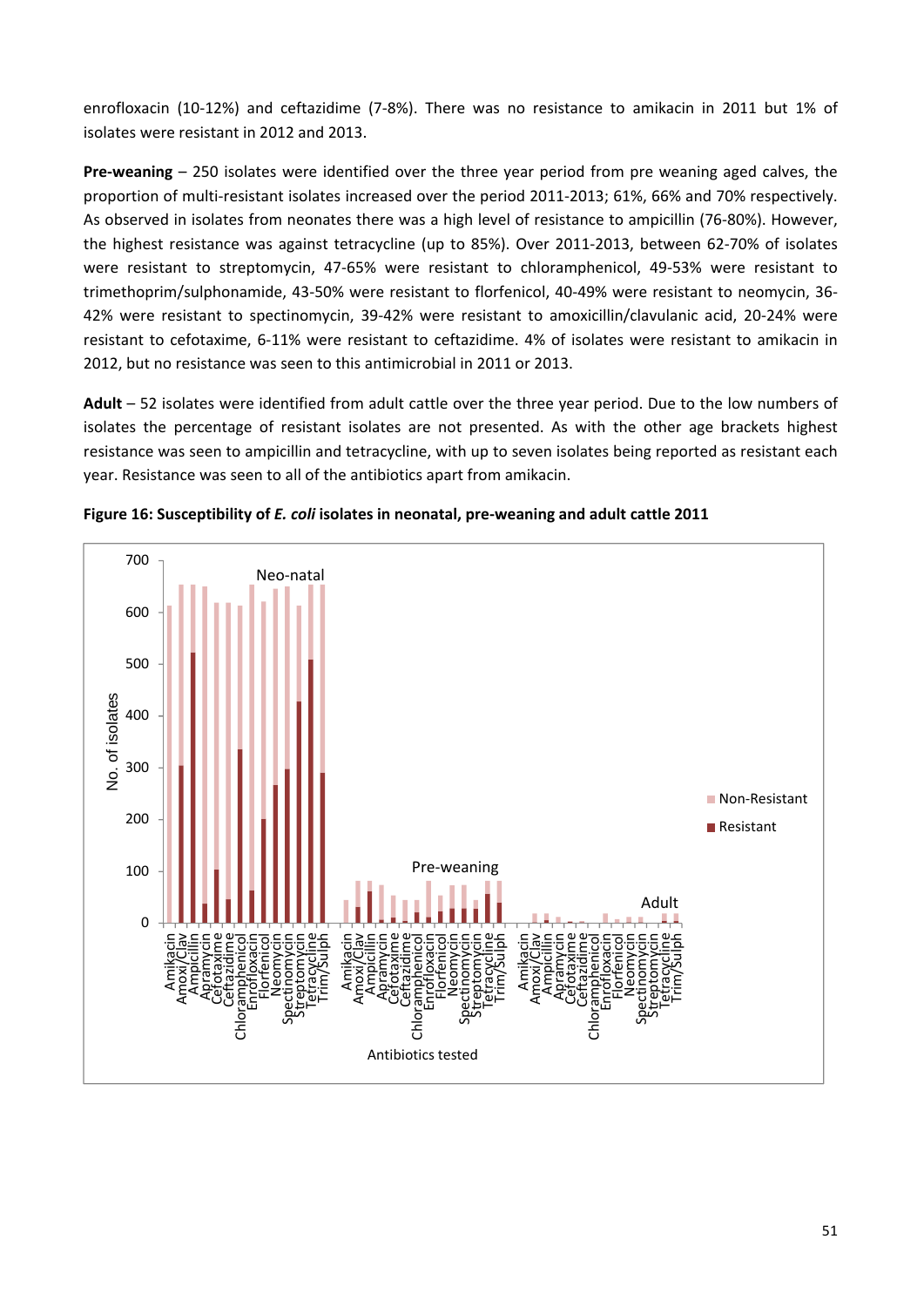

**Figure 17: Susceptibility of** *E. coli* **isolates in neonatal, pre‐weaning and adult cattle in 2012**

**Figure 18: Susceptibility of** *E. coli* **isolates in neonatal, pre‐weaning and adult cattle in 2013** 



**Sheep** – 473 isolates were identified over the three year period.

**Neonatal** – 368 isolates were identified from neonatal sheep over the three year period. The proportion of multi-resistant isolates increased over the period 2011-2013; 31%, 38% and 54% respectively. Highest resistance was seen to tetracycline, increasing from 56% in 2011 to 75% in 2013. Resistance also increased over the three years to ampicillin (53%‐62%), streptomycin (43‐55%), spectinomycin (39‐59%), trimethoprim sulphonamide (21-31%), florfenicol (4-17%), neomycin (11-19%) and enrofloxacin (0-3%). Resistance was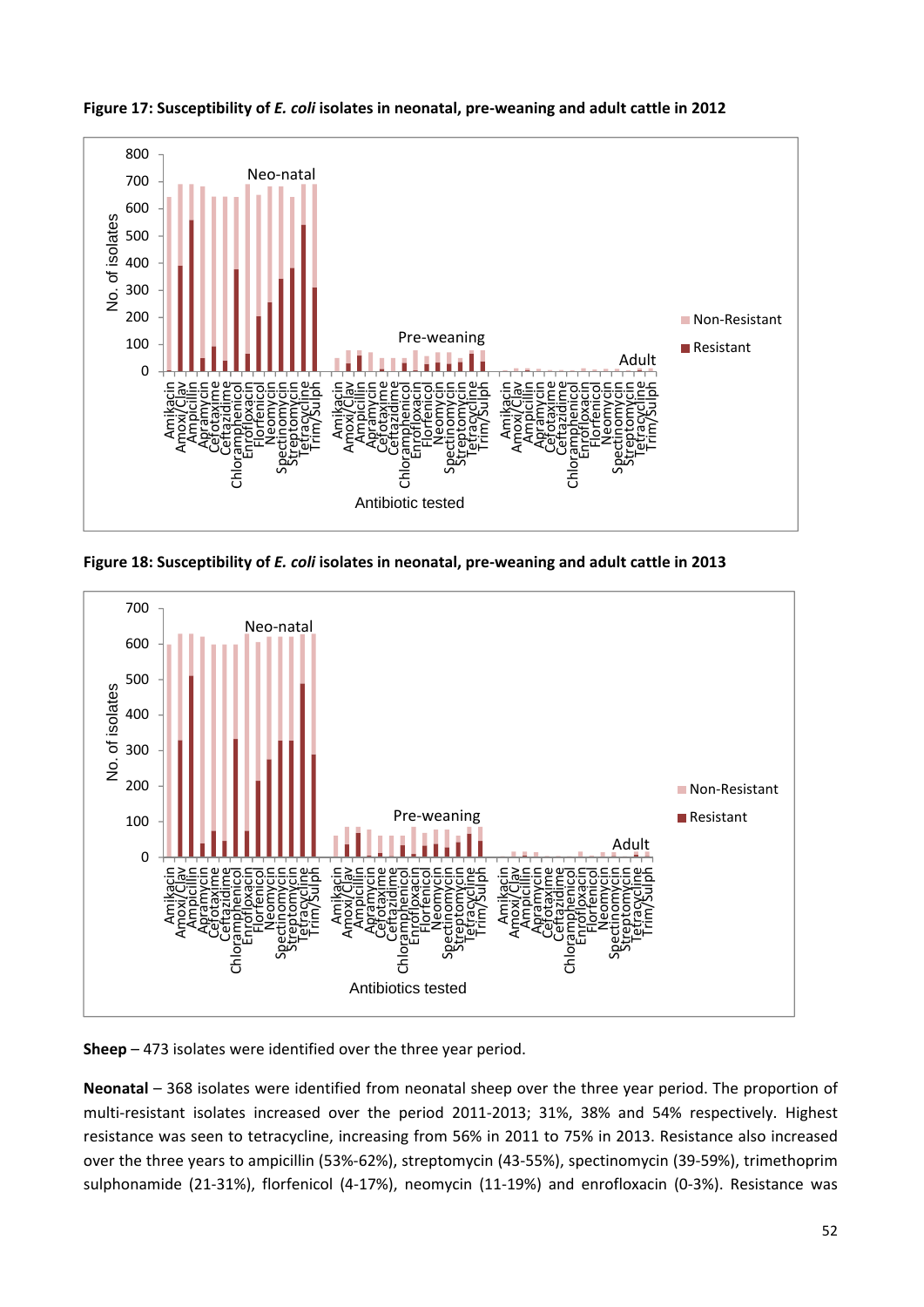also seen to amoxicillin/clavulanic acid (18‐28%), apramycin (1‐2%), and ceftazidime (1‐4%), although resistance to these antibiotics did not increase each year.

**Pre-weaning** – 56 isolates were identified from pre-weaning sheep over the three year period. In 2011 multi-resistance was seen in 18% of isolates, but was not observed in 2012 or 2013. The numbers of isolates tested against each antibiotic were low. No resistance was seen to apramycin, ceftazidime or enrofloxacin.

**Adult** – 50 isolates were identified from adult sheep over the three year period. Multiple resistance was observed. Highest resistance each year was seen to tetracycline (8‐16%) and ampicillin (6‐12%).



**Figure 19: Susceptibility of** *E. coli* **isolates in neonatal, pre‐weaning and adult sheep in 2011**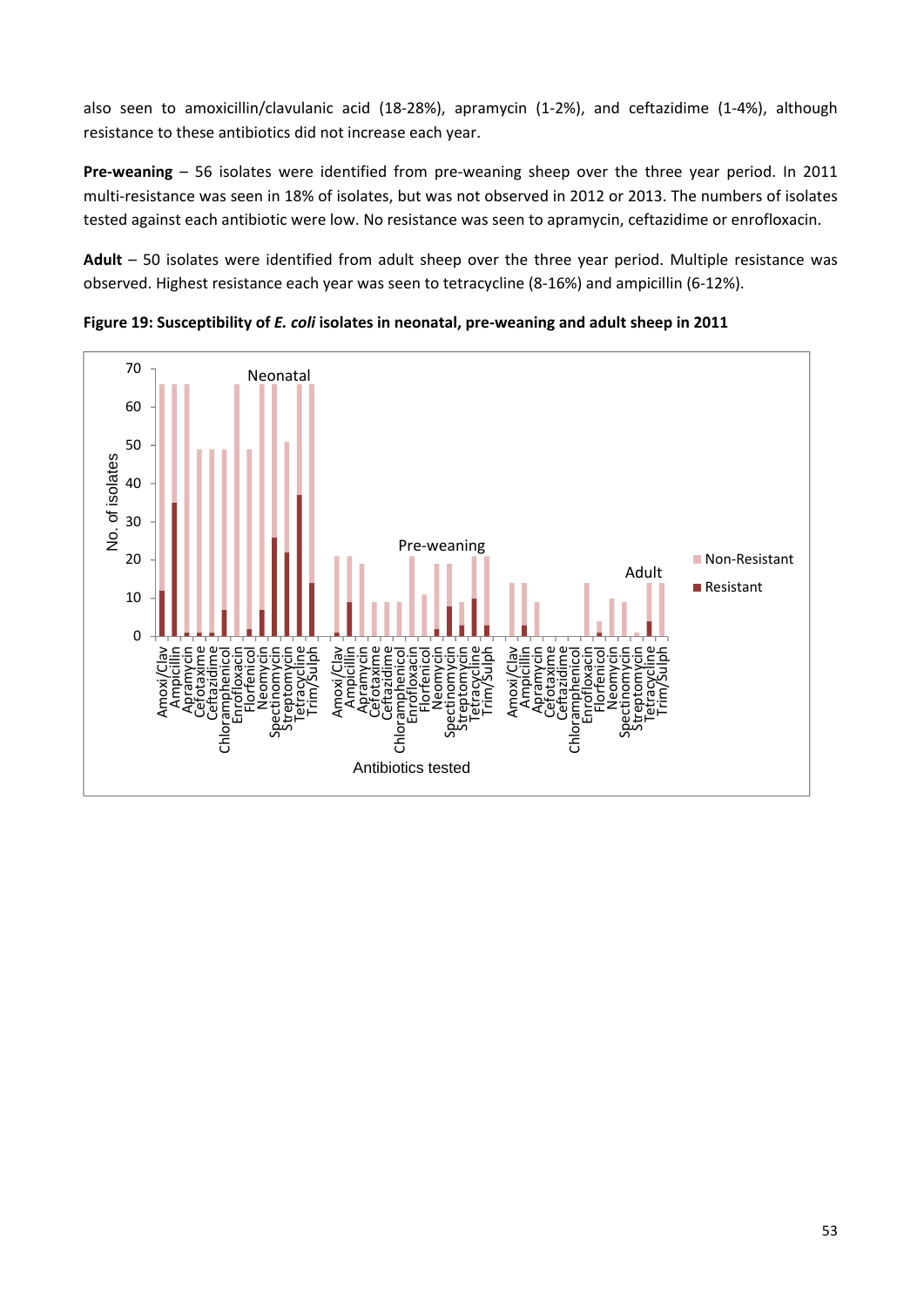

**Figure 20: Susceptibility of** *E. coli* **isolates in neonatal, pre‐weaning and adult sheep in 2012** 

**Figure 21: Susceptibility of** *E. coli* **isolates in neonatal, pre‐weaning and adult sheep in 2013** 



**Pigs** – 291 isolates were identified over the three year period.

**Neonatal** – 112 isolates from neonatal piglets were identified over the three year period. The proportion of multi‐resistant isolates varied over the period 2011‐2013; 61%, 66% and 46% respectively. Overall the number of isolates recovered was low, and as not every isolate was tested against every antibiotic, caution should be taken when interpreting trends; it is advised to view graphs alongside the raw data in **Annex 5**. Highest resistance was seen to tetracycline (73%) = 49‐69% of isolates were resistant to ampicillin, 50‐58% of isolates were resistant to trimethoprim/sulphonamide and 24‐43% of isolates were resistant to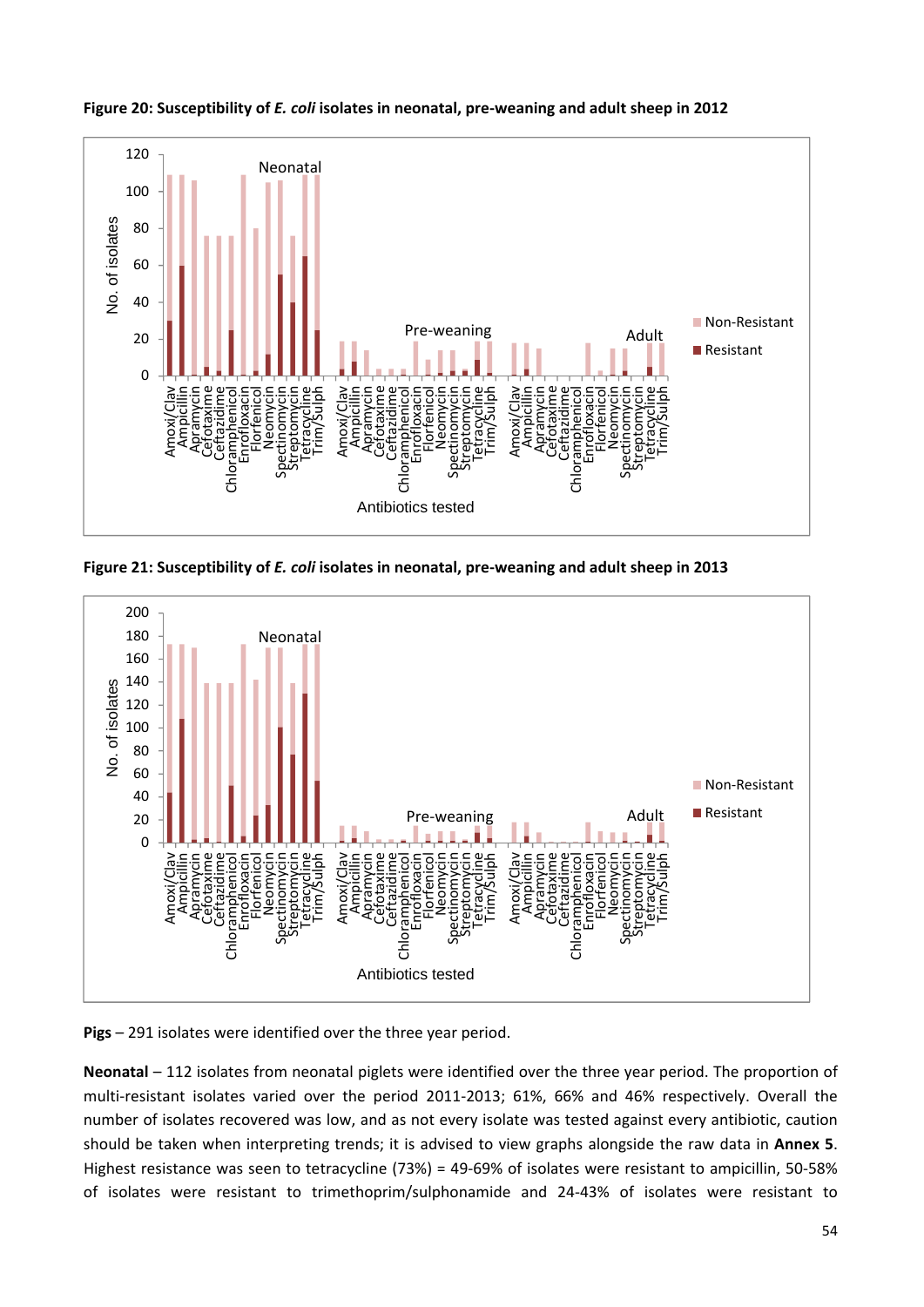spectinomycin. Resistance was seen to all antibiotics though in many cases fewer than 20 isolates were resistant.

**Post-weaning** – 157 isolates were identified over the three year period; the proportion of multi-resistant isolates increased over the period 2011‐2013; 38%, 62% and 69% respectively. As with the isolates from neonates the highest levels of resistance were seen to tetracycline, trimethoprim/sulphonamide, ampicillin and spectinomycin. Unlike the pattern seen in isolates from neonates, a large number of isolates were also resistant to doxycycline, (up to 65%), and 26‐38% of isolates were resistant to apramycin.

**Adult** – 22 isolates were identified over the three year period, as there were less than 20 isolates per year the proportion of resistance has not been calculated.



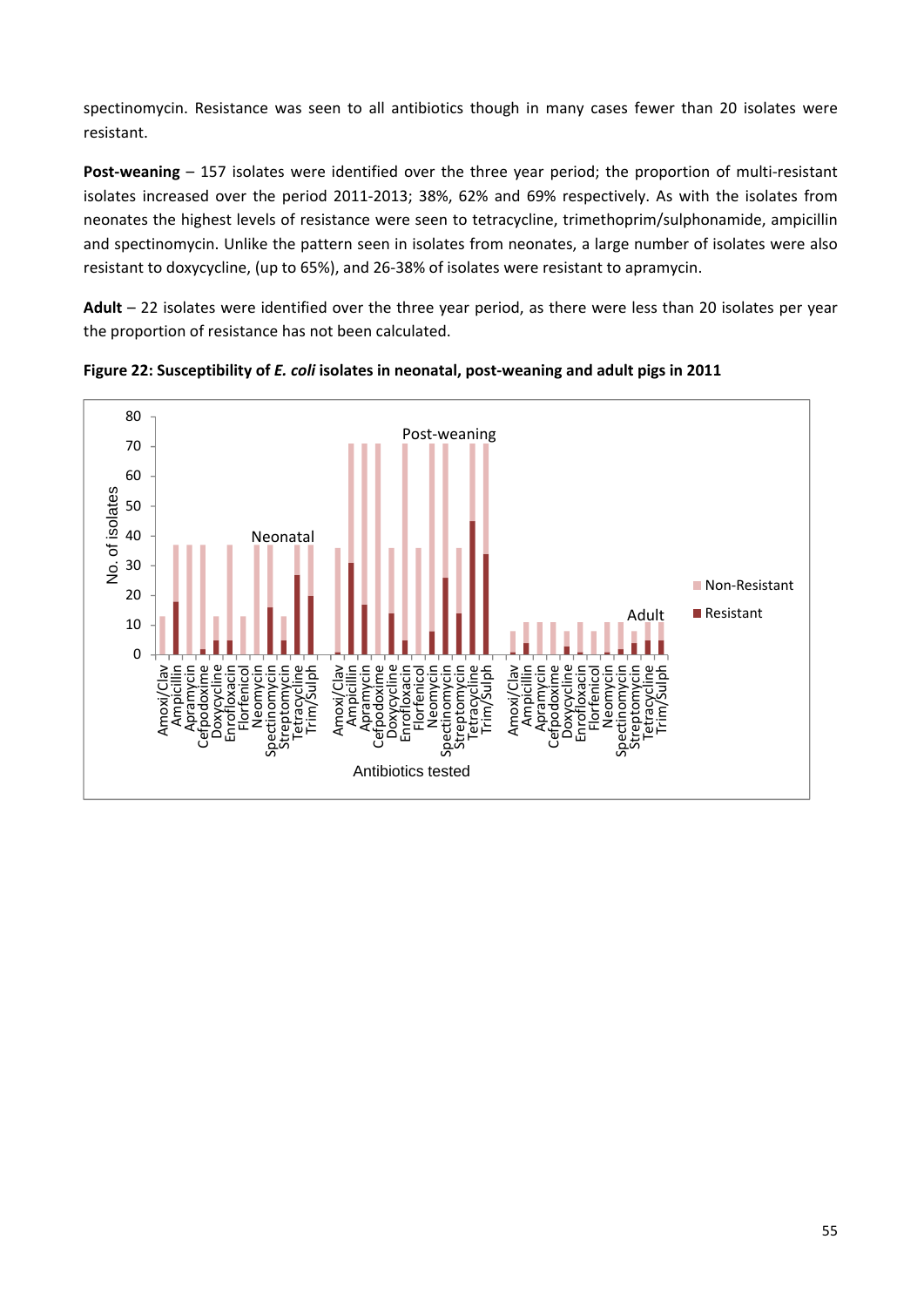

**Figure 23: Susceptibility of** *E. coli* **isolates in neonatal, post‐weaning and adult pigs in 2012** 

**Figure 24: Susceptibility of** *E. coli* **isolates in neonatal, post‐weaning and adult pigs in 2013** 



**Chickens** – 947 isolates were identified within the three year period; the proportion of multiply resistant isolates varied over the period 2011‐2013; 21%, 29% and 15% respectively. Highest levels of resistance were seen to ampicillin (33‐49%) and tetracycline (36‐39%). Resistance to doxycycline was observed in 14‐22% of isolates, 12-18% of isolates were resistant to trimethoprim/sulphonamide, and 5-22% were resistant to amoxicillin/clavulanic acid. Less than 10% of isolates were resistant to neomycin, enrofloxacin or apramycin.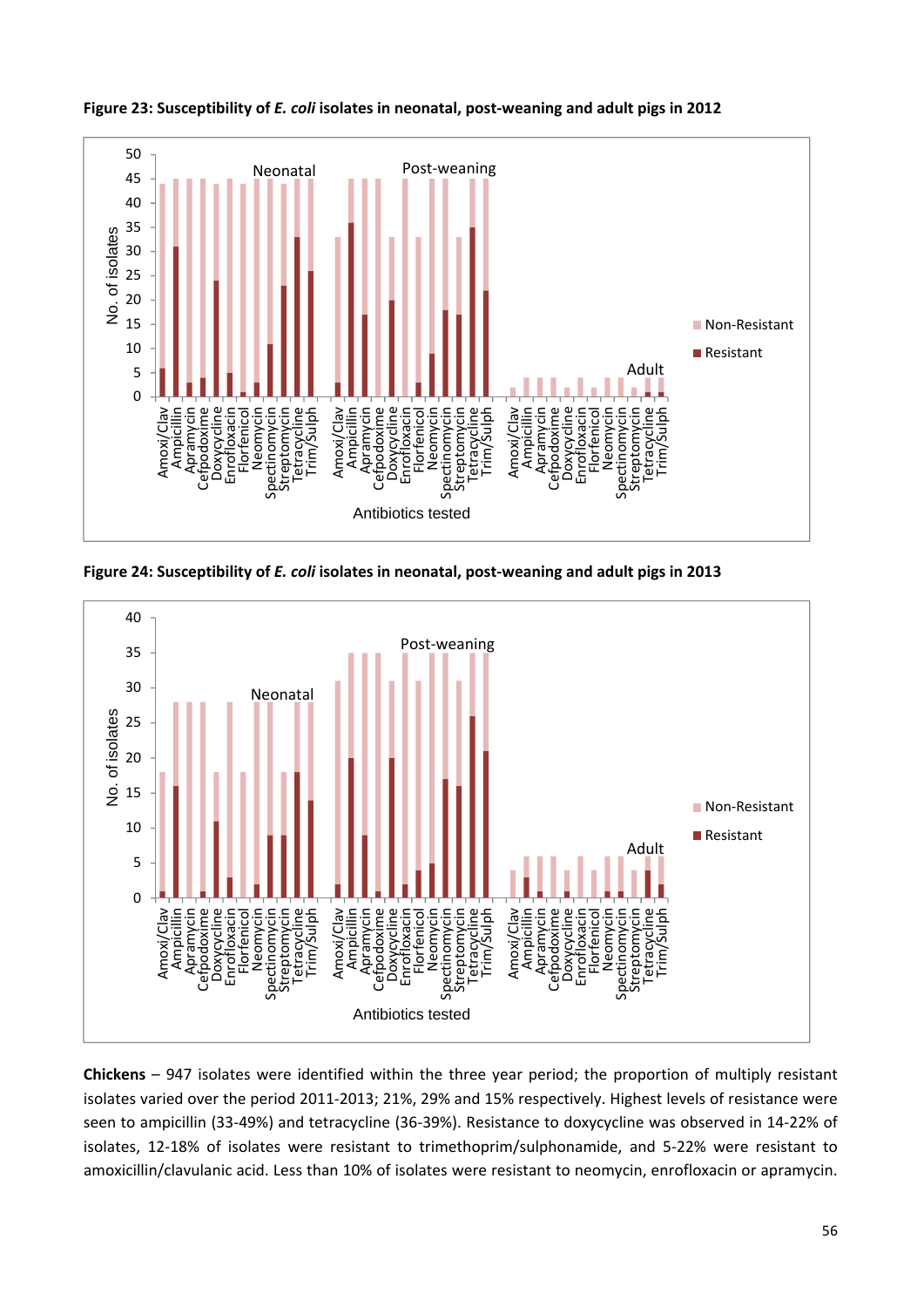Sensitivity to amikacin, cefotaxime, ceftazidime, florfenicol and streptomycin was not tested in most isolates.

**Turkeys** – 61 isolates were identified over the three year period, in 2011 41% of isolates were multi‐ resistant, in 2012 33% of isolates were multi‐resistant, and in 2013 a total of six isolates were identified and no multi-resistance was observed. In 2011 88% of isolates were resistant to tetracycline, decreasing to 58% in 2012. In 2011 and 2012 resistance was observed to doxycycline (72‐45%), ampicillin (38‐55%), trimethoprim/sulphonamide (21‐34%), spectinomycin (22‐15%) and enrofloxacin (6‐25%). One isolate was resistant to amoxicillin/clavulanic acid in 2011 and neomycin. No resistance was seen to cefpodoxime.

## *Salmonella* **spp.**

*Salmonella* differs from the other bacteria in this report, as there is a National Control Programme<sup>12</sup> in place to reduce the prevalence of *Salmonella* in poultry. As a consequence the surveillance for this pathogen is enhanced (See Data Sources page 14). This section presents all of the *Salmonella* isolates that were tested for resistance in 2011‐2013.

Due to the importance of *Salmonella* as a zoonotic pathogen it is considered useful to look at the serotype and even phage type of the isolate when investigating potential epidemiological links between animal and human cases. In this section an overview of all *Salmonella* isolates will be provided. Individual serotypes are then reported for 2011‐2013.

It should be noted that most cases of non‐typhoidal *Salmonella* infection in humans are non‐invasive and limited to the gastro-intestinal tract and therefore do not require antibiotic treatment.

*Salmonella* isolates received for serological identification were tested for their *in vitro* sensitivity to 16 antibiotics (**Annex 5**). The choice of antibiotics, which is reviewed periodically, is designed to comprise a core set which has been used in veterinary practice for many years, as well as some of the more recently licensed antibiotics and some of limited or no usage in animals in Great Britain, but which are used in human medicine. All tests are performed using the British Society for Antimicrobial Chemotherapy (BSAC) disc diffusion technique (www.bsac.org.uk) on Oxoid "Isosensitest" agar and antimicrobial discs as listed in **Annex 6**. BSAC recommendations have also been adopted in relation to most breakpoints, where BSAC breakpoints are available. Where no BSAC breakpoints are available, then the historical veterinary breakpoint has been used as described in **Annex 6**. There were no changes made to the breakpoints or disc concentrations used for *Salmonella* testing over the period 2008‐2011 apart from In 2012, the zone size breakpoint for the ceftazidime disc was reduced to resistant < 26mm from 29mm in line with BSAC recommendations.

Resistance to third generation cephalosporins and fluoroquinolones is considered of most importance, as these antibiotics are particularly relevant for the treatment of human salmonellosis. Where resistance to these antibiotics is detected in a food producing animal, attempts are made to visit the farms, in order to explain the significance of the findings and provide appropriate advice on control.

<sup>12</sup>http://archive.defra.gov.uk/foodfarm/farmanimal/diseases/atoz/zoonoses/documents/reports/ncp‐salmonella.pdf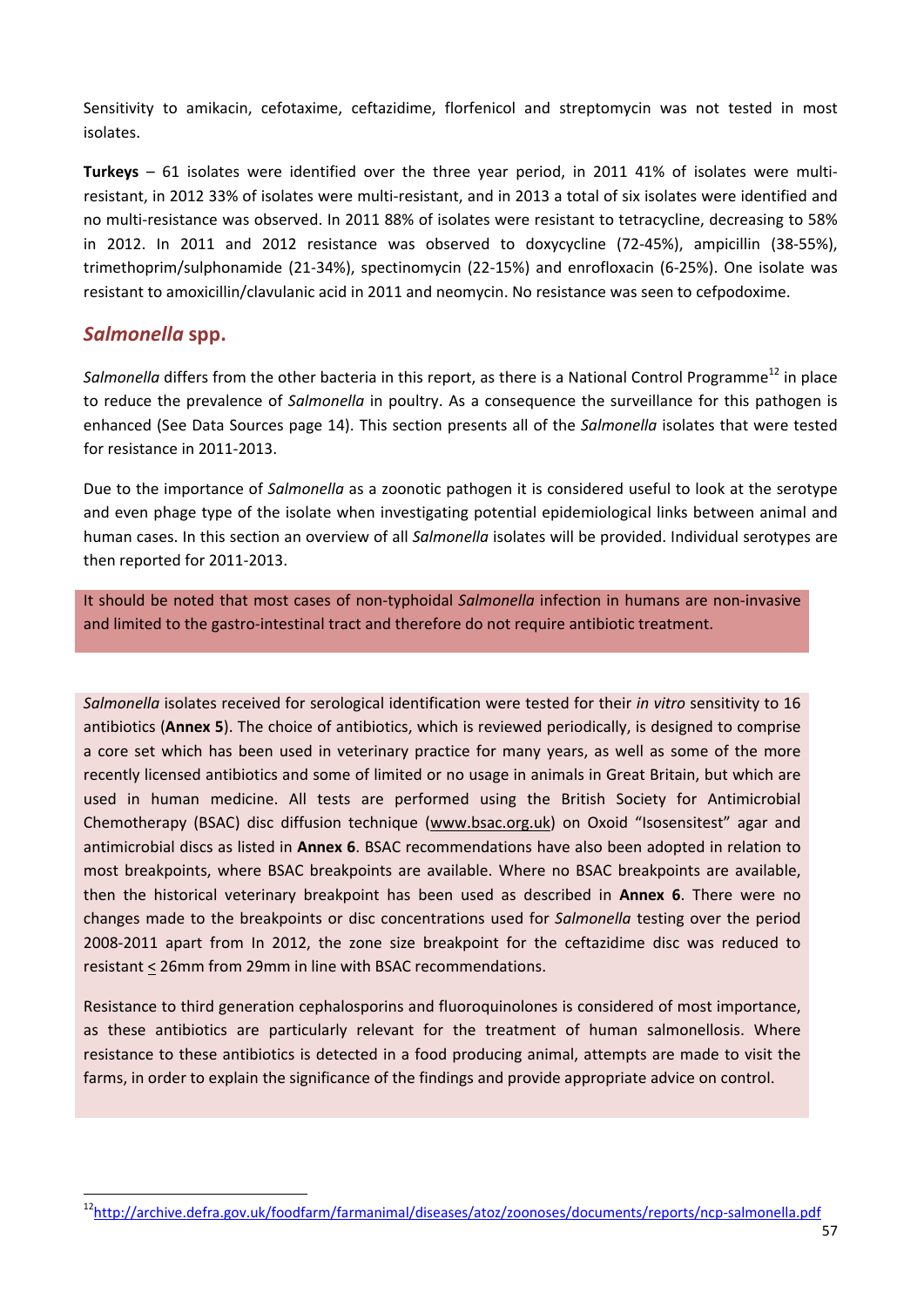The number of cultures received from any one farm varies enormously, especially in the case of those received from poultry premises. Some poultry companies have a continuous monitoring programme in place and thus large numbers of *Salmonella* isolates may be received from a particular company. In that situation the numbers of isolates of a particular serotype and their antibiotic susceptibility may not reflect the prevalence in the animal population as a whole but rather the intensity of the monitoring programme on a farm or group of farms. Therefore, to indicate better the prevalence of resistance, only the first isolate of a given serotype or phage definitive type (DT) from each incident has usually been tested from each incident.

#### **All** *Salmonella*

**All species** – 8284 isolates were identified over the three year period; in 2011 59.4% of 2862 isolates were susceptible to all antibiotics, in 2012, 59.7% of 2436 isolates were fully susceptible and in 2013, 64.2% of 2886 isolates were fully susceptible. **Figure 25** shows the percentage of susceptible isolates recovered from each animal species. The resistance to individual antibiotics in isolates from each species is described below, and the relevant data tables can be seen in **Annex 5**.



**Figure 25: Percentage of fully susceptible isolates in each species 2011‐2013** 

**Cattle** – 1687 *Salmonella* isolates were identified over the three year period. In 2011 84% of isolates were fully susceptible to all antibiotics; this increased to 90.8% in 2012 and remained at that level in 2013. In 2011 highest levels of resistance were observed to streptomycin and tetracycline (12%); resistance to both antibiotics decreased to 6.2% in 2013. 5‐10% of isolates were resistant to ampicillin and 5.4‐10% of isolates were resistant to sulphonamides over the three year period. 3% of isolates were resistant to chloramphenicol in 2011 and this decreased to 1% in 2013. In 2011 resistance was observed at a level of 1% or less to nalidixic acid, ciprofloxacin, neomycin, apramycin, gentamicin and trimethoprim/sulphonamide. A reduction in resistance was seen over the next two years to all of these antibiotics apart from nalidixic acid, which increased to 1.4% in 2013.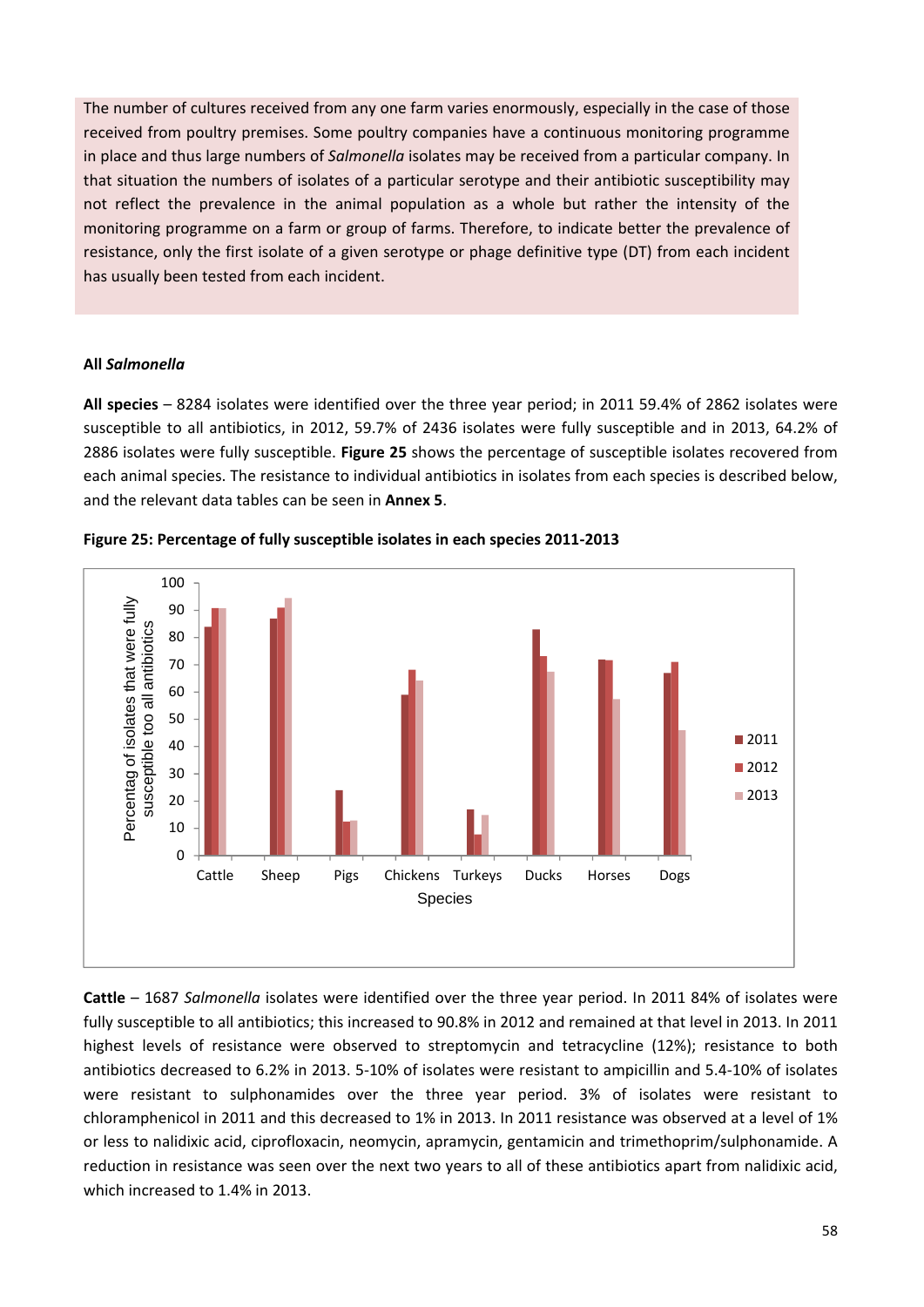**Sheep** – 238 isolates were identified over the three year period. In 2011 87% of isolates were fully susceptible to all antibiotics and this increased to 94.5% in 2013. Highest levels of resistance were seen to streptomycin, which ranged from 12% in 2011 to 2.2% in 2013. Resistance to ampicillin was 6% in 2012 and reduced to 2.2% in 2013. 4% of isolates were resistant to tetracycline and sulphonamide compounds in 2011 and this reduced to 2.2% in 2013. 1% of isolates were resistant to nalidixic acid and chloramphenicol in 2011 but no resistance to these antibiotics was observed in 2013.

**Pigs** – 963 isolates were identified over the three year period. In 2011 24% of isolates were fully susceptible and this decreased to 12.5% in 2012 and remained at that level. In 2011 68% of isolates were resistant to sulphonamide compounds and this increased to 84.3% in 2013. Across the three year period increases in resistance were observed to tetracycline (66%‐81.5%), streptomycin (61%‐74.7%), ampicillin (58%‐74.7%), trimethoprim/sulphonamide (42%‐55.6%) chloramphenicol (18%‐20%), amoxicillin/clavulanic acid (0.7%‐ 5.6%), ceftazidime and nalidixic acid (1%‐1.7%). There was a reduction in resistance to apramycin (23‐7.9%), gentamicin (22–8.4%) and neomycin (7‐2.8%) from 2011‐2013. Resistance to ceftazidime and cefotaxime remained static at 0.6‐0.7%. No resistance was seen to furazolidone.

**Chickens** – 2011 isolates were received over the three year period, in 2011 59% of isolates were fully susceptible, and in 2012 this increased to 68.2% and then decreased to 64.2% in 2013. Highest levels of resistance were observed to sulphonamide compounds (16.8‐28%). Approximately 20% of isolates were resistant to tetracycline over the three year period, and 7.2‐15% of isolates were resistant to streptomycin. An increase in resistance was seen to nalidixic acid (3%‐8%), ciprofloxacin (0.6%‐1.4%) and furazolidone (0.4%‐2.8%). A decrease in resistance was observed to neomycin (4%‐2.8%). Resistance to amoxicillin/clavulanic acid, ceftazidime and cefotaxime was observed only in 2011 (0.2% for all). Resistance to apramycin, gentamicin and ampicillin remained static over the three year period.

**Turkeys** – 966 isolates were identified over the three year period. In 2011 17% of isolates were fully susceptible, in 2012 7.8% were fully susceptible and in 2013 14.9% were fully susceptible. Highest levels of resistance were seen to sulphonamide compounds in 2012 (84.2%), this decreased to 60.3% in 2013. Resistance to trimethoprim/sulphonamide, tetracycline and streptomycin also peaked in 2012 (16.5%, 76.9% and 73% respectively) before decreasing in 2013, (10.7%, 56.5% and 67.8% respectively). Resistance to ampicillin increased over the three year period from 19% to 31% and resistance to nalidixic acid increased from 10% to 20.2%. Ciprofloxacin resistance increased from 2% to 7%. Resistance to furazolidone was observed in 2013 only (0.8%). Resistance was observed to apramycin in 2012 only (0.3%). No resistance to amoxicillin/clavulanic acid, ceftazidime or cefotaxime was observed. Resistance to gentamicin and chloramphenicol remained low (0.2‐0.6%) across the three year period.

**Ducks** – 355 isolates were collected over the three year period, 83% of isolates were fully susceptible in 2011, 73.2% of isolates were fully susceptible in 2012 and 67.5% of isolates were fully susceptible in 2013. Highest levels of resistance were seen to streptomycin (4‐25.1 %). Resistance increased to neomycin (2‐ 25.1%), furazolidone (0‐23%), tetracycline (6‐23.6%) and ampicillin (2‐4.7%) from 2011‐2012. Resistance to sulphonamide compounds peaked in 2011 at 9.8%. Resistance to nalidixic acid decreased from 10% in 2011 to 0.9% in 2012 then increased to 2.1% in 2013. Resistance to trimethoprim/sulphonamide remained at approximately 4% over the three year period. No resistance was detected to ciprofloxacin, apramycin, gentamicin, amoxicillin/clavulanic acid, ceftazidime or cefotaxime.

**Horses** – 153 isolates were identified over the three year period. In 2011 72% of isolates were fully susceptible, in 2012 71.7% of isolate were fully susceptible and in 2013 57.4% of isolates were fully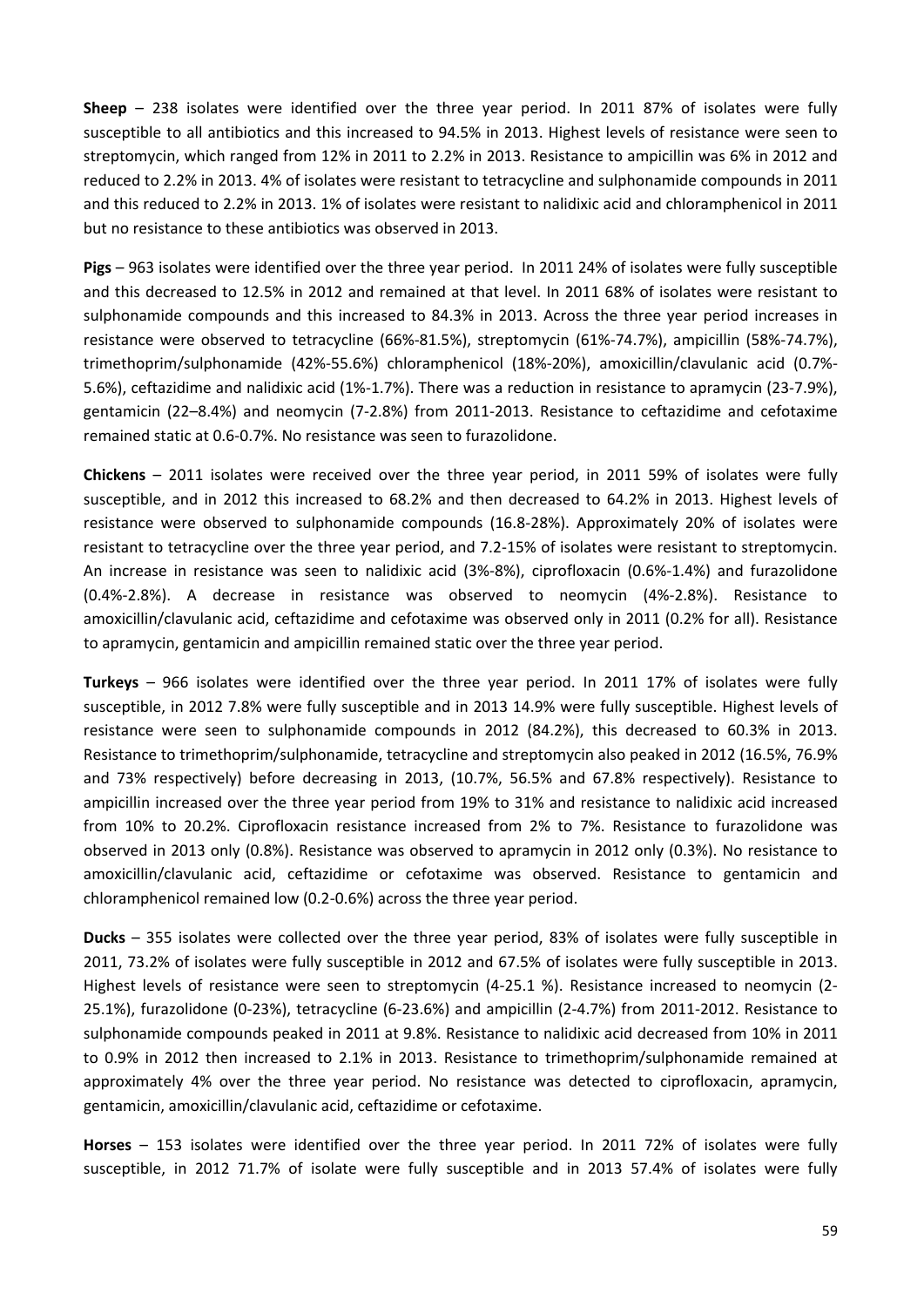susceptible. The highest level of resistance was observed against sulphonamide compounds and tetracycline.

**Dogs** – 149 isolates were identified over the three year period. In 2011 67% were fully susceptible to all antibiotics, in 2012 71.1% were fully susceptible and in 2013 46% were fully susceptible. In 2011 the highest level of resistance was to tetracycline, 28% increasing to 38.9% in 2013. In 2011 resistance to sulphonamide compounds was 25% and resistance to ampicillin was 26%, resistance to both of these antimicrobials increased to 42% in 2013. 15.8%‐25% of isolates were resistant to streptomycin. Over the three year period resistance to ciprofloxacin, gentamicin and trimethoprim/sulphonamide increased from 2% to 4%, resistance to nalidixic acid increased to 6% and resistance to chloramphenicol decreased from 5.3% to 2%. Resistance to neomycin and apramycin was 2% in 2011 but was not observed in 2013. No resistance seen to amoxicillin/clavulanic acid, ceftazidime or cefotaxime.

*Salmonella* **Dublin** – 1173 isolates were identified over the three year period; in 2011 96% were susceptible to all antibiotics, in 2012 97.2% were fully susceptible and in 2013 96.9% were fully susceptible. This high level of susceptibility has been the situation since surveillance began in 1971. The majority of S. Dublin isolates in 2013 originated from cattle as has been seen for several years. Highest levels of resistance were seen to streptomycin (1.3-3.3%). No resistance was observed to furazolidone or trimethoprim/sulphonamide; resistance to sulphonamide compounds, chloramphenicol and tetracycline ranged from 0.4 to 0%. Resistance to ampicillin ranged from 0.2 to 0.3% and resistance to nalidixic acid ranged from 0.4 to 1% from 2011 to 2013.



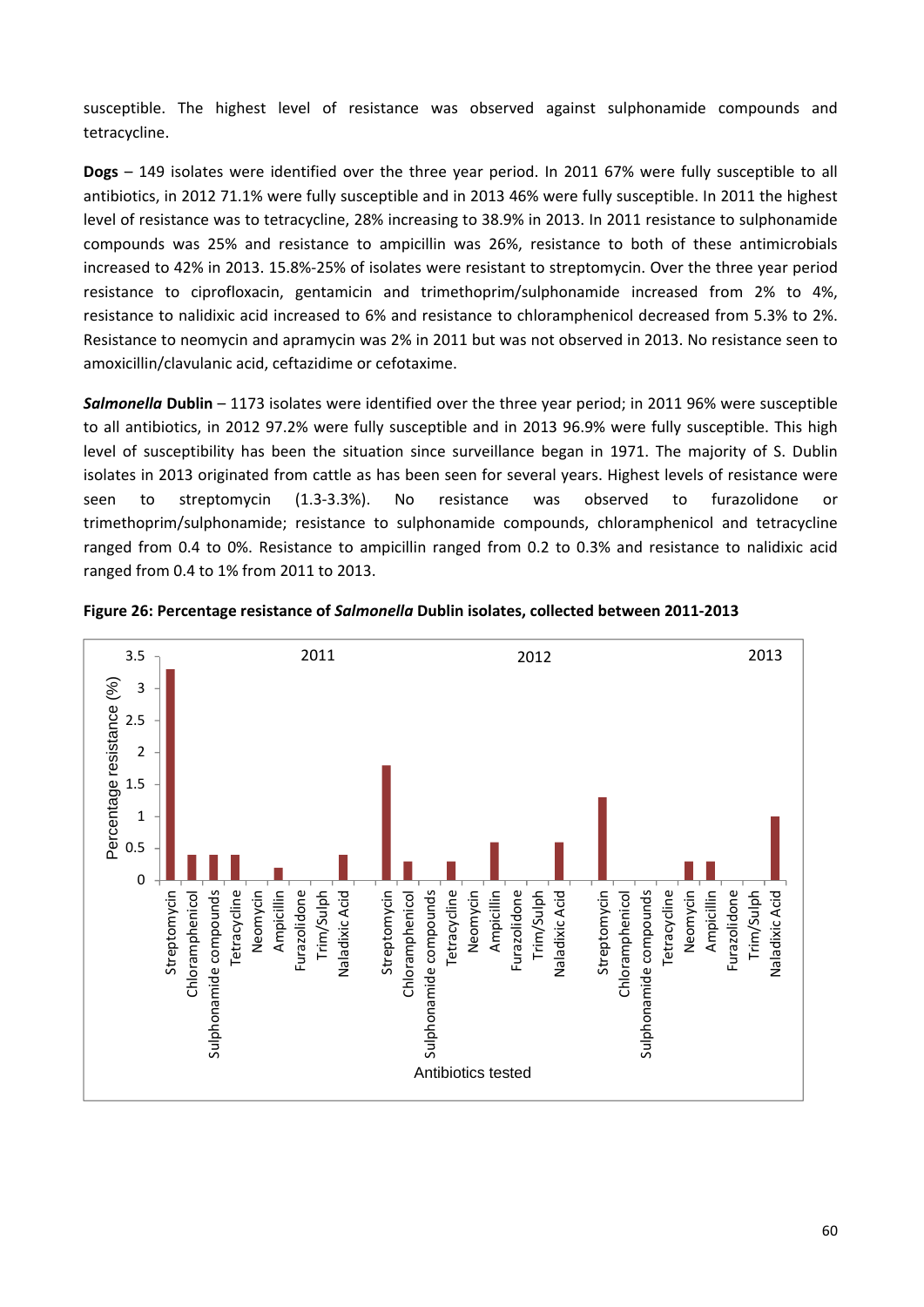*Salmonella* **Typhimurium** – 783 isolates were identified over the three year period. In 2011 34.3% were susceptible to all antibiotics, in 2012 27.2% were fully susceptible and in 2013 30% were susceptible to all antibiotics (**Figure 27**). Highest levels of resistance were seen to sulphonamide compounds (56.3–63.9%). Between 2011 and 2013, resistance to tetracycline was observed in 57.4‐64.9 % of isolates, 57.6‐49.2% of isolates were resistant to ampicillin, 37.5‐44.8% were resistant to trimethoprim/sulphonamide, and 24.6‐ 35.2% were resistant to chloramphenicol. In 2011 and 2012 20.4% of isolates were resistant to apramycin, this decreased to 1.8% in 2013. 2.6–4.9% of isolates were resistant to nalidixic acid.





Detail on phage types are provided for 2013 only; for more information on phage types prior to 2013 can be found in the annual *Salmonella* in livestock report<sup>13</sup>. The eight most frequent definitive or undefined types subjected to susceptibility testing in 2013 are shown in **Annex 5**, **Figure 29**. 30.3% of all *Salmonella* Typhimurium isolates were sensitive to all of the antimicrobials tested. The generally high level of resistance of *Salmonella* Typhimurium isolates observed in recent years has been partly a reflection of the contribution of DT104 and its variants DT104B and U302, only 15% (7/47) of which were sensitive to all the antimicrobials tested in 2013. Although, the proportion of *Salmonella* Typhimurium isolates comprising DT104 and its variants has declined significantly in recent years, the phage types which are currently prevalent are also frequently resistant. *S*. Typhimurium U288 and DT193 from pigs comprise 13% (21) and 13% (22) of the total numbers of *S*. Typhimurium isolates respectively; none of the U288 and DT193 isolates from pigs were fully susceptible in 2013. AmSSuTTm was the commonest resistance pattern observed in DT193 isolates from pigs (15 isolates) whereas AmCSSuTTm was the commonest resistance pattern recorded in U288 isolates from pigs (13 isolates).

The typical pentavalent resistance pattern AmCSSuT was the commonest resistance pattern seen in *S*. Typhimurium DT104 and 104B isolates occurring in 8/25 isolates; three further isolates had this pentavalent resistance pattern with additional resistances including resistance to trimethoprim/sulphonamides or nalidixic acid. In 2013, 12% (3/25) of DT104 and 104B isolates from all sources were resistant to nalidixic acid

<sup>&</sup>lt;sup>13</sup> https://www.gov.uk/government/statistics/salmonella-in-livestock-production-in-great-britain-2013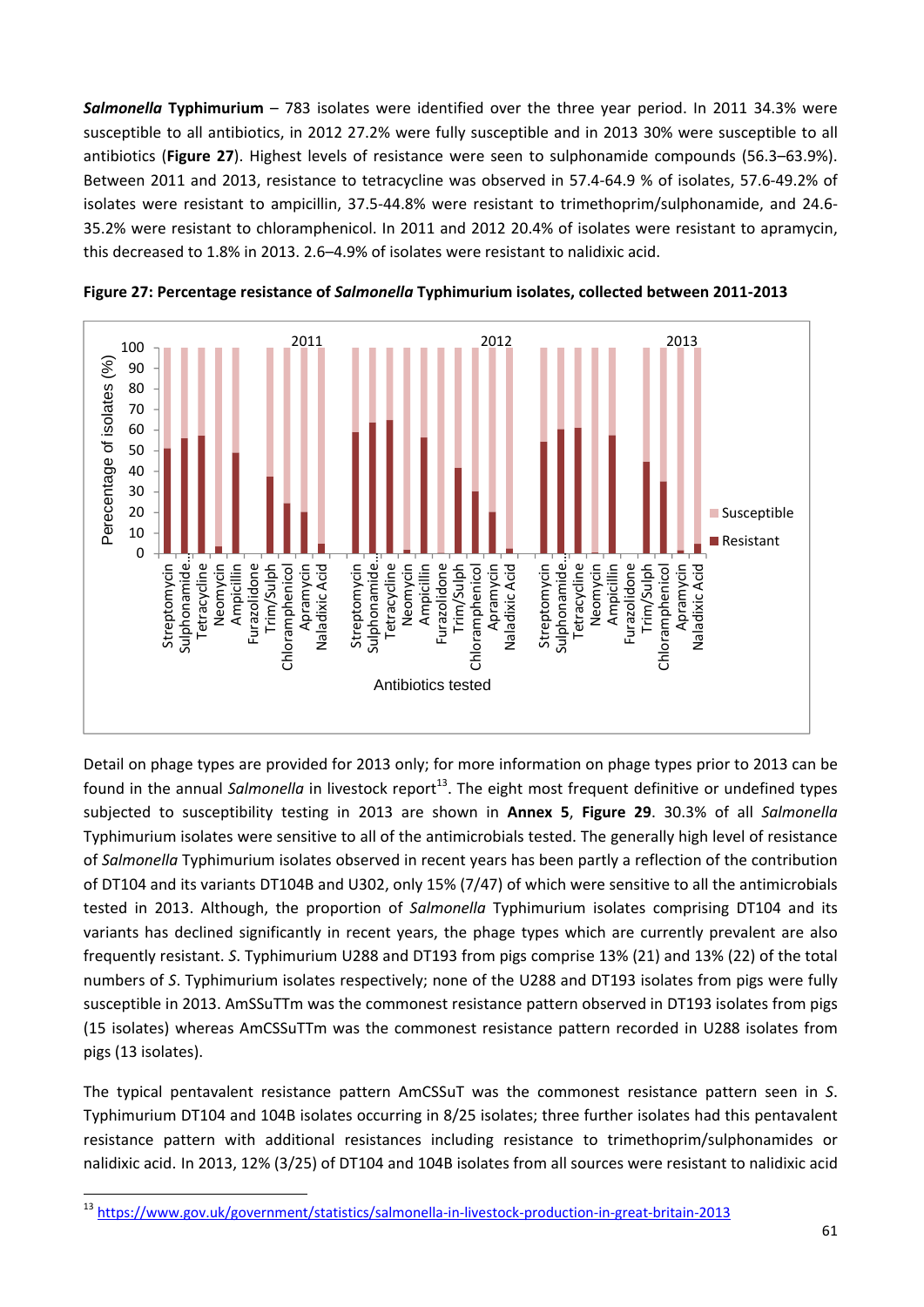and 4% (1/25) were resistant to sulphamethoxazole/trimethoprim. The sulphamethoxazole/trimethoprim resistant isolate originated from a broiler, whilst the nalidixic acid resistant isolates were all from cattle. No isolates of DT104 were recovered from turkeys in 2012 or 2013 and isolates from this source have commonly shown nalidixic acid resistance in previous years. Nalidixic acid resistance in *S.* Typhimurium DT104 by species of origin is listed in **Table 30** for the main food‐producing species. **Table 32** gives the equivalent figures for trimethoprim/sulphamethoxazole resistance by species of origin in *S.* Typhimurium DT104 for the period 2011‐ 2013.

Considering all definitive types of *S*. Typhimurium, a marked increase in resistance to sulphamethoxazole/trimethoprim from levels of around 16‐24% in 1996‐2001 to 32.7% to 57.9% in 2002‐ 2007 has been observed and discussed in previous reports. In 2008, the prevalence of resistance to sulphamethoxazole/trimethoprim was 26.4%, though in 2009 this increased to 40.7%; it was 27.1% in 2010, 37.5% in 2011, 41.9% in 2012 and 44.8% in 2013. The contribution from DT104 to this overall figure is shown in **Table 30**. In relation to other phage types of *S*. Typhimurium it has been predominantly isolates from pigs that have accounted for these fluctuations in sulphamethoxazole/trimethoprim resistance (**Table 32**); a high proportion of many definitive types of *S*. Typhimurium isolated from pigs are resistant to sulphamethoxazole/trimethoprim.

Resistance to neomycin was detected in 1/71 isolates of *S*. Typhimurium from pigs (1.4%) in 2013; the isolate was phage type U288. Over the period 2006‐2012 the main contribution to the overall levels of neomycin resistance seen in *S.* Typhimurium has come from isolates from pigs belonging to DT193 and U288 or which have been untypable using phages.

Apramycin resistance, which had increased in *S*. Typhimurium in 2011 to 20.4%, was again 20.4% in 2012. This was a notable change in comparison with preceding years where apramycin resistance has been consistently less than 5%. All of the *S*. Typhimurium isolates resistant to apramycin were also resistant to gentamicin. Of the 39 apramycin resistant isolates detected in 2012, 37 originated from pigs and two (belonging to phage type DT193) were from broilers. The apramycin‐resistant *S*. Typhimurium isolates from pigs belonged predominantly to phage types DT193 (8 isolates), U288 (13 isolates) and U302 (6 isolates), with only a single isolate of DT104B. Nine isolates were not subjected to phage typing. In 2013, apramycin resistance was 1.8% in *S.* Typhimurium and therefore declined markedly compared to 2012; each apramycin‐ resistant isolate was also resistant to gentamicin. Two isolates originated from pigs and were DT193; the third was from a non‐farmed species and was untypable with phages.

Ciprofloxacin resistance was detected in a single *S*. Typhimurium DT99 isolate from pheasants in 2013; the isolate was also resistant to nalidixic acid.

Multiple antibiotic resistance (i.e. resistance to four or more antimicrobial agents in the panel of 16) was detected in definitive and undefined phage types 104, U288 and U302 from cattle; in phage types 104, 104B and 120 from poultry (i.e. chickens) and in phage types 32, 104, 120, 193, U288 and U302 from pigs. Of the 18 different definitive and undefined phage types detected, five (namely 1, 40, 41b, 66a and 8) were fully susceptible to all of the antimicrobials in the test panel.

**Monophasic** *Salmonella* **serotypes –** Fifty‐nine isolates of the monophasic *Salmonella* 4,12:i:‐ were examined, belonging to phage types 40 (n=1), 104b (n=2), 120 (n=3), 193 (n=44) and U311 (n=1); eight isolates were not typable. Most isolates were from pigs (47%) with horses the next most common source of origin (22%). The commonest pattern of resistance observed was AmSSuT occurring in 19/44 DT193 isolates,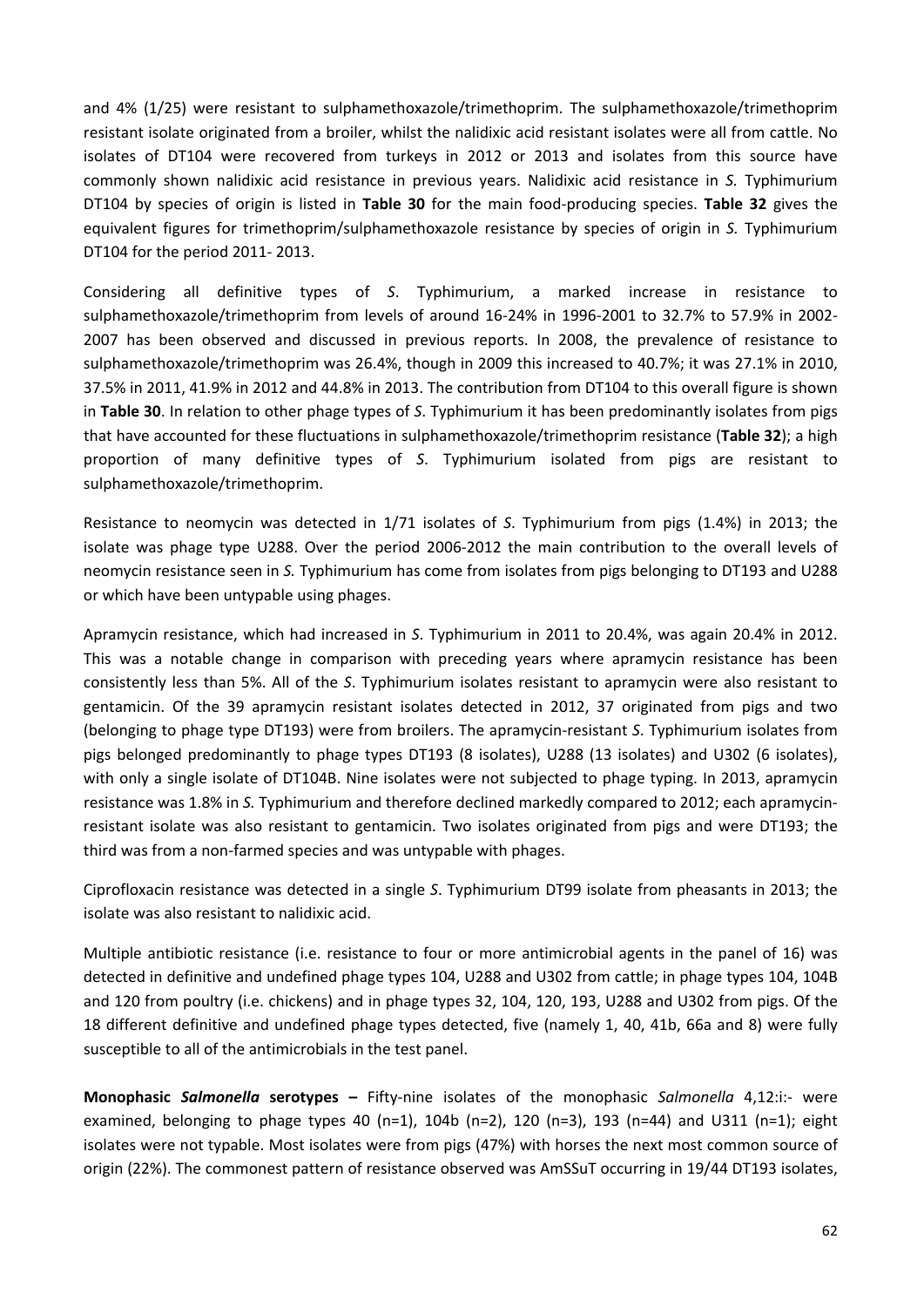the U311 isolate and 3/8 of the isolates which were not typable with phages. 38/44 DT193 isolates (86%) had the basic AmSSuT resistance pattern alone or with one or more additional resistances.

A total of 109 isolates of the monophasic *Salmonella* 4,5,12:i:‐ were examined, including phage types 8 (n=1), 40 (n=4), 41 (n=3), 104b (n=1), 120 (n=8), 193 (n=73), U310 (n=1), U311 (n=8) and U323 (n=3); seven isolates were untypable. The commonest resistance pattern in DT193 isolates was AmSSuT, occurring in 62% of isolates (45/73). Most isolates of DT193 were from pigs (49%) and cattle (19%).

*Salmonella* **other than** *S***. Dublin or** *S***. Typhimurium** – 6328 isolates were identified over the three year period. In 2011 56.4% of isolates were susceptible to all antibiotics, in 2012 75% were fully susceptible and in 2013 61.2% were fully susceptible. Greatest resistance was seen to sulphonamide compounds with 26.5‐ 35.1% of isolates being resistant. Resistance to tetracycline occurred in 28‐31.1% of isolates and 19.2–27.2% of isolates were resistant to streptomycin. Resistance to ampicillin was observed in 12.3‐16.3% of isolates and 13.6‐12.2% of isolates were resistant to trimethoprim/sulphonamide. The level of resistance to all of those antibiotics decreased over the three year period. Resistance to neomycin increased from 2.7% in 2011 to 3.6% in 2012 and remained at 3.4% in 2013. Resistance to furazolidone increased from 0.2‐3.1%. Resistance to nalidixic acid increased from 2.6% in 2011 to 5.7% in 2013. Chloramphenicol resistance ranged from 1.7‐3.6% and apramycin resistance ranged from 1.4 to 3.2%.

In 2013 Neomycin resistant isolates originated mainly from ducks (188 isolates; 22.9% resistant) and chickens (832 isolates; 2.9% resistant). The majority of the neomycin‐resistant isolates from chickens were *Salmonella* Ohio (the same situation prevailed in 2011 and 2012) with only single isolates of other serotypes resistant to neomycin (Livingstone, Mbandaka, Montevideo and a rough strain). In ducks, serotypes showing resistance to neomycin included *S*. Indiana (35/95 isolates resistant) and *S.* Bredeney (7/7 isolates resistant). The *S.* Indiana isolates from ducks were also frequently resistant to furazolidone (40/95 isolates).

The apparent increase in the prevalence of resistance to streptomycin, sulphonamides and tetracylines from 2009 reflects in part the increased monitoring of turkeys that has occurred in 2010 ‐ 2013 under the Control of *Salmonella* in Turkeys Order. Considering *Salmonella* isolates other than Typhimurium and Dublin from turkeys in 2013 (n=241), 68% were resistant to streptomycin, 61% to sulphonamides and 57% to tetracyclines, similar to the equivalent figures for pigs in 2013 (65‐74%), but higher than those for chickens (10‐21%) or cattle (14‐16%).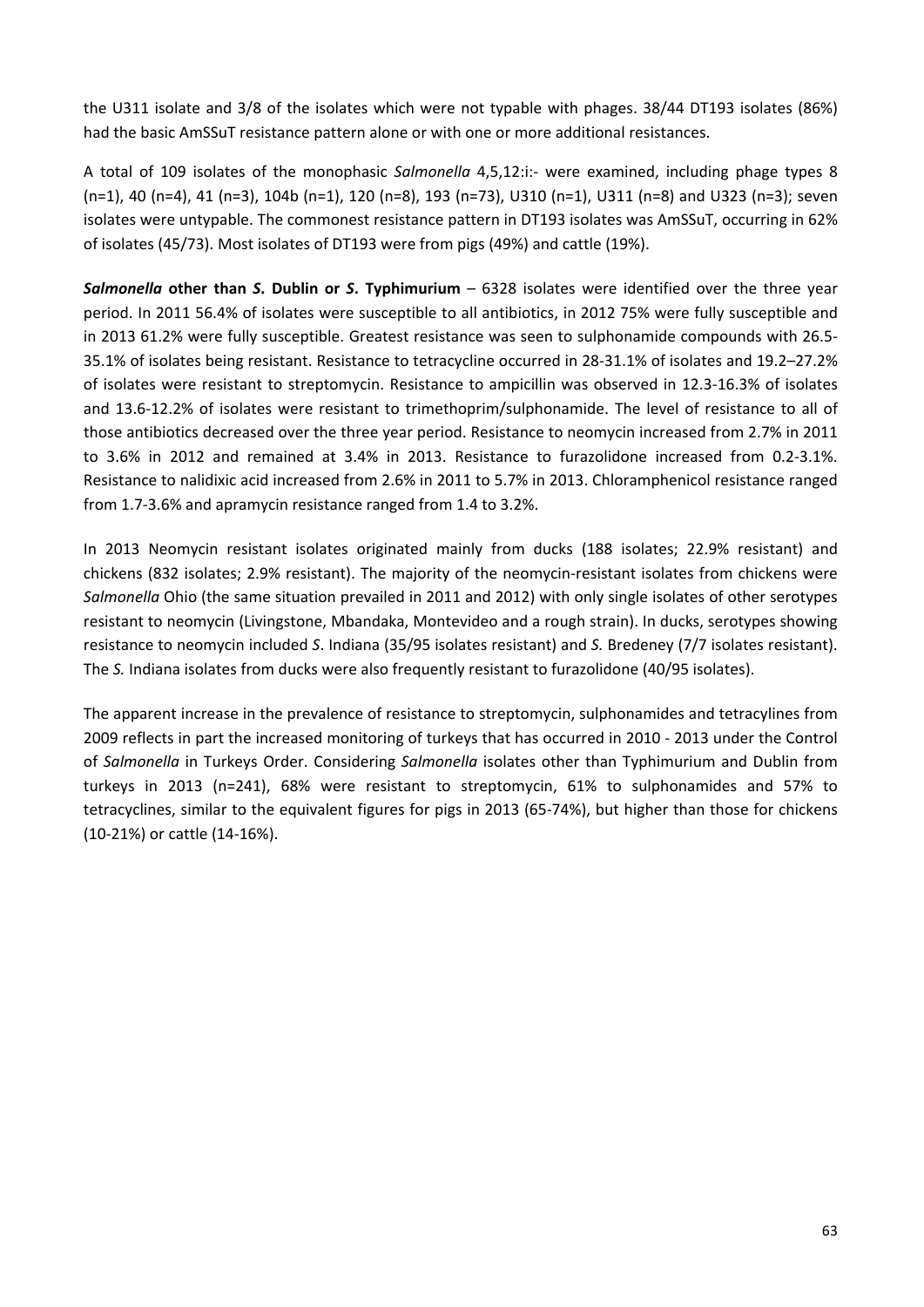

**Figure 28: Percentage resistance of** *Salmonella* **spp. isolates, other than** *S.* **Dublin and** *S.* **Typhimurium, collected between 2011‐2013** 

## **Structured surveillance**

## *Salmonella* **spp.**

Structured surveillance programmes were conducted to monitor *Salmonella* in broiler chickens, laying chickens, turkeys and pigs in 2013. Poultry samples were collected under the poultry National Control Programme, in accordance with EFSA recommendations isolates from pigs were collected as part of the pig abattoir survey (see page 64 and 65 for information on the bacterial isolates recovered as part of this sampling).

The isolates were tested using a broth microdilution method to determine their MIC against a range of antibiotics. Epidemiological cut-off values (ECVs) were used to assess susceptibility and resistance, resistance in this case indicating deviation from the wild-type susceptible population. These results were submitted to EFSA in the UK's Trends and Sources Report for 2013 and will be published in the Community Summary Report on Antimicrobial Resistance for 2013 (EFSA and ECDC, in preparation). The pigs originated from all parts of the UK; isolates were recovered from caecal samples and were selected for inclusion in accordance with EFSA's recommendations.

**Broilers** – 170 isolates were selected retrospectively from isolates submitted as part of the NCP in 2013, 63% of the isolates were fully susceptible to all antibiotics tested. There were no isolates of *S*. Enteritidis recovered from broilers and only two isolates of *S*. Typhimurium, which were resistant to ampicillin, sulphonamides and tetracyclines, with one of the isolates also resistant to chloramphenicol.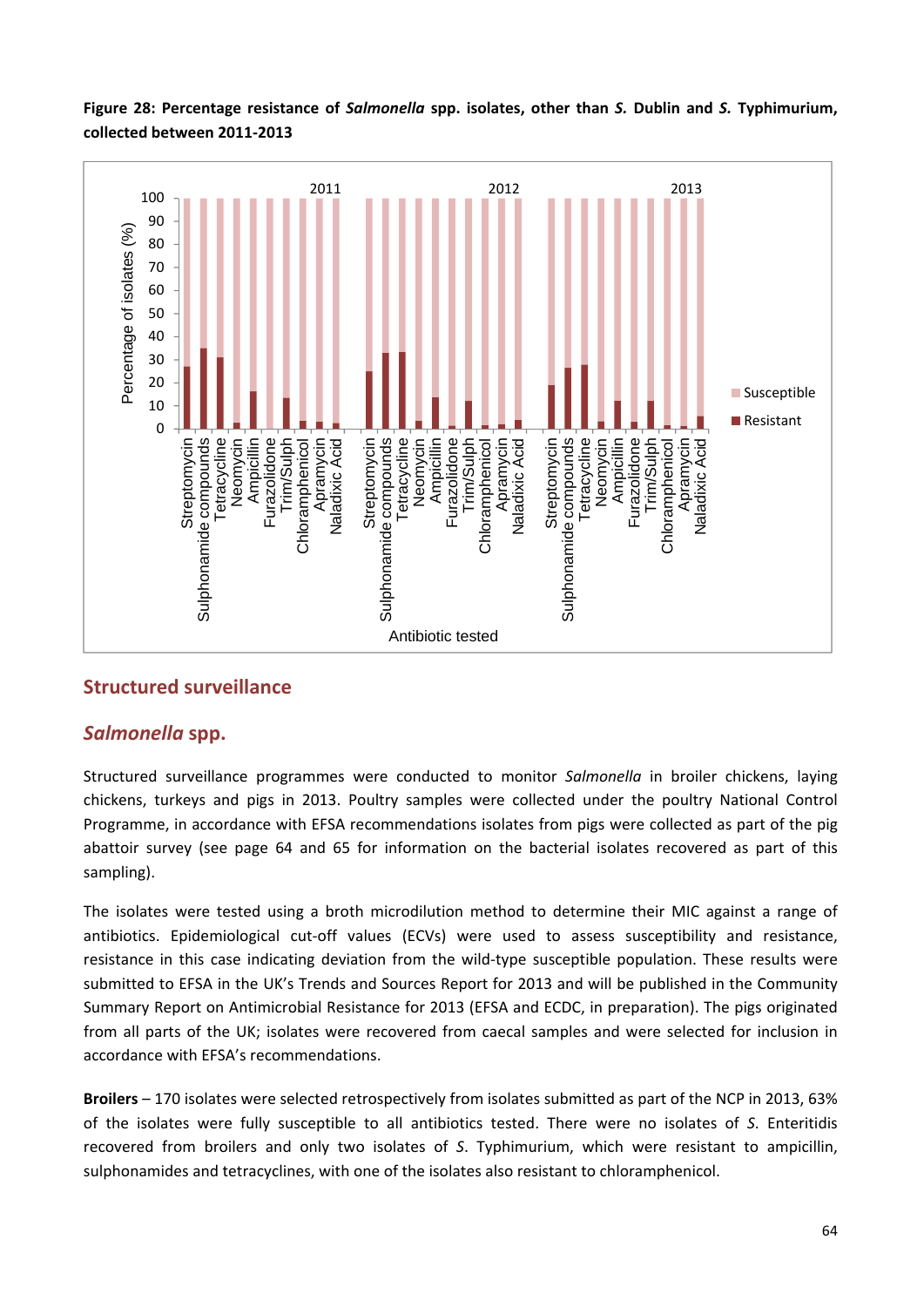Three isolates of monophasic *Salmonella* 4,12:i:‐ (2) and 4,5,12:i:‐ (1) were tested from broilers and showed ampicillin, sulphonamide and tetracycline (ASuT) resistance. *[Streptomycin was not tested as it is no longer included in the EFSA panel of antimicrobials].*

Considering all *Salmonella* serovars from broilers, the most prevalent serovar was *S*. Mbandaka (37 isolates) which slightly superseded *S*. Montevideo (34 isolates). Most *S.* Mbandaka isolates (29/37; 78%) were susceptible to the antimicrobials tested; the commonest resistance pattern was resistance to ampicillin, sulphonamides, tetracyclines and trimethoprim which was shown by 8% (3/37) of isolates. The *Salmonella* Montevideo isolates from broilers were mostly (91%) susceptible to the panel of antimicrobials tested, with only two isolates resistant to ampicillin and one to chloramphenicol. *S.* Kedougou was the third most prevalent serovar detected (29 isolates); 41% of isolates (12 isolates) were fully susceptible to the antimicrobial panel, whilst 55% (16 isolates) were resistant to sulphonamides and trimethoprim, with most of these (14 isolates) also resistant to tetracyclines.

Seven *Salmonella* isolates (4% of the total) were resistant to ciprofloxacin and these comprised mainly *Salmonella* Indiana (3) and Senftenberg (2), together with single isolates of Infantis and a rough strain. All of these isolates were also resistant to nalidixic acid. No isolates of *Salmonella* from broilers were resistant to cefotaxime.

**Layers** – 56 isolates were sampled in 2013, 84% of the isolates were fully susceptible to all antibiotics tested. Three isolates of *S*. Enteritidis were tested and each of these was fully sensitive. There were two isolates of *S*. Typhimurium from layers and both were resistant to ampicillin, streptomycin, sulphonamides and tetracyclines.

*Salmonella* Senftenberg isolates from layers (9 isolates) were susceptible and a single isolate of *S.* Stanley was resistant to ampicillin, streptomycin, sulphonamides and tetracyclines, though not to nalidixic acid or ciprofloxacin.

Five isolates of monophasic *Salmonella* (4,5,12:i) were examined from layers; four of these showed the typical ASSuT pattern of resistance often seen in such isolates of this serovar, whilst one was fully susceptible.

There were no *Salmonella* isolates recovered from layers in 2013 which were resistant to ciprofloxacin, nalidixic acid or cefotaxime.

**Turkeys** – 170 isolates were sampled in 2013, 14% were fully susceptible to all antibiotics tested. There were no *S*. Enteritidis or *S.* Typhimurium isolates recovered from turkeys. A single isolate of the monophasic *Salmonella* 4,5,12:i:‐ was fully susceptible to the antimicrobials tested.

Resistance to the third generation cephalosporin cefotaxime was not detected in *Salmonella* isolates from turkeys. Resistance to ciprofloxacin was detected in 24 isolates (14%) belonging to serotypes Newport (19), Senftenberg (3), Indiana (1) and a rough strain (1). All of these ciprofloxacin‐resistant isolates were also resistant to nalidixic acid.

Considering the *S.* Newport isolates recovered from turkeys, 86% (19/22) were resistant to ciprofloxacin, nalidixic acid, ampicillin and streptomycin with a low number of isolates also resistant to sulphonamides, tetracyclines and/or trimethoprim. There were 89 isolates of *Salmonella* Derby from turkeys and 81 (91%) were resistant to streptomycin, sulphonamides and tetracyclines with six additionally resistant to ampicillin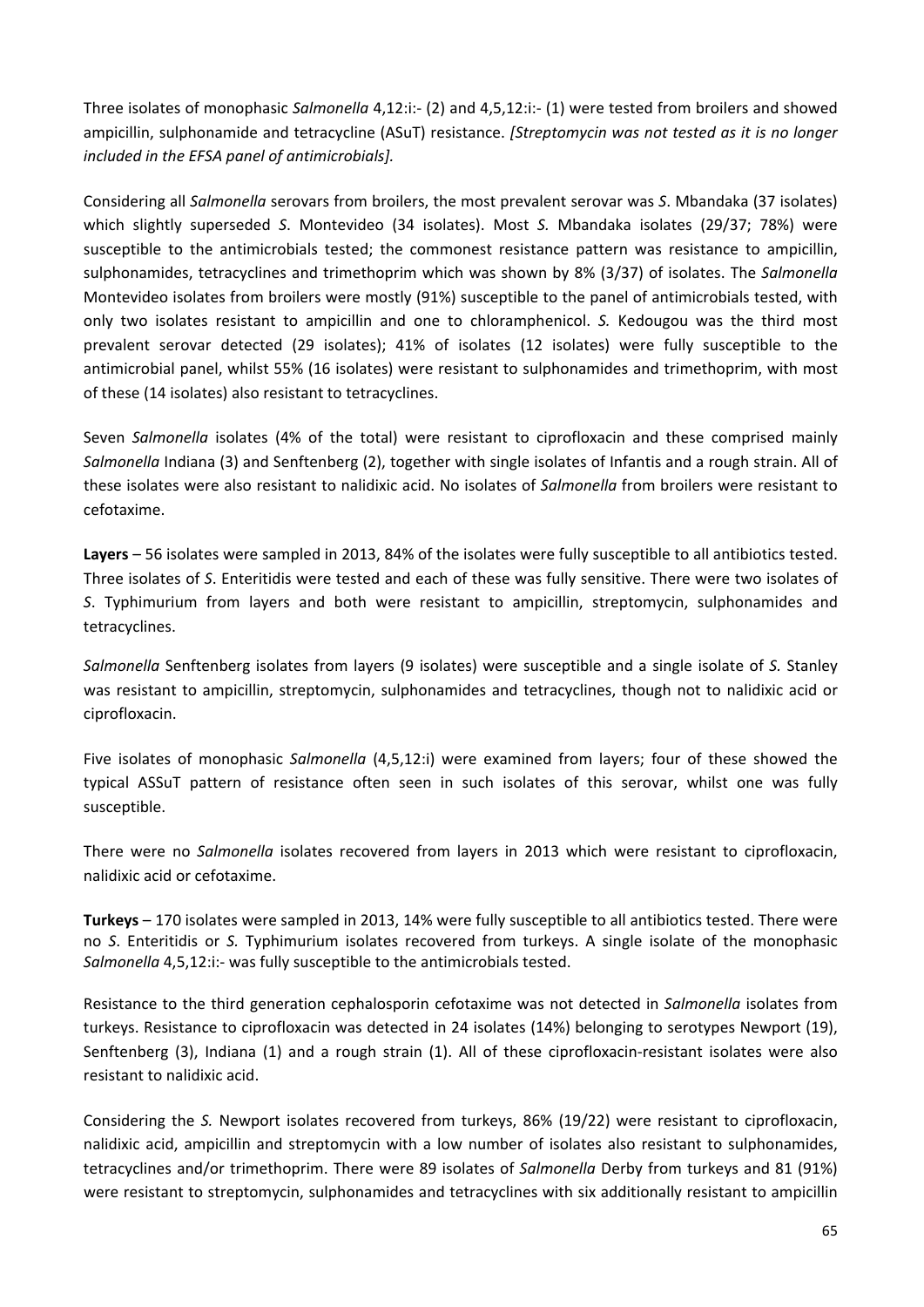and one additionally resistant to trimethoprim. There were 23 isolates of *Salmonella* Kedougou examined, all of which were resistant to sulphonamides and most of which 21/23 were also resistant to tetracyclines. There were no isolates of *S.* Stanley from turkeys amongst the *Salmonella* isolates tested in 2013.

**Pigs** – 147 isolates were sampled in 2013, 26% were fully susceptible to all antibiotics tested. The isolates were selected in accordance with EFSA's recommendations for monitoring (one isolate *per* serovar *per* epidemiological unit *per* year). Considering *S*. Typhimurium in pigs, 31 isolates were available from the surveillance programme in 2013 and only three isolates were fully sensitive to the panel, with a further single isolate resistant only to tetracyclines. Ampicillin, streptomycin, sulphonamide and tetracycline resistance was common occurring in 81‐87% of *S*. Typhimurium isolates, with chloramphenicol resistance less common, occurring in 52% of isolates. The proportion (21%) of *S*. Typhimurium isolates contributing to the total number of *Salmonella* isolates tested influences the fully susceptible figure for all serotypes, because this serotype commonly shows antimicrobial resistance. Resistance to fluoroquinolones or third generation cephalosporins were not detected in these *S*. Typhimurium isolates.

In 2013, the next most prevalent serovars in pigs after *S*. Typhimurium were the monophasic *Salmonella* 4,12:i:‐ and 4,5,12:i:‐ which contributed 25 isolates each to the total and commonly showed resistance to ampicillin, streptomycin, sulphonamides and tetracyclines. Monophasic salmonellas with the antigenic structure 4,5,12:i:‐ and an ASSuT pattern of resistance appear to be increasing in prevalence and importance in several parts of Europe and have been particularly associated with pigs. Resistance to gentamicin, chloramphenicol and trimethoprim was observed in approximately 20‐35% of both of these monophasic *Salmonella* serotypes. Single isolates of 4,12:i:‐ and 4,5,12:i:‐ were resistant (microbiological breakpoint) to fluoroquinolones; the only other serovar displaying ciprofloxacin resistance was *S*. Agona, where resistance was detected in a single isolate.

There were no isolates of *S*. Enteritidis recovered from pigs. Four isolates of *Salmonella* Stanley were recovered from pigs and these were resistant to ampicillin, streptomycin, sulphonamides and tetracyclines, though not to nalidixic acid or ciprofloxacin. *Salmonella* Bovismorbificans, of which 17 isolates were available, were generally either fully susceptible to the panel or showed resistance to ampicillin, chloramphenicol, streptomycin, sulphonamides, tetracyclines, trimethoprim and gentamicin. *Salmonella* Reading was generally susceptible to the panel of antimicrobials tested, with only a single isolate of six tested showing resistance to tetracyclines; the situation was similar in the serovar *Salmonella* London, where one of three isolates showed resistance to tetracyclines only. *Salmonella* Derby isolates (N=18) were relatively susceptible, though 33‐45% were resistant to tetracyclines, sulphonamides and trimethoprim. Similarly *S*. Rissen isolates (N=3) were resistant to tetracyclines only. *Salmonella* Panama (n=5) did not show resistance to the panel of antimicrobials tested; *S*. Goldcoast (N=3) was also relatively susceptible, with only a single isolate resistant to tetracyclines; however, this serotype has shown multiple resistance in the recent past in the UK. MIC values for selected antibiotics can be found in **Annex 6.**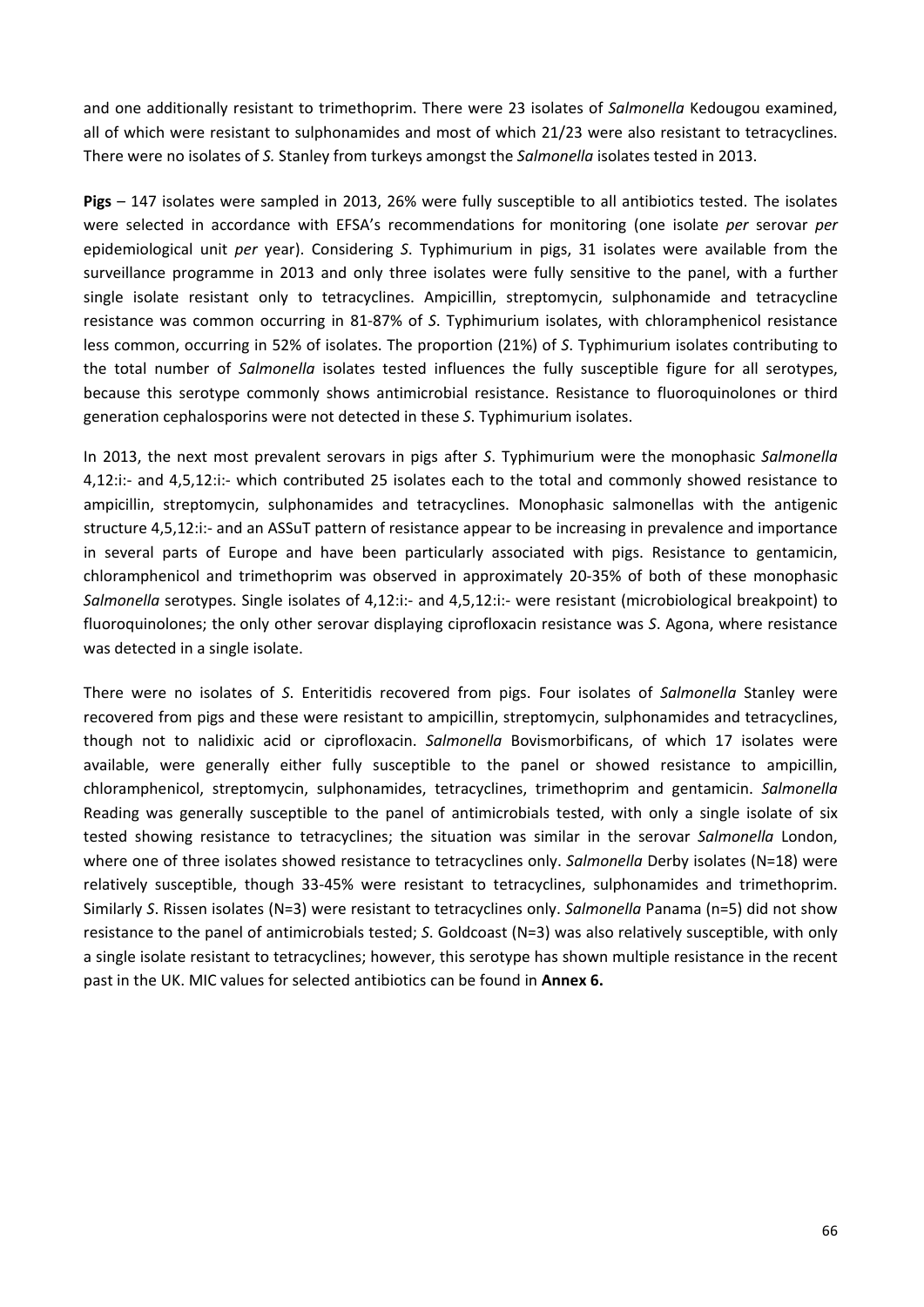## *Campylobacter* **spp.**

*Campylobacter* monitoring of broiler slaughter batches, based on the EU technical specifications in Decision 2007/516/EC was performed in 2013. Isolates of *Campylobacter jejuni* and *C. coli* were collected from positive slaughter batches of caeca from UK broilers. Selection of isolates for susceptibility testing was based on the criteria laid down in EU technical specifications (Decision 2007/516/EC of 21/7/2007) and susceptibility testing was performed in accordance with the recommendations of EFSA (EFSA 2007). The isolates were tested using a standardised broth microdilution method, to determine their MIC against a range of antibiotics. Epidemiological cut-off values (ECVs) were used to assess susceptibility as described in Decision 2007/516/EC. These results were submitted to EFSA in the UK's Trends and Sources Report for 2013 and will be published in the Community Summary Report on Antimicrobial Resistance for 2013 (EFSA and ECDC, in preparation). The caecal samples from broilers were collected throughout the year.

*Campylobacter coli* isolates from pigs were obtained from the national abattoir survey of pigs (Data Sources page 14); the majority of porcine caeca were collected over a three‐four month period in 2013.

**Broilers** – 94 isolates were sampled in 2013, 33 isolates were *C. coli* and 61 were *C .jejuni.* Ciprofloxacin resistance was demonstrated in 31% (19/61) of *C. jejuni* isolates from broilers and all of these isolates were also resistant to nalidixic acid. Tetracycline resistance was observed in 48% (29/61) of isolates, whereas resistance to erythromycin, streptomycin or gentamicin was not detected in *C. jejuni* from broilers.

Considering *C. coli* from broilers, 42% (14/33) of isolates were resistant to ciprofloxacin and nalidixic acid. A single isolate was resistant to erythromycin and this isolate was also resistant to ciprofloxacin/nalidixic acid. 55% of isolates (18/33) were resistant to tetracyclines, whilst 15% (5/33) were resistant to streptomycin and none to gentamicin.

**Pigs** – 141 isolates were sampled in 2013, *C. coli* was the only *Campylobacter* species examined from pigs for antimicrobial susceptibility. Ciprofloxacin resistance was detected in 13% of porcine *C. coli* isolates and all of these were also resistant to nalidixic acid. Three further isolates were resistant to nalidixic acid, but susceptible to ciprofloxacin. No resistance to gentamicin was detected, whereas 67% (94/141) of isolates were resistant to streptomycin and 79% (112/141) were resistant to tetracyclines. Erythromycin resistance was observed in 27% (38/141) of isolates. Nine isolates (6%) were co-resistant to both ciprofloxacin and erythromycin. MIC results can be found in **Annex 6**.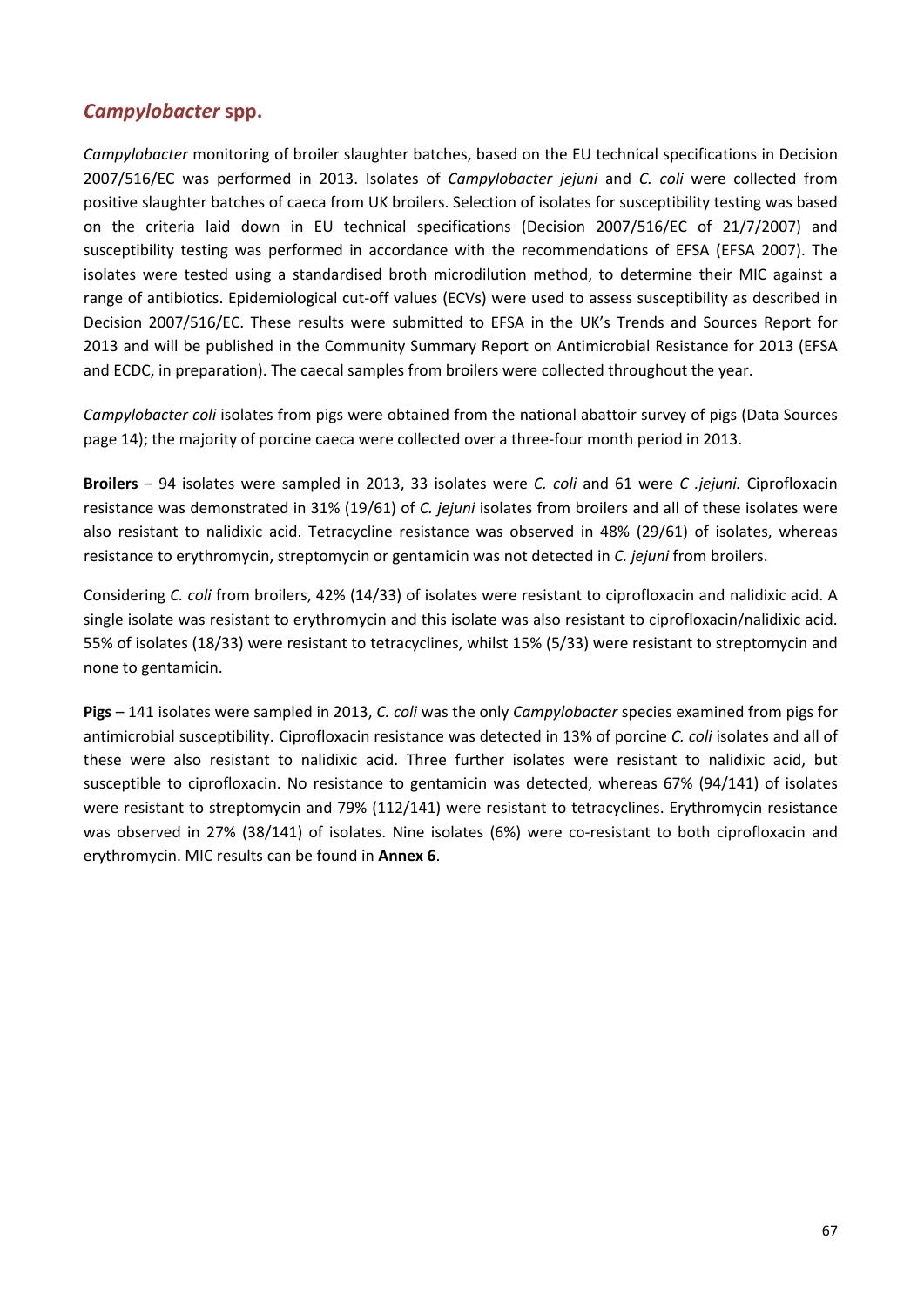## *Escherichia coli*

*Escherichia coli* isolates from pigs were obtained from the national abattoir survey of pigs (see data sources); 637 porcine caeca were collected in 2013. Isolate selection and susceptibility testing was performed in accordance with EFSA's recommendations (EFSA, 2008).

**Pigs** – 157 caeca from pigs from different farms were randomly selected and *E. coli* was cultured from each sample. AST was carried out on one randomly-selected *E. coli* isolate from each culture. Considering the antimicrobials of particular public health relevance and microbiological resistance assessed using ECVs, cefotaxime resistance was observed in 0.6% of isolates and ciprofloxacin resistance in 1.3% of isolates. *[The single isolate resistant to cefotaxime was not co‐resistant to ciprofloxacin].* Considering the other antimicrobials tested, resistance was observed to tetracyclines (67%), sulphonamides (52%), trimethoprim (41%), streptomycin (37%), ampicillin (31%), chloramphenicol (22%) and gentamicin (3%).

All 637 samples were also cultured on several selective media to detect carriage of CTX‐M and other ESBL‐ producing *E. coli* in healthy animals. Presumptive ESBL *E. coli* were isolated from 149 samples (23.4%). Further molecular testing confirmed that 22% (95% CI 17.8–26.1) of the pigs carried *E. coli* producing CTX‐M enzymes [comprising enzyme types 1 (18.7% of pigs), 3 (0.2%), 14 (0.5%), 15 (1.4%), 27 (0.5%), 32 (0.5%) and 55 (0.3%)] and 2.2% (95% CI 0.8–3.6) of the pigs carried *E. coli* producing SHV‐12. Five pigs carried both CTX‐ M‐ and SHV‐12‐producing *E. coli* in different *E. coli* isolates selected from the same animal.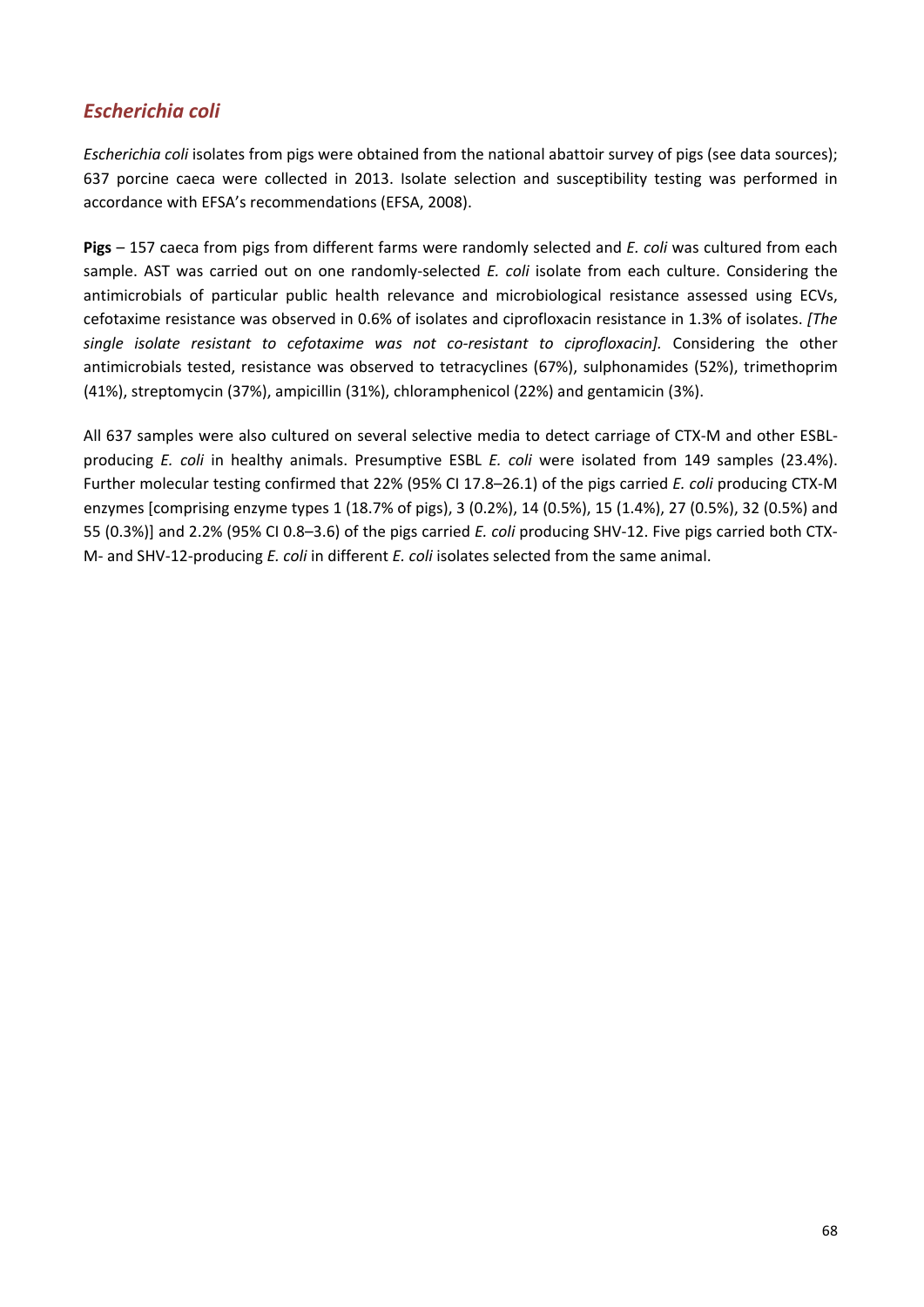# **References**

APHA (Animal and Plant Health Agency), 2012. *Salmonella* in Livestock production in GB in 2011. Available at http://www.defra.gov.uk/APHA‐en/files/pub‐salm11‐chp12.pdf

Duinhof TF, Dierikx CM, Koene MGJ, van Bergen MAP, Mevius DJ, Veldman KT, van Beers‐Schreurs HMG and de Winne RTJA. (2008). Multiresistentie bij *Brachyspira hyodysenteriae*‐isolaten op een varkensvermeerderingsbedrijf in Nederland. *Tijdschrift voor Diergeneeskunde* **133**:604‐608.

EFSA (European Food Safety Authority), 2007. Report including a proposal for a harmonized monitoring scheme of antimicrobial resistance in *Salmonella* in fowl (*Gallus gallus*), turkeys, and pigs and *Campylobacter jejuni* and *C. coli* in broilers. The EFSA Journal **96**:1‐46.

European Food Safety Authority, 2010. The Community Summary Report on antimicrobial resistance in zoonotic and indicator bacteria from animals and food in the European Union in 2008. EFSA Journal 8:1658. [261 pp] doi: 10.2903/j.efsa.2010.1658.

European Food Safety Authority and European Centre for Disease Prevention and Control, 2011. The European Union Summary Report on antimicrobial resistance in zoonotic and indicator bacteria from humans, animals and food in the European Union in 2009. EFSA Journal 9:2154. [321 pp] doi:10.2903/j.efsa.2011.2154.

European Food Safety Authority and European Centre for Disease Prevention and Control, 2012. The European Union Summary Report on antimicrobial resistance in zoonotic and indicator bacteria from humans, animals and food in 2010. EFSA Journal 10:2598 [233 pp.] doi:10.2903/j.efsa.2012.2598.

European Food Safety Authority (2012); Technical specifications for the analysis and reporting of data on antimicrobial resistance in the European Union Summary Report. EFSA Journal 2012; 10(2):2587. [53 pp.] doi:10.2903/j.efsa.2012.2587.

EFSA (European Food Safety Authority) and ECDC (European Centre for Disease Prevention and Control), 2013. The European Union Summary Report on antimicrobial resistance in zoonotic and indicator bacteria from humans, animals and food in 2011. EFSA Journal 2013;11:3196, 359 pp. doi:10.2903/j.efsa.2013.3196.

García‐Álvarez L, Holden MT, Lindsay H, *et al* (2011), Methicillin‐resistant *Staphylococcus aureus* with a novel *mecA* homologue in human and bovine populations in the UK and Denmark: a descriptive study. *Lancet Infectious Diseases* **11**:595–603.

Haenni M, Galofaro L, Ythier M, Giddey M, Majcherczyk P, Moreillon P and Madec JY. (2010). Penicillin‐ binding protein gene alterations in *Streptococcus uberis* isolates presenting decreased susceptibility to penicillin. *Antimicrobial Agents and Chemotherapy* **54**: 1140‐1145.

Hinton M. (1986). The ecology of *Escherichia coli* in animals including man with particular reference to drug resistance. *Veterinary Record* **119**:420‐426.

Leman A D, Straw B, Glock R D, Mengeling W L, Penny R H C, Scholl E (1986). Diseases of Swine, Sixth Edition, Iowa State University Press, Ames, Iowa, USA. ISBN 0‐8138‐0441‐8.

Rodriguez I, Jahn S, Schroeter A, Malorny B, Helmuth R and Guerra B. (2012) Extended‐spectrum beta‐ lactamases in German isolates belonging to the emerging monophasic *Salmonella enterica* subsp. *enterica* serovar Typhimurium 4,[5],12:i:‐ European clone. Journal of Antimicrobial Chemotherapy **67**: 505‐508.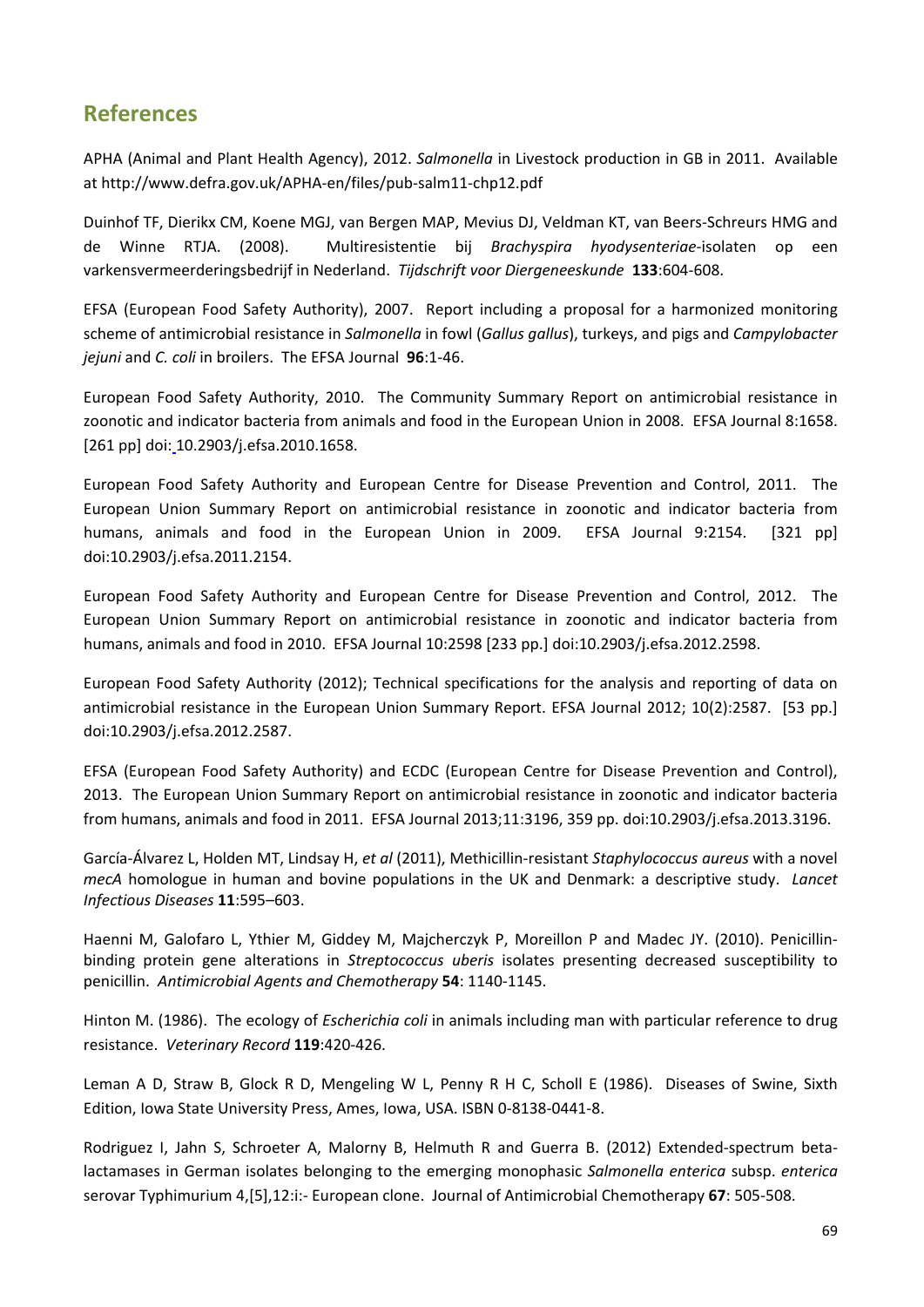Rønne, H. and Szancer, J. (1990) In vitro susceptibility of Danish field isolates of *Treponema hyodysenteriae* to chemotherapeutics in swine dysentery (SD) therapy. Interpretation of MIC results based on the pharmacokinetic properties of the antibacterial agents. Proceedings of the 11th IPVS Congress. Lausanne, Switzerland, July 1 to 5, 1990. p 126

Schwarz S, Woodford N, van Duijkeren E, Johnson A P and Gaastra W, 2010. Assessing the antimicrobial susceptibility of bacteria obtained from animals. *Veterinary Microbiology* **141**: 1‐4.

Threlfall EJ, Teale CJ, Davies RH, Ward LR, Skinner JA, Graham A, Cassar C and Speed K. (2003). A Comparison of Antimicrobial Susceptibilities in Nontyphoidal Salmonellas from Humans and Food Animals in England and Wales in 2000. *Microbial Drug Resistance* **9**:183‐189.

Vanderhaeghen W, Cerpentier T, Adriaensen C, Vicca J, Hermans K and Butaye P (2010). Methicillin‐ resistant *Staphylococcus aureus* (MRSA) ST398 associated with clinical and subclinical mastitis in Belgian cows. *Veterinary Microbiology* **144**:166‐171.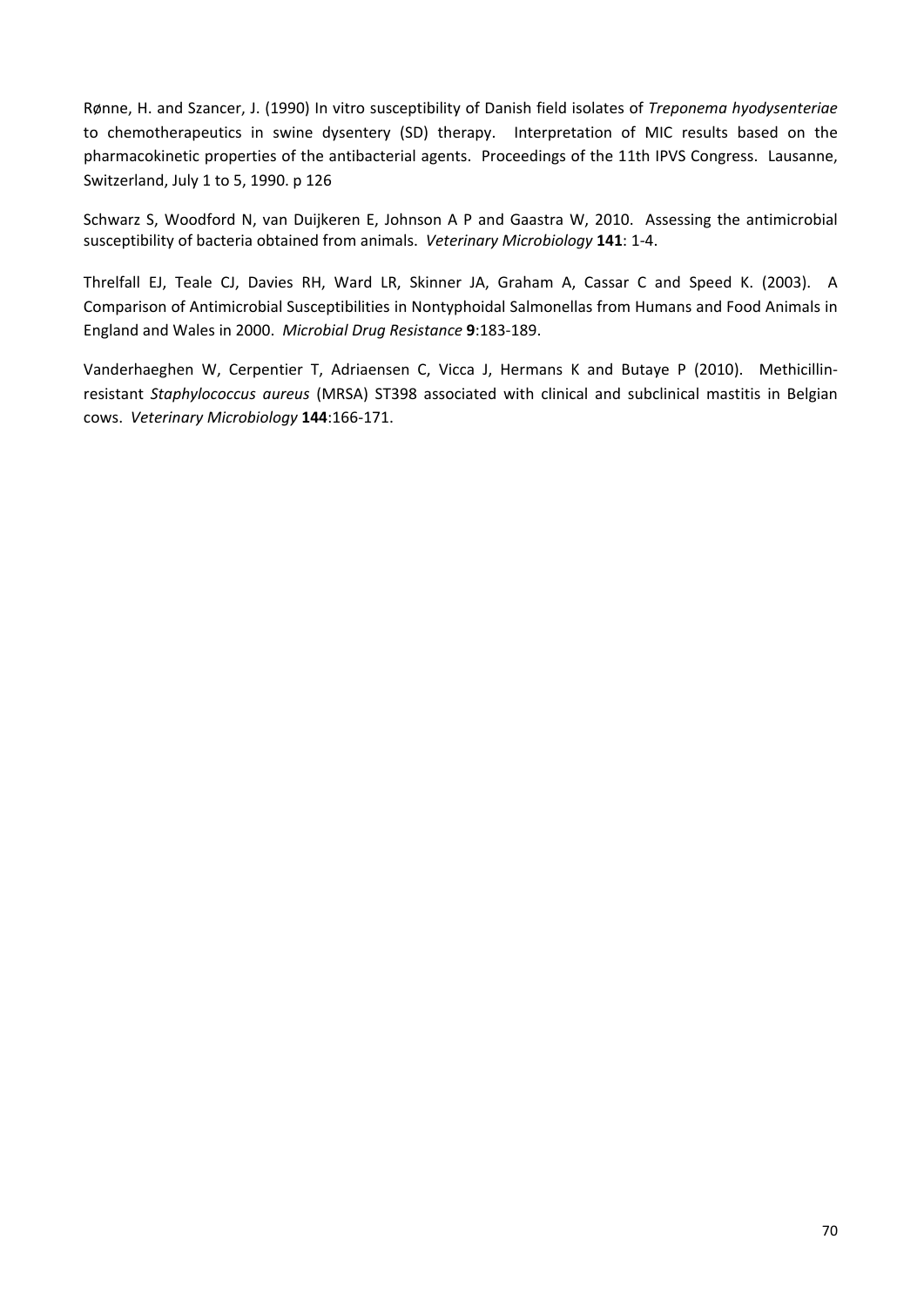## **Annex 1 – Sales Data Caveats**

### *IMPORTED & EXPORTED SALES*

In previous reports the VMD has presented data showing the amounts of active ingredients imported into the UK via the Special Import Certificate (SIC) and Special Treatment Certificate (STC) schemes. When the 2010 report (containing 2009 sales data) was being prepared, the VMD undertook routine validation of the SIC/STC data. We found that applicants were frequently duplicating applications and that some other errors had occurred when applications were made. These factors meant that the calculated SIC/STC summary data over‐reported imports.

The VMD is working closely with industry to obtain suitable data to identify the amount of active ingredient sold to UK feed mills but then exported outside the UK.

#### *CASCADE PRESCRIBING*

The Cascade is a legislative provision in the Veterinary Medicines Regulations that allows a veterinary surgeon to prescribe unauthorised medicines that would not otherwise be permitted e.g. imported medicines or a medicine licensed for human use. The principle of the Cascade is that, if there is no suitable veterinary medicine authorised in the UK to treat a condition, the veterinary surgeon responsible for the animal may in particular, to avoid causing unacceptable suffering, treat with an unauthorised medicine. Food producing animals may only be treated under the Cascade with medicines whose pharmacologically active substances are listed in the Table of Allowed Substances in Commission Regulation EU No 37/2010.

The data used in this report do not include data on sales of human antimicrobials for use in animals in accordance with the prescribing cascade, as currently there is no mechanism by which such information can be obtained. However, it is not thought that use of human products in food producing species is extensive, due to issues with withdrawal periods.

The VMD continues to explore methods that can accurately incorporate information on the amounts of antimicrobials imported into/exported from the UK and methods that can accurately incorporate sales of antimicrobials licensed for humans that are sold for animal use under the Cascade prescribing system.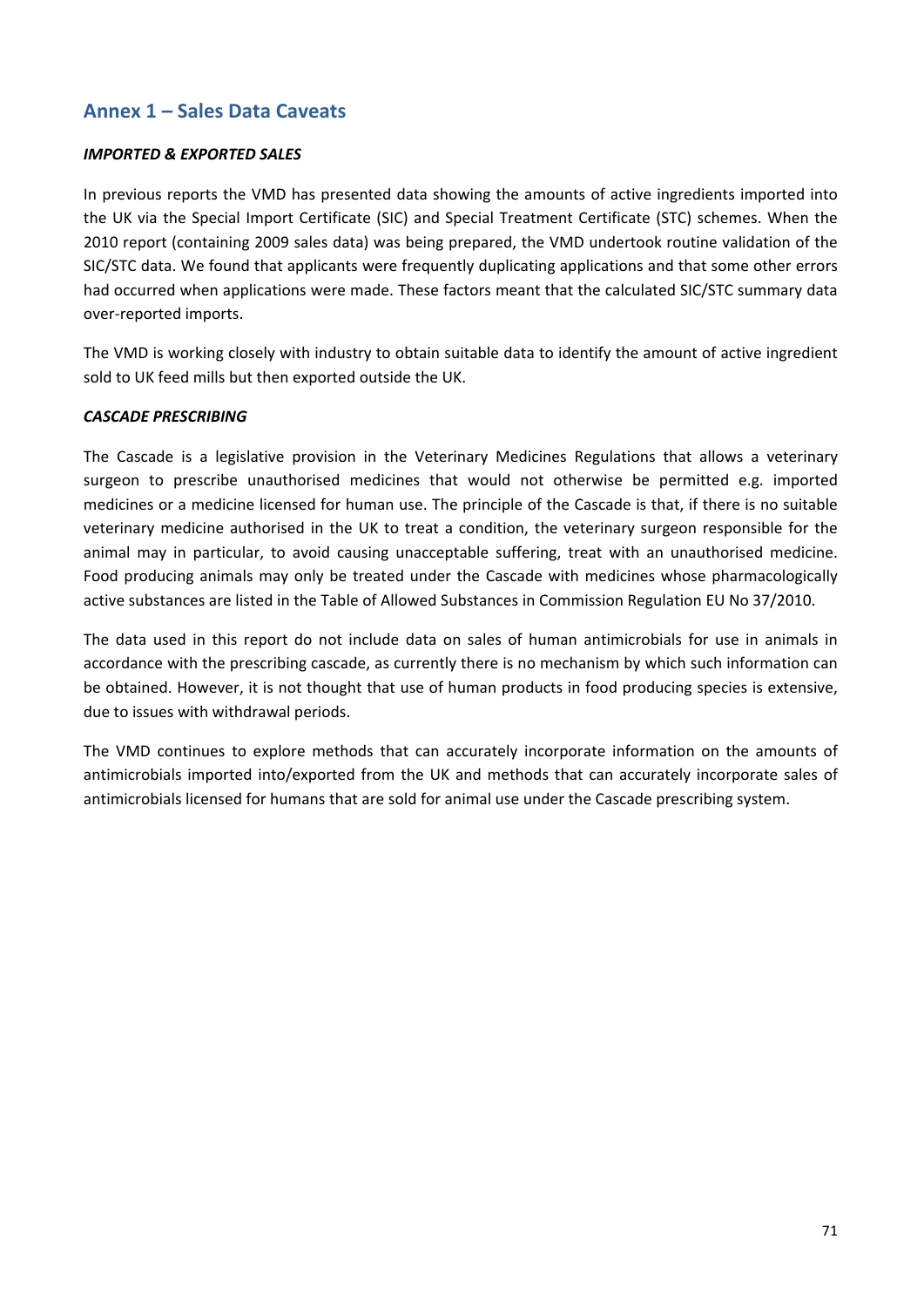## **Annex 2 – European Surveillance of Veterinary Antimicrobial Consumption (ESVAC)**

The European Commission (EC) has requested the European Medicines Agency (EMA) to take the lead in collating data collected on the use of antimicrobial agents in animals in the European Union. The EMA is developing a harmonised approach for the collection and reporting of data based on national sales figures. This is designed to be comparable with usage data of human antimicrobials.

Published ESVAC reports are available from:

http://www.ema.europa.eu/ema/index.jsp?curl=pages/regulation/document\_listing/document\_listing\_000 302.jsp

The ESVAC publication report sales figures in a slightly different way to the approach used in the UK. Currently the ESVAC project utilises data on antimicrobial products with specific Anatomical Therapeutic Codes (ATCs), and these do not at the current time encompass the same breadth of products as the UK report. In addition, ESVAC methods for calculation of active ingredient relate directly to information held within the Summary of Product Characteristics (SPC) which does not always mean the calculation will report quantity of active moiety. The UK calculation always converts ingredients to the active moiety. Therefore, figures reported in the UK report(s) are not directly comparable with the UK data cited in the ESVAC report(s). We intend to continue to use the current reporting format for the UK sales data report, but periodically review the UK report as the ESVAC project develops.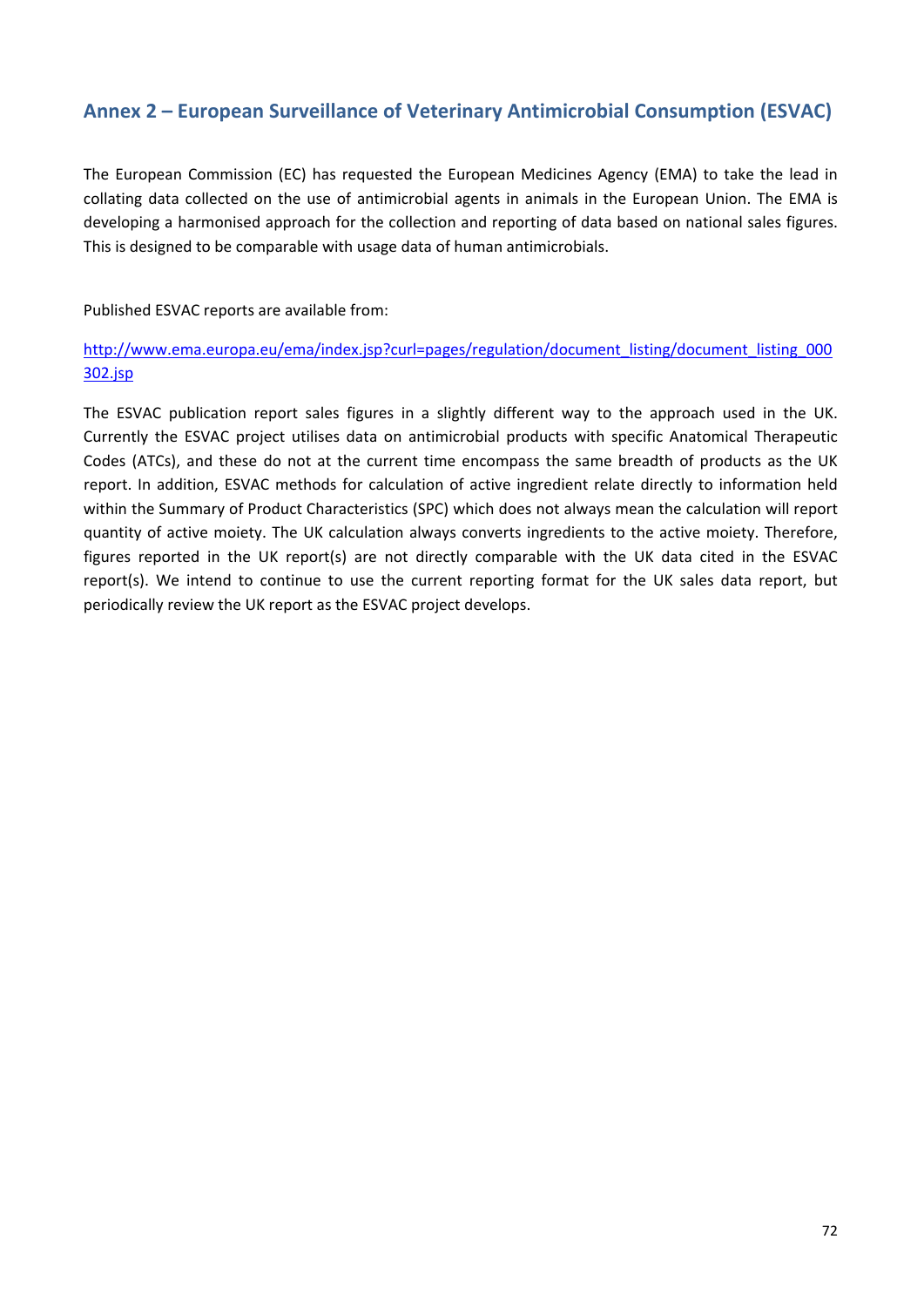# **Annex 3 – Amendments to UK‐VARSS 2012**

Total sales and mg/ PCU data have been updated since publication of the UK‐VARSS 2012 report in November 2013. The data have been revised following the resubmission of 2012 sales data by one Market Authorisation Holder. As a result the following amendments have now been included in the report:

- 1. Figure 1: Milligrams (mg) of active ingredient sold for food producing animals per population correction unit (PCU)
	- 1.1. The total weight of active ingredient sold for food producing species per PCU in 2012 has increased from 55 mg/PCU to 60 mg/PCU
	- 1.2. The total weight of active ingredient sold for use in pigs and poultry per PCU in 2012 has increased from 173 mg/PCU to 192 mg/PCU
- 2. Table 5 & Figure 4: Sales (tonnes active ingredient) of total antibiotic products by chemical grouping
	- 2.1. Total sales of antibiotic products in 2012 has increased from 409 to 445 tonnes of active ingredient
	- 2.2. Sales of tetracycline products in 2012 have increased from 187 tonnes to 190 tonnes
	- 2.3. Sales of trimethoprim/sulphonamide products in 2012 increased from 65 tonnes to 80 tonnes
	- 2.4. Sales of products in the "Other" category in 2012 have increased from 12 to 21 tonnes.
- 3. Table 6 and Figure 5: Sales (tonnes active ingredient) of total antibiotics by route of administration
	- 3.1. Sales of antibiotic products as medicated feeding stuff in 2012 have increased from 245 to 275 tonnes
	- 3.2. Sales of oral/ water products have increased in 2012 from 112 to 117 tonnes
	- 3.3. Sales of injectable products in 2012 increased from 46 tonnes to 47 tonnes
- 4. Table 7: Sales (tonnes active ingredient) of antibiotics, in the categories of food animals only, non‐food animals only and combined food and non‐ food animals
	- 4.1. Sales of products authorised for use in food animals only in 2012 have increased from 349 tonnes to 381 tonnes
	- 4.2. Sales of products authorised for use in a combination of both food and non‐food animals in 2012 have increased from 21 to 29 tonnes
- 5. Table 8: Sales (tonnes active ingredient) of total antibiotics for food-producing animals only by species
	- 5.1. Sales of products authorised for use in pigs only in 2012 have increased from 53 to 65 tonnes
	- 5.2. Sales of products authorised for use in pigs and poultry combined only have increased from 225 to 245 tonnes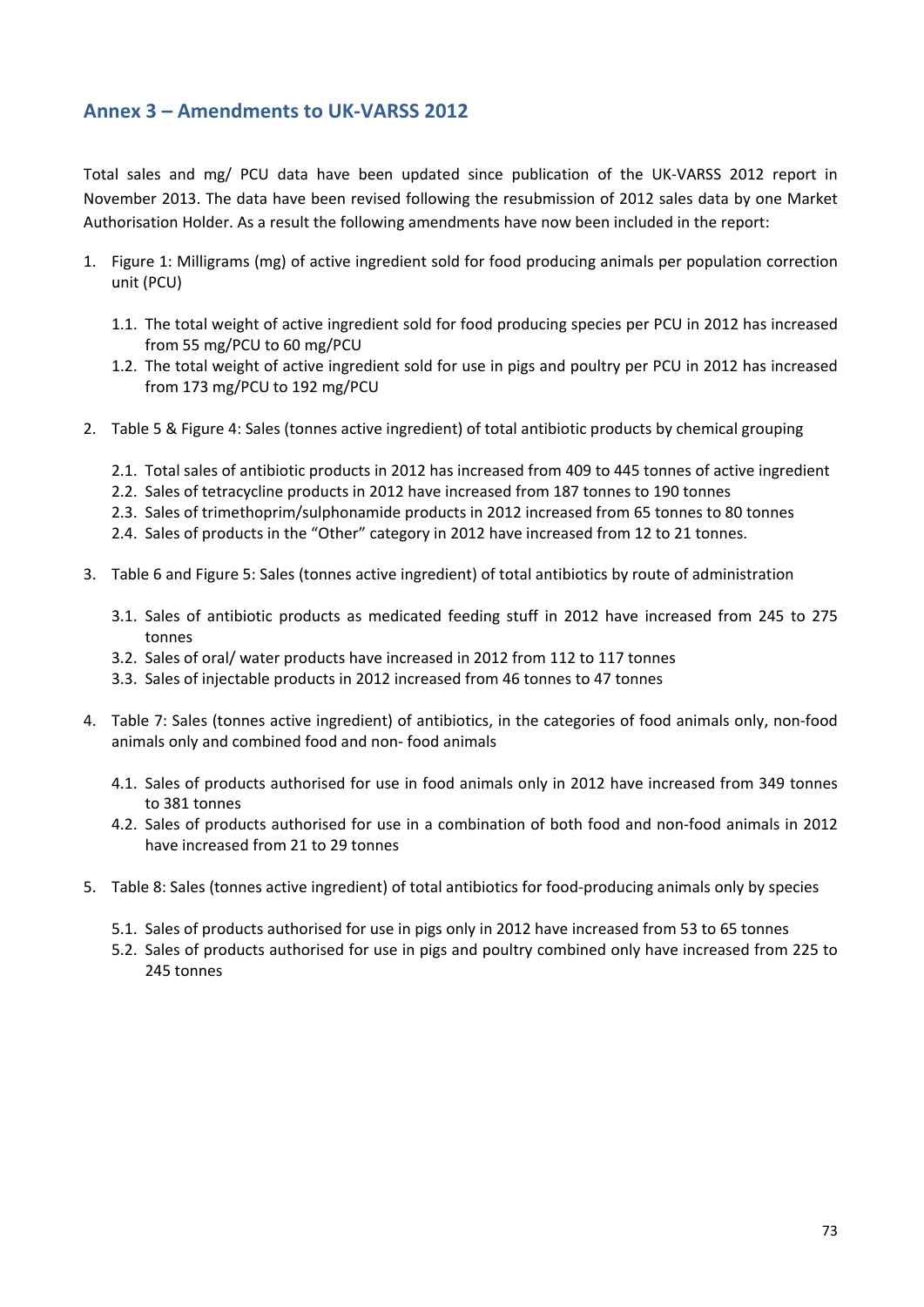# **Annex 4 – Sales of antimicrobials other than antibiotics**

#### **Antiprotozoals**

The majority of antiprotozoal products authorised in the UK are for use only in food-producing animal species.

Antiprotozoals are products primarily used in the treatment and/or prevention of parasitic protozoal infections, (e.g. *Eimeria* spp). The majority of antiprotozoal products are coccidiostats, which are used for the prevention of coccidiosis, (a disease caused by parasitic protozoal organisms). They are not related to any antimicrobial product currently used in human therapy and are used exclusively in animals, particularly poultry. Current evidence does not link the use of these to the development of resistance in bacteria to any therapeutic antibiotics.

|                             | 2009 | 2010 | 2011 | 2012 | 2013 |
|-----------------------------|------|------|------|------|------|
| <b>Total coccidiostats</b>  | 234  | 240  | 277  | 301  | 289  |
| <b>Ionophores</b><br>۰      | 169  | 175  | 201  | 212  | 209  |
| Non-ionophores<br>٠         | 65   | 65   | 76   | 89   | 80   |
| Other antiprotozoals        | 3    | 15   | 6    | 5    | 6    |
| <b>Total Antiprotozoals</b> | 237  | 255  | 283  | 306  | 295  |

#### **Table 9: Sales (tonnes active ingredient) of antiprotozoals in the UK 2009–2013**

#### **Antifungals**

The sales of antifungal products reported to the VMD under the drug classifications imidazoles, triazoles, griseofulvin, aliphatic halogenitros and polyene macrolides were as follows: 7.6, 10.6, 8.7, 6.2 and 10.7 tonnes of active ingredient for the years 2009‐13 respectively. There were 12 products authorised to treat veterinary antifungal infections sold in 2013, 11 of which are indicated for use only in non-food animals.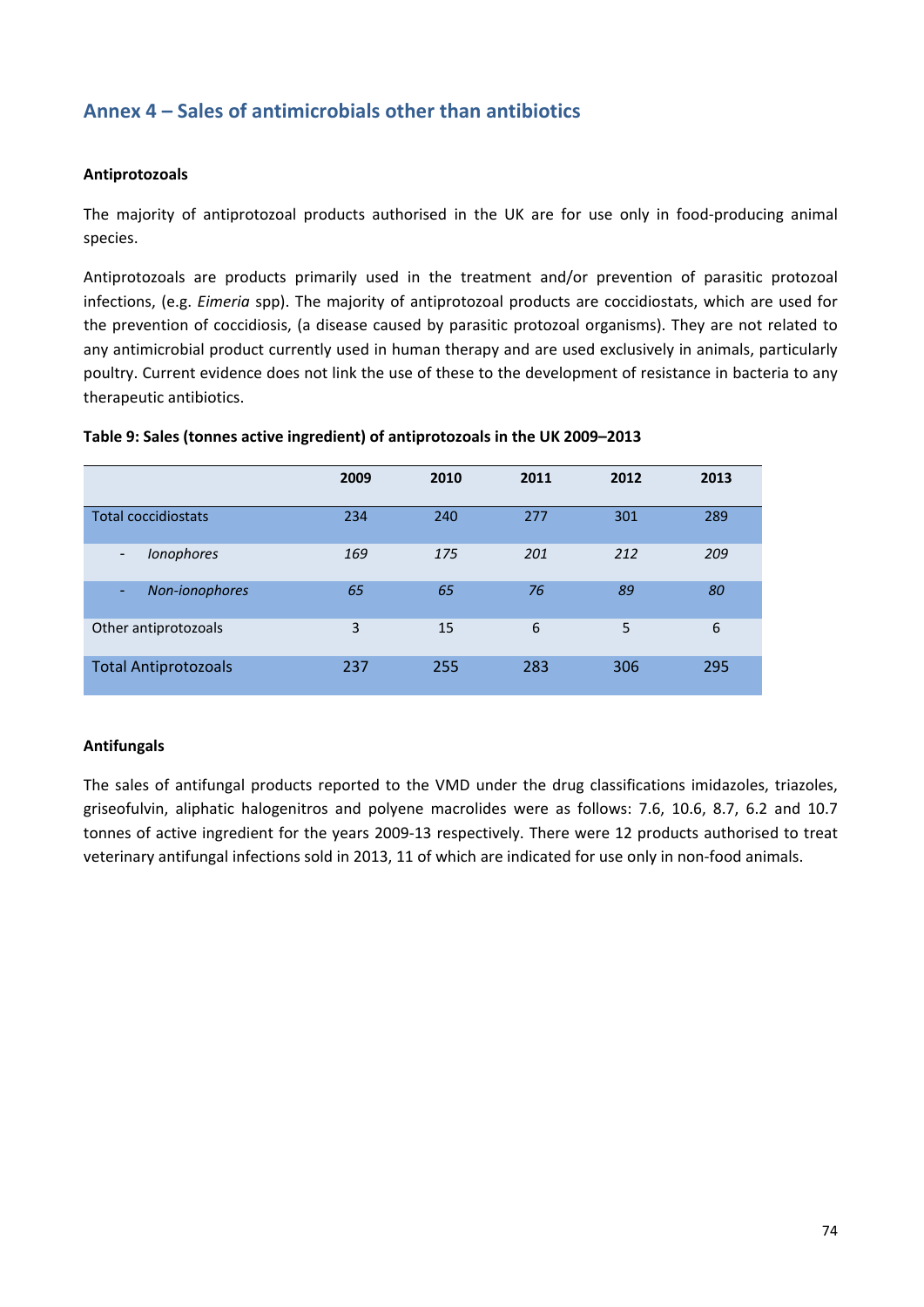## **Annex 5 – Surveillance data**

|                   | <b>Cattle</b> |           |           |           | <b>Pigs</b> |           |           | <b>Sheep</b> |           |
|-------------------|---------------|-----------|-----------|-----------|-------------|-----------|-----------|--------------|-----------|
|                   | 2011          | 2012      | 2013      | 2011      | 2012        | 2013      | 2011      | 2012         | 2013      |
| Total available / | 888 / 64%     | 901 / 69% | 782 / 73% | 180 / 39% | 134 / 59%   | 102 / 88% | 132 / 20% | 165 / 31%    | 225 / 46% |
| % multi-resistant |               |           |           |           |             |           |           |              |           |
| Amikacin          | 1/703         | 8/757     | 4/706     |           |             |           | 1/61      | 0/82         | 0/150     |
|                   | 0.1%          | $1\%$     | $1\%$     |           |             |           | 2%        | 0%           | $0\%$     |
| Amoxicillin/      | 356/810       | 454/850   | 385/780   | 5/78      | 11/104      | 3/76      | 14/121    | 35/155       | 48/224    |
| clavulanic acid   | 44%           | 53%       | 49%       | 6%        | 11%         | 4%        | 12%       | 23%          | 21%       |
| <b>Ampicillin</b> | 624/810       | 673/850   | 617/780   | 79/173    | 88/131      | 51/101    | 52/121    | 75/155       | 125/224   |
|                   | 77%           | 79%       | 79%       | 46%       | 67%         | 50%       | 43%       | 48%          | 56%       |
| <b>Apramycin</b>  | 50/791        | 59/831    | 50/761    | 22/173    | 21/131      | 14/101    | 1/105     | 2/143        | 3/204     |
|                   | 6%            | 7%        | 7%        | 13%       | 16%         | 14%       | 1%        | 1%           | $1\%$     |
| Cefotaxime        | 125/712       | 117/760   | 94/707    | 4/4       | 3/4         |           | 1/61      | 5/82         | 4/150     |
|                   | 18%           | 15%       | 13%       |           |             |           | 2%        | 6%           | $3%$      |
| Cefpodoxime       | 2/24          | 2/19      | 0/19      | 4/173     | 4/131       | 4/101     | 0/18      | 0/13         | 0/20      |
|                   | 8%            |           |           | 2%        | 3%          | 4%        |           |              | 0%        |

**Table 10: Susceptibility of** *Escherichia coli***/coliforms from different food producing animals (all ages) for 2011‐2013**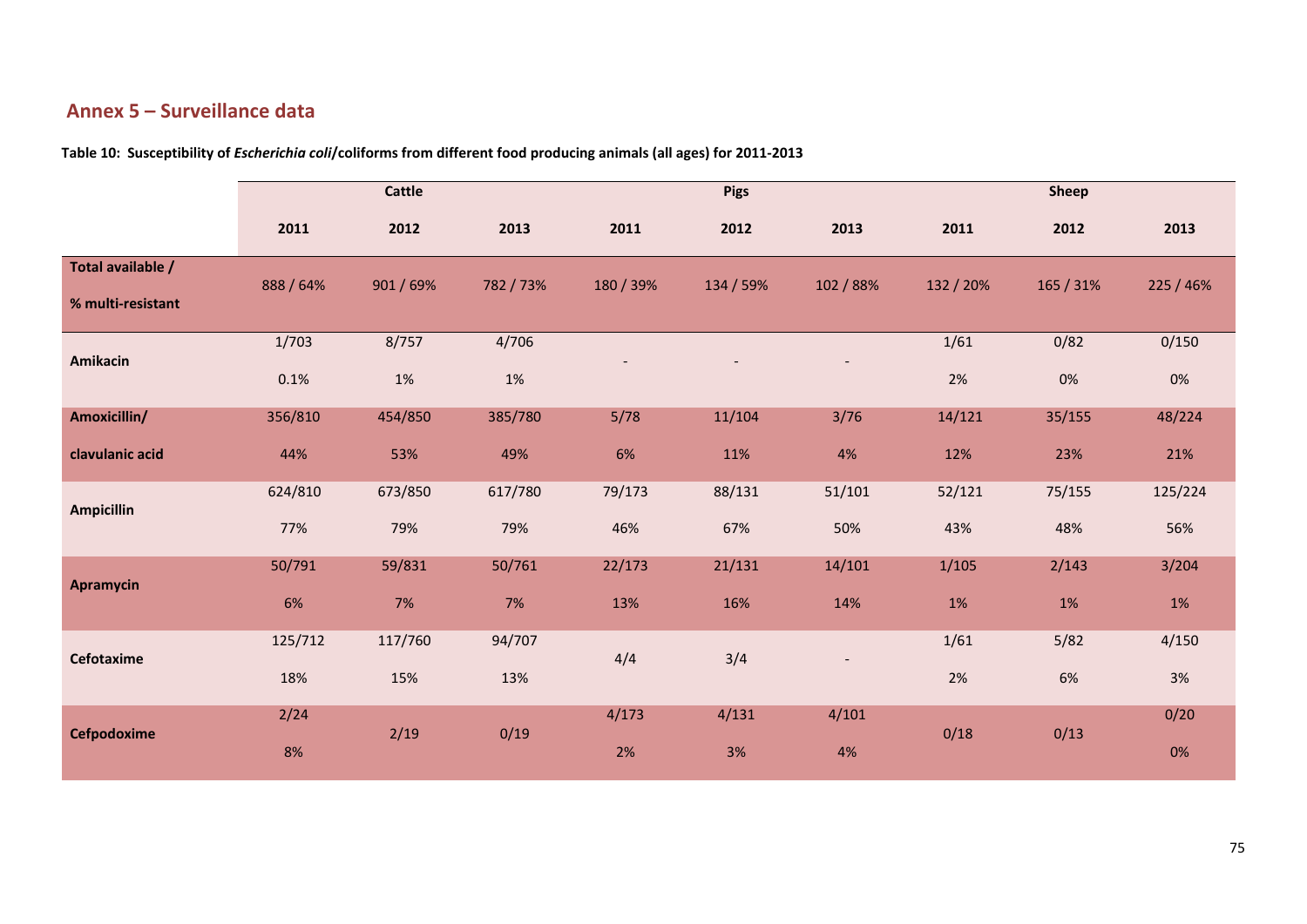| <b>Ceftazidime</b>  | 58/712  | 51/760  | 52/707  | 4/4     | 1/4    |        | 1/61   | 3/82   | 1/150   |
|---------------------|---------|---------|---------|---------|--------|--------|--------|--------|---------|
|                     | 8%      | $7%$    | $7%$    |         |        |        | 2%     | $4%$   | $1\%$   |
| Chloramphenicol     | 377/703 | 440/757 | 386/706 |         |        |        | 7/61   | 27/82  | 54/150  |
|                     | 54%     | 58%     | 55%     |         |        |        | 11%    | 33%    | 36%     |
| <b>Doxycycline</b>  |         |         |         | 34/78   | 57/104 | 45/76  |        |        |         |
|                     |         |         |         | 44%     | 55%    | 59%    |        |        |         |
| <b>Enrofloxacin</b> | 86/810  | 81/850  | 93/780  | 16/173  | 10/131 | 8/101  | 0/121  | 1/155  | 8/224   |
|                     | 11%     | 10%     | 12%     | 9%      | 8%     | 8%     | $0\%$  | 1%     | 4%      |
| <b>Florfenicol</b>  | 239/727 | 258/776 | 262/724 | 0/78    | 7/104  | 5/76   | 4/76   | 5/95   | 28/169  |
|                     | 33%     | 33%     | 36%     | $0\%$   | 7%     | 7%     | 5%     | 5%     | 17%     |
| <b>Neomycin</b>     | 322/786 | 325/831 | 332/761 | 14/173  | 16/131 | 10/101 | 9/106  | 16/142 | 36/205  |
|                     | 41%     | 39%     | 44%     | 8%      | 12%    | 10%    | 8%     | 11%    | 18%     |
| Spectinomycin       | 349/791 | 402/831 | 380/761 | 66/173  | 38/131 | 34/101 | 38/105 | 62/143 | 108/204 |
|                     | 44%     | 48%     | 50%     | 38%     | 29%    | 34%    | 36%    | 43%    | 53%     |
| <b>Streptomycin</b> | 484/703 | 461/757 | 439/706 | 34/78   | 55/104 | 33/76  | 27/64  | 43/82  | 84/151  |
|                     | 69%     | 61%     | 62%     | 44%     | 53%    | 43%    | 42%    | 52%    | 56%     |
| <b>Tetracycline</b> | 607/810 | 659/850 | 595/780 | 112/173 | 95/131 | 75/101 | 62/121 | 86/155 | 153/224 |
|                     | 75%     | 78%     | 76%     | 65%     | 73%    | 74%    | 51%    | 55%    | 68%     |
| Trimethoprim/       | 353/810 | 387/850 | 359/780 | 86/173  | 63/131 | 51/101 | 20/121 | 28/155 | 62/224  |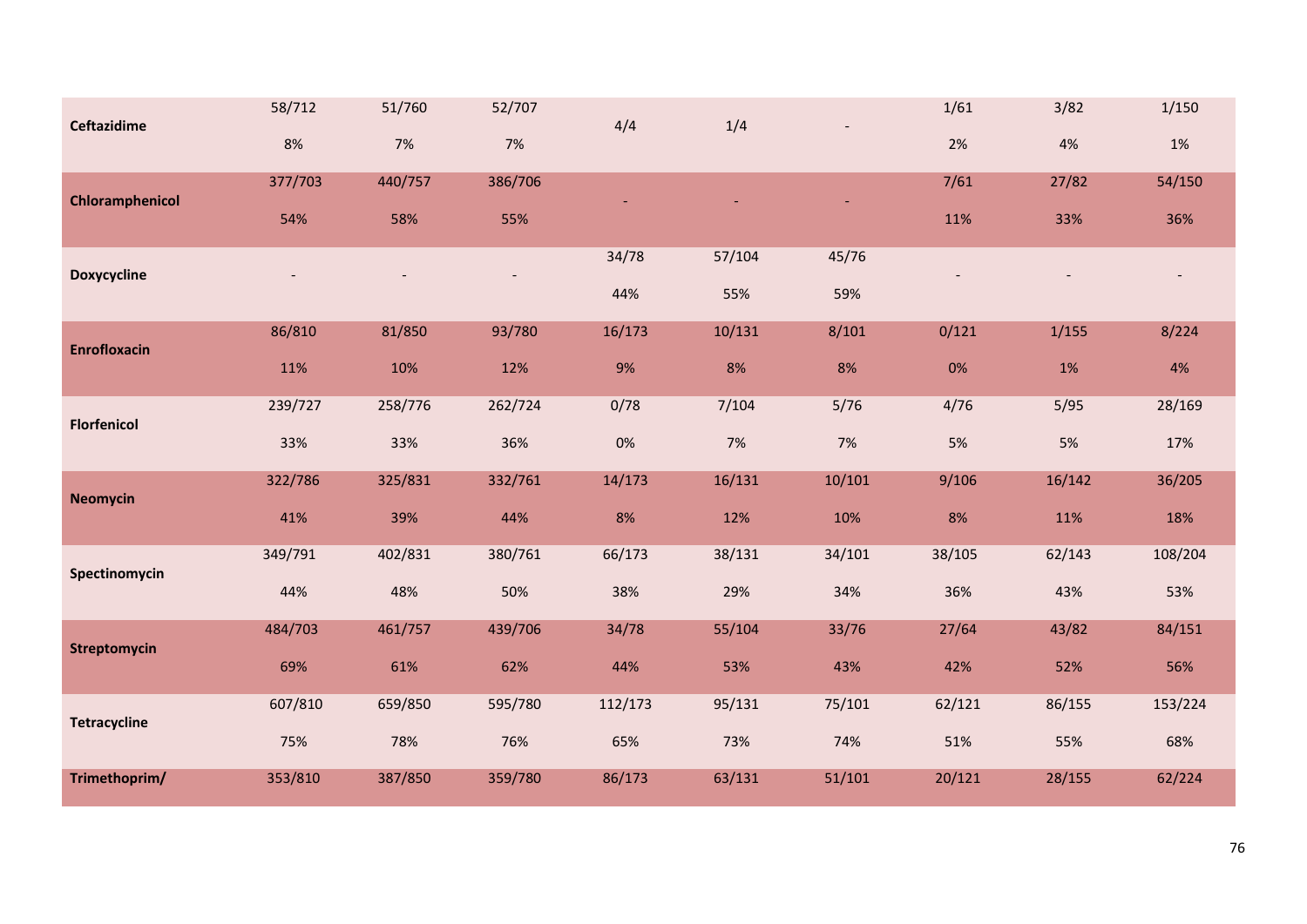| Sulphonamide      | 44%       | 46%             | 46%       | 50%    | 48%            | 50%  | 17%        | 18%                     | 28%        |
|-------------------|-----------|-----------------|-----------|--------|----------------|------|------------|-------------------------|------------|
|                   |           |                 |           |        |                |      |            |                         |            |
|                   |           | <b>Chickens</b> |           |        | <b>Turkeys</b> |      |            | <b>All Five Species</b> |            |
|                   | 2011      | 2012            | 2013      | 2011   | 2012           | 2013 | 2011       | 2012                    | 2013       |
| Total available / | 320 / 21% | 338 / 29%       | 289 / 15% | 32/41% | 33 / 27%       | 6    | 1552 / 48% | 1571 / 54%              | 1404 / 720 |
| % multi-resistant |           |                 |           |        |                |      |            |                         |            |
| Amikacin          |           |                 |           |        |                |      | 2/764      | 8/839                   | 4/856      |
|                   |           |                 |           |        |                |      | 0.3%       | 1%                      | 0.5%       |
| Amoxicillin/      | 40/216    | 55/251          | 11/215    | 1/6    | 0/9            | 0/1  | 416/1231   | 555/1369                | 447/1296   |
| clavulanic acid   | 19%       | 22%             | 5%        |        |                |      | 34%        | 41%                     | 34%        |
| <b>Ampicillin</b> | 119/320   | 166/338         | 94/289    | 12/32  | 18/33          | 5/6  | 886/1456   | 1020/1507               | 892/1400   |
|                   | 37%       | 49%             | 33%       | 38%    | 55%            |      | 61%        | 68%                     | 64%        |
| <b>Apramycin</b>  | 6/320     | 23/338          | 18/288    | 0/32   | 2/33           | 0/6  | 79/1421    | 107/1476                | 85/1360    |
|                   | 2%        | 7%              | 6%        | $0\%$  | 6%             |      | 6%         | 7%                      | 6%         |
| Cefotaxime        |           |                 |           |        |                |      | 126/773    | 125/846                 | 98/857     |
|                   |           |                 |           |        |                |      | 16%        | 15%                     | 11%        |
| Cefpodoxime       | 29/320    | 49/338          | 23/288    | 0/32   | 0/33           | 0/6  | 33/525     | 55/534                  | 27/434     |
|                   | 9%        | 14%             | 8%        | 0%     | 0%             |      | 6%         | 10%                     | 6%         |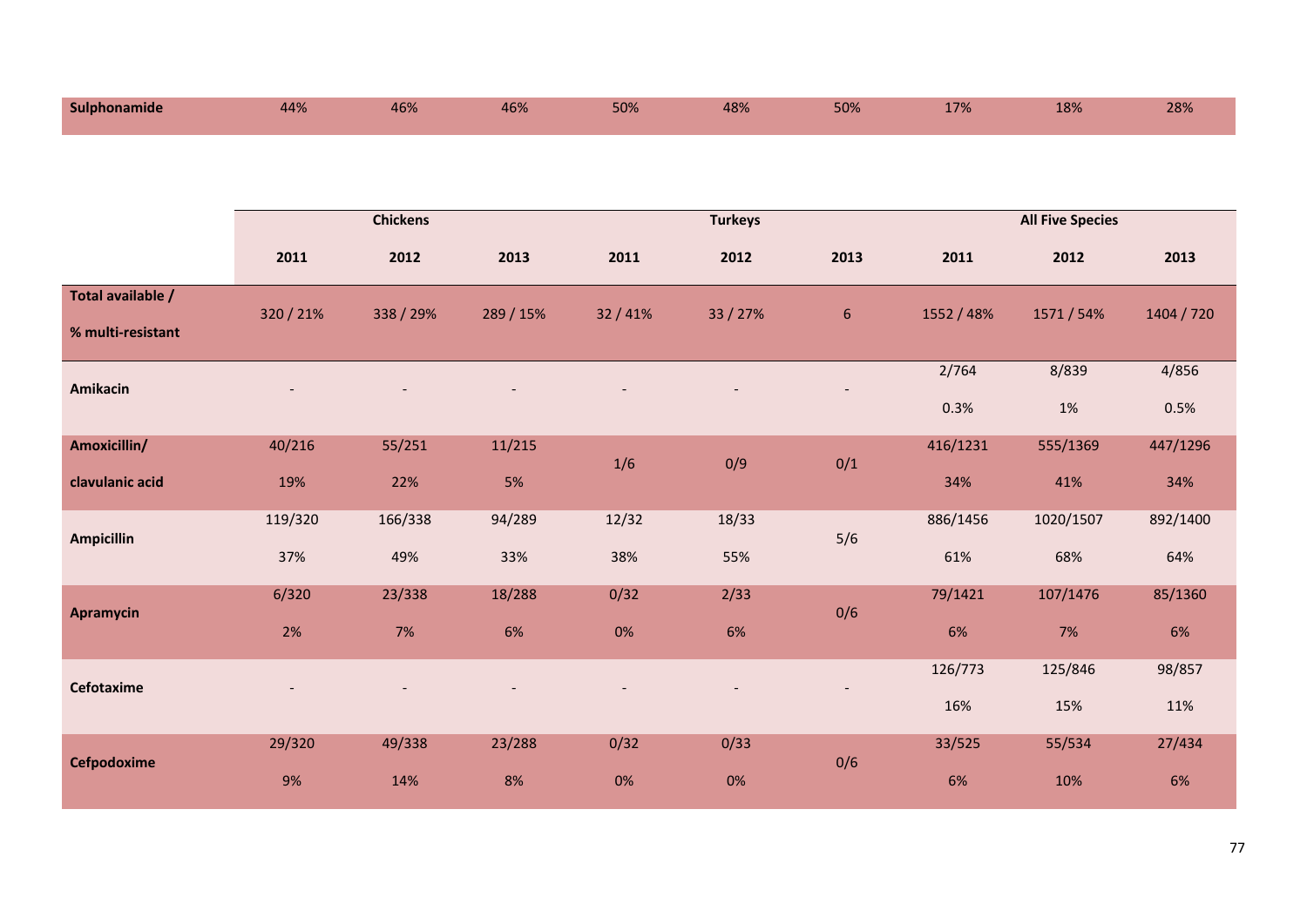| <b>Ceftazidime</b>  |         |         |         |       |       |       | 59/773   | 55/846    | 53/857   |
|---------------------|---------|---------|---------|-------|-------|-------|----------|-----------|----------|
|                     |         |         |         |       |       |       | 8%       | 7%        | 6%       |
| Chloramphenicol     |         |         |         |       |       |       | 384/764  | 467/839   | 440/856  |
|                     |         |         |         |       |       |       | 50%      | 56%       | 51%      |
| <b>Doxycycline</b>  | 64/320  | 73/338  | 40/289  | 23/32 | 15/33 | $1/6$ | 121/430  | 145/475   | 86/371   |
|                     | 20%     | 22%     | 14%     | 72%   | 45%   |       | 28%      | 31%       | 23%      |
| <b>Enrofloxacin</b> | 7/320   | 9/338   | 5/289   | 8/32  | 2/33  | 0/6   | 117/1456 | 103/1507  | 114/1400 |
|                     | $2\%$   | $3%$    | 2%      | 25%   | 6%    |       | 8%       | 7%        | 8%       |
| <b>Florfenicol</b>  |         | 0/3     |         |       | 0/1   |       | 243/881  | 270/969   | 295/969  |
|                     |         |         |         |       |       |       | 28%      | 28%       | 30%      |
| <b>Neomycin</b>     | 6/216   | 12/248  | 20/214  | 1/6   | 0/8   | 0/1   | 352/1287 | 369/1360  | 398/1282 |
|                     | 3%      | 5%      | 9%      |       |       |       | 27%      | 27%       | 31%      |
| Spectinomycin       | 37/320  | 42/338  | 43/288  | 7/32  | 5/33  | 0/6   | 497/1421 | 549/1476  | 565/1360 |
|                     | 12%     | 12%     | 15%     | 22%   | 15%   |       | 35%      | 37%       | 42%      |
| <b>Streptomycin</b> |         | 0/3     |         |       | 0/1   |       | 545/845  | 559/947   | 556/933  |
|                     |         |         |         |       |       |       | 64%      | 59%       | 60%      |
| <b>Tetracycline</b> | 125/320 | 146/338 | 104/289 | 28/32 | 19/33 | 5/6   | 934/1456 | 1005/1507 | 932/1400 |
|                     | 39%     | 43%     | 36%     | 88%   | 58%   |       | 64%      | 67%       | 67%      |
| Trimethoprim/       | 52/320  | 61/338  | 36/289  | 11/32 | 7/33  | 0/6   | 522/1456 | 546/1507  | 508/1400 |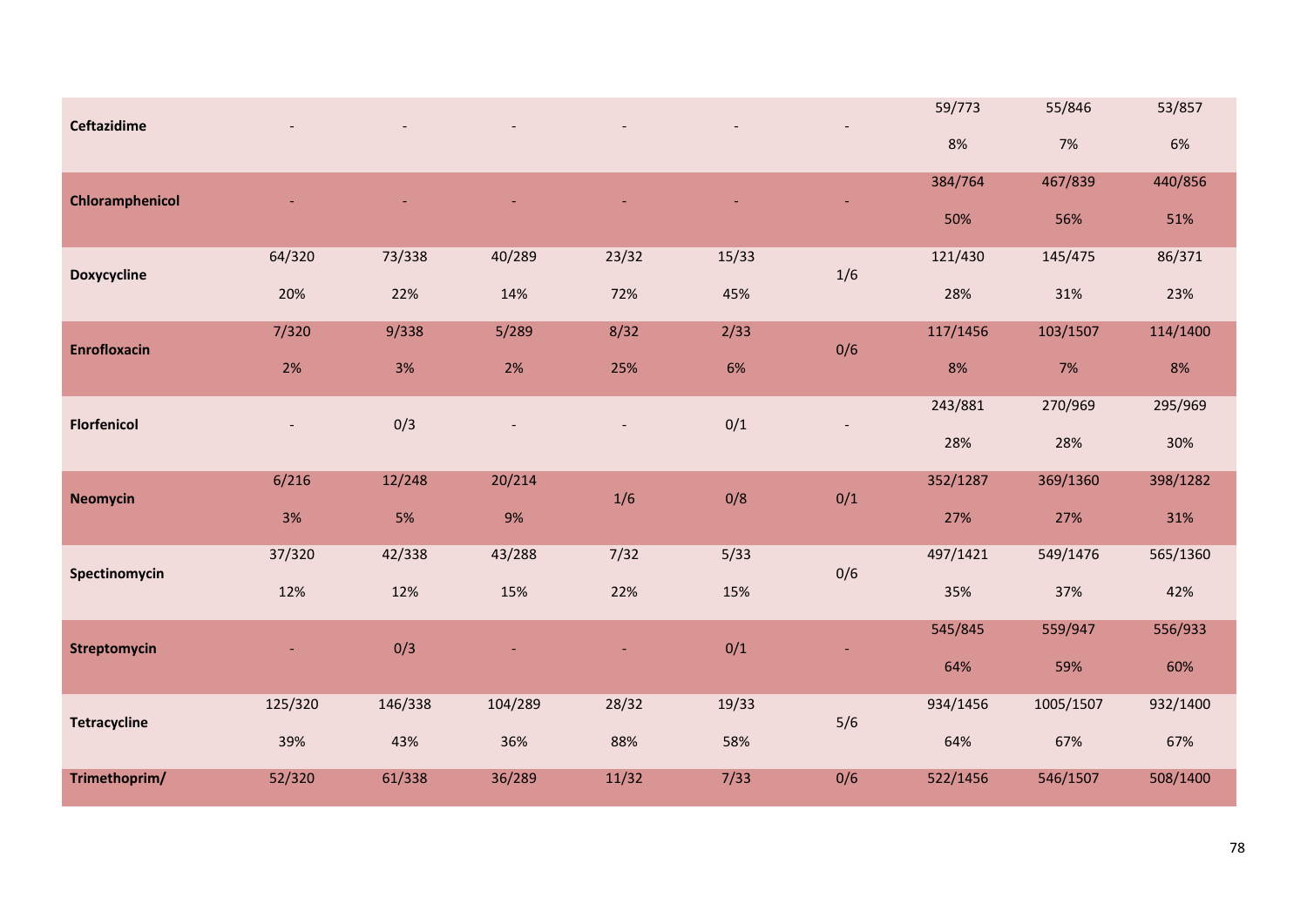| Sulphonamide | 16% | 100<br>TO 70 | 120/<br>14/0 | 2.801<br>34% | 240<br>$-10$ | 36% | 200<br>30% | 36% |
|--------------|-----|--------------|--------------|--------------|--------------|-----|------------|-----|
|              |     |              |              |              |              |     |            |     |

**Note:** The large differences in the prevalence of resistance commonly observed in cattle, sheep and pigs of different ages mean that the level of resistance shown in these summary tables for animals of all ages, may reflect to a significant degree the proportions of each age-class of animal which have contributed to the total. Similar considerations can apply to the contribution of different animal production types, for example layer and broiler chickens. These considerations should be borne in mind when interpreting these summary figures. These totals exclude the *E. coli* isolates from bovine mastitis which can be found at **Table 14**.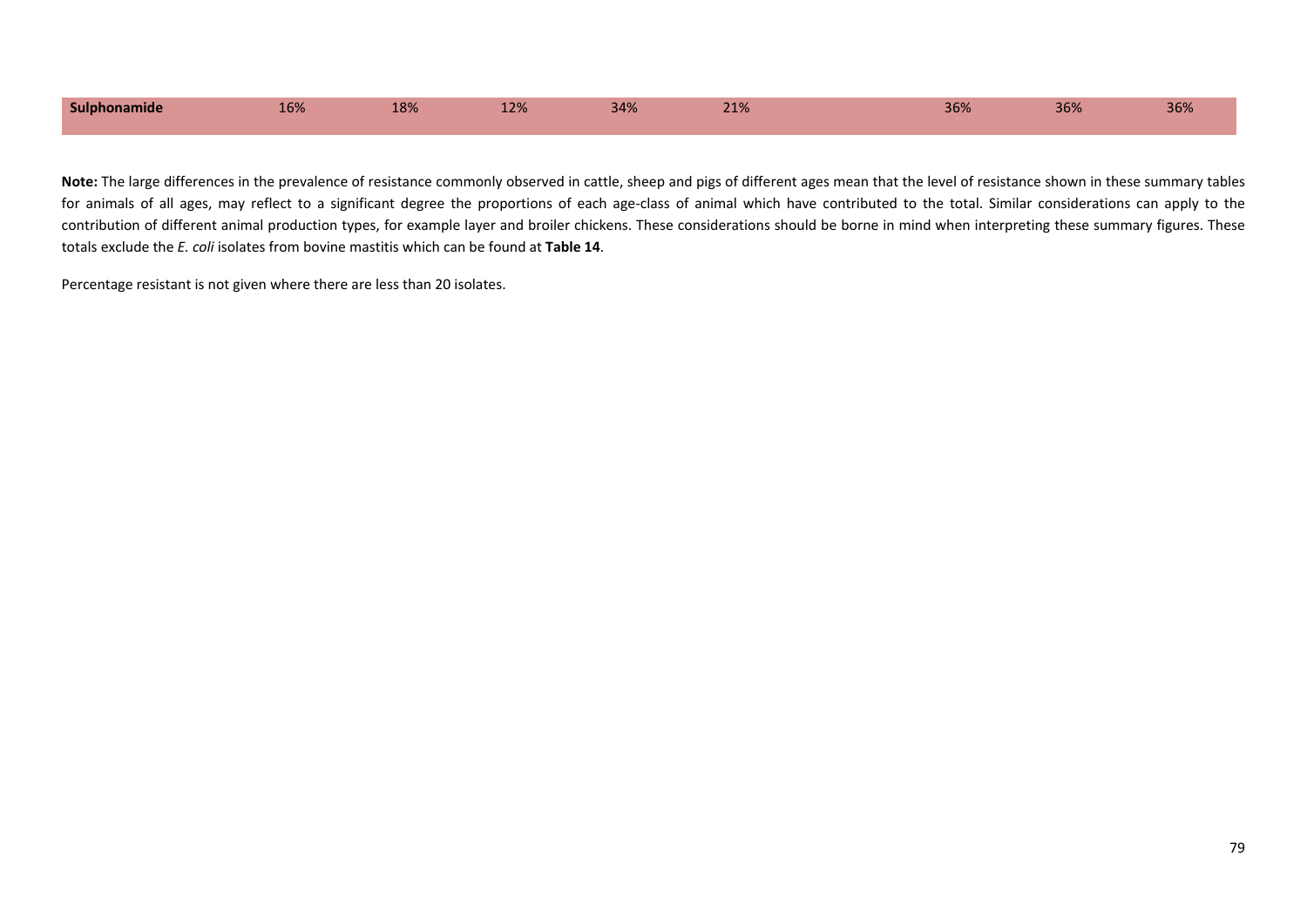#### **Table 11: Cattle** *E. coli/***coliforms susceptibility by age group**

|                                       | <b>Neonatal</b> |                |                |               | <b>Pre-weaning</b> |               | <b>Adult</b> |      |        |
|---------------------------------------|-----------------|----------------|----------------|---------------|--------------------|---------------|--------------|------|--------|
|                                       | 2011            | 2012           | 2013           | 2011          | 2012               | 2013          | 2011         | 2012 | 2013   |
| Total available/<br>% multi-resistant | 727 / 66%       | 735 / 70%      | 630 / 75%      | 84/61%        | 80/66%             | 86 / 70%      | 21/29%       | 14   | 17     |
| Amikacin                              | 1/613<br>$0\%$  | 6/644<br>$1\%$ | 3/599<br>$1\%$ | 0/45<br>$0\%$ | 2/51<br>4%         | 0/61<br>$0\%$ | 0/1          | 0/6  | 0/3    |
| Amoxicillin / Clavulanic<br>acid      | 305/654<br>47%  | 391/691<br>57% | 330/629<br>52% | 32/82<br>39%  | 31/79<br>39%       | 36/86<br>42%  | 2/19         | 2/13 | 2/16   |
| <b>Ampicillin</b>                     | 523/654<br>80%  | 560/691<br>81% | 511/629<br>81% | 62/82<br>76%  | 60/79<br>76%       | 69/86<br>80%  | 6/19         | 5/13 | $5/16$ |
| <b>Apramycin</b>                      | 38/650<br>6%    | 51/683<br>7%   | 39/621<br>6%   | 7/74<br>9%    | 2/72<br>3%         | 5/78<br>6%    | 0/12         | 1/11 | 1/14   |
| <b>Cefotaxime</b>                     | 104/619<br>17%  | 94/645<br>15%  | 75/599<br>13%  | 11/45<br>24%  | 11/51<br>22%       | 12/61<br>20%  | 3/4          | 1/7  | 0/4    |
| <b>Ceftazidime</b>                    | 46/619<br>7%    | 42/645<br>7%   | 46/599<br>8%   | 5/45<br>11%   | 3/51<br>6%         | 4/61<br>7%    | 2/4          | 0/7  | 0/4    |
| Chloramphenicol                       | 336/613<br>55%  | 377/644<br>59% | 333/599<br>56% | 21/45<br>47%  | 33/51<br>65%       | 34/61<br>56%  | 0/1          | 2/6  | 2/3    |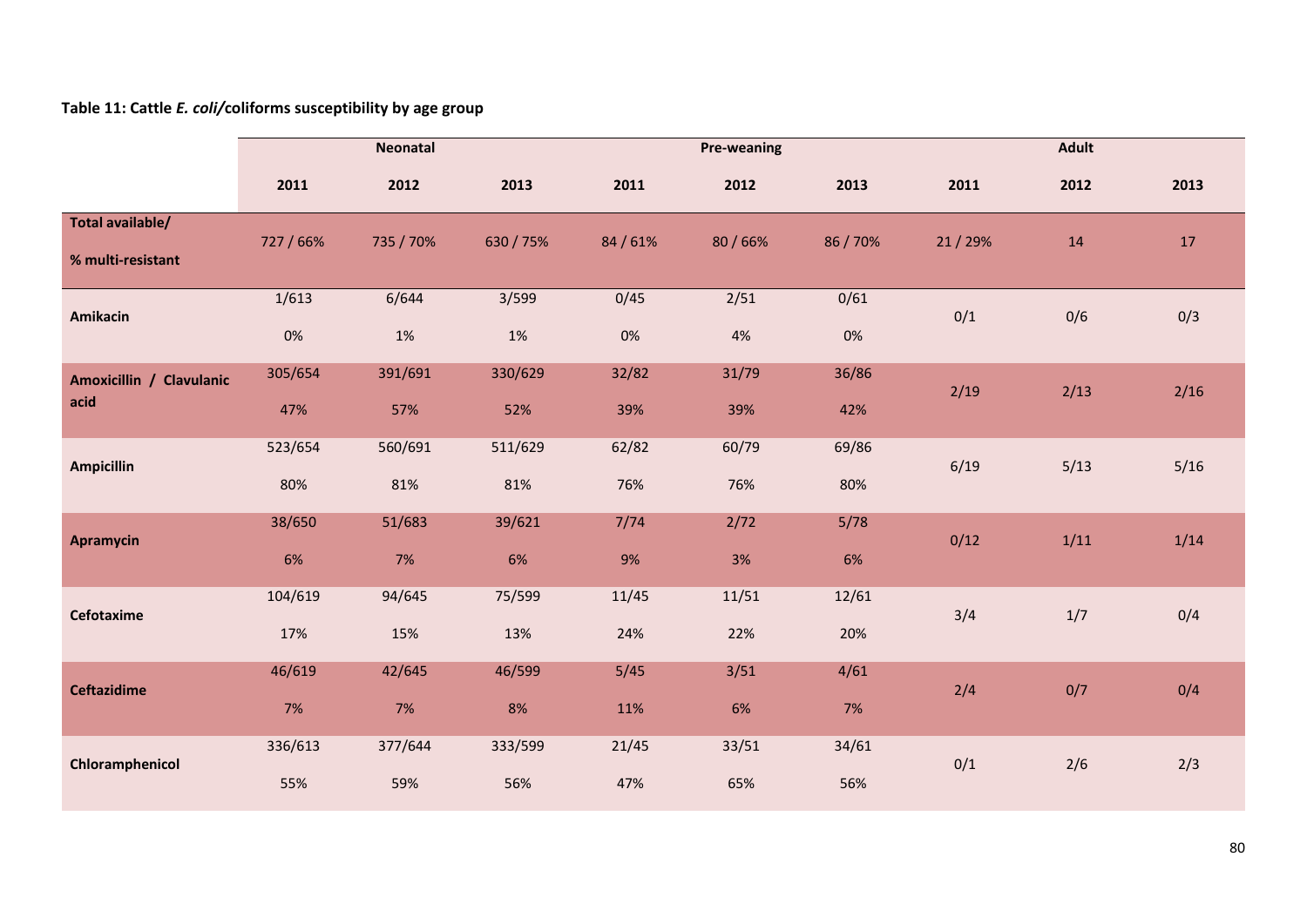| <b>Enrofloxacin</b> |                | 64/654  | 67/691  | 75/629  | 12/82 | 5/79  | 9/86  | 1/19 | 1/13 | 2/16 |
|---------------------|----------------|---------|---------|---------|-------|-------|-------|------|------|------|
|                     |                | 10%     | 10%     | 12%     | 15%   | 6%    | 10%   |      |      |      |
| <b>Florfenicol</b>  |                | 202/621 | 205/652 | 215/606 | 23/54 | 29/58 | 33/69 | 0/8  | 1/8  | 1/5  |
|                     |                | 33%     | 31%     | 35%     | 43%   | 50%   | 48%   |      |      |      |
| <b>Neomycin</b>     |                | 267/646 | 256/683 | 276/621 | 29/73 | 34/72 | 38/78 | 2/12 | 2/11 | 1/14 |
|                     |                | 41%     | 37%     | 44%     | 40%   | 47%   | 49%   |      |      |      |
| Spectinomycin       |                | 298/650 | 343/683 | 329/621 | 29/74 | 30/72 | 28/78 | 2/12 | 3/11 | 4/14 |
|                     |                | 46%     | 50%     | 53%     | 39%   | 42%   | 36%   |      |      |      |
| <b>Streptomycin</b> |                | 428/613 | 383/644 | 372/599 | 28/45 | 37/51 | 43/61 | 0/1  | 3/6  | 2/3  |
|                     |                | 70%     | 59%     | 62%     | 62%   | 73%   | 70%   |      |      |      |
| <b>Tetracycline</b> |                | 509/654 | 541/691 | 489/629 | 57/82 | 67/79 | 67/86 | 5/19 | 5/13 | 7/16 |
|                     |                | 78%     | 78%     | 78%     | 70%   | 85%   | 78%   |      |      |      |
| <b>Trimethoprim</b> | $\overline{I}$ | 291/654 | 312/691 | 290/629 | 40/82 | 39/79 | 46/86 | 4/19 | 4/13 | 4/16 |
| Sulphonamide        |                | 44%     | 45%     | 46%     | 49%   | 49%   | 53%   |      |      |      |

Note: The percentage resistance is not given where there are less than 20 isolates. Where the animal's age was not recorded at the time of submission the isolate is not included, therefore the total number of isolates reported in this table may differ from table 10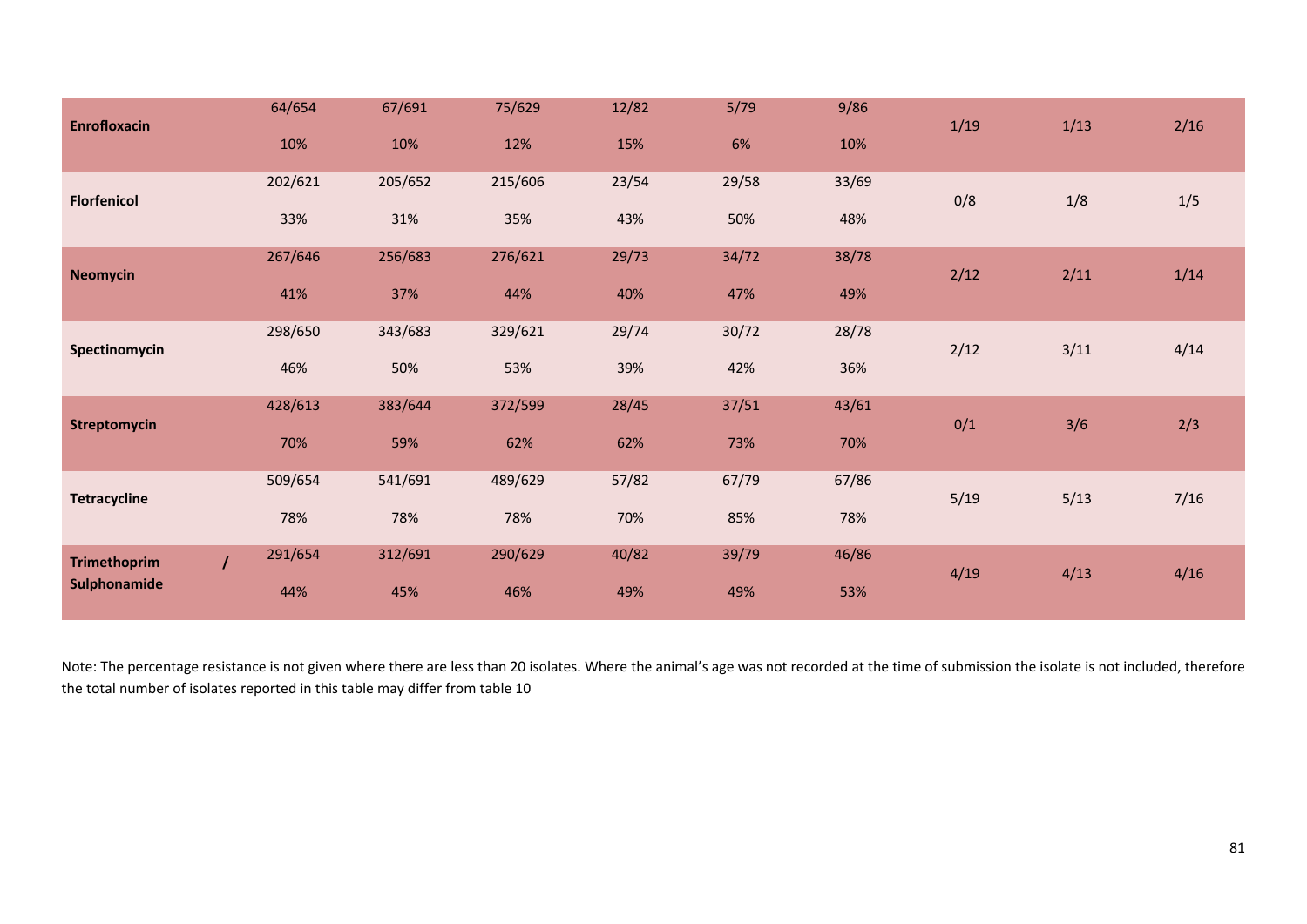# **Table 12: Pig** *E. coli/***coliforms susceptibility by age group**

|                                        | Neonatal      |              |               |               | <b>Post-weaning</b> |              | <b>Adult</b> |            |                |
|----------------------------------------|---------------|--------------|---------------|---------------|---------------------|--------------|--------------|------------|----------------|
|                                        | 2011          | 2012         | 2013          | 2011          | 2012                | 2013         | 2011         | 2012       | 2013           |
| Total available /<br>% multi-resistant | 37/32%        | 47/66%       | 28 / 46%      | 76/38%        | 45/62%              | 36 / 69%     | 12           | $\sqrt{4}$ | 6 <sup>1</sup> |
| Amoxicillin / Clavulanic<br>acid       | 0/13          | 6/44<br>14%  | 1/18          | 1/36<br>3%    | 3/33<br>9%          | 2/31<br>6%   | 1/8          | 0/2        | 0/4            |
| <b>Ampicillin</b>                      | 18/37<br>49%  | 31/45<br>69% | 16/28<br>57%  | 31/71<br>44%  | 36/45<br>80%        | 20/35<br>57% | 4/11         | 0/4        | 3/6            |
| Apramycin                              | 0/37<br>$0\%$ | 3/45<br>7%   | 0/28<br>$0\%$ | 17/71<br>24%  | 17/45<br>38%        | 9/35<br>26%  | 0/11         | 0/4        | 1/6            |
| Cefpodoxime                            | 2/37<br>5%    | 4/45<br>9%   | 1/28<br>4%    | 0/71<br>$0\%$ | 0/45<br>0%          | 1/35<br>3%   | 0/11         | 0/4        | 0/6            |
| <b>Doxycycline</b>                     | 5/13          | 24/44<br>55% | 11/18         | 14/36<br>39%  | 20/33<br>61%        | 20/31<br>65% | 3/8          | 0/2        | 1/4            |
| <b>Enrofloxacin</b>                    | 5/37<br>14%   | 5/45<br>11%  | 3/28<br>11%   | 5/71<br>7%    | 0/45<br>0%          | 2/35<br>6%   | 1/11         | 0/4        | 0/6            |
| <b>Florfenicol</b>                     | 0/13          | 1/44<br>2%   | 0/18          | 0/36<br>0%    | 3/33<br>9%          | 4/31<br>13%  | 0/8          | 0/2        | 0/4            |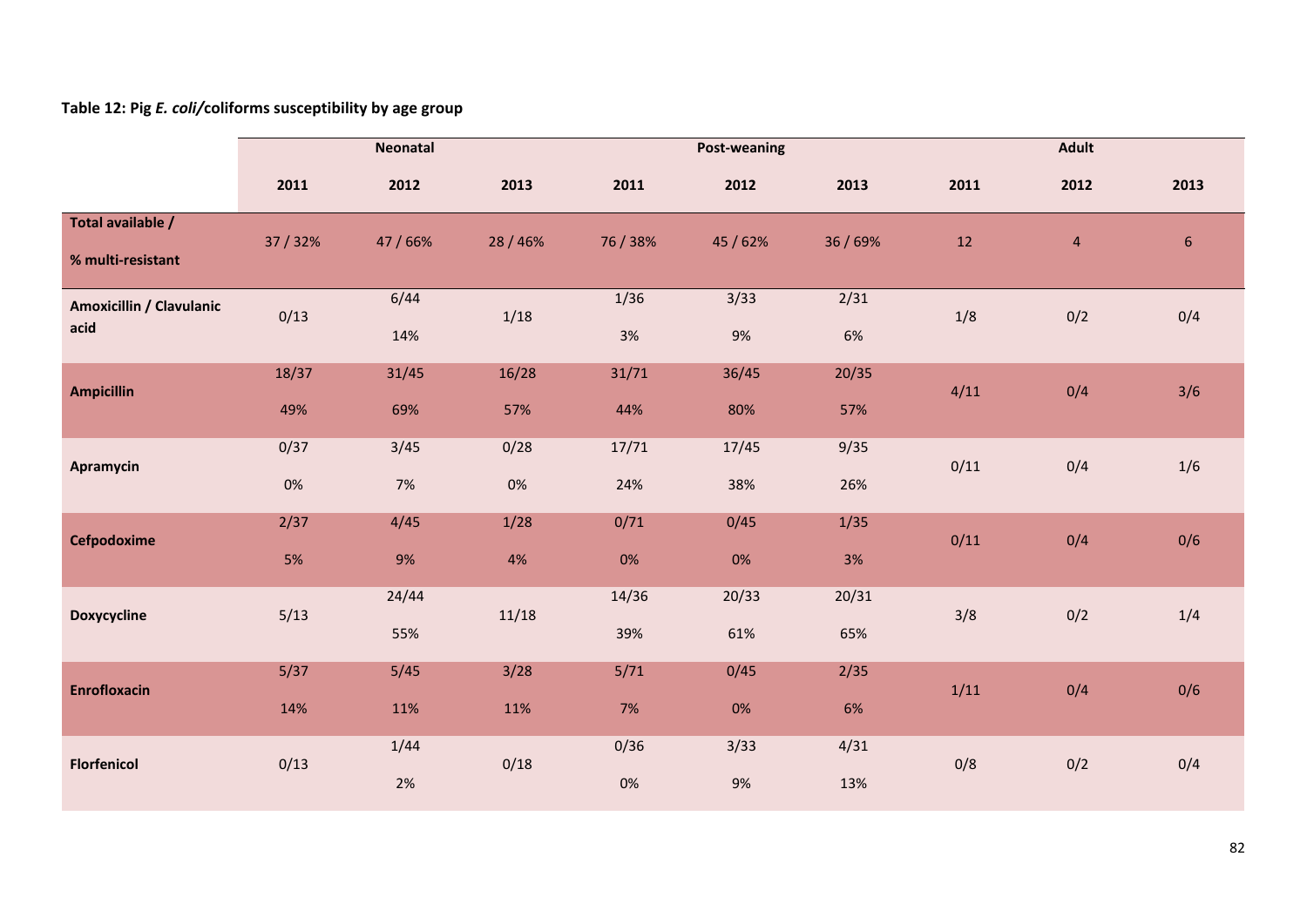| <b>Neomycin</b>     | 0/37  | 3/45  | 2/28  | 8/71  | 9/45  | 5/35  | 1/11 | 0/4 | 1/6 |
|---------------------|-------|-------|-------|-------|-------|-------|------|-----|-----|
|                     | 0%    | 7%    | 7%    | 11%   | 20%   | 14%   |      |     |     |
| Spectinomycin       | 16/37 | 11/45 | 9/28  | 26/71 | 18/45 | 17/35 | 2/11 | 0/4 | 1/6 |
|                     | 43%   | 24%   | 32%   | 37%   | 40%   | 49%   |      |     |     |
| <b>Streptomycin</b> | 5/13  | 23/44 | 9/18  | 14/36 | 17/33 | 16/31 | 4/8  | 0/2 | 0/4 |
|                     |       | 52%   |       | 39%   | 52%   | 52%   |      |     |     |
| <b>Tetracycline</b> | 27/37 | 33/45 | 18/28 | 45/71 | 35/45 | 26/35 | 5/11 | 1/4 | 4/6 |
|                     | 73%   | 73%   | 64%   | 63%   | 78%   | 74%   |      |     |     |
| Trimethoprim /      | 20/37 | 26/45 | 14/28 | 34/71 | 22/45 | 21/35 | 5/11 | 1/4 | 2/6 |
| Sulphonamide        | 54%   | 58%   | 50%   | 48%   | 49%   | 60%   |      |     |     |

Note: The percentage resistance is not given where there are less than 20 isolates. Where the animal's age was not recorded at the time of submission the isolate is not included, therefore the total number of isolates reported in this table may differ from Table 10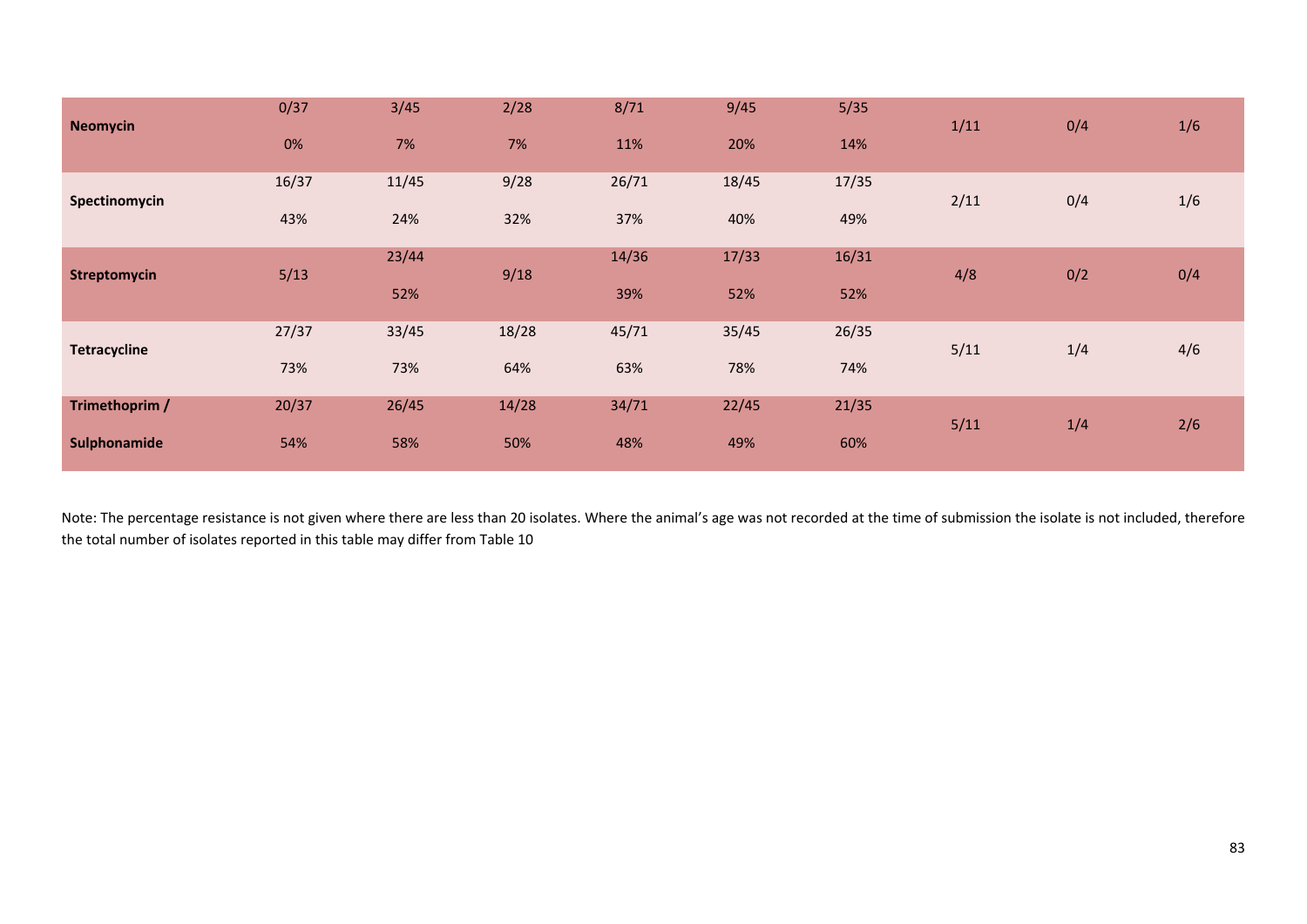**Table 13: Sheep** *E. coli/***coliforms susceptibility by age group**

|                                        | <b>Neonatal</b> |               |                |               | <b>Pre-weaning</b> |      |      | <b>Adult</b>             |      |
|----------------------------------------|-----------------|---------------|----------------|---------------|--------------------|------|------|--------------------------|------|
|                                        | 2011            | 2012          | 2013           | 2011          | 2012               | 2013 | 2011 | 2012                     | 2013 |
| Total available /<br>% multi-resistant | 75 / 31%        | 119 / 38%     | 174 / 54%      | 22 / 18%      | 19                 | 15   | 14   | 18                       | 18   |
| Amoxicillin / Clavulanic<br>acid       | 12/66<br>18%    | 30/109<br>28% | 44/173<br>25%  | 1/21<br>5%    | 4/19               | 2/15 | 0/14 | 1/18                     | 0/18 |
| <b>Ampicillin</b>                      | 35/66<br>53%    | 60/109<br>55% | 108/173<br>62% | 9/21<br>43%   | 8/19               | 4/15 | 3/14 | 4/18                     | 6/18 |
| Apramycin                              | 1/66<br>2%      | 1/106<br>1%   | 3/170<br>2%    | 0/19          | 0/14               | 0/10 | 0/9  | 0/15                     | 0/9  |
| <b>Cefotaxime</b>                      | 1/49<br>2%      | $5/76$<br>7%  | 4/139<br>3%    | 0/9           | 0/4                | 0/3  |      |                          | 0/1  |
| <b>Ceftazidime</b>                     | 1/49<br>2%      | 3/76<br>$4%$  | 1/139<br>$1\%$ | 0/9           | 0/4                | 0/3  |      | $\overline{\phantom{a}}$ | 0/1  |
| Chloramphenicol                        | 7/49<br>14%     | 25/76<br>33%  | 50/139<br>36%  | 0/9           | 1/4                | 2/3  |      |                          | 0/1  |
| <b>Enrofloxacin</b>                    | 0/66<br>0%      | 1/109<br>1%   | 6/173<br>3%    | 0/21<br>$0\%$ | 0/19               | 0/15 | 0/14 | 0/18                     | 1/18 |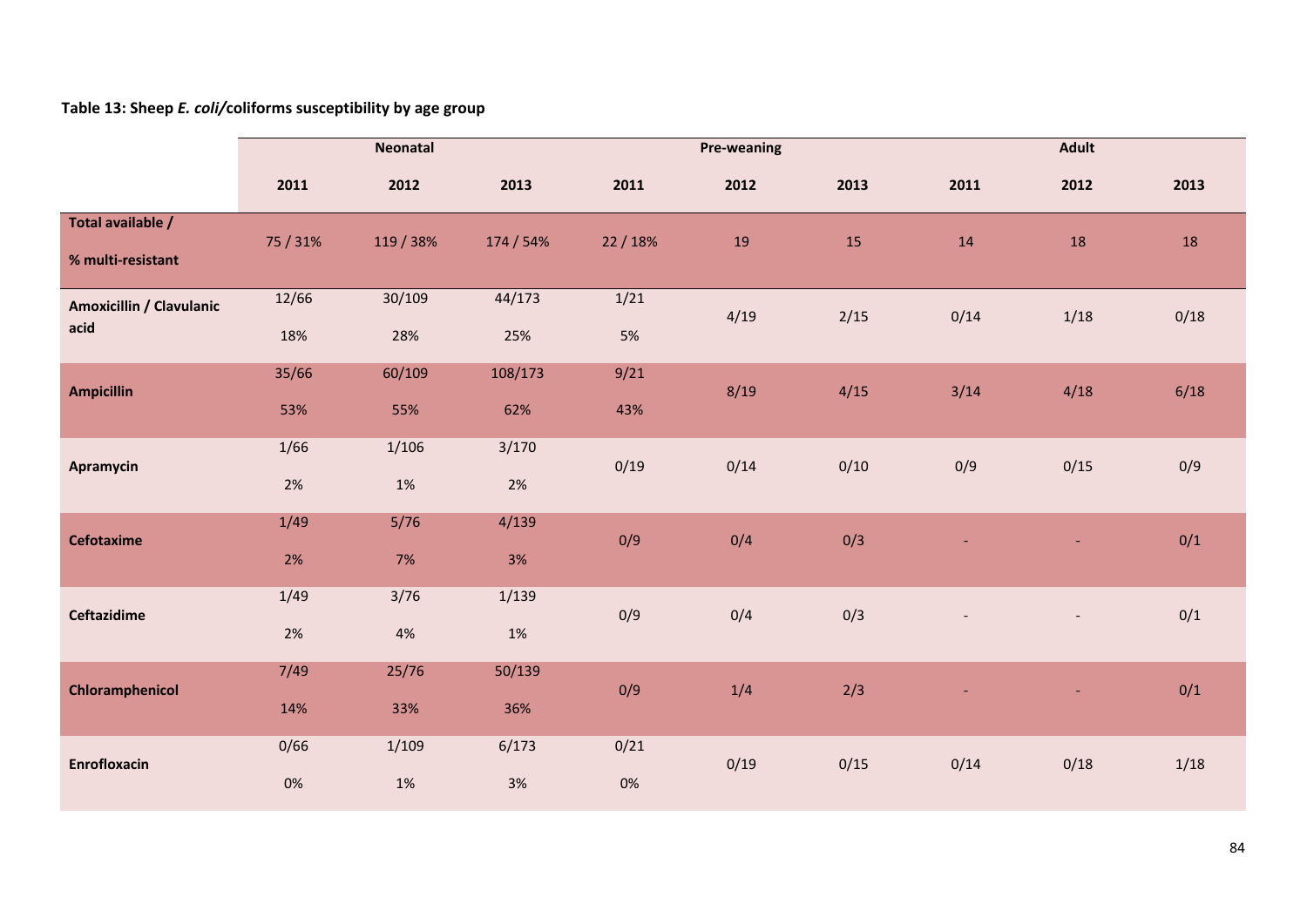| <b>Florfenicol</b>             | 2/49<br>4%   | 3/80<br>4%    | 24/142<br>17%  | 0/11         | 1/9  | 2/8  | 1/4  | 0/3                      | 0/10 |
|--------------------------------|--------------|---------------|----------------|--------------|------|------|------|--------------------------|------|
| <b>Neomycin</b>                | 7/66<br>11%  | 12/105<br>11% | 33/170<br>19%  | 2/19         | 2/14 | 2/10 | 0/10 | 1/15                     | 0/9  |
| Spectinomycin                  | 26/66<br>39% | 55/106<br>52% | 101/170<br>59% | 8/19         | 3/14 | 2/10 | 0/9  | 3/15                     | 2/9  |
| Streptomycin                   | 22/51<br>43% | 40/76<br>53%  | 77/139<br>55%  | 3/9          | 3/4  | 2/3  | 0/1  | $\overline{\phantom{a}}$ | 1/1  |
| <b>Tetracycline</b>            | 37/66<br>56% | 65/109<br>60% | 130/173<br>75% | 10/21<br>48% | 9/19 | 9/15 | 4/14 | 5/18                     | 7/18 |
| Trimethoprim /<br>Sulphonamide | 14/66<br>21% | 25/109<br>23% | 54/173<br>31%  | 3/21<br>14%  | 2/19 | 4/15 | 0/14 | 0/18                     | 2/18 |

Note: The percentage resistant is not given where there are less than 20 isolates. Where the animal's age was not recorded at the time of submission the isolate is not included, therefore the total number of isolates reported in this table may differ from Table 10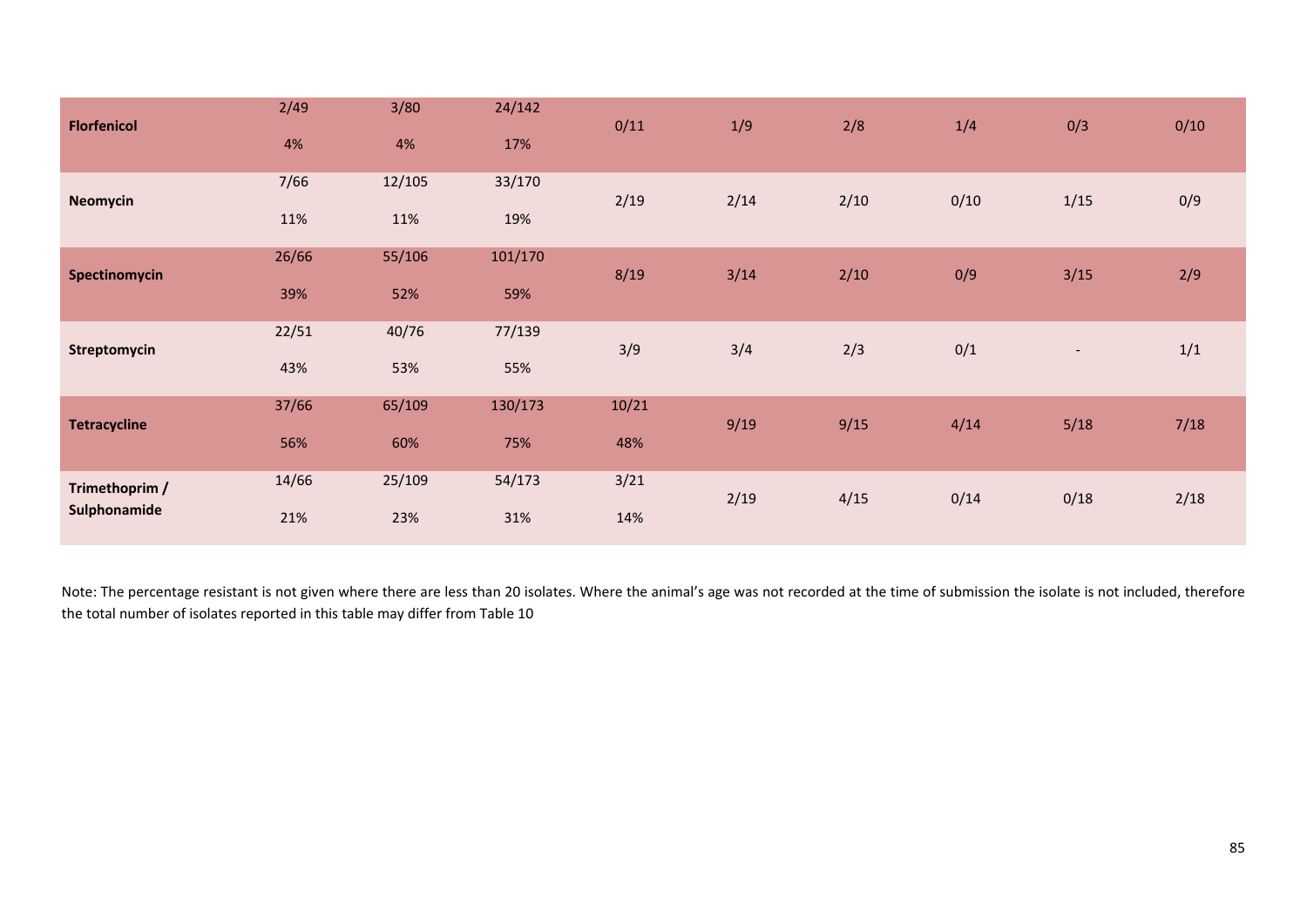## **Table 14: Gram‐negative Mastitis Pathogens in Cattle**

|                                         |                          | E. coli / coliforms      |                |                          | Klebsiella pneumoniae    |       |      | Pseudomonas aeruginosa |      |
|-----------------------------------------|--------------------------|--------------------------|----------------|--------------------------|--------------------------|-------|------|------------------------|------|
|                                         | 2011                     | 2012                     | 2013           | 2011                     | 2012                     | 2013  | 2011 | 2012                   | 2013 |
| Total available/<br>% multi-resistant   | 258 / 7%                 | 205/5%                   | 159 / 8%       | $\bf 8$                  | 3                        | 12    | 9    | $\overline{4}$         | 5    |
| <b>Amoxicillin / Clavulanic</b><br>acid | 12/258<br>5%             | 11/205<br>5%             | 13/159<br>8%   | 0/8                      | 0/3                      | 3/12  | 9/9  | 4/4                    | 5/5  |
| <b>Ampicillin</b>                       | 52/258<br>20%            | 56/205<br>27%            | 43/159<br>27%  | 4/8                      | 2/3                      | 11/12 | 9/9  | 4/4                    | 5/5  |
| Cefotaxime                              | $\overline{\phantom{a}}$ | $\overline{\phantom{a}}$ | $\sim$         | $\blacksquare$           | $\overline{\phantom{a}}$ | 3/4   | 1/6  | 3/4                    | 0/5  |
| Cefpodoxime                             | 2/258<br>$1\%$           | 1/205<br>$0\%$           | 1/159<br>$1\%$ | 0/6                      | 0/3                      | 3/9   | 6/6  | 4/4                    | 5/5  |
| <b>Ceftazidime</b>                      | $\blacksquare$           | $\blacksquare$           | $\blacksquare$ | $\overline{\phantom{a}}$ | $\blacksquare$           | 3/4   | 0/6  | 0/4                    | 0/5  |
| <b>Cefalexin</b>                        | $\sim$                   | $\sim$                   | $\sim$         | $\blacksquare$           | ٠                        | 3/3   | 6/6  | 4/4                    | 5/5  |
| <b>Enrofloxacin</b>                     | 2/258<br>1%              | 4/205<br>2%              | 0/159<br>0%    | 0/8                      | 0/3                      | 0/12  | 2/9  | 0/4                    | 0/5  |
| <b>Neomycin</b>                         | 12/258<br>5%             | 12/205<br>6%             | 11/159<br>7%   | 0/8                      | 0/2                      | 1/9   | 2/6  | 2/4                    | 1/4  |
| Streptomycin                            | 23/258                   | 17/205                   | 10/159         | 0/6                      | 0/2                      | 2/7   | 0/3  | 0/4                    | 0/4  |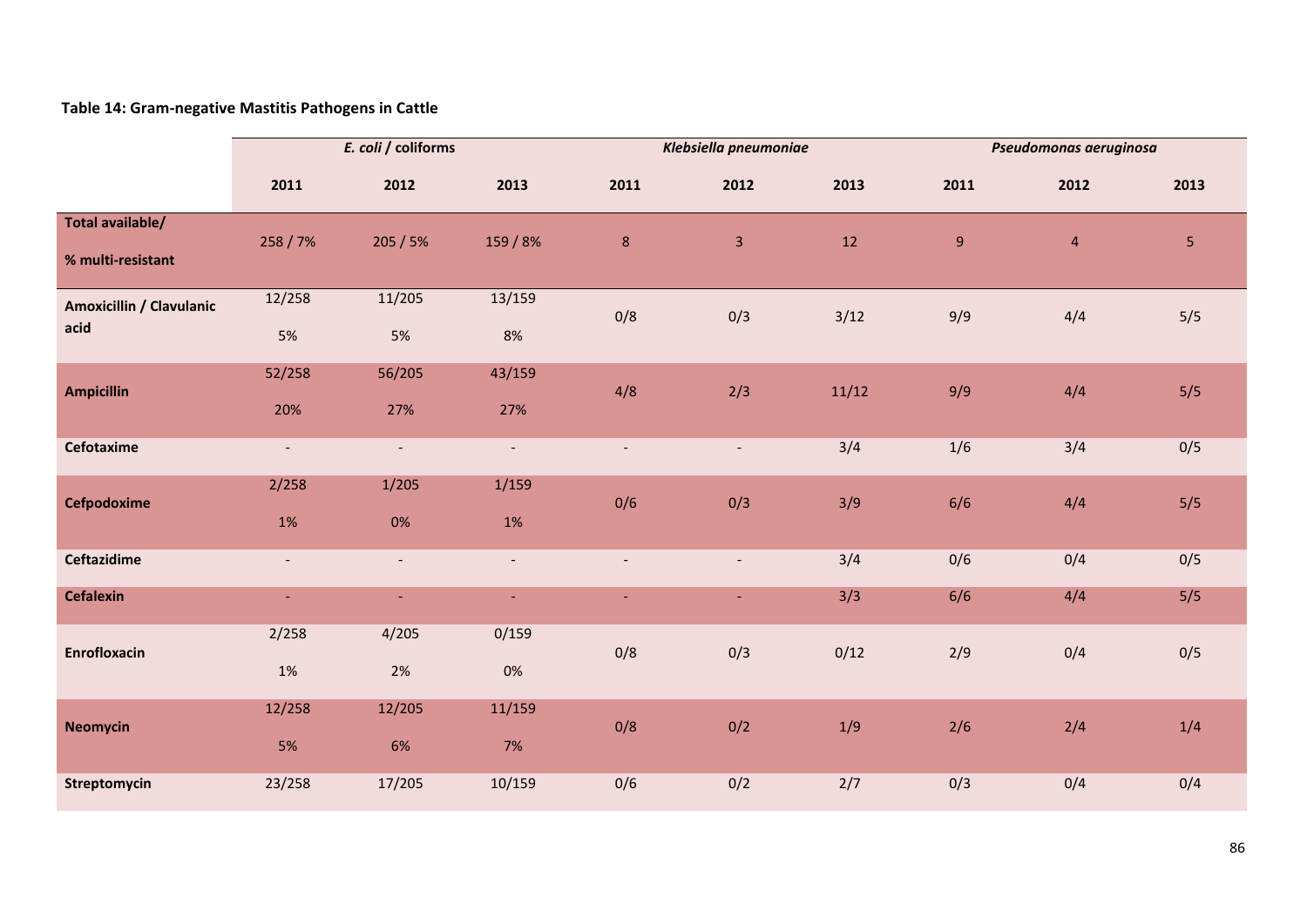|                     | 9%     | 8%     | 6%     |     |     |      |     |     |     |
|---------------------|--------|--------|--------|-----|-----|------|-----|-----|-----|
| <b>Tetracycline</b> | 23/258 | 26/205 | 13/159 | 0/8 | 0/3 | 4/12 | 8/9 | 4/4 | 5/5 |
|                     | 9%     | 13%    | 8%     |     |     |      |     |     |     |
| Trimethoprim /      | 19/258 | 11/205 | 13/159 | 0/8 | 0/3 | 1/12 | 8/9 | 3/4 | 4/5 |
| Sulphonamide        | 7%     | 5%     | 8%     |     |     |      |     |     |     |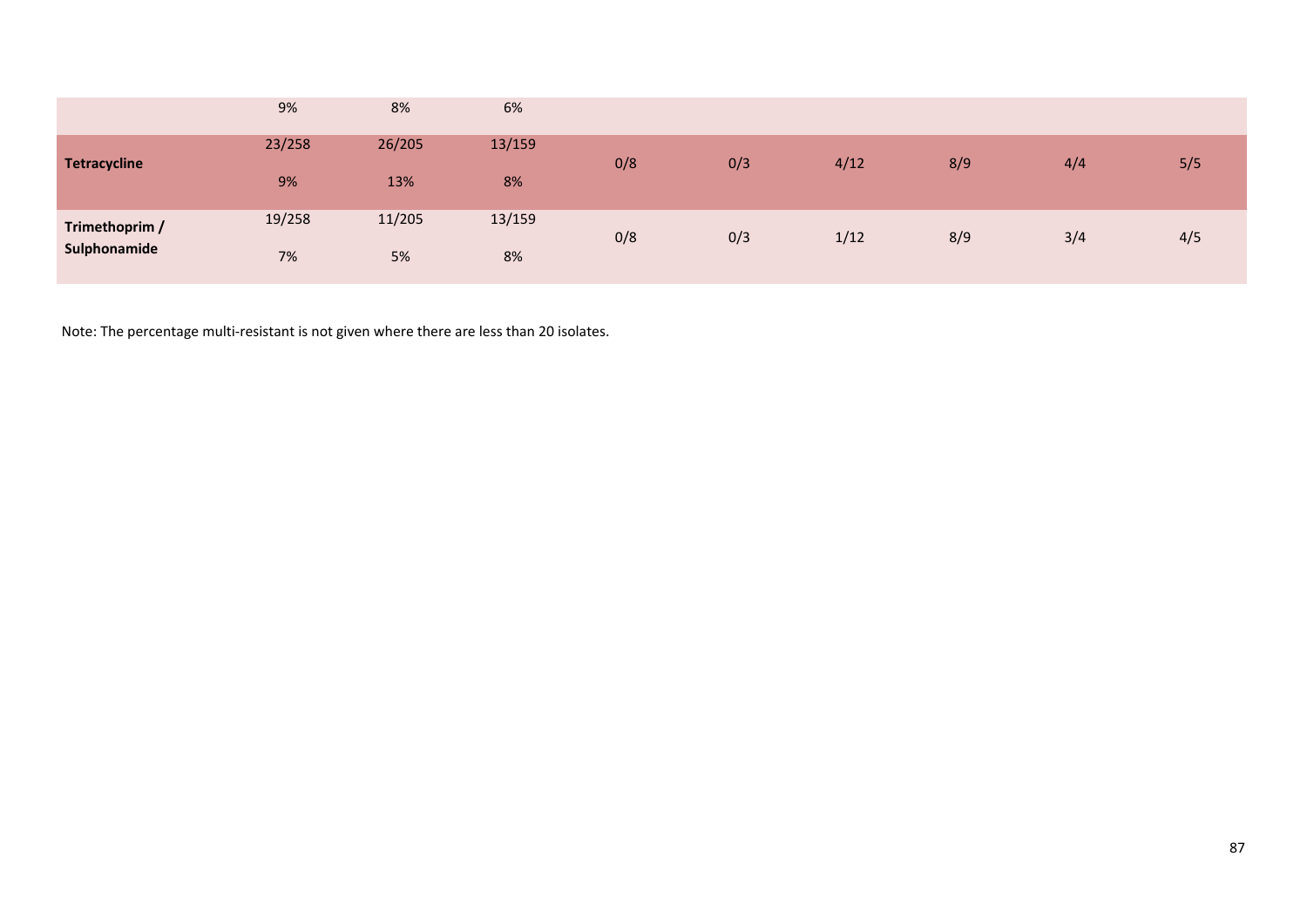## **Table 15: Gram‐positive Mastitis Pathogens in Cattle**

|                                         | <b>Streptococcus</b> |                          |              | <b>Streptococcus</b> |              |              | <b>Streptococcus</b> |                |               | <b>Staphylococcus</b> |                |                | <b>Trueperella</b> |              |       |
|-----------------------------------------|----------------------|--------------------------|--------------|----------------------|--------------|--------------|----------------------|----------------|---------------|-----------------------|----------------|----------------|--------------------|--------------|-------|
|                                         |                      | agalactiae               |              |                      | dysgalactiae |              |                      | uberis         |               |                       | aureus         |                |                    | pyogenes     |       |
|                                         | 2011                 | 2012                     | 2013         | 2011                 | 2012         | 2013         | 2011                 | 2012           | 2013          | 2011                  | 2012           | 2013           | 2011               | 2012         | 2013  |
| Total available /<br>% multi-resistant  | $\mathbf{1}$         |                          | $\mathbf{1}$ | 83/0%                | 69/0%        | 47/0%        | 329/0%               | 256 / 2%       | 120/3%        | 216/<br>1%            | 147/4%         | 106/6%         | 37/0%              | 22/0%        | 11/0% |
| Amoxicillin /<br><b>Clavulanic acid</b> | 0/1                  |                          | 0/1          | 0/83<br>0%           | 0/69<br>0%   | 0/47<br>0%   | 0/329<br>0%          | 0/256<br>0%    | 0/120<br>0%   | 24/216<br>11%         | 21/147<br>14%  | 26/106<br>25%  | 0/37<br>0%         | 0/22<br>0%   | 0/11  |
| <b>Ampicillin</b>                       | 0/1                  |                          | 0/1          | 0/83<br>0%           | 0/69<br>0%   | 0/47<br>0%   | 0/329<br>0%          | 0/256<br>0%    | 1/120<br>1%   | 85/216<br>39%         | 57/147<br>39%  | 31/106<br>29%  | 0/37<br>0%         | 0/22<br>0%   | 0/11  |
| <b>Neomycin</b>                         | 1/1                  |                          | $1/1$        | 23/81<br>28%         | 17/65<br>26% | 4/47<br>9%   | 178/329<br>54%       | 168/255<br>66% | 83/119<br>70% | 0/216<br>$0\%$        | 1/147<br>1%    | 0/106<br>$0\%$ | 14/37<br>38%       | 7/22<br>32%  | 2/11  |
| <b>Novobiocin</b>                       | 0/1                  |                          | 0/1          | 4/81<br>5%           | 3/65<br>5%   | 4/47<br>9%   | 4/329<br>$1\%$       | 24/255<br>9%   | 8/119<br>7%   | 0/216<br>0%           | 0/147<br>$0\%$ | 0/106<br>0%    | 1/37<br>3%         | 0/22<br>0%   | 0/11  |
| <b>Tetracycline</b>                     | 0/1                  | $\overline{\phantom{a}}$ | 0/1          | 70/83<br>84%         | 55/69<br>80% | 43/47<br>91% | 107/329<br>33%       | 127/256<br>50% | 70/120<br>58% | 7/216<br>3%           | 10/147<br>7%   | 13/106<br>12%  | 19/37<br>51%       | 12/22<br>55% | 7/11  |
| <b>Tylosin</b>                          | 0/1                  | ٠                        | 0/1          | 3/83<br>4%           | 6/69<br>9%   | 4/47<br>9%   | 44/329<br>13%        | 47/256<br>18%  | 24/120<br>20% | 3/216<br>1%           | 1/147<br>1%    | 1/106<br>1%    | 1/37<br>3%         | 5/22<br>23%  | 0/11  |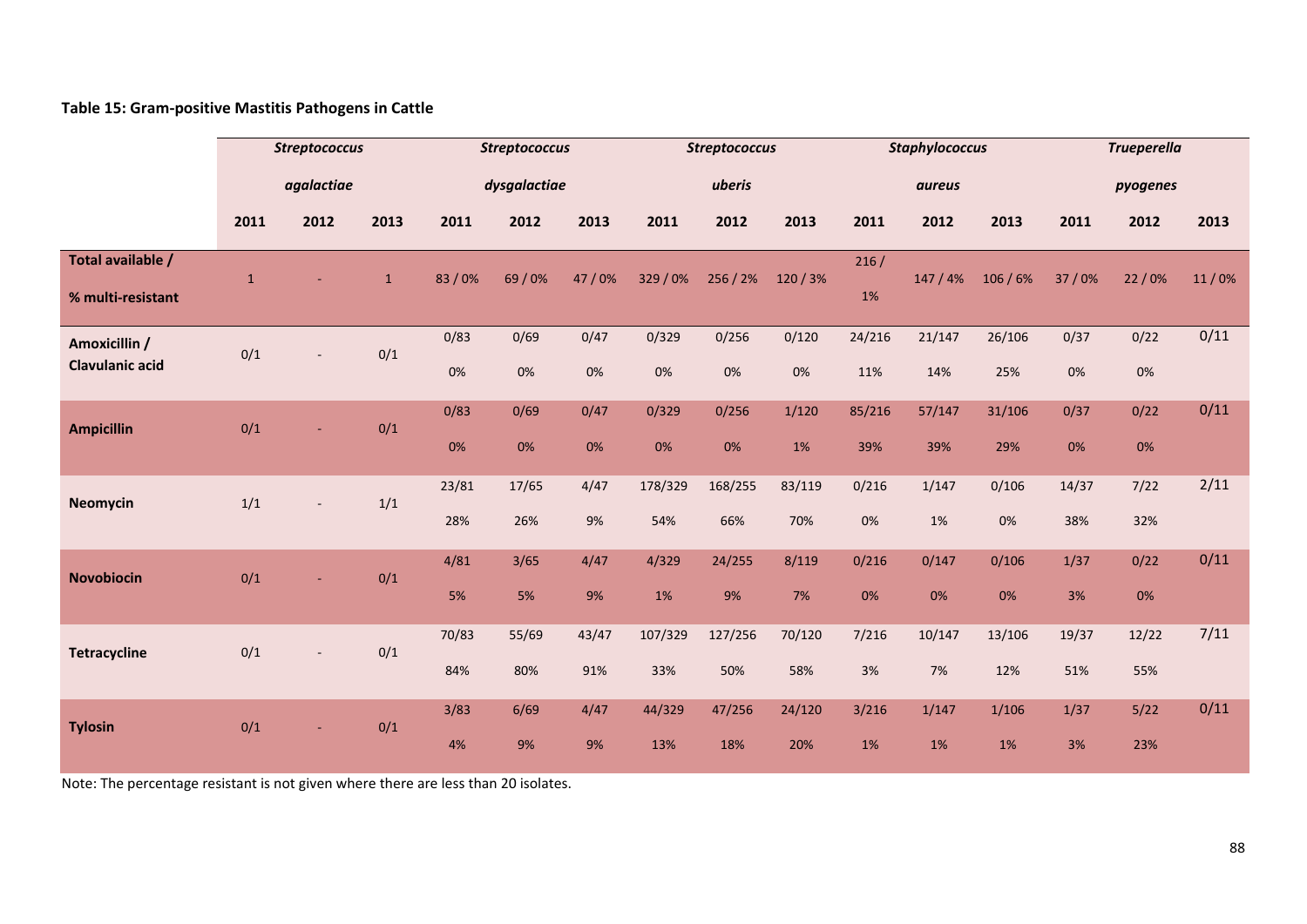**Table 16: Cattle, all ages, Respiratory Pathogens including** *Trueperella pyogenes*

|                                         |            | <b>Pasteurella</b>       |               |               | Mannheimia    |       |                          | <b>Histophilus</b> |                              |            | <b>Trueperella</b> |      |
|-----------------------------------------|------------|--------------------------|---------------|---------------|---------------|-------|--------------------------|--------------------|------------------------------|------------|--------------------|------|
|                                         |            | multocida                |               |               | haemolytica   |       |                          | somni              |                              |            | pyogenes           |      |
|                                         | 2011       | 2012                     | 2013          | 2011          | 2012          | 2013  | 2011                     | 2012               | 2013                         | 2011       | 2012               | 2013 |
| Total available/<br>% multi-resistant   | 72/0%      | 56/0%                    | 39/3%         | 49/0%         | 26/0%         | 17/0% | 37/0%                    | 26/4%              | 14/0%                        | 36/0%      | 23/0%              | 12   |
| Amoxicillin /<br><b>Clavulanic acid</b> | 0/72<br>0% | 0/56<br>0%               | 0/39<br>0%    | 0/49<br>0%    | 0/26<br>0%    | 0/17  | 0/37<br>0%               | $1/26$<br>4%       | 0/14<br>0%                   | 0/36<br>0% | 0/23<br>$0\%$      | 0/12 |
| <b>Ampicillin</b>                       | 0/72<br>0% | 0/56<br>0%               | 3/39<br>8%    | 0/49<br>0%    | 0/26<br>0%    | 0/17  | 0/37<br>0%               | 1/26<br>4%         | 0/14<br>$0\%$                | 0/36<br>0% | 0/23<br>0%         | 0/12 |
| <b>Cefalexin</b>                        | 0/1        | $\overline{\phantom{a}}$ | 0/1           | 0/1           |               |       | $\overline{\phantom{a}}$ | 0/1                | $\qquad \qquad \blacksquare$ | 0/36<br>0% | 0/23<br>$0\%$      | 0/12 |
| Cefpodoxime                             | 0/72<br>0% | 0/56<br>0%               | 1/39<br>3%    | 1/49<br>2%    | 0/26<br>0%    | 0/17  | 0/37<br>0%               | $1/26$<br>4%       | 0/14<br>$0\%$                |            |                    |      |
| Enrofloxacin                            | 0/72<br>0% | 0/56<br>$0\%$            | 0/39<br>$0\%$ | 0/49<br>$0\%$ | 0/26<br>$0\%$ | 0/17  | 0/37<br>0%               | 0/26<br>0%         | 0/14<br>$0\%$                |            |                    |      |
| <b>Florfenicol</b>                      | 0/63<br>0% | 0/48<br>0%               | 0/33<br>0%    | 0/49<br>0%    | 0/26<br>0%    | 0/17  | 0/36<br>0%               | 0/26<br>0%         | 0/14<br>0%                   | 0/36<br>0% | 1/23<br>4%         | 0/12 |
| <b>Tetracycline</b>                     | 37/72      | 18/56                    | 19/39         | 1/49          | 2/26          | 1/17  | 0/37                     | 1/26               | 0/14                         | 26/36      | 13/23              | 7/12 |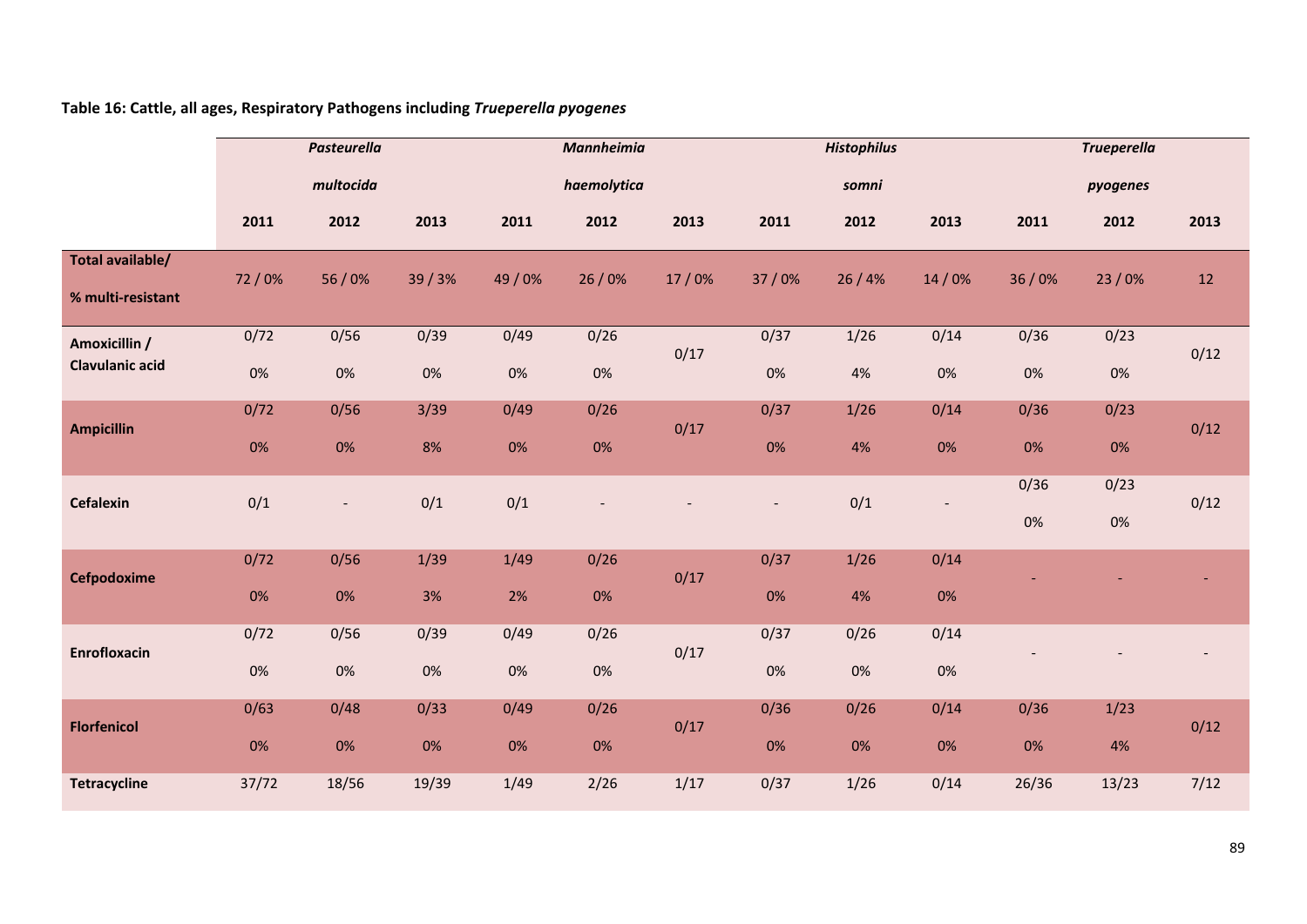|                | 51%  | 32%                      | 49%    | 2%     | 8%     |        | 0%                       | 4%   |                          | 72%   | 57%  |      |
|----------------|------|--------------------------|--------|--------|--------|--------|--------------------------|------|--------------------------|-------|------|------|
| Trimethoprim / | 0/72 | 0/56                     | 0/39   | 0/49   | 1/26   | 0/17   | 1/37                     | 0/26 | 0/14                     | 18/36 | 8/23 | 6/12 |
| Sulphonamide   | 0%   | 0%                       | 0%     | 0%     | 4%     |        | 3%                       | 0%   |                          | 50%   | 35%  |      |
| <b>Tylosin</b> | 0/1  | $\overline{\phantom{0}}$ | $\sim$ | $\sim$ | $\sim$ | $\sim$ | $\overline{\phantom{0}}$ | 0/1  | $\overline{\phantom{a}}$ | 4/36  | 2/23 | 0/12 |
|                |      |                          |        |        |        |        |                          |      |                          | 11%   | 9%   |      |

Note: The percentage resistant is not given where there are less than 20 isolates.

*Trueperella pyogenes* isolates from cases of bovine mastitis are reported in **Table 15**.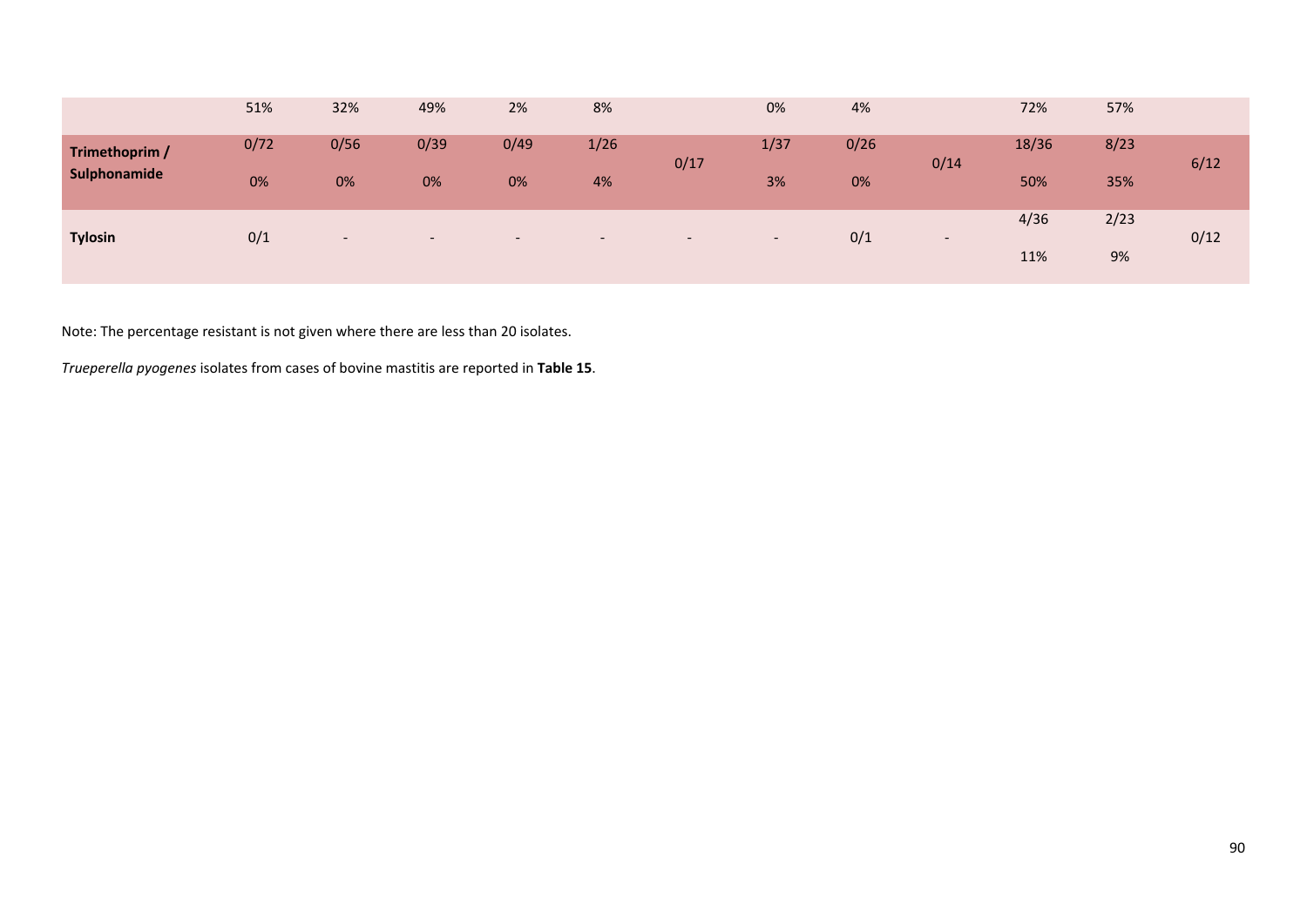**Table 17: Sheep, all ages, Respiratory Pathogens and** *Trueperella pyogenes*

|                                         |                | <b>Pasteurella</b> |                |            | <b>Mannheimia</b>        |                          |                          | <b>Bibersteinia</b>      |                          |      | <b>Trueperella</b> |                |
|-----------------------------------------|----------------|--------------------|----------------|------------|--------------------------|--------------------------|--------------------------|--------------------------|--------------------------|------|--------------------|----------------|
|                                         |                | multocida          |                |            | haemolytica              |                          |                          | trehalosi                |                          |      | <b>Pyogenes</b>    |                |
|                                         | 2011           | 2012               | 2013           | 2011       | 2012                     | 2013                     | 2011                     | 2012                     | 2013                     | 2011 | 2012               | 2013           |
| Total available/<br>% multi-resistant   | 12             | 2 <sup>7</sup>     | $5\phantom{.}$ | 63 / 0%    | 33/0%                    | 20/0%                    | 33/0%                    | 30/0%                    | 18                       | 12   | 14                 | $\overline{5}$ |
| Amoxicillin /<br><b>Clavulanic acid</b> | 0/12           | 0/2                | 0/5            | 0/63<br>0% | 0/33<br>$0\%$            | 0/20<br>$0\%$            | 0/33<br>$0\%$            | 0/30<br>$0\%$            | 0/18                     | 0/12 | 0/14               | 0/5            |
| <b>Ampicillin</b>                       | 0/12           | 0/2                | 0/5            | 0/63<br>0% | 0/33<br>0%               | 0/20<br>0%               | 0/33<br>$0\%$            | 0/30<br>0%               | 0/18                     | 0/12 | 0/14               | 0/5            |
| Cefalexin                               | $\overline{a}$ |                    |                | 0/2        | $\overline{\phantom{a}}$ | $\overline{\phantom{a}}$ | $\overline{\phantom{a}}$ | $\overline{\phantom{a}}$ | $\overline{\phantom{a}}$ | 0/12 | 0/14               | 0/5            |
| Cefpodoxime                             | 0/12           | 0/2                | 0/5            | 0/63<br>0% | 0/33<br>0%               | 0/20<br>0%               | 0/33<br>$0\%$            | 0/30<br>0%               | 0/18                     |      |                    |                |
| <b>Enrofloxacin</b>                     | 0/12           | 0/2                | 0/5            | 0/63<br>0% | 0/33<br>0%               | 0/20<br>$0\%$            | 0/33<br>0%               | 0/30<br>0%               | 0/18                     |      |                    |                |
| <b>Florfenicol</b>                      | 0/12           | 0/2                | 0/5            | 0/60<br>0% | 0/33<br>$0\%$            | 0/19                     | 0/33<br>0%               | 0/30<br>0%               | 0/18                     | 0/10 | 0/13               | 0/5            |
| <b>Tetracycline</b>                     | 2/12           | 0/2                | $1/5$          | 0/63       | 0/33                     | 0/20                     | 1/33                     | 2/30                     | 1/18                     | 6/12 | 1/14               | 2/5            |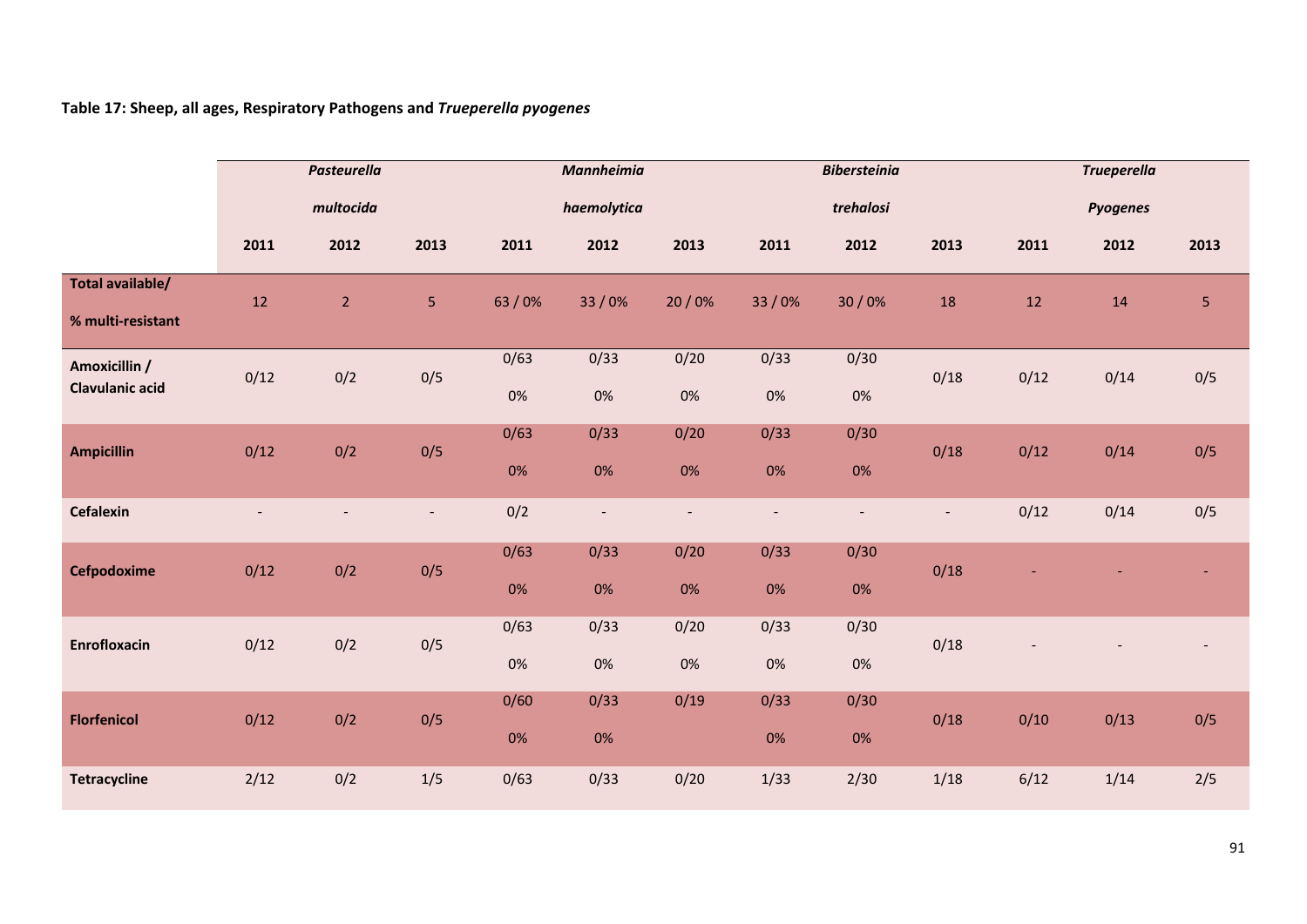|                |                          |        |        | 0%   | 0%                       | 0%                       | 3%                       | 7%                       |        |        |      |     |
|----------------|--------------------------|--------|--------|------|--------------------------|--------------------------|--------------------------|--------------------------|--------|--------|------|-----|
| Trimethoprim / | 0/12                     | 0/2    | 0/5    | 0/63 | 0/33                     | 0/20                     | 0/33                     | 0/30                     | 0/18   | $5/10$ | 7/13 | 0/5 |
| Sulphonamide   |                          |        |        | 0%   | 0%                       | 0%                       | 0%                       | 0%                       |        |        |      |     |
| <b>Tylosin</b> | $\overline{\phantom{0}}$ | $\sim$ | $\sim$ | 0/2  | $\overline{\phantom{a}}$ | $\overline{\phantom{a}}$ | $\overline{\phantom{0}}$ | $\overline{\phantom{0}}$ | $\sim$ | 1/12   | 0/14 | 0/5 |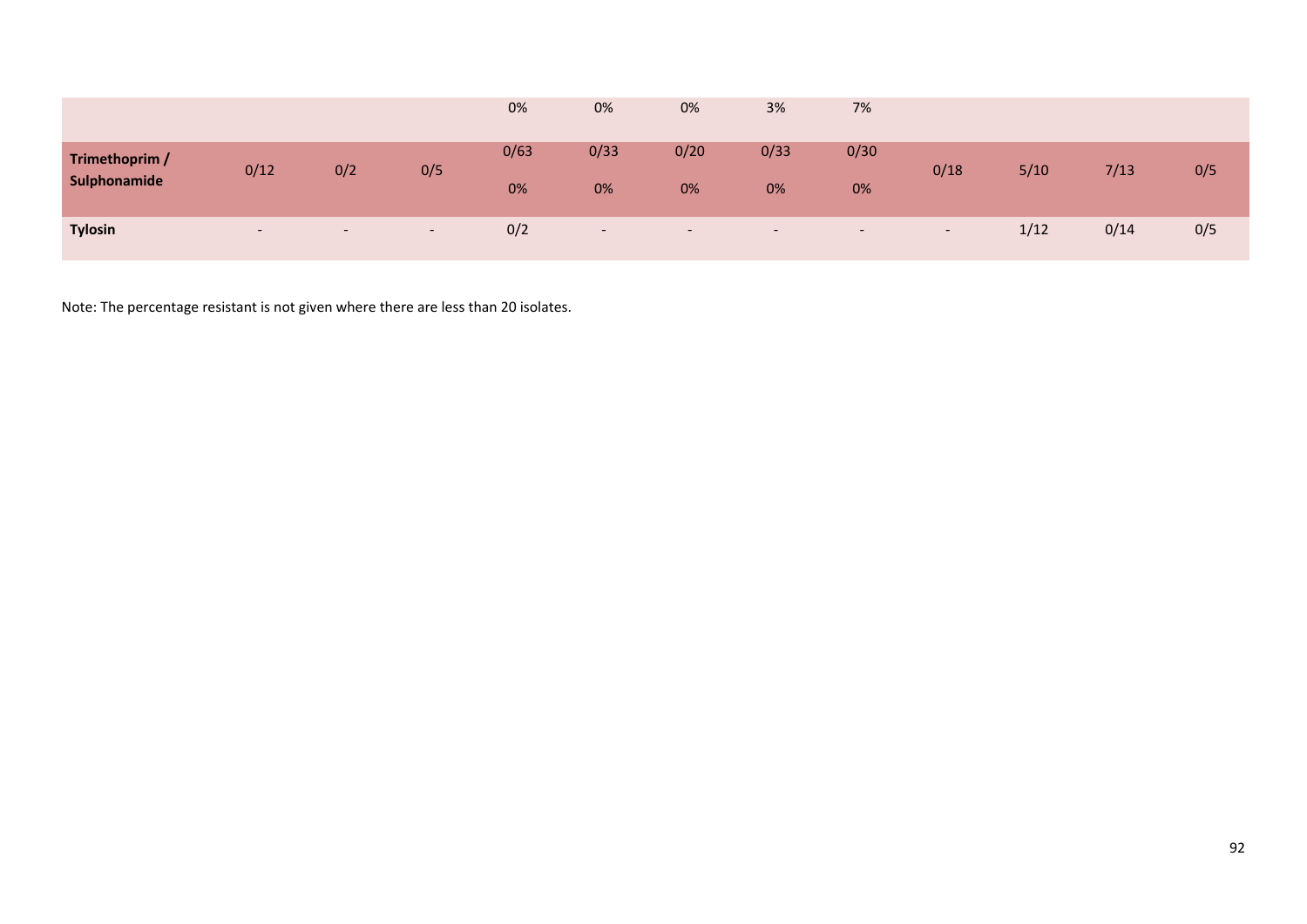**Table 18: Pigs, all ages, Respiratory Pathogens and** *Trueperella pyogenes*

|                                         | <b>Pasteurella</b><br>multocida |               |               |             | <b>Actinobacillus</b> |      |                          | <b>Trueperella</b>       |                |
|-----------------------------------------|---------------------------------|---------------|---------------|-------------|-----------------------|------|--------------------------|--------------------------|----------------|
|                                         |                                 |               |               |             | pleuropneumoniae      |      |                          | pyogenes                 |                |
|                                         | 2011                            | 2012          | 2013          | 2011        | 2012                  | 2013 | 2011                     | 2012                     | 2013           |
| Total available /<br>% multi-resistant  | 63/2%                           | 40/3%         | 39 / 5%       | 23/9%       | 22/50%                | 17   | $\overline{4}$           | $\overline{\mathbf{5}}$  | $\overline{2}$ |
| Amoxicillin /<br><b>Clavulanic acid</b> | 0/37<br>$0\%$                   | 0/31<br>$0\%$ | 0/24<br>$0\%$ | 0/14        | 0/17                  | 0/15 |                          |                          |                |
| <b>Ampicillin</b>                       | 0/60<br>0%                      | 2/40<br>5%    | $3/39$<br>8%  | 0/23<br>0%  | 3/22<br>14%           | 3/17 | 0/4                      | 0/5                      | 0/2            |
| Apramycin                               | 2/60<br>3%                      | 1/40<br>$3%$  | 4/39<br>10%   | 8/23<br>35% | 12/22<br>55%          | 8/17 |                          |                          |                |
| Cefpodoxime                             | 0/60<br>0%                      | 0/40<br>$0\%$ | 0/39<br>$0\%$ | 0/23<br>0%  | 0/22<br>$0\%$         | 0/17 |                          |                          |                |
| <b>Doxycycline</b>                      | 1/37<br>3%                      | 1/31<br>$3%$  | 1/24<br>$4%$  | 0/14        | 0/17                  | 1/15 |                          |                          |                |
| <b>Enrofloxacin</b>                     | 0/60<br>0%                      | 0/40<br>0%    | 0/39<br>$0\%$ | 0/23<br>0%  | 0/22<br>0%            | 0/17 | 0/4                      | 0/5                      | 0/2            |
| <b>Florfenicol</b>                      | 0/37                            | 0/31          | 0/24          | 0/14        | 0/17                  | 0/15 | $\overline{\phantom{a}}$ | $\overline{\phantom{a}}$ | $\blacksquare$ |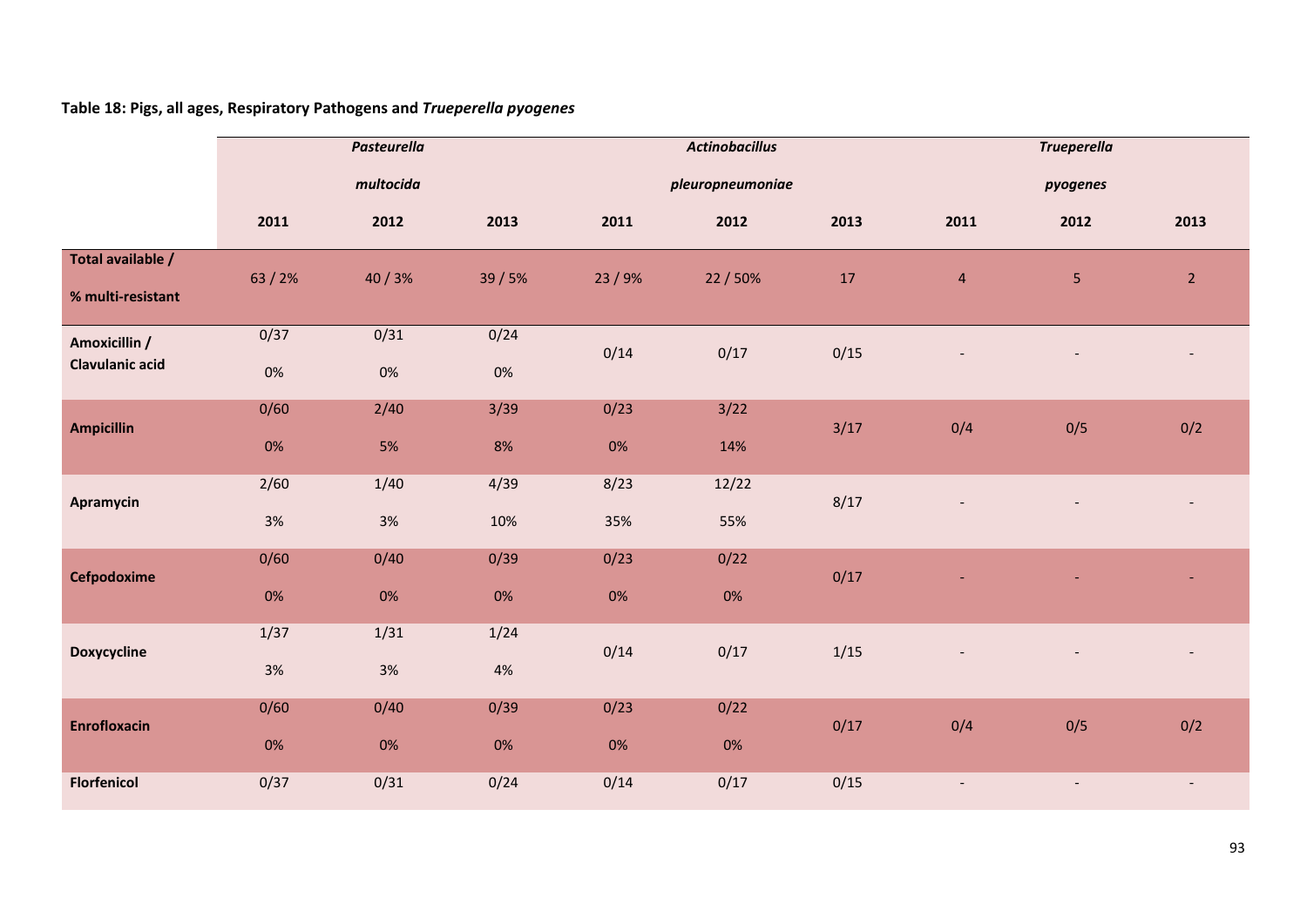|                     | 0%     | 0%     | 0%     |       |       |      |                          |                          |                          |
|---------------------|--------|--------|--------|-------|-------|------|--------------------------|--------------------------|--------------------------|
| Lincomycin          | $\sim$ | $\sim$ | $\sim$ | ٠     | ٠     | ٠    | 0/4                      | 1/5                      | 1/2                      |
| <b>Neomycin</b>     | 6/60   | 0/40   | 4/39   | 8/23  | 16/22 | 7/17 | $\overline{\phantom{a}}$ | $\overline{\phantom{a}}$ | $\overline{\phantom{a}}$ |
|                     | 10%    | 0%     | 10%    | 35%   | 73%   |      |                          |                          |                          |
| Spectinomycin       | 0/60   | 0/40   | 1/39   | 7/23  | 12/22 | 6/17 |                          |                          |                          |
|                     | 0%     | 0%     | 3%     | 30%   | 55%   |      |                          |                          |                          |
| Streptomycin        | 5/37   | 1/31   | 3/24   | 11/14 | 12/17 | 5/15 | $\overline{\phantom{a}}$ | $\overline{\phantom{a}}$ | $\overline{\phantom{a}}$ |
|                     | 14%    | 3%     | 13%    |       |       |      |                          |                          |                          |
| <b>Tetracycline</b> | 52/60  | 27/40  | 33/39  | 5/23  | 7/22  | 6/17 | 2/4                      | 0/5                      | 0/2                      |
|                     | 87%    | 68%    | 85%    | 22%   | 32%   |      |                          |                          |                          |
| Trimethoprim /      | 9/60   | $7/40$ | 9/39   | 0/23  | 4/22  | 5/17 | 4/4                      | 1/5                      | 1/2                      |
| Sulphonamide        | 15%    | 18%    | 23%    | 0%    | 18%   |      |                          |                          |                          |
| <b>Tylosin</b>      | 5/37   | 2/31   | 4/24   | 0/14  | 9/17  | 8/15 | 0/4                      | 2/5                      | 1/2                      |
|                     | 14%    | 6%     | 17%    |       |       |      |                          |                          |                          |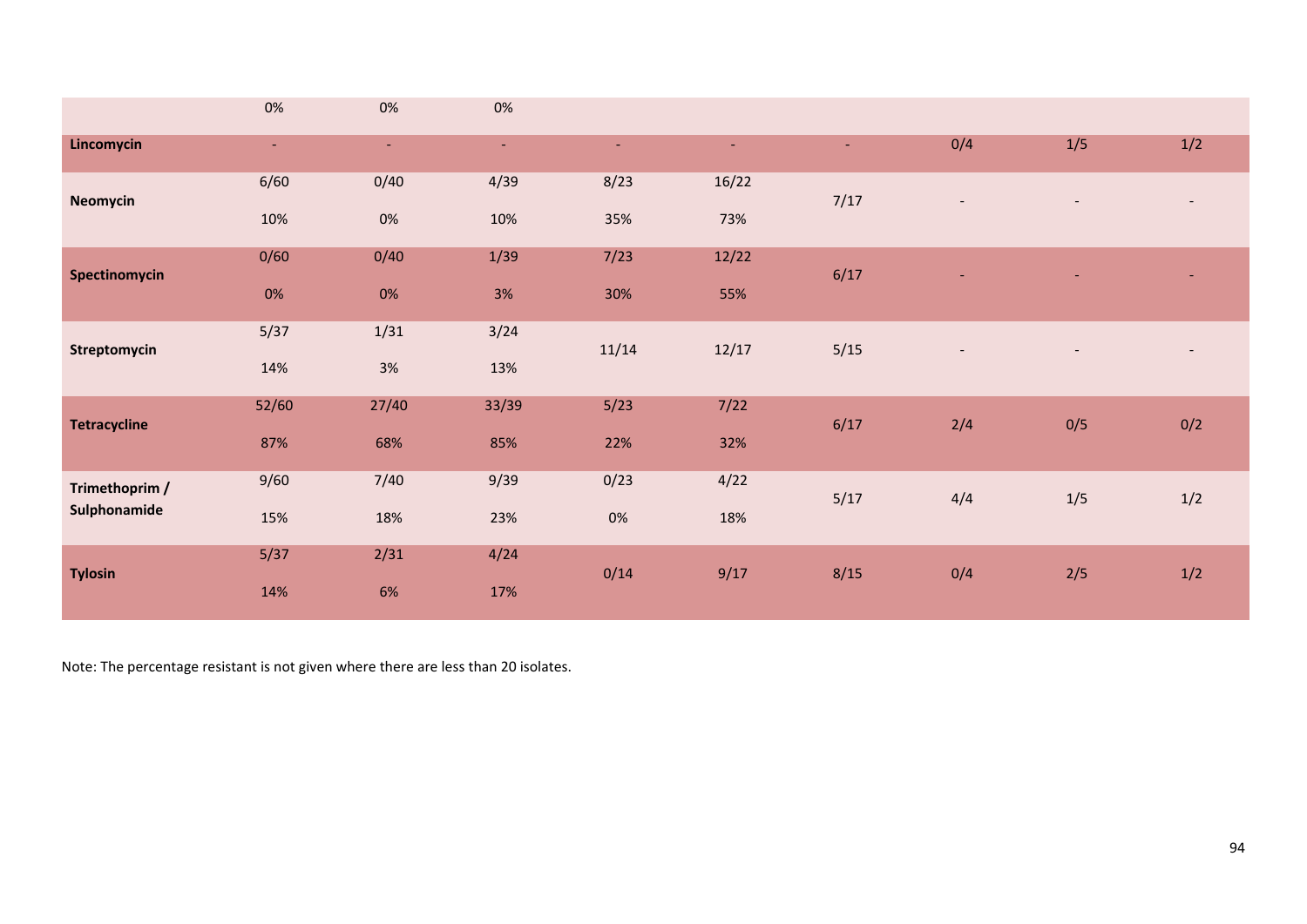#### **Table 19: Various species,** *Erysipelothrix rhusiopathiae*

|                                            | <b>Pigs</b> |      |      |                          | <b>Sheep</b>             |                          |      | <b>Other Species*</b> |      |
|--------------------------------------------|-------------|------|------|--------------------------|--------------------------|--------------------------|------|-----------------------|------|
|                                            | 2011        | 2012 | 2013 | 2011                     | 2012                     | 2013                     | 2011 | 2012                  | 2013 |
| Total available/<br>number multi-resistant | 5/0         | 5/0  | 11/0 | ٠                        | 1/0                      | ٠                        | 11/0 | 4/0                   | 8/1  |
| Amoxicillin /<br><b>Clavulanic acid</b>    |             |      |      | $\overline{\phantom{a}}$ | 0/1                      | $\overline{\phantom{a}}$ | 0/5  | 0/3                   | 0/4  |
| <b>Ampicillin</b>                          | 0/5         | 0/5  | 0/11 | ٠                        | 0/1                      | Ξ                        | 0/11 | 0/4                   | 0/8  |
| Enrofloxacin                               | 0/5         | 0/5  | 0/11 | $\overline{\phantom{a}}$ | $\overline{\phantom{a}}$ | $\overline{\phantom{a}}$ | 0/11 | 0/4                   | 1/8  |
| Lincomycin                                 | 0/5         | 0/5  | 0/11 | $\overline{\phantom{a}}$ | $\sim$                   | $\blacksquare$           | 1/11 | 0/4                   | 0/8  |
| <b>Tetracycline</b>                        | 1/5         | 1/5  | 4/11 | $\overline{\phantom{a}}$ | 0/1                      | $\overline{\phantom{a}}$ | 2/11 | 1/4                   | 4/8  |
| Trimethoprim /<br>Sulphonamide             | 2/5         | 4/5  | 8/11 | ٠                        | 1/1                      | ٠                        | 4/11 | 2/4                   | 4/8  |
| <b>Tylosin</b>                             | 0/5         | 0/5  | 0/11 | $\overline{\phantom{a}}$ | 0/1                      | $\overline{\phantom{a}}$ | 1/11 | 0/4                   | 1/8  |

- \* 2011 isolates from chickens (3), pheasants (1) and turkeys (7).
- \* 2012 isolates from chickens (1) and turkeys (3).
- \* 2013 isolates from chickens (5) and turkeys (3).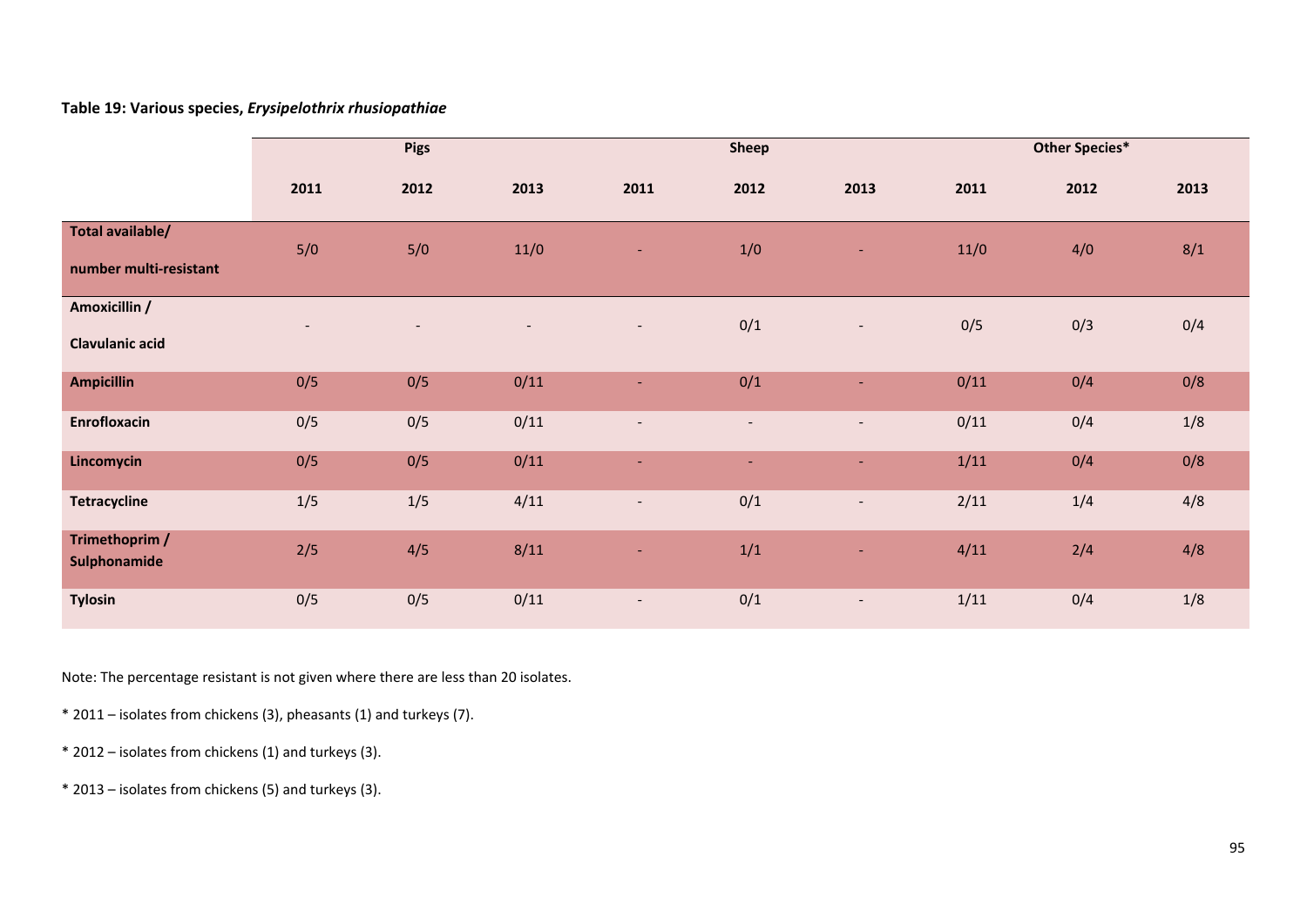#### **Table 20: Zoonotic** *Listeria*

|                                |      | <b>Cattle</b>          |      |       | <b>Sheep</b>           |        |      | Sheep             |      |
|--------------------------------|------|------------------------|------|-------|------------------------|--------|------|-------------------|------|
|                                |      | Listeria monocytogenes |      |       | Listeria monocytogenes |        |      | Listeria ivanovii |      |
|                                | 2011 | 2012                   | 2013 | 2011  | 2012                   | 2013   | 2011 | 2012              | 2013 |
| Total available /              | 6/0  | 3/0                    | 4/0  | 16/0  | 16/0                   | 10/0   | 2/0  | 2/0               | 2/0  |
| number multi-resistant         |      |                        |      |       |                        |        |      |                   |      |
| Amoxicillin / Clavulanic acid  | 0/6  | 0/3                    | 0/4  | 0/16  | 0/16                   | 0/10   | 0/2  | 0/2               | 0/2  |
| <b>Ampicillin</b>              | 0/6  | 0/3                    | 0/4  | 0/16  | 0/16                   | 0/10   | 0/2  | 0/2               | 0/2  |
| Cefalexin                      | 6/6  | 2/3                    | 0/4  | 16/16 | 15/16                  | $3/10$ | 2/2  | 0/2               | 0/2  |
| <b>Florfenicol</b>             | 0/2  | 0/2                    | 0/4  | 0/16  | 0/15                   | 0/10   | 0/2  | 0/2               | 0/2  |
| <b>Tetracycline</b>            | 0/6  | 0/3                    | 0/4  | 0/16  | 1/16                   | 0/10   | 0/2  | 0/2               | 0/2  |
| Trimethoprim /<br>Sulphonamide | 0/2  | 0/2                    | 0/4  | 0/16  | 0/15                   | 0/10   | 0/2  | 0/2               | 0/2  |
| <b>Tylosin</b>                 | 0/6  | 0/3                    | 0/4  | 0/16  | 0/16                   | 0/10   | 0/2  | 0/2               | 0/2  |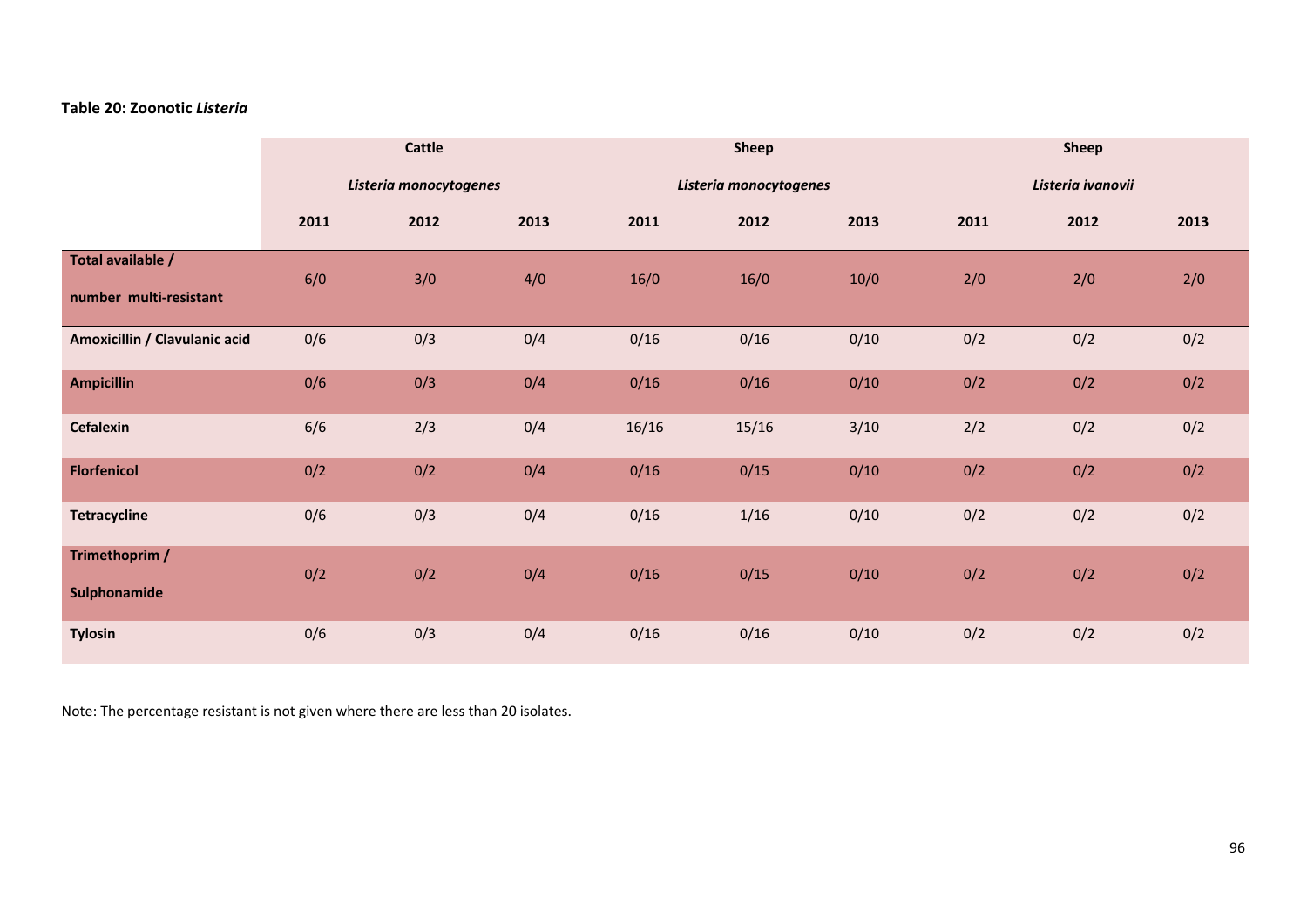## **Table 21: Veterinary Streptococci**

|                                             |                          | Pigs - Streptococcus suis |                |       | Horses & Donkeys - Streptococcus equi zooepidemicus |                |
|---------------------------------------------|--------------------------|---------------------------|----------------|-------|-----------------------------------------------------|----------------|
|                                             | 2011                     | 2012                      | 2013           | 2011  | 2012                                                | 2013           |
| Total available /<br>number multi-resistant | 67/10                    | 58/2                      | 55/4           | 1/0   |                                                     |                |
| <b>Ampicillin</b>                           | 0/67                     | 0/58                      | 0/55           | 0/1   |                                                     |                |
|                                             | $0\%$                    | 0%                        | $0\%$          |       |                                                     |                |
| <b>Penicillin</b>                           | $1/67$                   | $1/58$                    | 1/55           | 0/1   |                                                     |                |
|                                             | $1\%$                    | $2\%$                     | $2\%$          |       |                                                     |                |
| Cefalexin                                   | $\overline{\phantom{a}}$ | $\blacksquare$            | $\blacksquare$ | 0/1   | $\qquad \qquad -$                                   | $\sim$         |
| <b>Enrofloxacin</b>                         | 0/67                     | 0/58                      | 0/55           |       |                                                     |                |
|                                             | 0%                       | 0%                        | 0%             |       |                                                     |                |
| Lincomycin                                  | 35/67                    | 20/58                     | 25/55          |       |                                                     |                |
|                                             | 52%                      | 34%                       | 45%            |       |                                                     |                |
| <b>Tetracycline</b>                         | 66/67                    | 54/58                     | 52/55          | $1/1$ |                                                     |                |
|                                             | 99%                      | 93%                       | 95%            |       |                                                     |                |
| Trimethoprim /                              | 12/67                    | 9/58                      | 7/55           | 0/1   |                                                     |                |
| Sulphonamide                                | 18%                      | 16%                       | 13%            |       |                                                     |                |
| <b>Tylosin</b>                              | 39/67                    | 26/58                     | 26/55          | 0/1   | ÷                                                   | $\blacksquare$ |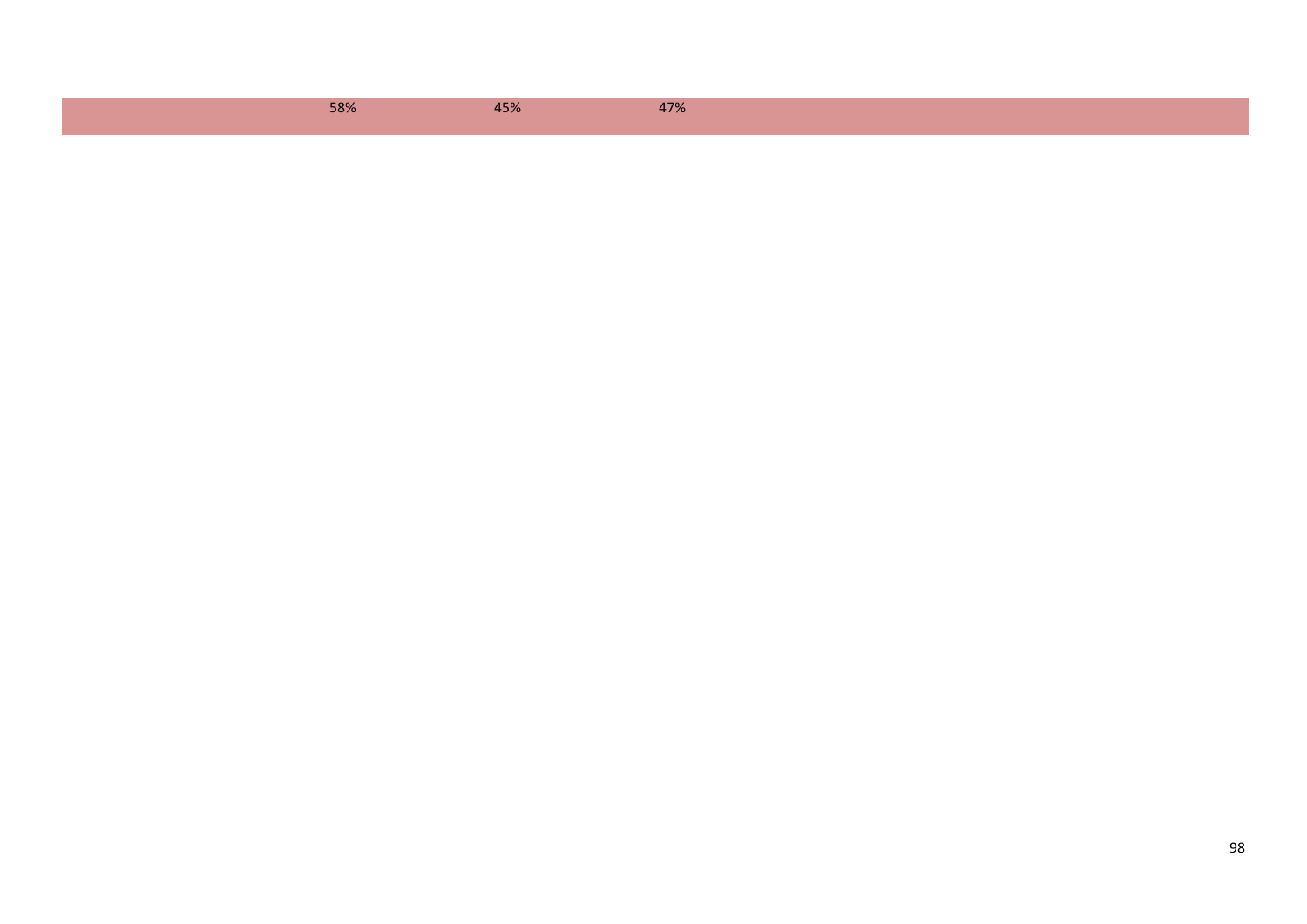## **Table 22: Avian species, all ages,** *Klebsiella pneumoniae*

|                                             | 2011 | 2012                     | 2013 |
|---------------------------------------------|------|--------------------------|------|
| Total available /<br>number multi-resistant | 2/2  | ٠                        | 1/0  |
| <b>Ampicillin</b>                           | 2/2  | $\overline{\phantom{a}}$ | 1/1  |
| <b>Apramycin</b>                            | 0/2  | ٠                        | 0/1  |
| Cefpodoxime                                 | 0/2  | $\overline{\phantom{a}}$ | 0/1  |
| <b>Doxycycline</b>                          | 0/2  | ٠                        | 0/1  |
| <b>Enrofloxacin</b>                         | 0/2  | $\overline{\phantom{a}}$ | 0/1  |
| Spectinomycin                               | 1/2  | ٠                        | 0/1  |
| <b>Tetracycline</b>                         | 1/2  | $\overline{\phantom{a}}$ | 0/1  |
| Trimethoprim /<br>Sulphonamide              | 2/2  | ٠                        | 0/1  |

Note: The percentage resistant is not given where there are less than 20 isolates.

\* 2011 – isolates from <sup>a</sup> swift and <sup>a</sup> pheasant.

\* 2013 – isolate from an unspecified avian species.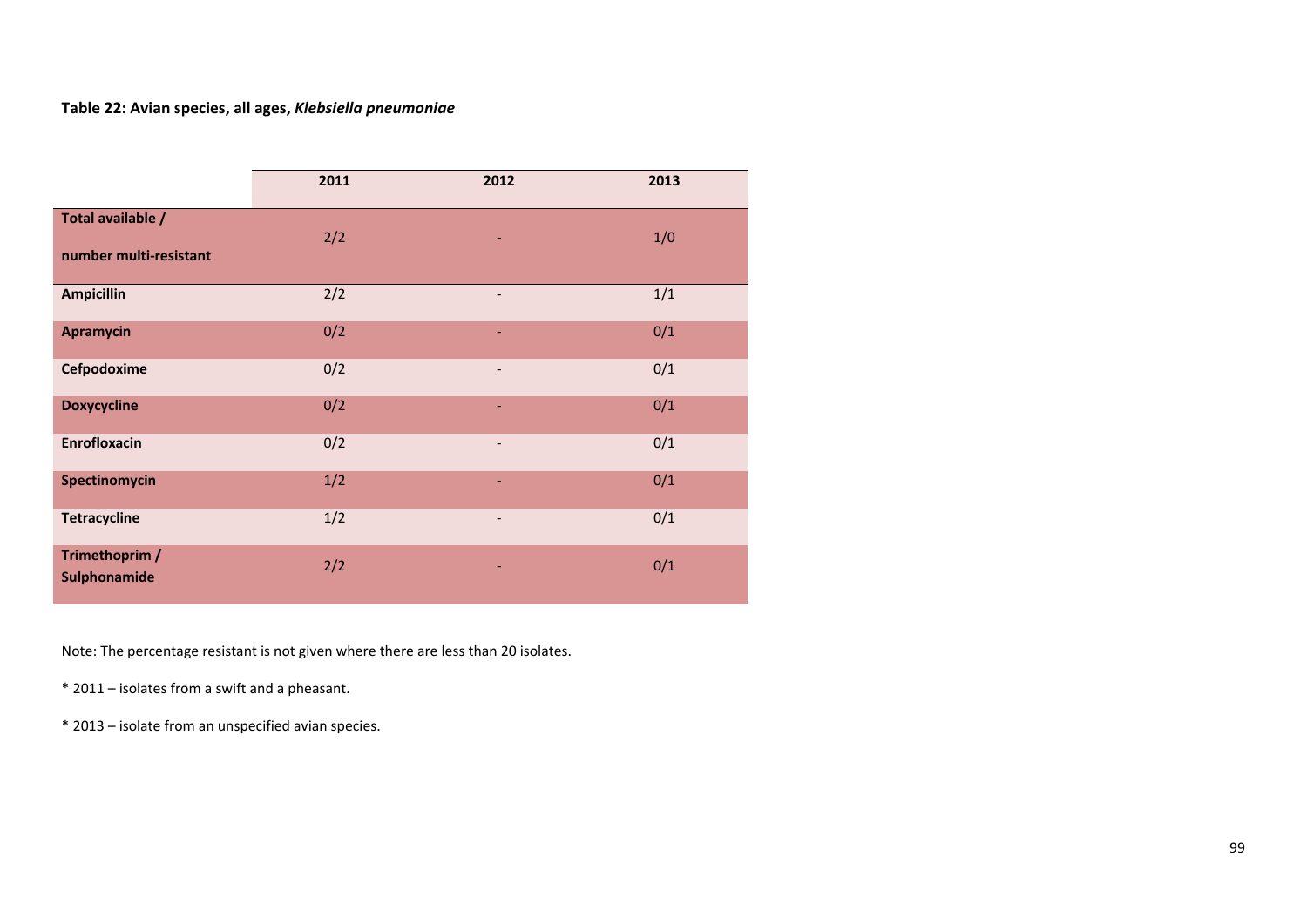## **Table 23:** *Yersinia* **spp.**

|                                             |                          | Sheep                       |                  |                          | Avian species*              |                          | <b>Cattle and Sheep</b>  |                          |                |  |  |
|---------------------------------------------|--------------------------|-----------------------------|------------------|--------------------------|-----------------------------|--------------------------|--------------------------|--------------------------|----------------|--|--|
|                                             |                          | Yersinia pseudotuberculosis |                  |                          | Yersinia pseudotuberculosis |                          |                          | Yersinia enterocolitica  |                |  |  |
|                                             | 2011                     | 2012                        | 2013             | 2011                     | 2012                        | 2013                     | 2011                     | 2012                     | 2013           |  |  |
| Total available /<br>number multi-resistant | 2/0                      |                             | 1/0              |                          |                             |                          |                          |                          | $\sim$         |  |  |
| Amoxicillin /<br>Clavulanic acid            | 0/2                      | $\overline{\phantom{a}}$    | 0/1              |                          |                             |                          |                          |                          |                |  |  |
| <b>Ampicillin</b>                           | 0/2                      | ÷.                          | 0/1              | ÷                        | ÷.                          |                          | $\blacksquare$           | $\sim$                   | ٠              |  |  |
| Apramycin                                   | $\blacksquare$           | $\overline{\phantom{a}}$    | 0/1              | $\overline{\phantom{a}}$ | $\blacksquare$              | $\sim$                   | $\blacksquare$           | $\blacksquare$           | $\sim$         |  |  |
| Cefpodoxime                                 | 0/2                      | ٠                           | $\omega_{\rm c}$ | ٠                        | ÷.                          |                          | $\overline{\phantom{a}}$ | $\sim$                   | ٠              |  |  |
| <b>Doxycycline</b>                          | $\sim$                   | $\blacksquare$              | $\blacksquare$   | $\overline{\phantom{a}}$ | $\overline{\phantom{a}}$    | $\overline{\phantom{a}}$ | $\overline{\phantom{a}}$ | $\overline{\phantom{a}}$ | $\sim$         |  |  |
| <b>Enrofloxacin</b>                         | 0/2                      | ٠                           | 0/1              |                          | $\blacksquare$              |                          |                          | $\blacksquare$           | $\sim$         |  |  |
| Neomycin                                    | $\overline{\phantom{a}}$ | $\blacksquare$              | 0/1              | $\overline{\phantom{a}}$ | $\blacksquare$              | $\overline{\phantom{a}}$ | $\overline{\phantom{a}}$ | $\overline{\phantom{a}}$ | $\sim$         |  |  |
| Spectinomycin                               | $\overline{\phantom{a}}$ | ÷.                          | 0/1              | ٠                        | $\overline{\phantom{a}}$    |                          |                          |                          | $\sim$         |  |  |
| Tetracycline                                | 0/2                      | $\overline{\phantom{a}}$    | 0/1              | $\blacksquare$           | $\overline{\phantom{a}}$    | $\overline{\phantom{a}}$ | $\blacksquare$           | $\overline{\phantom{a}}$ | $\blacksquare$ |  |  |
| Trimethoprim /<br>Sulphonamide              | 0/2                      | ٠                           | 0/1              |                          |                             |                          |                          |                          |                |  |  |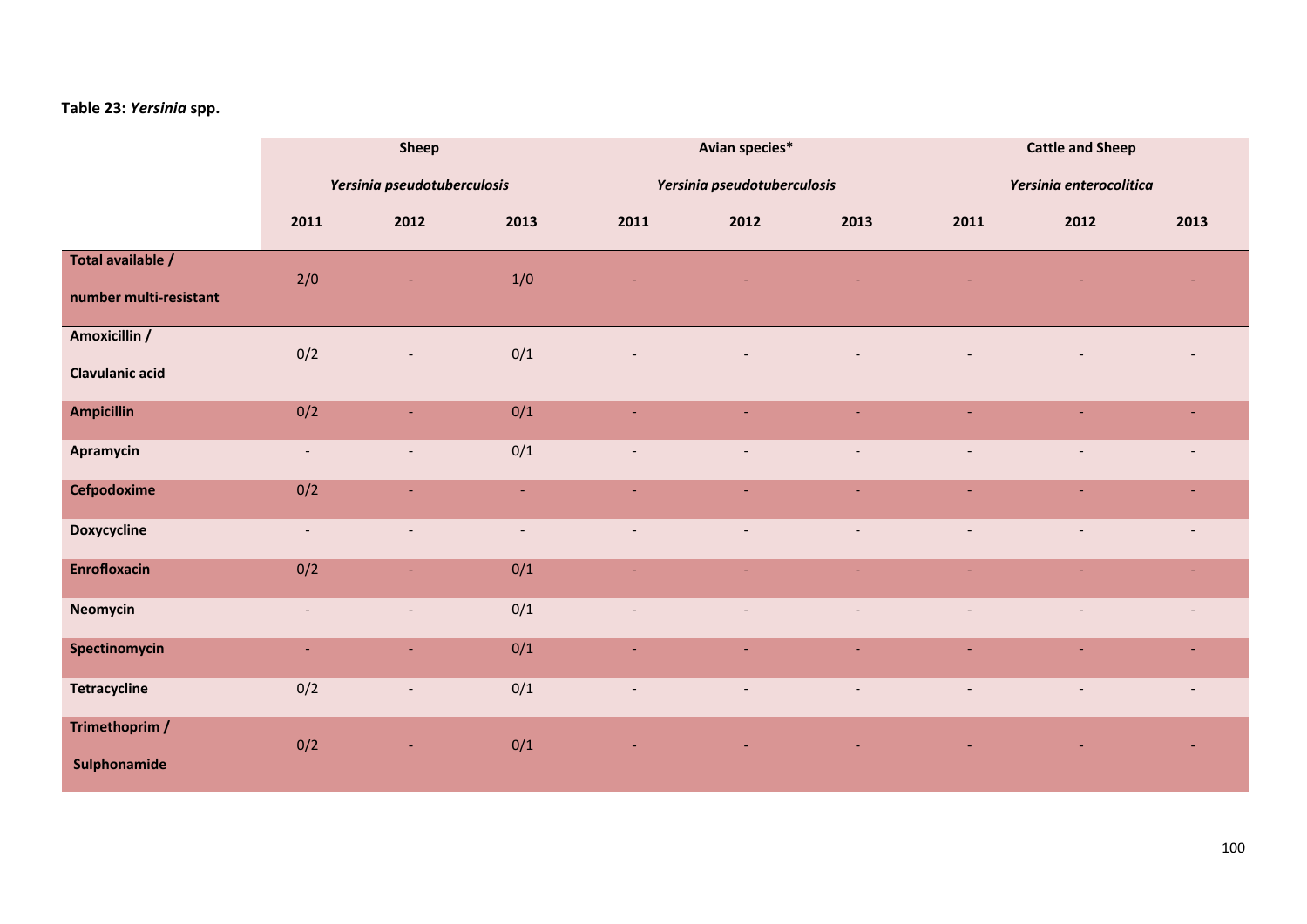|                                             |        | Corynebacterium pseudotuberculosis |      | Streptococcus dysgalactiae |       |       |  |  |  |
|---------------------------------------------|--------|------------------------------------|------|----------------------------|-------|-------|--|--|--|
|                                             | 2011   | 2012                               | 2013 | 2011                       | 2012  | 2013  |  |  |  |
| Total available / number<br>multi-resistant | $10/0$ | 5/0                                | 4/0  | 28/0                       | 23/0  | 26/0  |  |  |  |
| Amoxicillin /                               | 0/10   | 0/5                                | 0/4  | 0/28                       | 0/23  | 0/26  |  |  |  |
| <b>Clavulanic acid</b>                      |        |                                    |      | $0\%$                      | $0\%$ | $0\%$ |  |  |  |
| <b>Ampicillin</b>                           | 0/10   | 0/5                                | 0/4  | 0/28                       | 0/23  | 0/26  |  |  |  |
|                                             |        |                                    |      | 0%                         | $0\%$ | $0\%$ |  |  |  |
| Cefalexin                                   | 0/10   | 0/5                                | 0/4  | 0/28                       | 0/23  | 0/26  |  |  |  |
|                                             |        |                                    |      | $0\%$                      | $0\%$ | 0%    |  |  |  |
| <b>Florfenicol</b>                          | 0/8    | 0/4                                | 0/4  | 0/12                       | 0/12  | 0/11  |  |  |  |
|                                             |        |                                    |      | 28/28                      | 21/23 | 22/26 |  |  |  |
| <b>Tetracycline</b>                         | 1/10   | 1/5                                | 0/4  | 100%                       | 91%   | 85%   |  |  |  |
| Trimethoprim /                              | 0/8    | 1/4                                | 0/4  | 0/12                       | 0/12  | 0/11  |  |  |  |
| Sulphonamide                                |        |                                    |      |                            |       |       |  |  |  |
| <b>Tylosin</b>                              | 0/10   | 0/5                                | 0/4  | 1/28                       | 1/23  | 1/26  |  |  |  |
|                                             |        |                                    |      | $4%$                       | $4%$  | $4%$  |  |  |  |

**Table 24: Sheep, all ages,** *Corynebacterium pseudotuberculosis* **and** *Streptococcus dysgalactiae*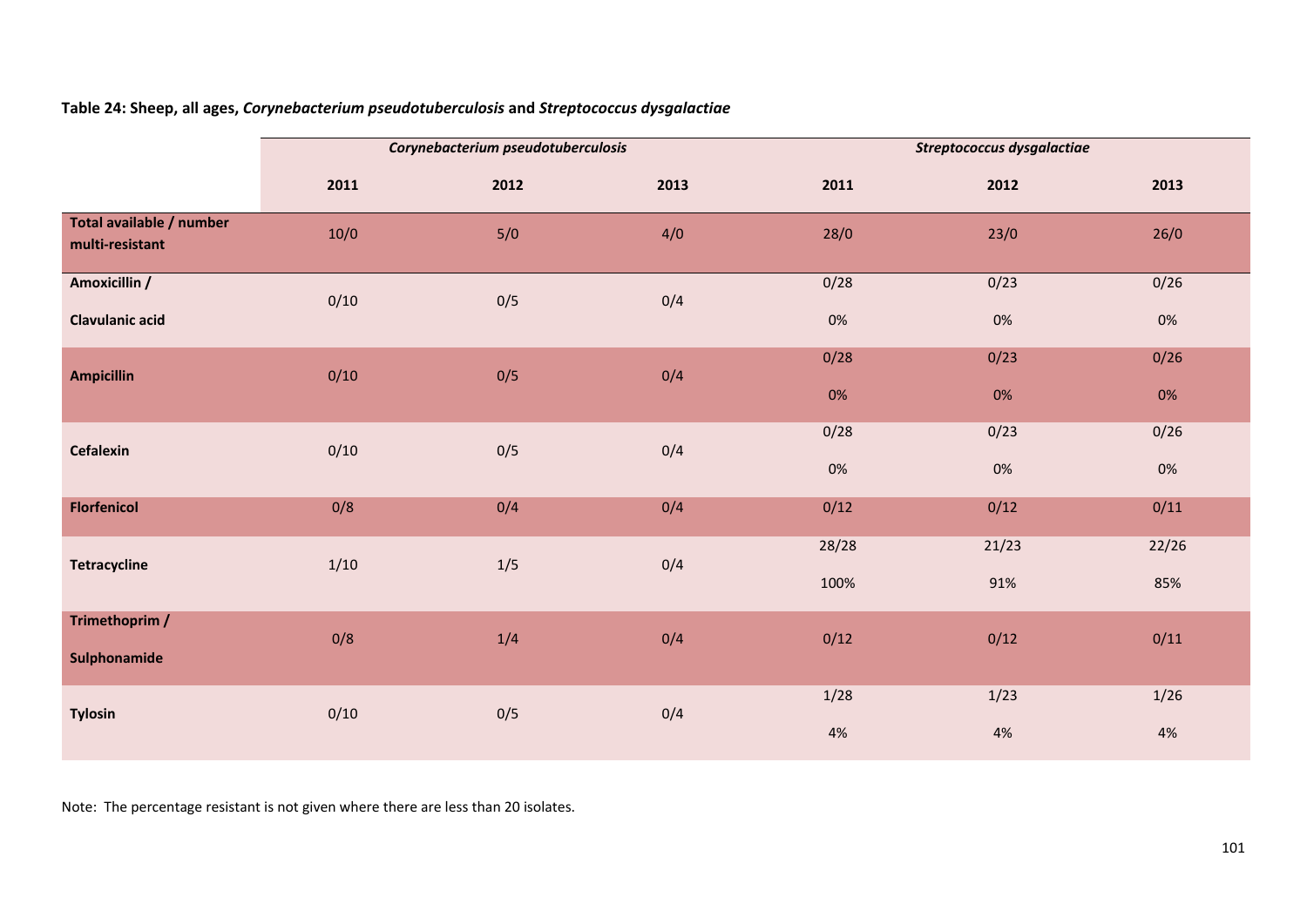# **Table 25: Chickens, Turkeys and Other Avian Species, all ages,** *Staphylococcus aureus*

|                        |       | <b>Chickens</b> |        |      | <b>Turkeys</b>           |         | <b>Other Avian Species*</b> |                          |      |  |  |
|------------------------|-------|-----------------|--------|------|--------------------------|---------|-----------------------------|--------------------------|------|--|--|
|                        | 2011  | 2012            | 2013   | 2011 | 2012                     | 2013    | 2011                        | 2012                     | 2013 |  |  |
| Total available /      | 38/0  | 29/0            | 26/0   | 1/0  | $\blacksquare$           | $1/1**$ | 3/1                         | $\blacksquare$           | 3/2  |  |  |
| number multi-resistant |       |                 |        |      |                          |         |                             |                          |      |  |  |
| Amoxicillin /          | 0/37  | 0/23            | 0/25   | 0/1  | $\overline{\phantom{a}}$ | 1/1     | 0/1                         | $\overline{\phantom{a}}$ | 0/2  |  |  |
| <b>Clavulanic acid</b> | $0\%$ | $0\%$           | $0\%$  |      |                          |         |                             |                          |      |  |  |
| <b>Ampicillin</b>      | 0/38  | 4/29            | 0/26   | 0/1  | $\blacksquare$           | 1/1     | 0/3                         | $\blacksquare$           | 1/3  |  |  |
|                        | 0%    | 14%             | $0\%$  |      |                          |         |                             |                          |      |  |  |
| <b>Doxycycline</b>     | 2/38  | 1/29            | $3/26$ | 0/1  | $\overline{\phantom{a}}$ | 0/1     | $1/3$                       | $\overline{\phantom{a}}$ | 2/3  |  |  |
|                        | 5%    | 3%              | 12%    |      |                          |         |                             |                          |      |  |  |
| <b>Enrofloxacin</b>    | 0/38  | 0/29            | 1/26   | 0/1  | Ξ                        | 0/1     | 0/3                         | ٠                        | 0/3  |  |  |
|                        | 0%    | 0%              | 4%     |      |                          |         |                             |                          |      |  |  |
| Erythromycin           | 0/38  | 0/25            | 2/25   | 0/1  | $\overline{\phantom{a}}$ | 0/1     | $1/1$                       | $\overline{\phantom{m}}$ | 2/2  |  |  |
|                        | 0%    | $0\%$           | $8\%$  |      |                          |         |                             |                          |      |  |  |
| Lincomycin             | 5/38  | 6/29            | 2/26   | 0/1  | Ξ                        | 0/1     | 1/3                         | ٠                        | 2/3  |  |  |
|                        | 13%   | 21%             | 8%     |      |                          |         |                             |                          |      |  |  |
| <b>Tetracycline</b>    | 4/38  | 2/29            | $3/26$ | 0/1  | $\blacksquare$           | $1/1$   | 1/3                         | $\overline{\phantom{a}}$ | 2/3  |  |  |
|                        | 11%   | $7%$            | 12%    |      |                          |         |                             |                          |      |  |  |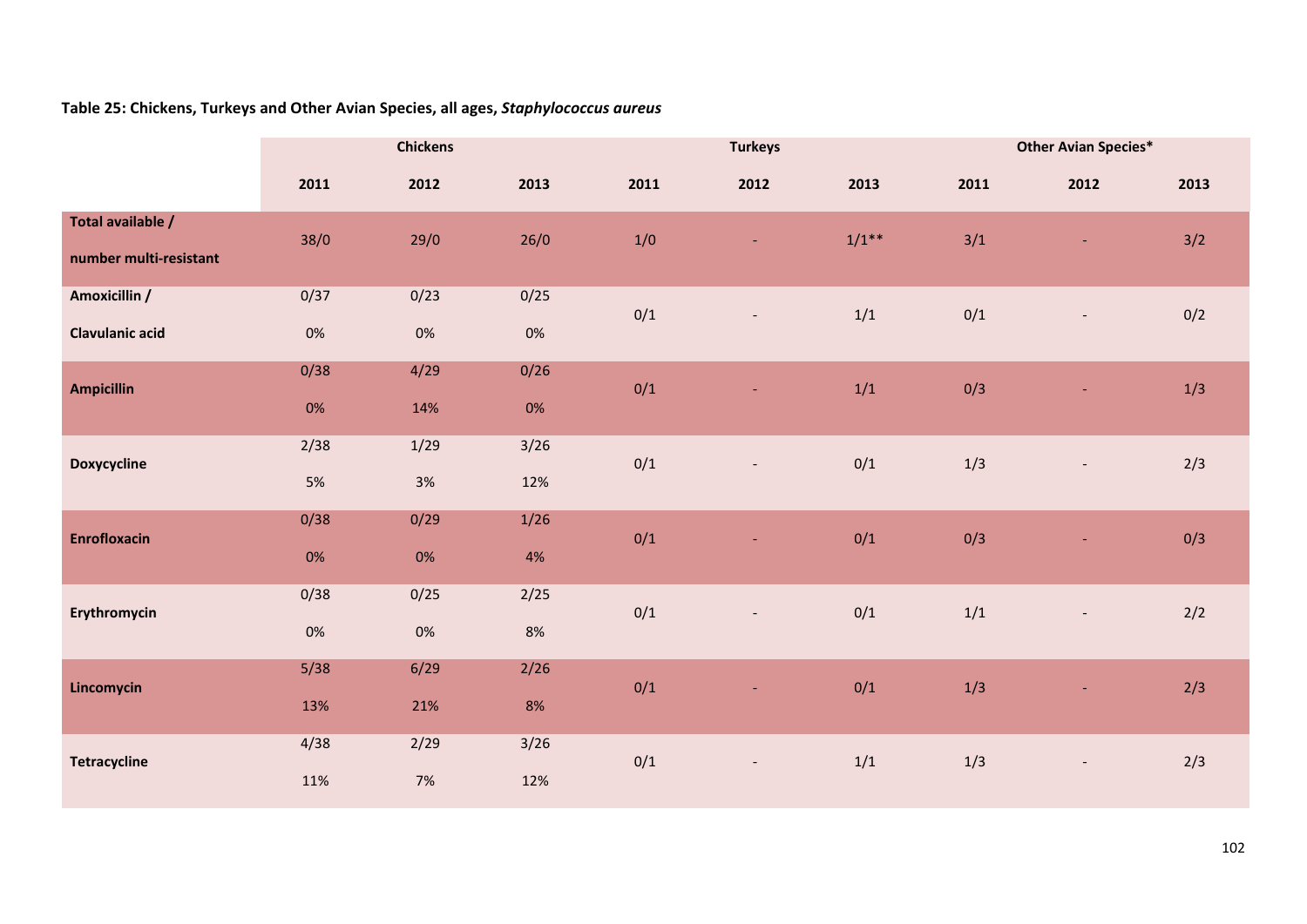| Trimethoprim /<br>Sulphonamide | 0/38<br>0% | 0/29<br>0% | 0/26<br>0% | 0/1 | -                        | 0/1 | 0/3 |  | 0/3 |
|--------------------------------|------------|------------|------------|-----|--------------------------|-----|-----|--|-----|
| <b>Tylosin</b>                 | 0/38       | 0/29       | 1/26       | 0/1 |                          |     |     |  | 2/3 |
|                                | 0%         | 0%         | 4%         |     | $\overline{\phantom{0}}$ | 0/1 | 1/3 |  |     |

- \* 2011 pheasant (1), duck (1), grouse (1).
- \* 2013 pheasant (2), unspecified avian species (1).
- \*\* This isolate was methicillin‐resistant *S. aureus* (MRSA) multi‐locus sequence type 398.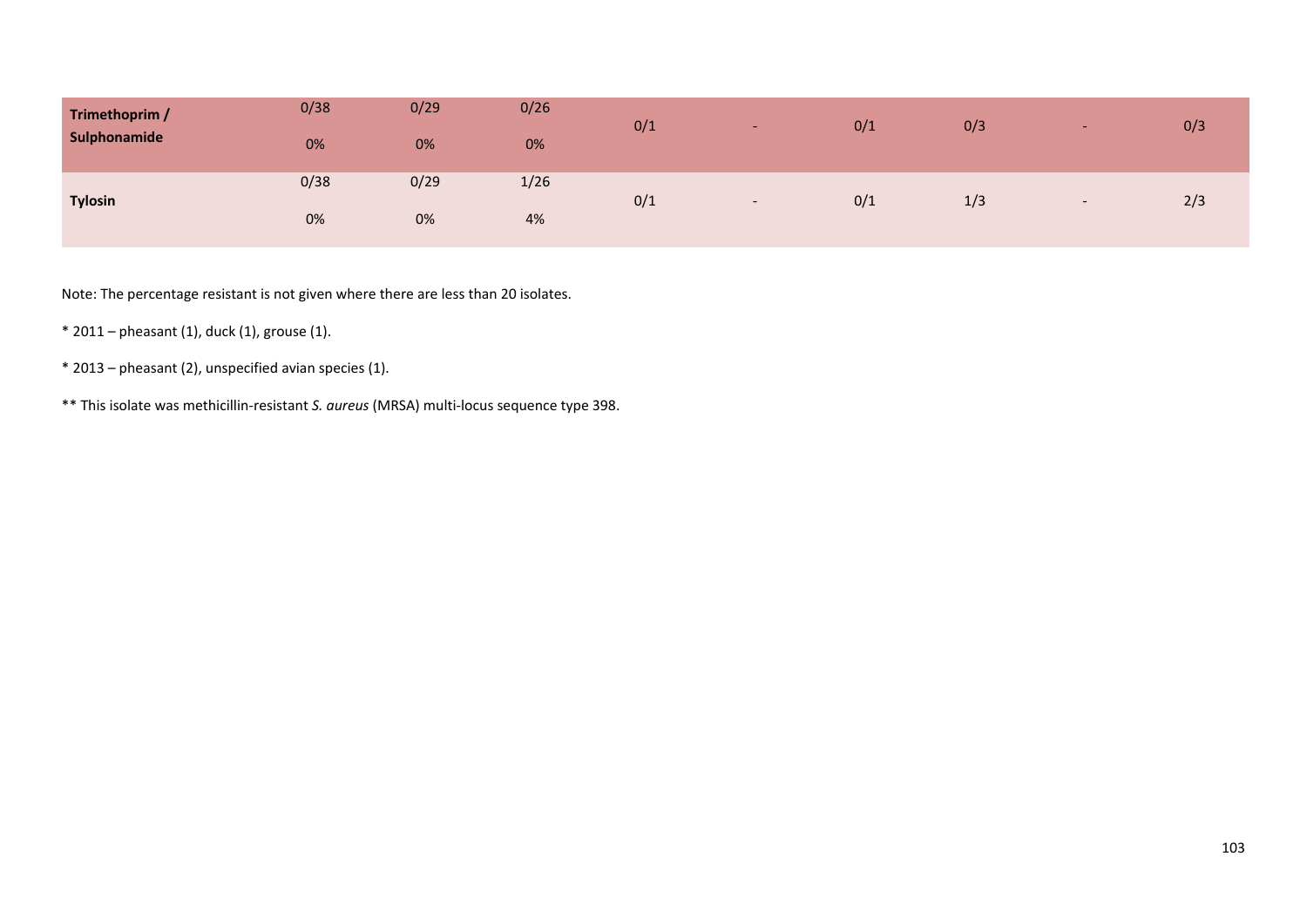# **Table 26: Cattle, Chickens and Other Species,** *Staphylococcus xylosus*

|                                |                          | <b>Cattle</b>            |                          |                          | <b>Chickens</b>          |                |                | <b>Other Species*</b>    |                          |  |  |
|--------------------------------|--------------------------|--------------------------|--------------------------|--------------------------|--------------------------|----------------|----------------|--------------------------|--------------------------|--|--|
|                                | 2011                     | 2012                     | 2013                     | 2011                     | 2012                     | 2013           | 2011           | 2012                     | 2013                     |  |  |
| Total available /              | 1/0                      |                          | ۰                        | 1/0                      | 3/1                      | 3/3            | 1/1            |                          |                          |  |  |
| number multi-resistant         |                          |                          |                          |                          |                          |                |                |                          |                          |  |  |
| Amoxicillin /                  | 0/1                      |                          |                          | 0/1                      | 0/3                      | 0/3            | 0/1            |                          |                          |  |  |
| <b>Clavulanic acid</b>         |                          |                          |                          |                          |                          |                |                |                          |                          |  |  |
| <b>Ampicillin</b>              | 0/1                      | $\blacksquare$           | $\blacksquare$           | 0/1                      | 0/3                      | 1/3            | 0/1            | $\blacksquare$           | $\sim$                   |  |  |
| Cefalexin                      | 0/1                      | $\overline{\phantom{a}}$ | $\overline{\phantom{a}}$ | $\overline{\phantom{a}}$ | $\overline{\phantom{a}}$ | $\sim$         | $\sim$         | $\overline{\phantom{m}}$ | $\overline{\phantom{a}}$ |  |  |
| <b>Doxycycline</b>             | ÷                        | ٠                        | $\equiv$                 | 1/1                      | 2/3                      | 2/3            | 1/1            | ٠                        | $\blacksquare$           |  |  |
| Enrofloxacin                   | $\blacksquare$           | $\blacksquare$           | $\sim$                   | 0/1                      | 0/3                      | 0/3            | 0/1            | $\overline{\phantom{a}}$ | $\overline{\phantom{a}}$ |  |  |
| Erythromycin                   | $\blacksquare$           | $\blacksquare$           | $\sim$                   | 0/1                      | 1/3                      | 2/3            | 0/1            | $\blacksquare$           | $\blacksquare$           |  |  |
| Lincomycin                     | $\overline{\phantom{a}}$ | $\overline{\phantom{a}}$ | $\overline{\phantom{a}}$ | 1/1                      | 2/3                      | 3/3            | 1/1            | $\overline{\phantom{a}}$ | $\overline{\phantom{a}}$ |  |  |
| <b>Neomycin</b>                | 0/1                      | ÷,                       | $\omega$                 | $\blacksquare$           | $\blacksquare$           | $\blacksquare$ | $\blacksquare$ | Ξ                        | ä,                       |  |  |
| <b>Tetracycline</b>            | 0/1                      | $\overline{\phantom{a}}$ | $\sim$                   | 1/1                      | 2/3                      | 2/3            | 1/1            | $\overline{\phantom{a}}$ | $\blacksquare$           |  |  |
| Trimethoprim /<br>Sulphonamide | ٠                        | Ξ                        | $\blacksquare$           | 0/1                      | 0/3                      | 0/3            | 0/1            |                          | ٠                        |  |  |
| <b>Tylosin</b>                 | 0/1                      | $\overline{\phantom{a}}$ | $\sim$                   | 0/1                      | 0/3                      | 1/3            | 0/1            | $\overline{\phantom{a}}$ | $\overline{\phantom{a}}$ |  |  |

\* 2011 ‐ turkey.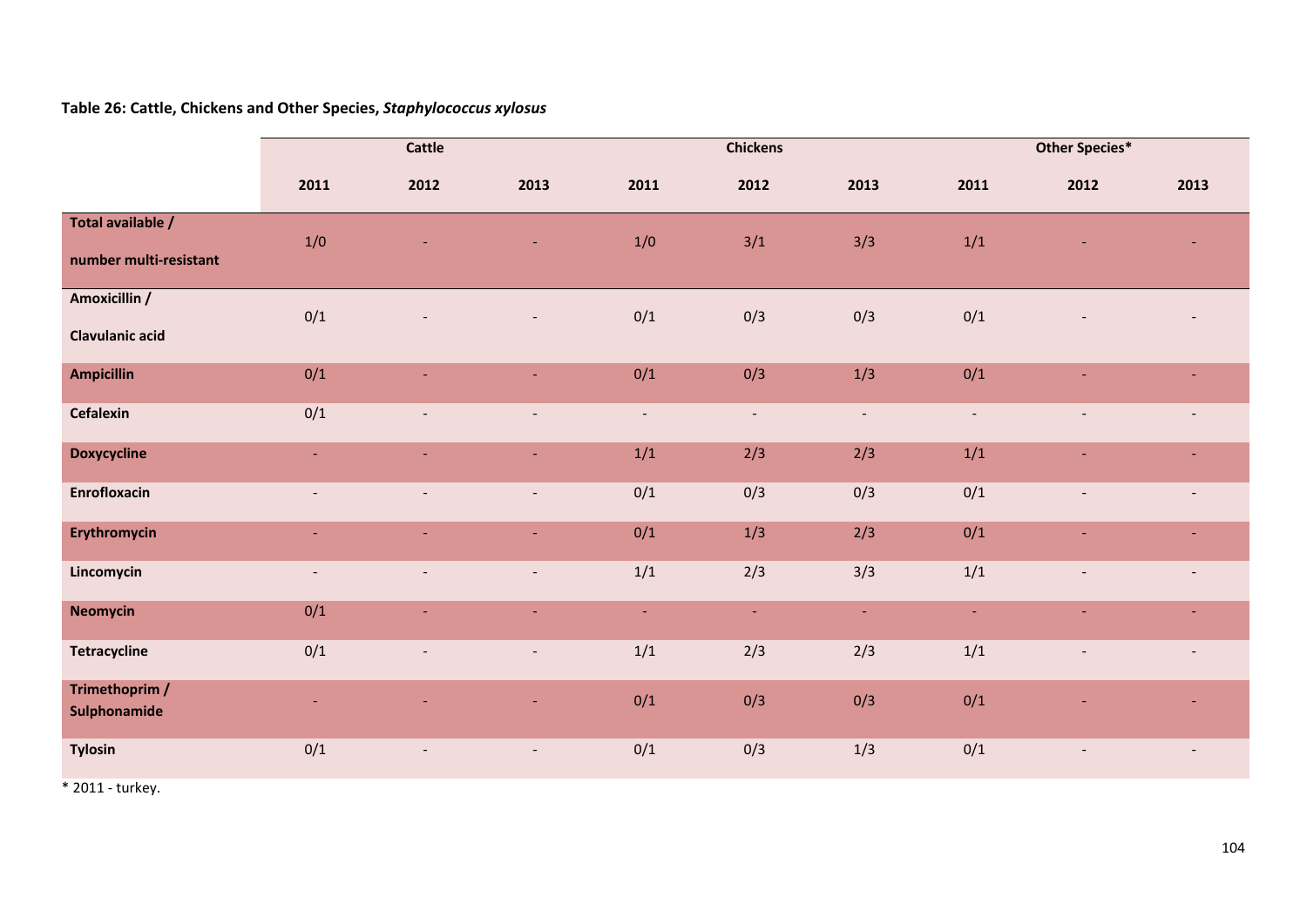## **Table 27: All Salmonellas: antibiotic sensitivity 2013**

| Origin                        | No of<br>cultures | Percentage<br>sensitive to all<br>16<br>antimicrobials | <b>Na</b>    | <b>Cip</b>   | $\mathsf{s}$ | ${\sf N}$      | Apr            | Cn             | Su             | Tm           | Am           | Amc          | Caz          | <b>Ctx</b>   | Fr             | $\mathsf{T}$ | $\mathbf{C}$ |
|-------------------------------|-------------------|--------------------------------------------------------|--------------|--------------|--------------|----------------|----------------|----------------|----------------|--------------|--------------|--------------|--------------|--------------|----------------|--------------|--------------|
| <b>Cattle</b>                 | 518               | 90.7                                                   | 1.4          | $\mathbf{0}$ | 6.2          | 0.2            | $\mathbf{0}$   | 0.2            | 5.4            | 0.8          | 5.0          | $\mathbf{0}$ | $\mathbf{0}$ | $\mathbf{0}$ | $\mathbf{0}$   | 6.2          | 1.0          |
| <b>Sheep</b>                  | 91                | 94.5                                                   | $\mathbf{0}$ | $\mathbf{0}$ | 2.2          | $\mathbf{0}$   | $\mathbf{0}$   | 1.1            | 2.2            | $\pmb{0}$    | 2.2          | $\pmb{0}$    | $\mathbf{0}$ | $\mathbf 0$  | $\pmb{0}$      | 2.2          | $\mathbf{0}$ |
| <b>Pigs</b>                   | 178               | 12.9                                                   | 1.7          | $\mathbf{0}$ | 74.7         | 2.8            | 7.9            | 8.4            | 84.3           | 55.6         | 74.7         | 5.6          | 0.6          | 0.6          | $\mathbf{0}$   | 79.2         | 28.1         |
| <b>Chickens</b>               | 850               | 64.2                                                   | 8.0          | 1.4          | 10.9         | 2.8            | 2.4            | 3.5            | 21.8           | 10.9         | 7.4          | $\mathbf{0}$ | $\mathbf 0$  | $\mathbf 0$  | 2.8            | 20.9         | 3.9          |
| <b>Turkeys</b>                | 242               | 14.9                                                   | 20.2         | 7.0          | 67.8         | 0.4            | $\overline{0}$ | 0.4            | 60.3           | 10.7         | 31.0         | $\mathbf{0}$ | $\mathbf 0$  | $\pmb{0}$    | 0.8            | 56.6         | 0.4          |
| <b>Ducks</b>                  | 191               | 67.5                                                   | 2.1          | $\mathbf{0}$ | 25.1         | 22.5           | $\mathbf{0}$   | $\mathbf{0}$   | 7.9            | 4.2          | 4.7          | $\pmb{0}$    | $\mathbf 0$  | $\mathbf 0$  | 23.0           | 23.6         | 0.5          |
| <b>Geese</b>                  | $\mathbf{1}$      | 100                                                    | $\mathbf{0}$ | $\mathbf{0}$ | $\mathbf{0}$ | $\mathbf{0}$   | $\overline{0}$ | $\overline{0}$ | $\overline{0}$ | $\mathbf{0}$ | $\mathbf{0}$ | $\mathbf{0}$ | $\mathbf{0}$ | $\mathbf{0}$ | $\mathbf{0}$   | $\mathbf 0$  | $\mathbf{0}$ |
| <b>Horses</b>                 | 54                | 57.4                                                   | $\mathbf 0$  | $\mathbf 0$  | 37.0         | $\overline{0}$ | $\overline{0}$ | $\mathbf{0}$   | 38.9           | 1.9          | 35.2         | $\mathbf 0$  | $\mathbf{0}$ | $\mathbf 0$  | $\mathbf{0}$   | 38.9         | 3.7          |
| <b>Dogs</b>                   | 50                | 46.0                                                   | 6.0          | 4.0          | 32.0         | $\pmb{0}$      | $\overline{0}$ | 4.0            | 42.0           | 4.0          | 42.0         | $\mathbf{0}$ | $\mathbf{0}$ | $\mathbf{0}$ | $\overline{0}$ | 38.0         | 2.0          |
| Other non-avian<br>species    | 285               | 72.3                                                   | 1.1          | $\pmb{0}$    | 5.6          | $1.1\,$        | 0.4            | 0.7            | 22.1           | 18.2         | 4.9          | $\pmb{0}$    | $\pmb{0}$    | $\mathbf 0$  | 0.4            | 24.9         | 0.7          |
| <b>Other avian</b><br>species | 48                | 58.3                                                   | 14.6         | 6.3          | 18.8         | 2.1            | 2.1            | 2.1            | 14.6           | 2.1          | 14.6         | $\mathbf{0}$ | $\mathbf{0}$ | $\mathbf{0}$ | $\mathbf{0}$   | 27.1         | 4.2          |
| Feed                          | 28                | 92.9                                                   | $\mathbf 0$  | $\pmb{0}$    | $\mathbf 0$  | $\mathbf 0$    | $\mathbf{0}$   | $\mathbf{0}$   | 7.1            | $7.1$        | $\mathbf 0$  | $\pmb{0}$    | $\mathbf{0}$ | $\mathbf 0$  | $\mathbf{0}$   | 7.1          | $\mathbf 0$  |
| <b>Environment</b>            | 350               | 70.9                                                   | $\mathbf{0}$ | $\mathbf{0}$ | 2.6          | $1.1\,$        | $\overline{0}$ | 0.3            | 21.7           | 19.1         | 3.7          | $\pmb{0}$    | $\mathbf{0}$ | $\mathbf 0$  | $\overline{0}$ | 26.3         | 0.3          |
| <b>Total</b>                  | 2886              | 64.2                                                   | 5.0          | 1.2          | 18.8         | 2.8            | 1.2            | 1.9            | 24.8           | 12.4         | 13.2         | 0.3          | 0.03         | 0.03         | 2.5            | 26.1         | 3.4          |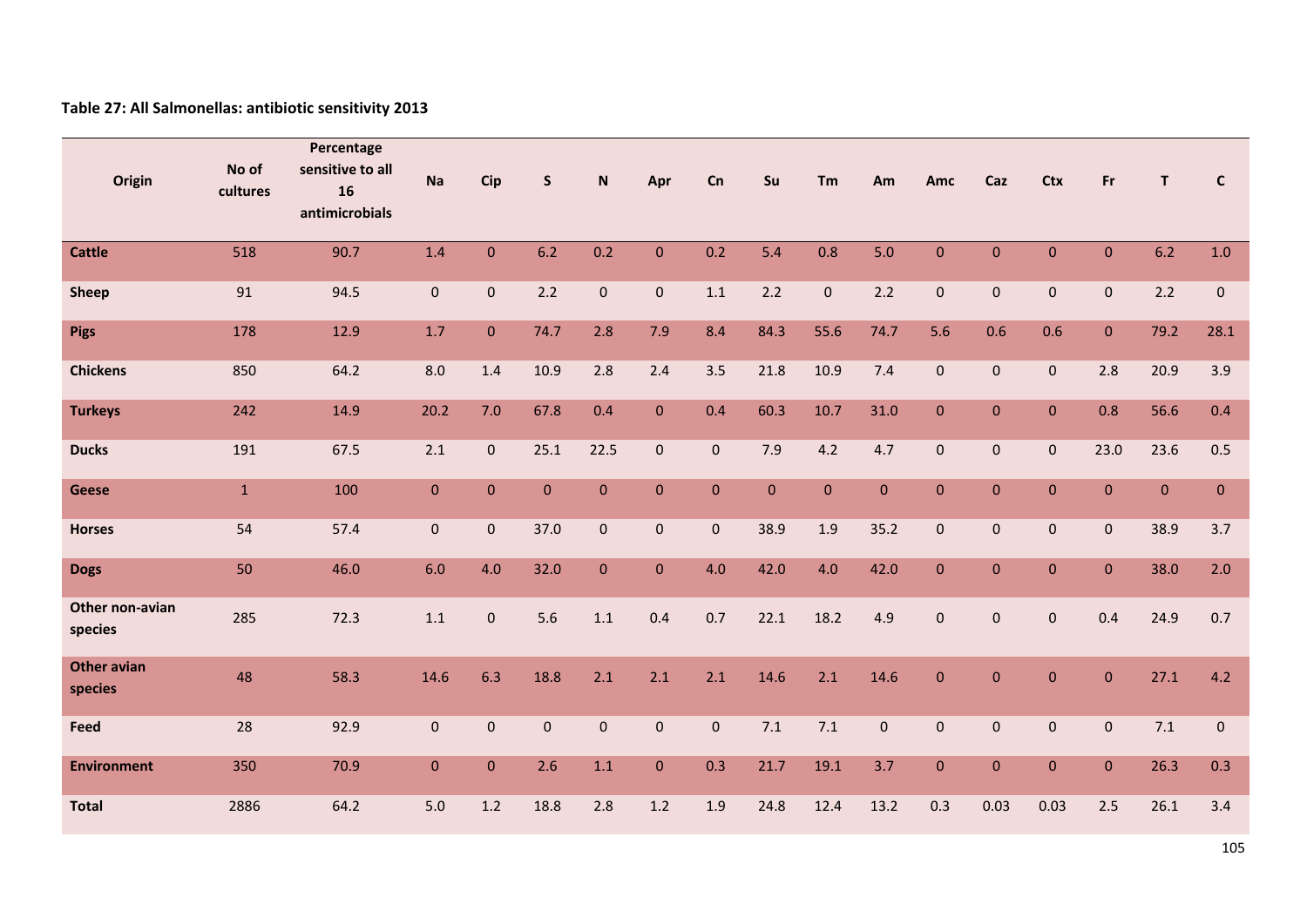Note: The antibiotic codes e.g. S are provided at Annex 1. Most of the cattle isolates are clinical and those from pigs and poultry <sup>a</sup> mixture of clinical and non‐clinical. *[No isolates were resistant to amikacin in 2013]*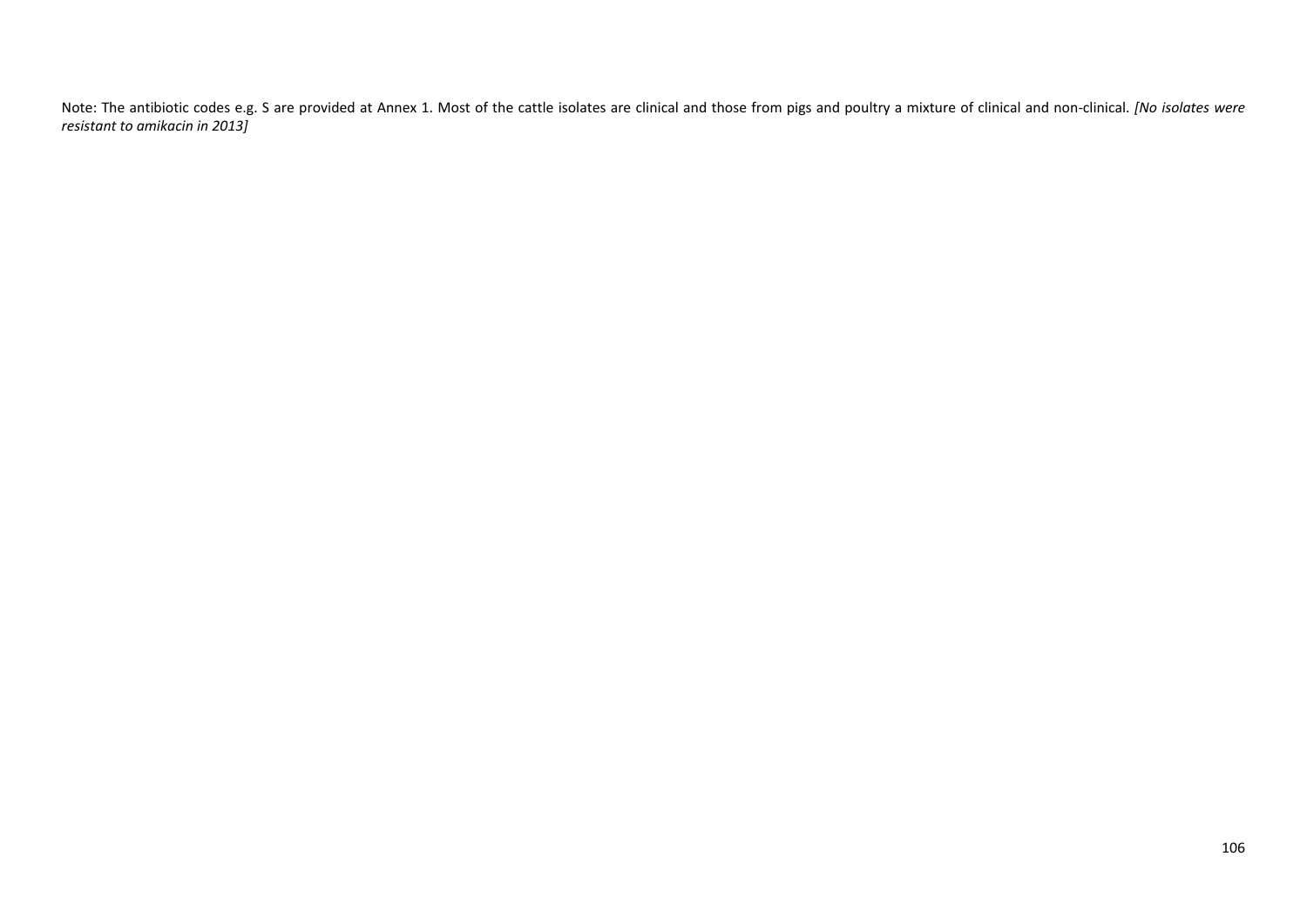|      | No. of   | Percentage<br>sensitive  |              |              | Percentage of isolates resistant to: |             |             |         |              |                |             |  |  |
|------|----------|--------------------------|--------------|--------------|--------------------------------------|-------------|-------------|---------|--------------|----------------|-------------|--|--|
| Year | isolates | to all 16<br>antibiotics | $\mathsf{S}$ | $\mathbf{C}$ | SU                                   | $\mathsf T$ | $\mathsf N$ | AM      | ${\sf FR}$   | <b>TM</b>      | <b>NA</b>   |  |  |
| 2004 | 516      | 97.9                     | 1.0          | 0.8          | $1.2\,$                              | 0.4         | $\mathbf 0$ | 0.2     | $\pmb{0}$    | 0.8            | 0.2         |  |  |
| 2005 | 365      | 98.1                     | $1.1$        | 0.3          | 0.3                                  | 0.3         | $\pmb{0}$   | $0.8\,$ | $\mathbf 0$  | $\overline{0}$ | $\mathbf 0$ |  |  |
| 2006 | 468      | 96.4                     | 0.4          | 0.6          | 1.3                                  | 0.6         | 0.2         | 0.9     | $\mathbf 0$  | 0.2            | $1.5\,$     |  |  |
| 2007 | 381      | 98.7                     | 0.8          | $\pmb{0}$    | $\pmb{0}$                            | 0.2         | $\pmb{0}$   | 0.2     | $\mathbf 0$  | $\mathbf 0$    | $\mathbf 0$ |  |  |
| 2008 | 404      | 96.0                     | 3.2          | 0.3          | 0.3                                  | 0.5         | $\mathbf 0$ | 0.3     | 0.3          | $\mathbf{0}$   | 0.3         |  |  |
| 2009 | 560      | 92.3                     | 7.0          | 0.4          | 0.5                                  | 0.9         | $\mathbf 0$ | 0.5     | 0.2          | $\pmb{0}$      | 0.4         |  |  |
| 2010 | 630      | 95.7                     | 2.7          | 0.2          | 0.5                                  | $\pmb{0}$   | $\pmb{0}$   | 0.2     | $\pmb{0}$    | $\mathbf 0$    | 1.3         |  |  |
| 2011 | 453      | 96.0                     | 3.3          | 0.4          | 0.4                                  | 0.4         | $\pmb{0}$   | 0.2     | $\mathbf 0$  | $\pmb{0}$      | 0.4         |  |  |
| 2012 | 327      | 97.2                     | 1.8          | 0.3          | $\pmb{0}$                            | 0.3         | $\pmb{0}$   | 0.6     | $\mathbf{0}$ | $\mathbf{0}$   | 0.6         |  |  |
| 2013 | 393      | 96.9                     | 1.3          | $\pmb{0}$    | $\pmb{0}$                            | $\mathbf 0$ | 0.3         | 0.3     | $\pmb{0}$    | $\pmb{0}$      | $1.0\,$     |  |  |

**Table 28:** *Salmonella* **Dublin: antibiotic sensitivity monitoring 2004‐2013**

Note: The antibiotic codes e.g. S are provided at **Annex 6**.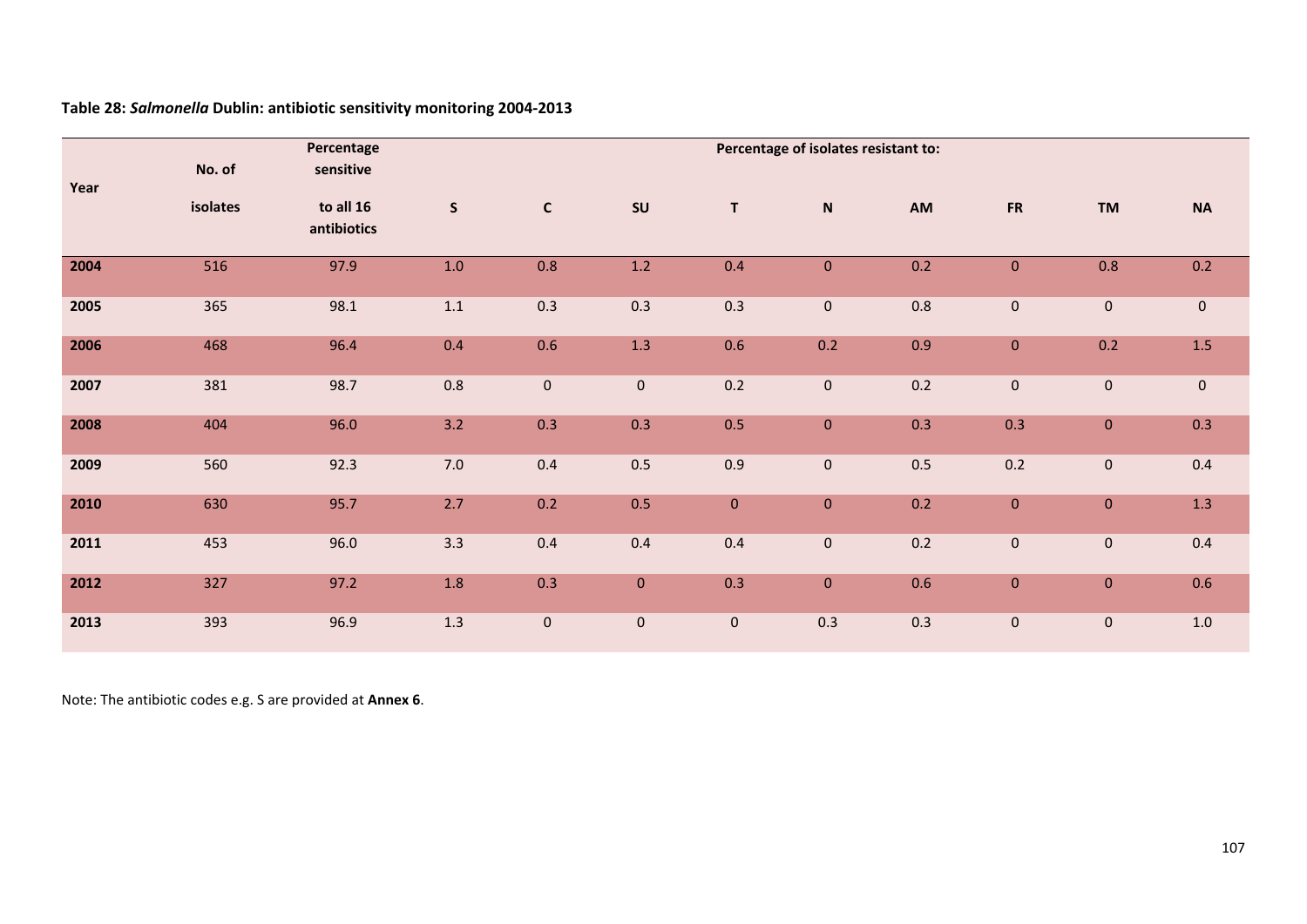**Figure 29: Percentage of the eight most common definitive and undefined types of** *Salmonella* **Typhimurium sensitive to 16 antibiotics in 2013** 

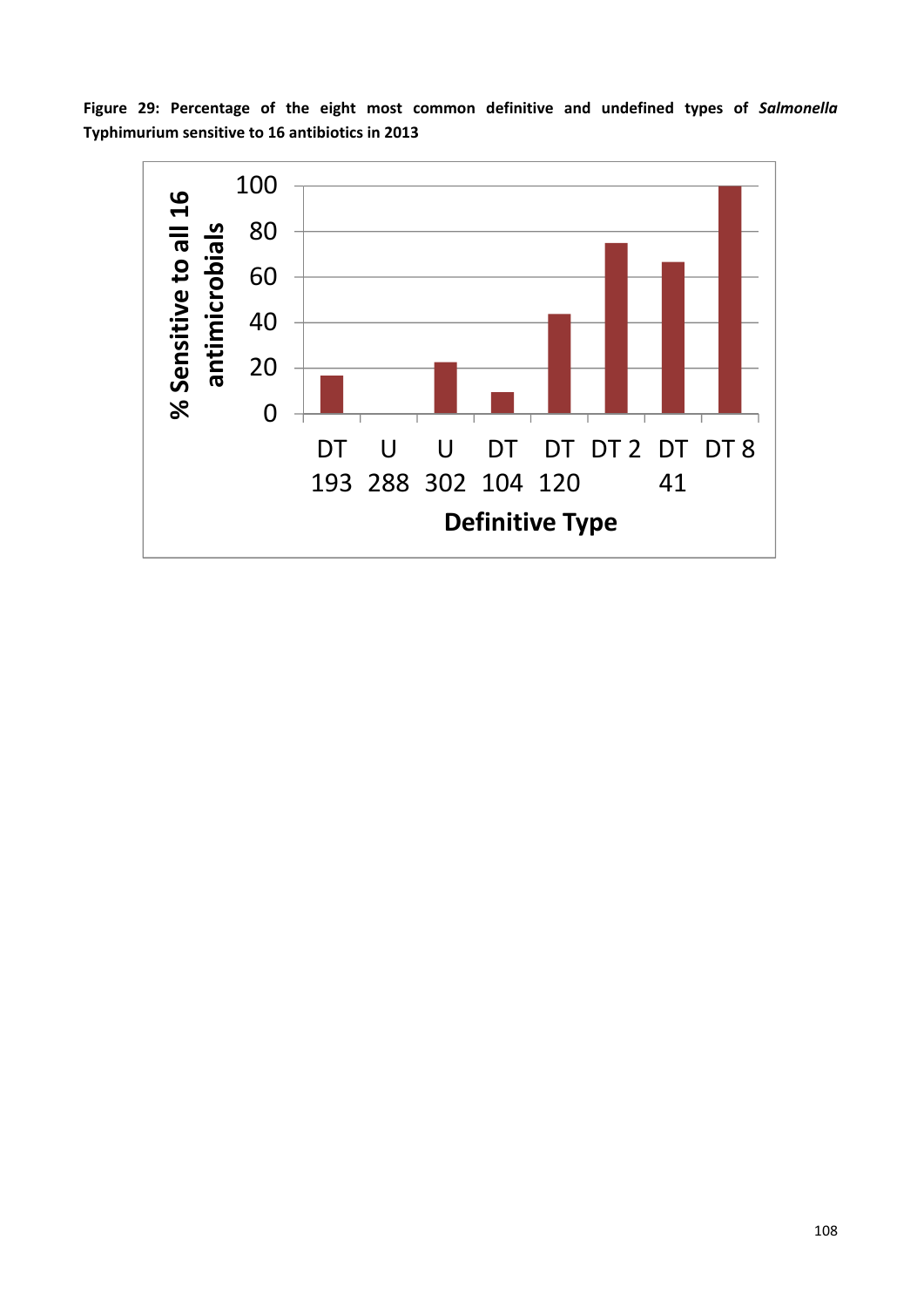|      |                 | Percentage         |             |      |             |                           | Percentage of isolates resistant to: |                          |           |              |            |           |
|------|-----------------|--------------------|-------------|------|-------------|---------------------------|--------------------------------------|--------------------------|-----------|--------------|------------|-----------|
|      | No. of isolates | sensitive          |             |      |             |                           |                                      |                          |           |              |            |           |
| Year | $(DT104)^*$     | to all 16          | $\mathsf S$ | SU   | $\mathbf T$ | $\boldsymbol{\mathsf{N}}$ | AM                                   | <b>FR</b>                | <b>TM</b> | $\mathsf{C}$ | <b>APR</b> | <b>NA</b> |
|      |                 | <b>Antibiotics</b> |             |      |             |                           |                                      |                          |           |              |            |           |
| 2004 | 468 (126)       | 26.7               | 55.8        | 63.7 | 65.6        | 4.5                       | 58.5                                 | 0.6                      | 32.7      | 49.4         | 1.5        | 10.0      |
| 2005 | 552 (144)       | 24.1               | 60.0        | 71.6 | 71.0        | 1.3                       | 67.2                                 | 4.2                      | 36.1      | 53.1         | 0.7        | 8.9       |
| 2006 | 1136 (316)      | 24.2               | 54.2        | 70.2 | 69.2        | 5.1                       | 65.9                                 | $1.0\,$                  | 39.8      | 57.0         | 1.0        | 6.9       |
| 2007 | 1057 (181)      | 11.4               | 70.6        | 85.3 | 81.6        | 4.5                       | 78.4                                 | 0.6                      | 57.9      | 58.8         | $1.5\,$    | 4.5       |
| 2008 | 709 (171)       | 19.6               | 65.7        | 70.7 | 73.8        | 1.6                       | 66.2                                 | $\blacksquare$           | 26.4      | 43.0         | $1.0$      | 3.5       |
| 2009 | 440 (64)        | 25.7               | 60.7        | 67.5 | 65.7        | 3.0                       | 61.1                                 | 0.2                      | 40.7      | 46.1         | 1.1        | 4.1       |
| 2010 | 328 (45)        | 33.5               | 54.6        | 56.7 | 58.2        | 3.0                       | 51.2                                 | 0.3                      | 27.1      | 36.3         | 4.0        | 5.2       |
| 2011 | 427 (52)        | 34.4               | 51.3        | 56.2 | 57.4        | 3.5                       | 49.2                                 | $\overline{\phantom{a}}$ | 37.5      | 24.6         | 20.4       | 4.9       |
| 2012 | 191 (35)        | 27.2               | 59.1        | 63.9 | 64.9        | 2.1                       | 56.5                                 | 0.5                      | 41.9      | 30.4         | 20.4       | 2.6       |
| 2013 | 165 (47)        | 30.3               | 54.5        | 60.6 | 61.2        | 0.6                       | 57.6                                 | $\overline{\phantom{a}}$ | 44.8      | 35.2         | 1.8        | 4.8       |

### **Table 29:** *Salmonella* **Typhimurium: antibiotic sensitivity monitoring 2004‐2013**

Note: The antibiotic codes e.g. S are provided at **Annex 6**.

\* Includes the variants of DTI04, DT104B and U302.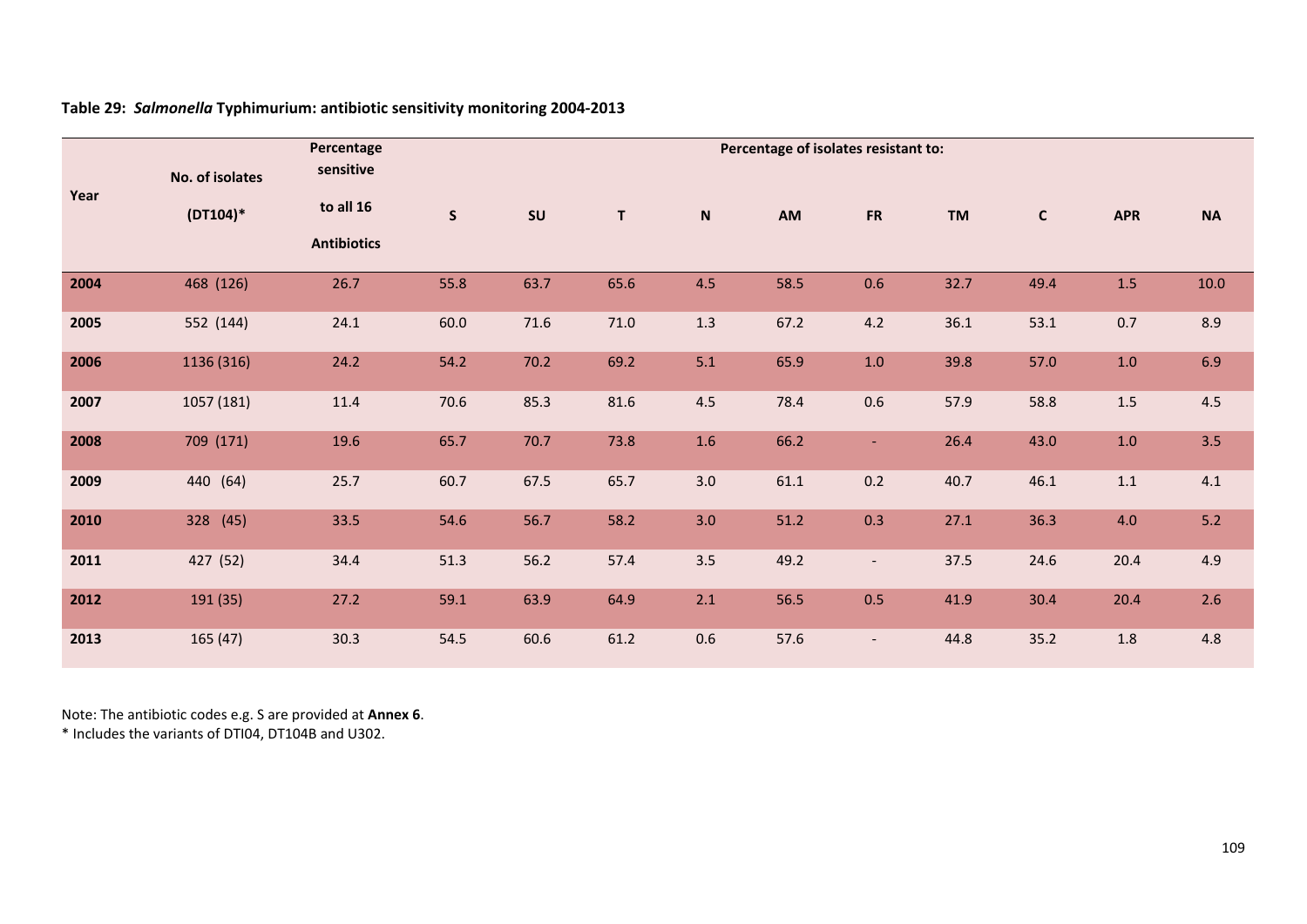**Table 30: Nalidixic acid resistance in** *Salmonella* **Typhimurium DT104 from domestic livestock 2004‐2013. Number of isolates tested (percentage resistant to nalidixic acid)** 

|      |                |                 |              | <b>Livestock species</b> |             |              |
|------|----------------|-----------------|--------------|--------------------------|-------------|--------------|
| Year | <b>Turkeys</b> | <b>Chickens</b> | <b>Ducks</b> | <b>Cattle</b>            | <b>Pigs</b> | <b>Sheep</b> |
| 2004 | 39(74.4)       | 6(0)            | O(0)         | 44(0)                    | 10(10.0)    | 2(0)         |
| 2005 | 32(96.9)       | 6(33.3)         | O(0)         | 40(12.5)                 | 2(0)        | 8(0)         |
| 2006 | 57(71.9)       | 6(50)           | O(0)         | 112(0)                   | 20(0)       | 12(0)        |
| 2007 | 11(100)        | 5(0)            | O(0)         | 33(3)                    | 22(0)       | 7(0)         |
| 2008 | 0(0)           | 6(0)            | O(0)         | 29(3.4)                  | 34(0)       | 5(0)         |
| 2009 | 0(0)           | 2(0)            | 0(0)         | 25(8)                    | 13(15.4)    | 1(0)         |
| 2010 | 2(100)         | 5(0)            | O(0)         | 19(0)                    | 3(0)        | 2(0)         |
| 2011 | 2(100)         | 1(0)            | O(0)         | 16(18.8)                 | O(0)        | 1(0)         |
| 2012 | O(0)           | 0(0)            | 0(0)         | 6(0)                     | 5(0)        | 2(0)         |
| 2013 | 0(0)           | 8(0)            | O(0)         | 9(33.3)                  | 1(0)        | O(0)         |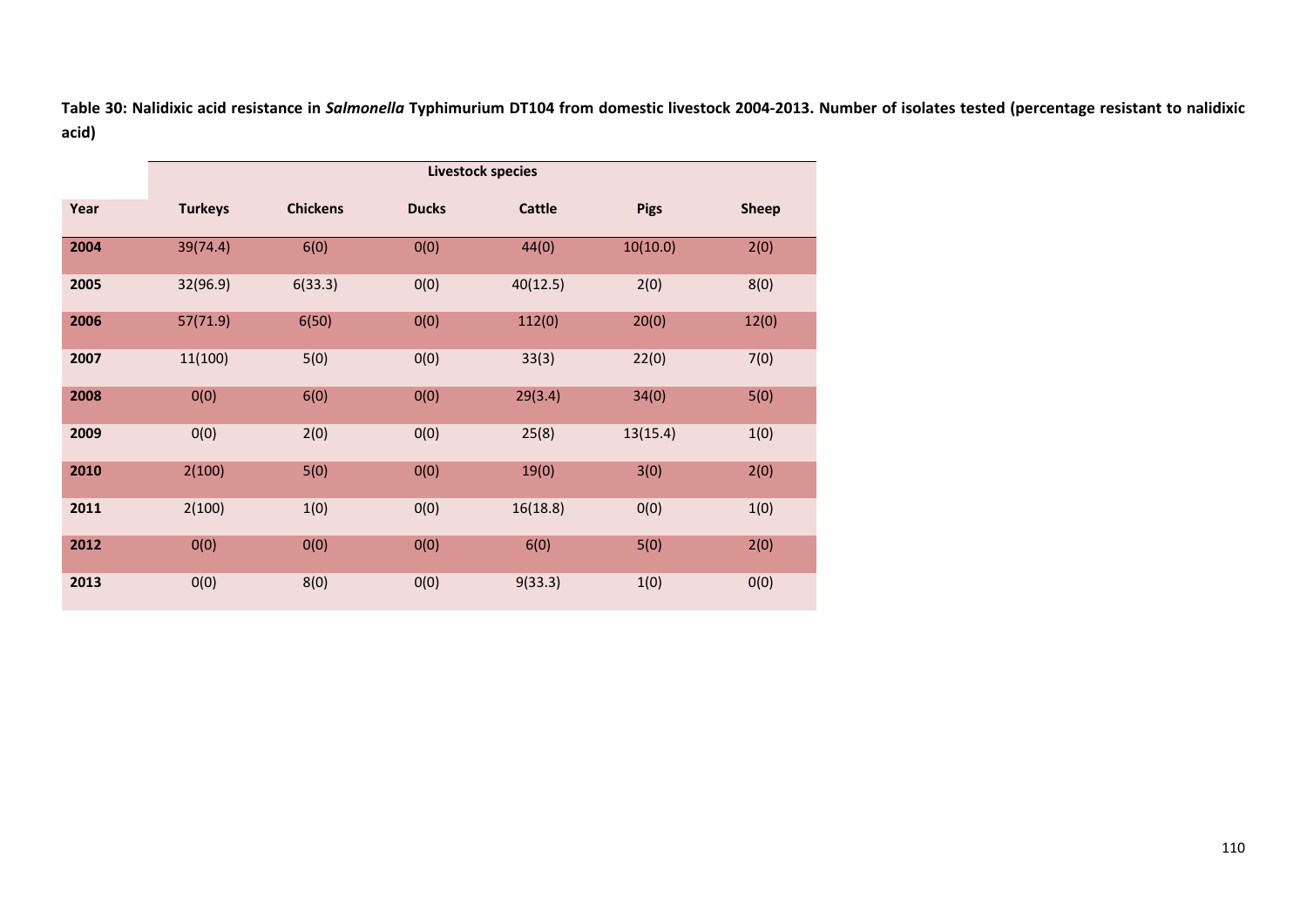|      |                |                 |              | <b>Livestock species</b> |             |              |
|------|----------------|-----------------|--------------|--------------------------|-------------|--------------|
| Year | <b>Turkeys</b> | <b>Chickens</b> | <b>Ducks</b> | <b>Cattle</b>            | <b>Pigs</b> | <b>Sheep</b> |
| 2004 | 55(2)          | 11(0)           | 7(0)         | 90(30)                   | 147(72)     | 7(57)        |
| 2005 | 37(3)          | 10(20)          | 13(0)        | 71(14)                   | 317(56)     | 13(31)       |
| 2006 | 86(7)          | 13(15)          | 35(14)       | 174(20)                  | 555(69)     | 18(28)       |
| 2007 | 24(0)          | 10(0)           | 3(0)         | 86(5)                    | 792(75)     | 10(0)        |
| 2008 | 20(0)          | 39(0)           | 8(0)         | 76(0)                    | 404(42)     | 6(0)         |
| 2009 | 1(0)           | 41(7)           | 11(0)        | 70(0)                    | 237(70)     | 4(0)         |
| 2010 | 5(40)          | 25(4)           | 44(9)        | 63(5)                    | 108(67)     | 5(20)        |
| 2011 | 6(0)           | 20(10)          | 40(2.5)      | 39(15)                   | 244(61)     | 1(0)         |
| 2012 | 0(0)           | 9(22)           | 4(0)         | 15(7)                    | 99(73)      | 5(0)         |
| 2013 | 0(0)           | 12(8)           | 3(0)         | 24(13)                   | 71(93)      | 0(0)         |

**Table 31: Trimethoprim/sulphonamide resistance in** *Salmonella* **Typhimurium (all phage types) from domestic livestock in 2004‐2013. Number of isolates tested (percentage resistant to trimethoprim/sulphonamide)**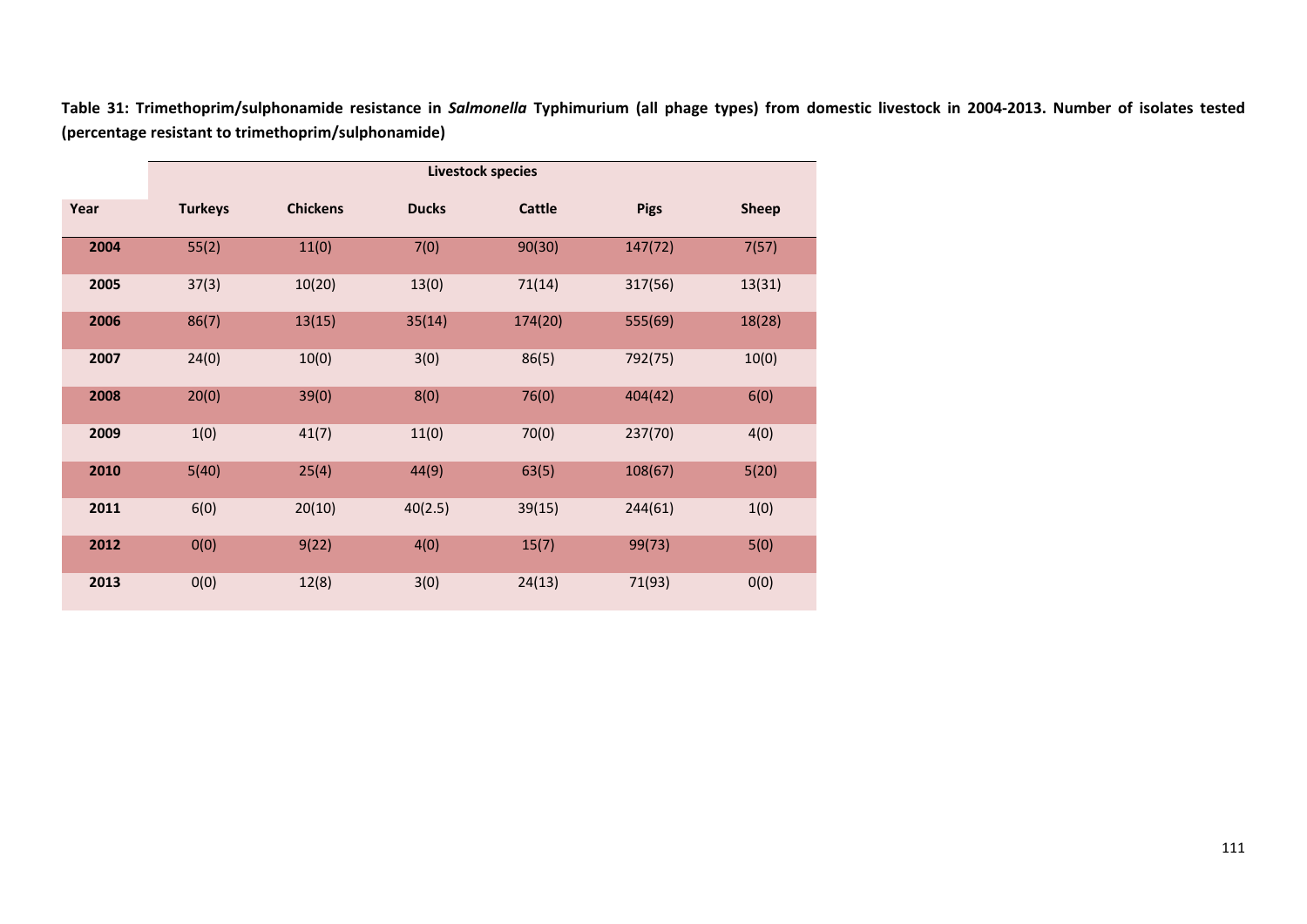|      |                |                 |              | <b>Livestock species</b> |             |              |
|------|----------------|-----------------|--------------|--------------------------|-------------|--------------|
| Year | <b>Turkeys</b> | <b>Chickens</b> | <b>Ducks</b> | <b>Cattle</b>            | <b>Pigs</b> | <b>Sheep</b> |
| 2004 | 39(0)          | 6(0)            | O(0)         | 44(34)                   | 10(10)      | 2(50)        |
| 2005 | 32(0)          | 6(33.3)         | O(0)         | 40(17.5)                 | 2(0)        | 8(37.5)      |
| 2006 | 57(8.8)        | 6(16.7)         | 0(0)         | 112(22.3)                | 20(15)      | 12(41.7)     |
| 2007 | 11(0)          | 5(0)            | 0(0)         | 33(0)                    | 22(4.5)     | 7(0)         |
| 2008 | O(0)           | 6(0)            | O(0)         | 29(0)                    | 34(5.9)     | 5(0)         |
| 2009 | 0(0)           | 2(0)            | O(0)         | 25(0)                    | 13(30.8)    | 1(0)         |
| 2010 | 2(0)           | 5(0)            | 0(0)         | 19(0)                    | 3(0)        | 2(0)         |
| 2011 | 2(0)           | 1(0)            | O(0)         | 16(12.5)                 | O(0)        | 1(0)         |
| 2012 | 0(0)           | O(0)            | O(0)         | 6(0)                     | 5(60)       | 2(0)         |
| 2013 | 0(0)           | 8(12.5)         | O(0)         | 9(0)                     | 1(0)        | O(0)         |

**Table 32: Trimethoprim/sulphonamide resistance in** *Salmonella* **Typhimurium DT104 from domestic livestock in 2004‐2013. Number of isolates tested (percentage resistant to trimethoprim/sulphonamide)**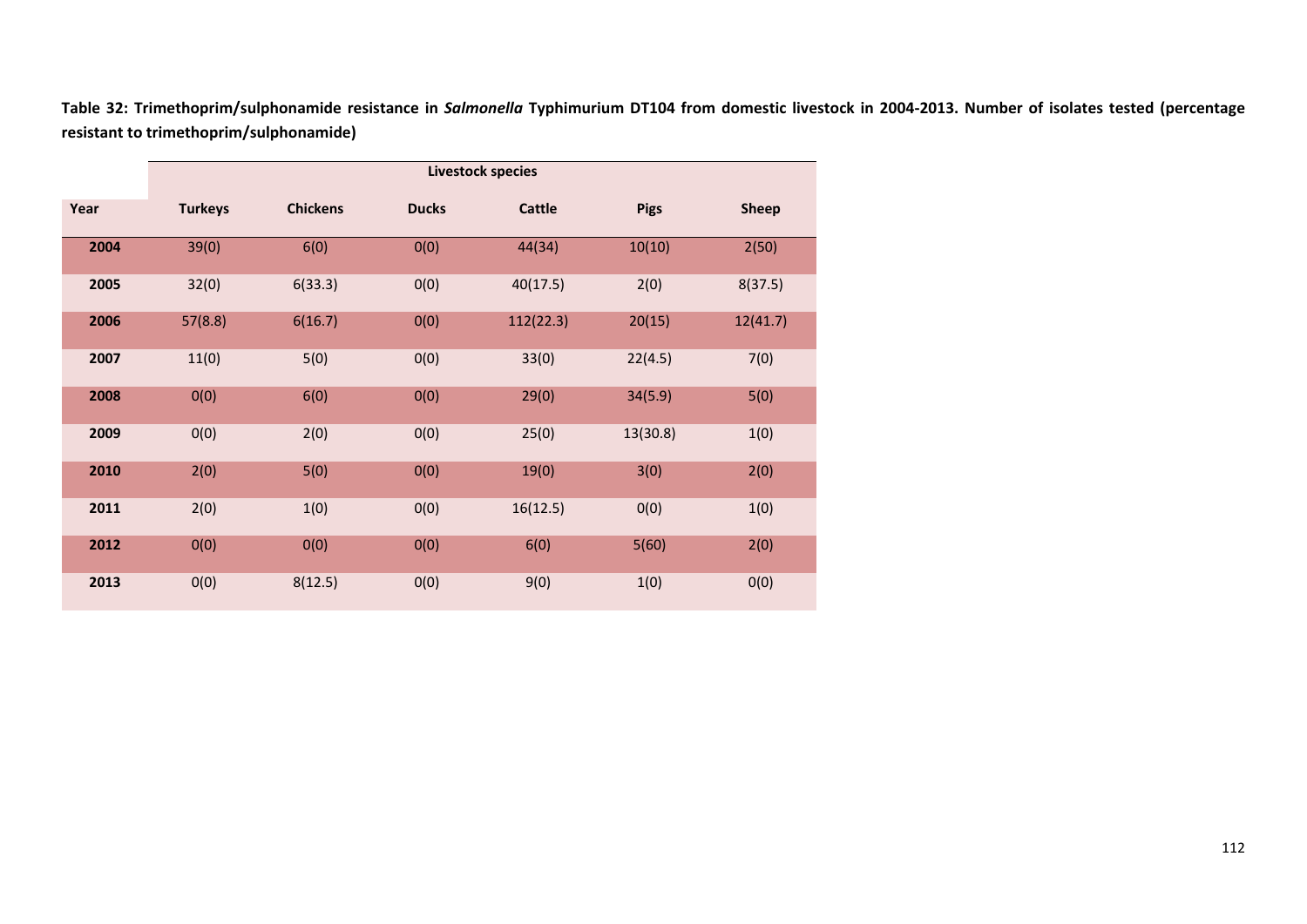**Table 33: Trends in Trimethoprim/sulphonamide resistance in certain phage types of** *Salmonella* **Typhimurium from pigs over the period 2004‐2013. Number of isolates tested (percentage resistant to trimethoprim/sulphonamide)**

|      |               | Determinative type or undefined type |          |
|------|---------------|--------------------------------------|----------|
| Year | <b>DT 193</b> | <b>DT 208</b>                        | U288     |
| 2004 | 19 (79)       | 1(100)                               | 71 (97)  |
| 2005 | 134 (43)      | 0(0)                                 | 107 (96) |
| 2006 | 103 (72)      | 16(25)                               | 229 (96) |
| 2007 | 239 (65)      | 7(14)                                | 374 (97) |
| 2008 | 153 (35)      | 28 (29)                              | 106 (95) |
| 2009 | 71 (69)       | 2(50)                                | 100 (98) |
| 2010 | 35(57)        | 1(0)                                 | 38 (90)  |
| 2011 | 39 (46)       | 1(0)                                 | 55 (96)  |
| 2012 | 24(63)        | 0(0)                                 | 34 (94)  |
| 2013 | 22(91)        | 0(0)                                 | 21(100)  |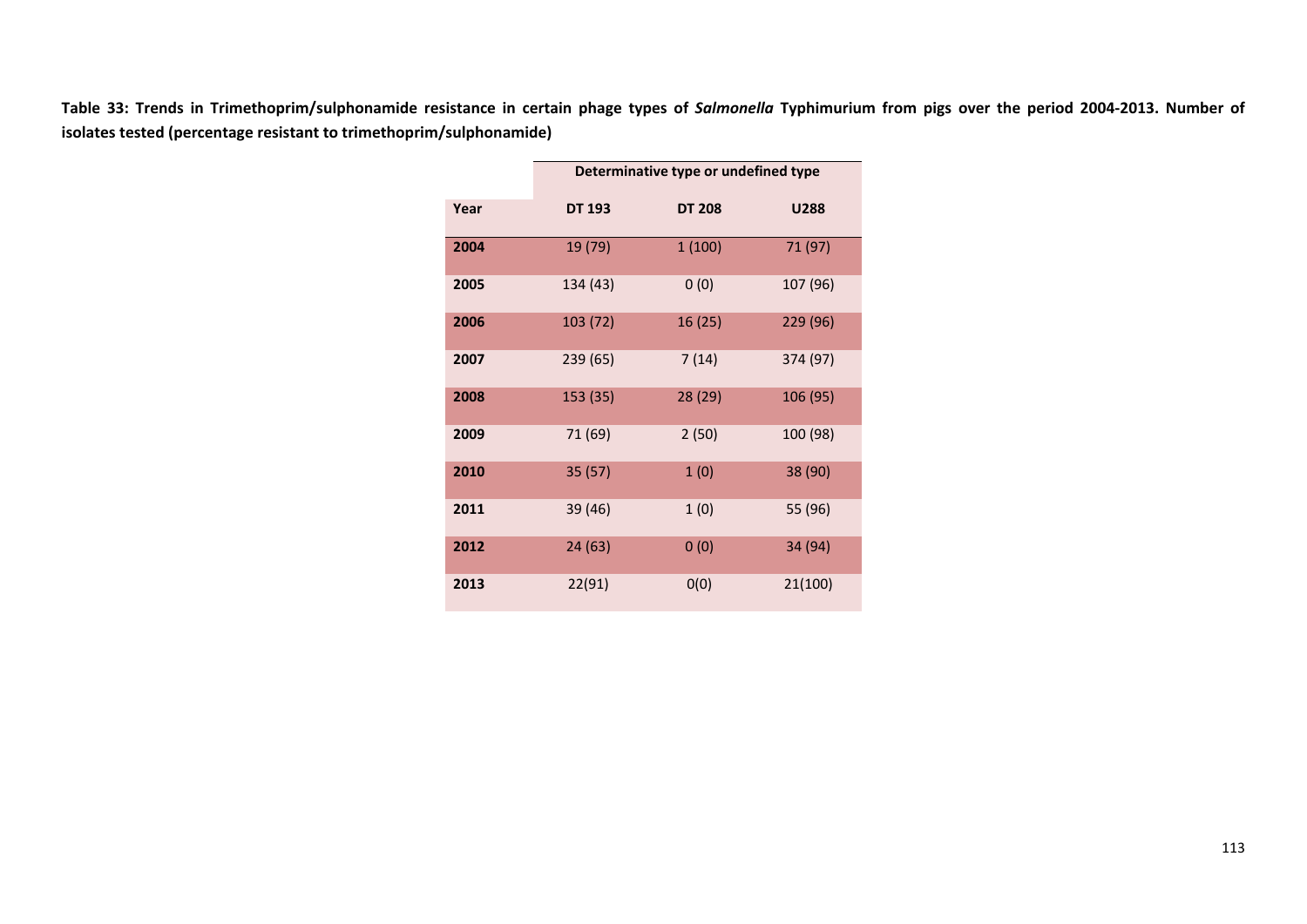|      |                 | % sensitive              |              |      |             |                           | Percentage of isolates resistant to: |           |           |              |            |           |
|------|-----------------|--------------------------|--------------|------|-------------|---------------------------|--------------------------------------|-----------|-----------|--------------|------------|-----------|
| Year | No. of isolates | to all 16<br>antibiotics | $\mathsf{s}$ | SU   | $\mathsf T$ | $\boldsymbol{\mathsf{N}}$ | AM                                   | <b>FR</b> | <b>TM</b> | $\mathbf{C}$ | <b>APR</b> | <b>NA</b> |
| 2004 | 2942            | 67.3                     | 11.6         | 19.1 | 17.5        | 7.2                       | 2.2                                  | 7.8       | 14.0      | 1.3          | 0.3        | 2.1       |
| 2005 | 2683            | 65.6                     | 10.9         | 23.7 | 23.6        | 4.2                       | 4.6                                  | $6.2$     | 12.3      | $2.5\,$      | 0.1        | 2.2       |
| 2006 | 2727            | 58.7                     | 15.8         | 25.1 | 28.8        | 6.9                       | 7.2                                  | 5.7       | 14.2      | 3.2          | 0.2        | 4.0       |
| 2007 | 2248            | 63.4                     | 12.8         | 22.2 | 28.8        | 4.0                       | 7.7                                  | 3.5       | 11.9      | 2.2          | 0.2        | 3.4       |
| 2008 | 2474            | 67.3                     | 14.0         | 17.5 | 23.7        | 3.2                       | 5.0                                  | 1.3       | 8.1       | $1.8\,$      | 0.3        | 1.8       |
| 2009 | 1990            | 64.0                     | 16.4         | 23.2 | 24.4        | 4.1                       | 8.1                                  | 2.9       | 12.6      | 2.5          | 1.7        | 2.1       |
| 2010 | 2126            | 56.7                     | 29.1         | 35.7 | 32.5        | 3.4                       | 12.9                                 | 0.8       | $11.2$    | 1.3          | 0.7        | 1.8       |
| 2011 | 1982            | 56.4                     | 27.2         | 35.1 | 31.1        | 2.7                       | 16.3                                 | 0.2       | 13.6      | 3.6          | 3.2        | 2.6       |
| 2012 | 2018            | 75.0                     | 25.0         | 33.1 | 33.4        | 3.6                       | 13.9                                 | $1.5\,$   | 12.2      | $1.7$        | $2.0$      | 4.0       |
| 2013 | 2328            | 61.2                     | 19.2         | 26.5 | 28.0        | 3.4                       | 12.3                                 | 3.1       | 12.2      | $1.7$        | 1.4        | 5.7       |

**Table 34: Salmonellas, other than** *Salmonella* **Dublin and** *Salmonella* **Typhimurium; antibiotic sensitivity monitoring 2004‐2013** 

Note: The antibiotic codes e.g. S are provided at Annex 1.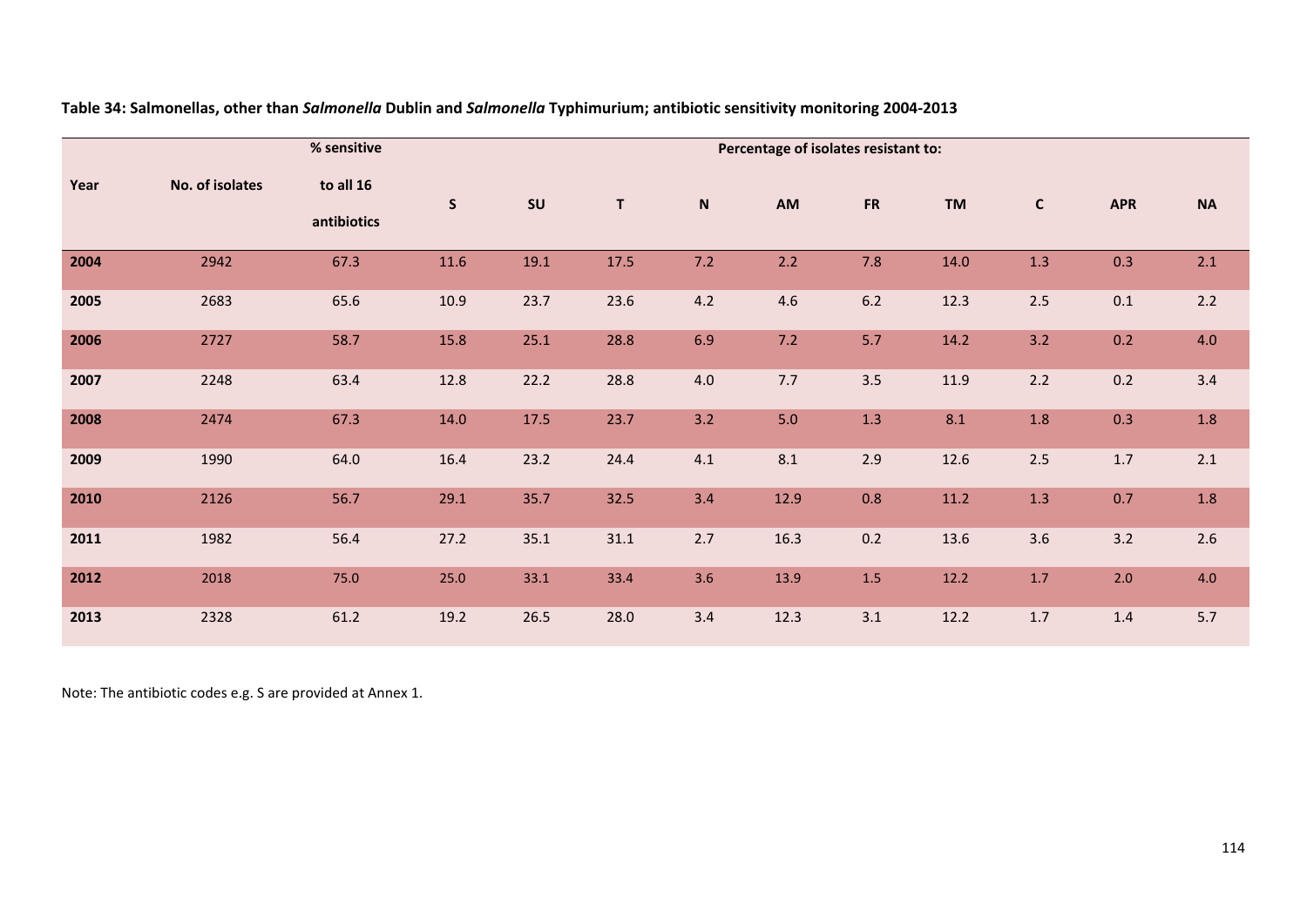**Table 35:** *Salmonella* **spp. from the Broiler** *Salmonella* **National Control Programme (n=170) in 2013. MIC values for selected antibiotics, determined in accordance with EFSA's recommendations** 

|                    | ECV                 |       |       |      |      |      | Number of isolates with a minimum concentration of inhibition equal to: (MIC in mg/L) |            |                         |                |                |                         |                |                         |                         |              |     |     |      |
|--------------------|---------------------|-------|-------|------|------|------|---------------------------------------------------------------------------------------|------------|-------------------------|----------------|----------------|-------------------------|----------------|-------------------------|-------------------------|--------------|-----|-----|------|
| <b>Antibiotics</b> | Percentage<br>above | 0.008 | 0.015 | 0.03 | 0.06 | 0.12 | 0.25                                                                                  | <b>S.O</b> | $\blacksquare$          | $\sim$         | 4              | $\infty$                | $\mathfrak{a}$ | 32                      | $\mathbf{g}$            | 128          | 256 | 512 | 1024 |
| Tetracyclines      | 23                  |       |       |      |      |      |                                                                                       |            |                         | 119            | 9              | $\overline{\mathbf{3}}$ | $\ast$         | $\overline{\mathbf{3}}$ | 36                      |              |     |     |      |
| Chloramphenicol    | 3                   |       |       |      |      |      |                                                                                       |            |                         |                |                | 145                     | $20*$          | $\overline{4}$          | $\mathbf{1}$            |              |     |     |      |
| Ampicillin         | 11                  |       |       |      |      |      |                                                                                       |            | 122                     | 21             | 8              | $\overline{2}$          | $\mathbf{1}^*$ | 16                      |                         |              |     |     |      |
| Cefotaxime         | $\mathbf 0$         |       |       |      |      |      | 167                                                                                   | 3          |                         |                | $\ast$         |                         |                |                         |                         |              |     |     |      |
| Nalidixic acid     | 4                   |       |       |      |      |      |                                                                                       |            |                         |                | 150            | 13                      |                | $\ast$                  | $\overline{\mathbf{z}}$ |              |     |     |      |
| Ciprofloxacin      | 4                   |       | 68    | 85   | 10   |      | 4                                                                                     |            | $\overline{\mathbf{3}}$ | $\ast$         |                |                         |                |                         |                         |              |     |     |      |
| Sulphonamide       | 19                  |       |       |      |      |      |                                                                                       |            |                         |                |                | 9                       | 122            | 5                       |                         | $\mathbf{1}$ |     |     | 33   |
| Trimethoprim       | 18                  |       |       |      |      |      |                                                                                       | 135        | $\overline{\mathbf{3}}$ | $\overline{2}$ | $\ast$         |                         |                | 30 <sub>o</sub>         |                         |              |     |     |      |
| Streptomycin       | 6                   |       |       |      |      |      |                                                                                       |            |                         |                | $\overline{7}$ | 23                      | $12*$          | $\overline{2}$          | $\overline{2}$          | $\mathbf{1}$ |     |     |      |
| Gentamicin         | 5                   |       |       |      |      |      |                                                                                       | 143        | 19                      |                |                | $1*$                    | 4              | 3 <sup>2</sup>          |                         |              |     |     |      |

Red shading denotes the dilution range tested. Isolates at the highest end of <sup>a</sup> concentration range may have an MIC equal to or higher than that concentration.

Bold vertical lines indicate the epidemiological cut‐off values recommended by EFSA.

ECV – Epidemiological cut‐off value.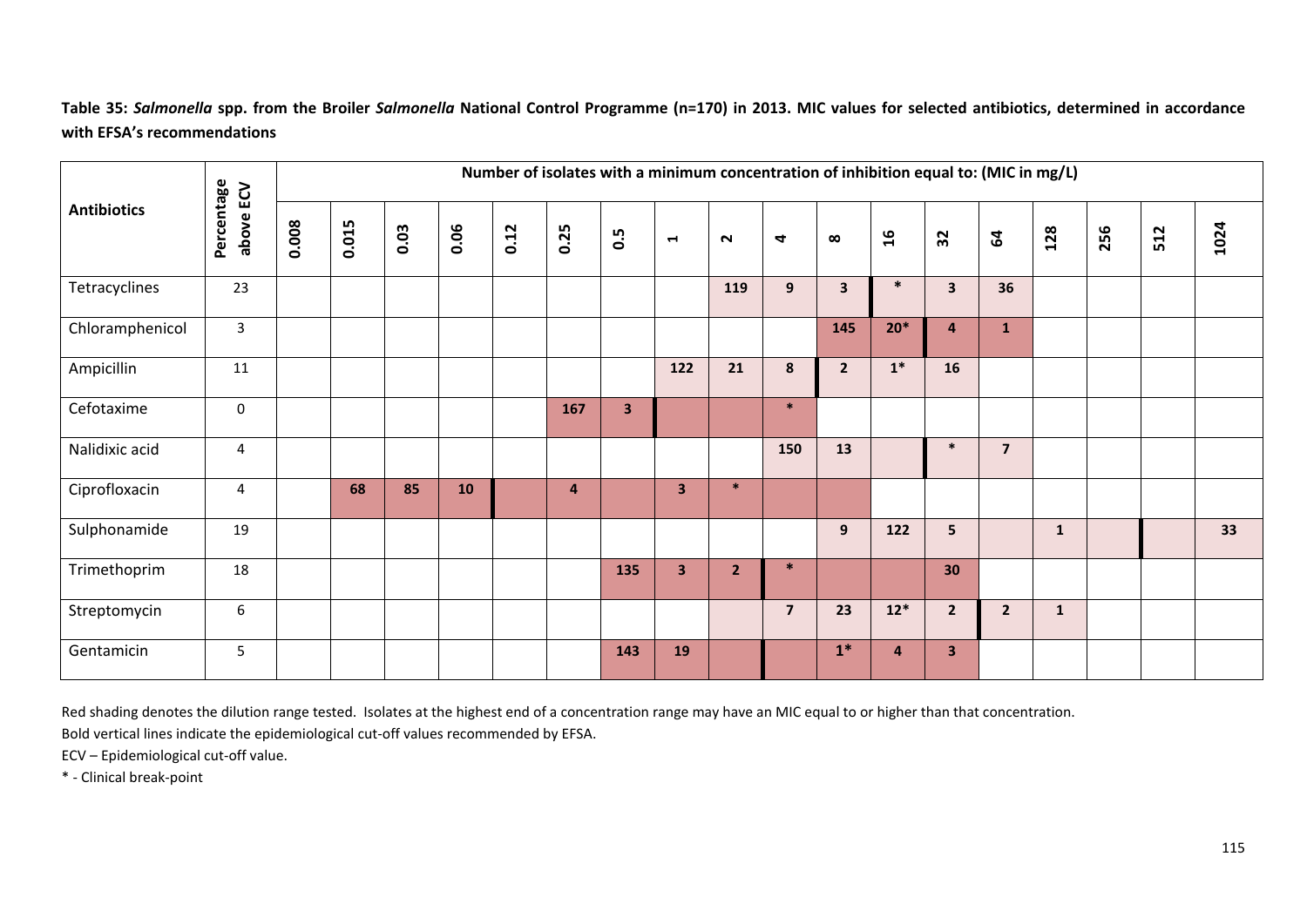**Table 36:** *Salmonella* **spp. from the Laying Hen** *Salmonella* **National Control Programme (n=56), 2013. MIC values for selected antibiotics, determined in accordance with EFSA's recommendations**

|                   |                         |       |       |      |                | Number of isolates with a minimum concentration of inhibition equal to: (MIC in mg/L) |                |              |                |                |              |              |                |                         |              |                |     |     |                |
|-------------------|-------------------------|-------|-------|------|----------------|---------------------------------------------------------------------------------------|----------------|--------------|----------------|----------------|--------------|--------------|----------------|-------------------------|--------------|----------------|-----|-----|----------------|
| <b>Antibiotic</b> | Percentage<br>above ECV | 0.008 | 0.015 | 0.03 | 0.06           | 0.12                                                                                  | 0.25           | 0.5          | $\blacksquare$ | $\sim$         | 4            | $\infty$     | $\mathfrak{a}$ | 32                      | $\mathbf{2}$ | 128            | 256 | 512 | 1024           |
| Tetracyclines     | 14                      |       |       |      |                |                                                                                       |                |              | 10             | 38             |              |              | $\ast$         |                         | 8            |                |     |     |                |
| Chloramphenicol   | $\mathbf 0$             |       |       |      |                |                                                                                       |                |              |                | $\overline{2}$ | 12           | 42           | $\ast$         |                         |              |                |     |     |                |
| Ampicillin        | 13                      |       |       |      |                |                                                                                       |                | $\mathbf{1}$ | 33             | 12             | $\mathbf{3}$ |              | $\ast$         | $\overline{7}$          |              |                |     |     |                |
| Cefotaxime        | $\mathbf 0$             |       |       |      | 37             | 16                                                                                    | 2 <sup>1</sup> | $\mathbf{1}$ |                |                | $\ast$       |              |                |                         |              |                |     |     |                |
| Nalidixic acid    | $\mathbf 0$             |       |       |      |                |                                                                                       |                |              |                |                | 55           | $\mathbf{1}$ |                | $\ast$                  |              |                |     |     |                |
| Ciprofloxacin     | 0                       | 1     | 25    | 28   | $\overline{2}$ |                                                                                       |                |              |                | $\ast$         |              |              |                |                         |              |                |     |     |                |
| Sulphonamide      | 13                      |       |       |      |                |                                                                                       |                |              |                |                |              | 13           | 33             | $\overline{\mathbf{3}}$ |              |                |     |     | $\overline{7}$ |
| Trimethoprim      | $\overline{2}$          |       |       |      |                |                                                                                       |                | 54           | $\mathbf{1}$   |                | $\ast$       |              |                | $\mathbf{1}$            |              |                |     |     |                |
| Streptomycin      | 13                      |       |       |      |                |                                                                                       |                |              |                |                | 11           | 25           | $11*$          | $2^{\circ}$             |              | $\overline{7}$ |     |     |                |
| Gentamicin        | $\mathbf 0$             |       |       |      |                |                                                                                       | 15             | 36           | 4              | $\mathbf{1}$   |              | $\ast$       |                |                         |              |                |     |     |                |

Red shading denotes the dilution range tested. Isolates at the highest end of <sup>a</sup> concentration range may have an MIC equal to or higher than that concentration.

Bold vertical lines indicate the epidemiological cut‐off values recommended by EFSA.

ECV – Epidemiological cut‐off value.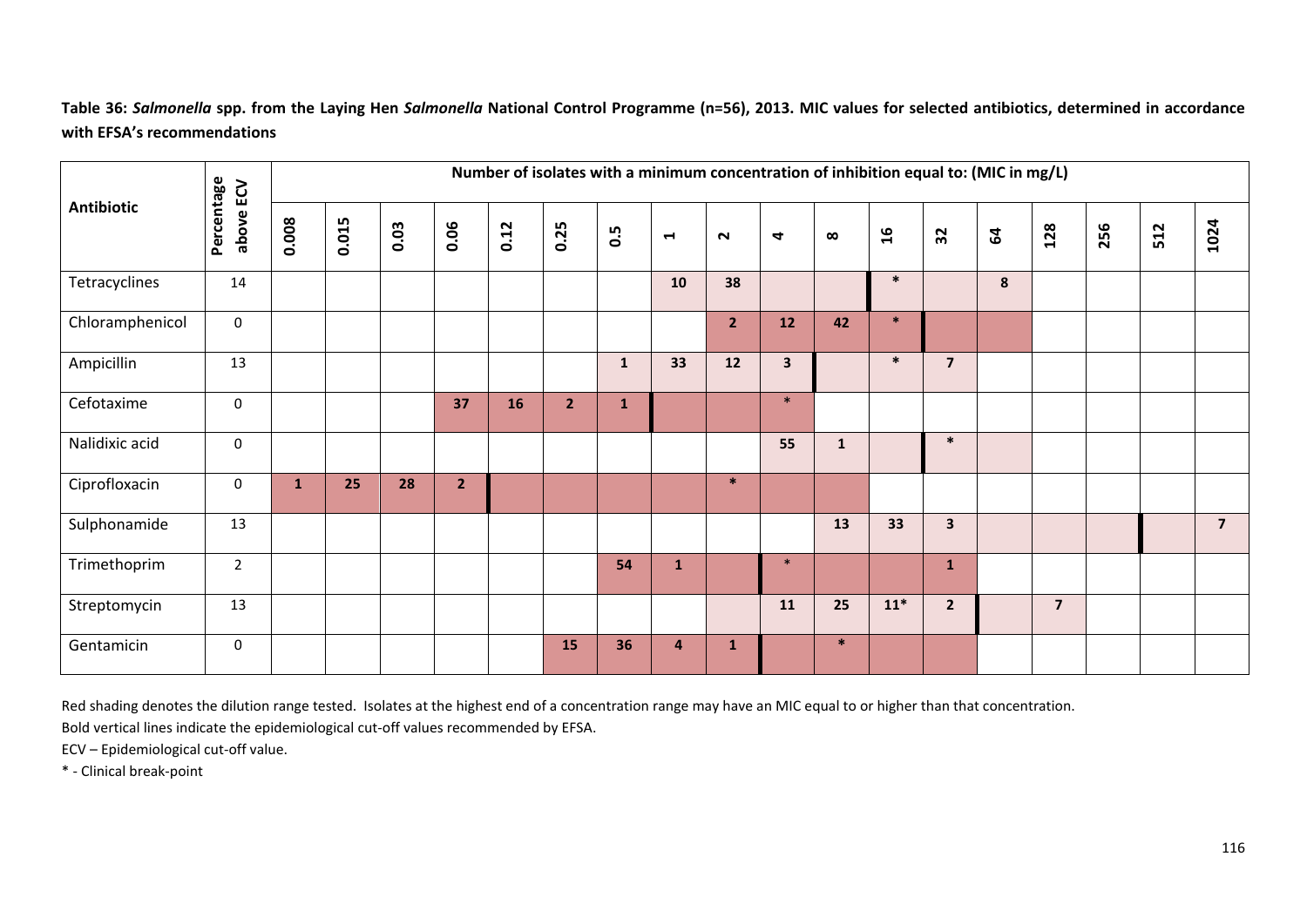**Table 37:** *Salmonella* **spp. from the Turkey** *Salmonella* **National Control Programme (n=170), 2013. MIC values for selected antibiotics, determined in accordance with EFSA's recommendations** 

|                 | ECV                 |                |       |      |      |      | Number of isolates with a minimum concentration of inhibition equal to: (MIC in mg/L) |                |                       |                |              |              |                |                |                         |     |     |     |      |
|-----------------|---------------------|----------------|-------|------|------|------|---------------------------------------------------------------------------------------|----------------|-----------------------|----------------|--------------|--------------|----------------|----------------|-------------------------|-----|-----|-----|------|
| Antibiotic      | Percentage<br>above | 0.008          | 0.015 | 0.03 | 0.06 | 0.12 | 0.25                                                                                  | 0.5            | $\blacktriangleright$ | $\sim$         | 4            | $\infty$     | $\mathfrak{a}$ | 32             | 64                      | 128 | 256 | 512 | 1024 |
| Tetracyclines   | 69                  |                |       |      |      |      |                                                                                       |                | 5 <sup>1</sup>        | 43             | 5            |              | $3*$           |                | 114                     |     |     |     |      |
| Chloramphenicol | $\boldsymbol{0}$    |                |       |      |      |      |                                                                                       |                |                       | $\overline{2}$ | 14           | 127          | $27*$          |                |                         |     |     |     |      |
| Ampicillin      | 26                  |                |       |      |      |      |                                                                                       | $\overline{2}$ | 97                    | 26             | $\mathbf{1}$ |              | $1^*$          | 43             |                         |     |     |     |      |
| Cefotaxime      | $\mathbf 0$         |                |       |      | 43   | 93   | 26                                                                                    | 8              |                       |                | $\ast$       |              |                |                |                         |     |     |     |      |
| Nalidixic acid  | 14                  |                |       |      |      |      |                                                                                       |                |                       |                | 143          | $\mathbf{3}$ |                | $\ast$         | 24                      |     |     |     |      |
| Ciprofloxacin   | 14                  | 2 <sup>2</sup> | 37    | 104  | 3    |      | 6                                                                                     | 17             | $\mathbf{1}$          | $\ast$         |              |              |                |                |                         |     |     |     |      |
| Sulphonamide    | 70                  |                |       |      |      |      |                                                                                       |                |                       |                |              | 4            | 41             | 5              | $\mathbf{1}$            |     |     |     | 119  |
| Trimethoprim    | 13                  |                |       |      |      |      |                                                                                       | 141            | $\overline{7}$        |                | $\ast$       |              |                | 22             |                         |     |     |     |      |
| Streptomycin    | 69                  |                |       |      |      |      |                                                                                       |                |                       | $\mathbf{1}$   | 11           | 27           | $11*$          | 2 <sup>1</sup> | $\overline{\mathbf{3}}$ | 115 |     |     |      |
| Gentamicin      | $\boldsymbol{0}$    |                |       |      |      |      | 45                                                                                    | 118            | $\overline{7}$        |                |              | $\ast$       |                |                |                         |     |     |     |      |

Red shading denotes the dilution range tested. Isolates at the highest end of <sup>a</sup> concentration range may have an MIC equal to or higher than that concentration.

Bold vertical lines indicate the epidemiological cut‐off values recommended by EFSA.

ECV – Epidemiological cut‐off value.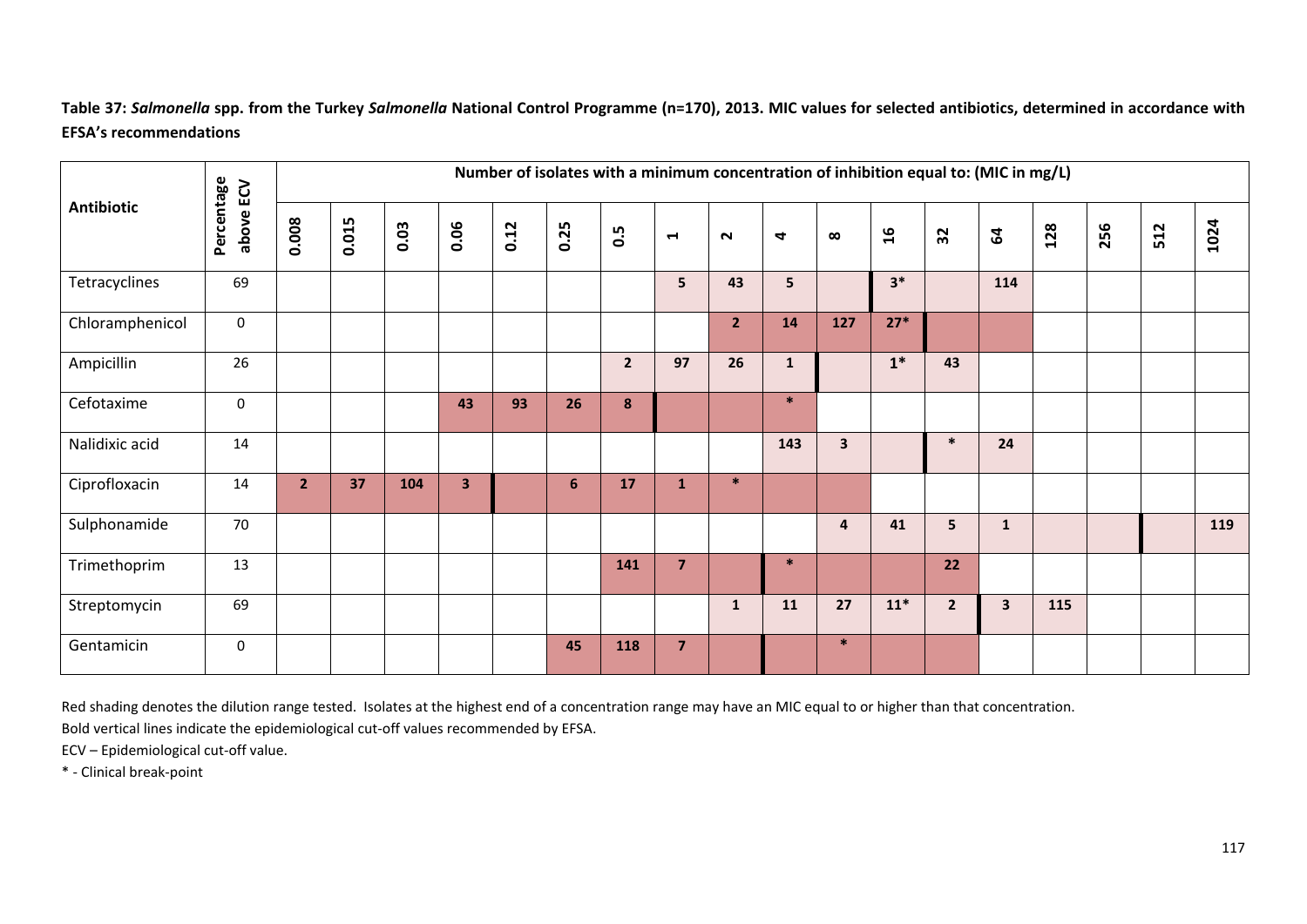|                   |                         |       |       |      |      | Number of isolates with a minimum concentration of inhibition equal to: (MIC in mg/L) |              |     |                |              |        |              |                 |                         |                |     |     |     |      |
|-------------------|-------------------------|-------|-------|------|------|---------------------------------------------------------------------------------------|--------------|-----|----------------|--------------|--------|--------------|-----------------|-------------------------|----------------|-----|-----|-----|------|
| <b>Antibiotic</b> | Percentage<br>above ECV | 0.008 | 0.015 | 0.03 | 0.06 | 0.12                                                                                  | 0.25         | 0.5 | $\blacksquare$ | $\sim$       | 4      | $\infty$     | $\overline{16}$ | 32                      | $\mathbf{g}$   | 128 | 256 | 512 | 1024 |
| Tetracyclines     | 68                      |       |       |      |      |                                                                                       |              |     | 13             | 34           |        |              | $\ast$          | $\overline{\mathbf{3}}$ | 97             |     |     |     |      |
| Chloramphenicol   | 24                      |       |       |      |      |                                                                                       |              |     |                | $\mathbf{1}$ | 10     | 95           | $5*$            |                         | 36             |     |     |     |      |
| Ampicillin        | 52                      |       |       |      |      |                                                                                       |              |     | 49             | 21           |        |              | $\ast$          | 77                      |                |     |     |     |      |
| Cefotaxime        | 0                       |       |       |      | 92   | 45                                                                                    | <b>10</b>    |     |                |              | $\ast$ |              |                 |                         |                |     |     |     |      |
| Nalidixic acid    | 0.7                     |       |       |      |      |                                                                                       |              |     |                |              | 138    | 6            | $\overline{2}$  | $\ast$                  | $\mathbf{1}$   |     |     |     |      |
| Ciprofloxacin     | $\overline{2}$          |       | 47    | 97   |      | $\overline{2}$                                                                        | $\mathbf{1}$ |     |                | $\ast$       |        |              |                 |                         |                |     |     |     |      |
| Sulphonamide      | 63                      |       |       |      |      |                                                                                       |              |     |                |              |        | $\mathbf{1}$ | 39              | 15                      |                |     |     |     | 92   |
| Trimethoprim      | 29                      |       |       |      |      |                                                                                       |              | 103 |                | 1            | $\ast$ |              |                 | 43                      |                |     |     |     |      |
| Streptomycin      | 55                      |       |       |      |      |                                                                                       |              |     |                | $\mathbf{1}$ | 9      | 40           | $13*$           | $\overline{\mathbf{3}}$ | $\overline{2}$ | 79  |     |     |      |
| Gentamicin        | 16                      |       |       |      |      |                                                                                       | 23           | 93  | $\overline{7}$ |              |        | $1*$         | 15              | 8                       |                |     |     |     |      |

**Table 38:** *Salmonella* **spp. from Pigs at Slaughter (n=147), 2013. MIC values for selected antibiotics, determined in accordance with EFSA's recommendations** 

Red shading denotes the dilution range tested. Isolates at the highest end of <sup>a</sup> concentration range may have an MIC equal to or higher than that concentration.

Bold vertical lines indicate the epidemiological cut‐off values recommended by EFSA.

ECV – Epidemiological cut‐off value.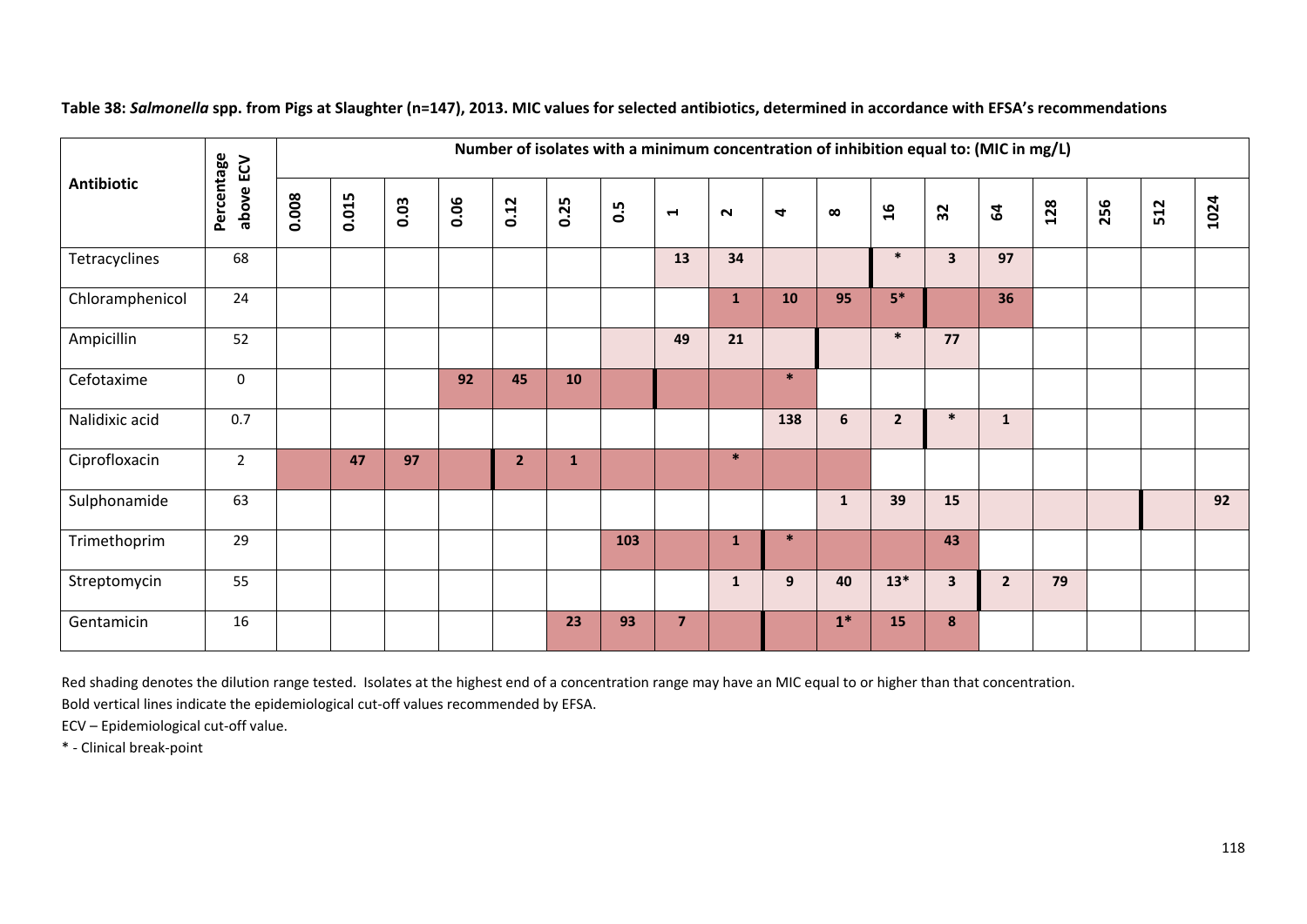|                   | ECV                 |       |       |      |      |      |      |              |                |                         |                | Number of isolates with a minimum concentration of inhibition equal to: (MIC in mg/L) |                 |    |              |     |     |     |
|-------------------|---------------------|-------|-------|------|------|------|------|--------------|----------------|-------------------------|----------------|---------------------------------------------------------------------------------------|-----------------|----|--------------|-----|-----|-----|
| <b>Antibiotic</b> | Percentage<br>above | 0.008 | 0.015 | 0.03 | 0.06 | 0.12 | 0.25 | <b>9.5</b>   | $\blacksquare$ | $\sim$                  | 4              | $\infty$                                                                              | $\overline{16}$ | 32 | $\mathbf{g}$ | 128 | 256 | 512 |
| Tetracyclines     | 48                  |       |       |      |      |      | 22   | 10           |                |                         | $\ast$         |                                                                                       | 29              |    |              |     |     |     |
| Ciprofloxacin     | 31                  |       |       |      | 10   | 21   | 10   | 1            | $\ast$         |                         | 19             |                                                                                       |                 |    |              |     |     |     |
| Nalidixic acid    | 31                  |       |       |      |      |      |      |              |                | 5                       | 28             | $\boldsymbol{9}$                                                                      |                 |    | 19           |     |     |     |
| Streptomycin      | 0                   |       |       |      |      |      |      |              | 60             | 1                       |                |                                                                                       |                 |    |              |     |     |     |
| Gentamicin        | 0                   |       |       |      |      | 32   | 28   | $\mathbf{1}$ |                |                         |                |                                                                                       |                 |    |              |     |     |     |
| Erythromycin      | $\mathbf 0$         |       |       |      |      |      |      | 28           | 24             | $\overline{\mathbf{z}}$ | $\overline{2}$ | $\ast$                                                                                |                 |    |              |     |     |     |

**Table 39:** *Campylobacter jejuni* **from Broilers (n=61). Distribution of MIC values for selected antibiotics, determined in accordance with EFSA's recommendations** 

Red shading denotes the dilution range tested. Isolates at the highest end of <sup>a</sup> concentration range may have an MIC equal to or higher than that concentration. Bold vertical lines indicate the epidemiological cut‐off values recommended by EFSA.

ECV – Epidemiological cut‐off value.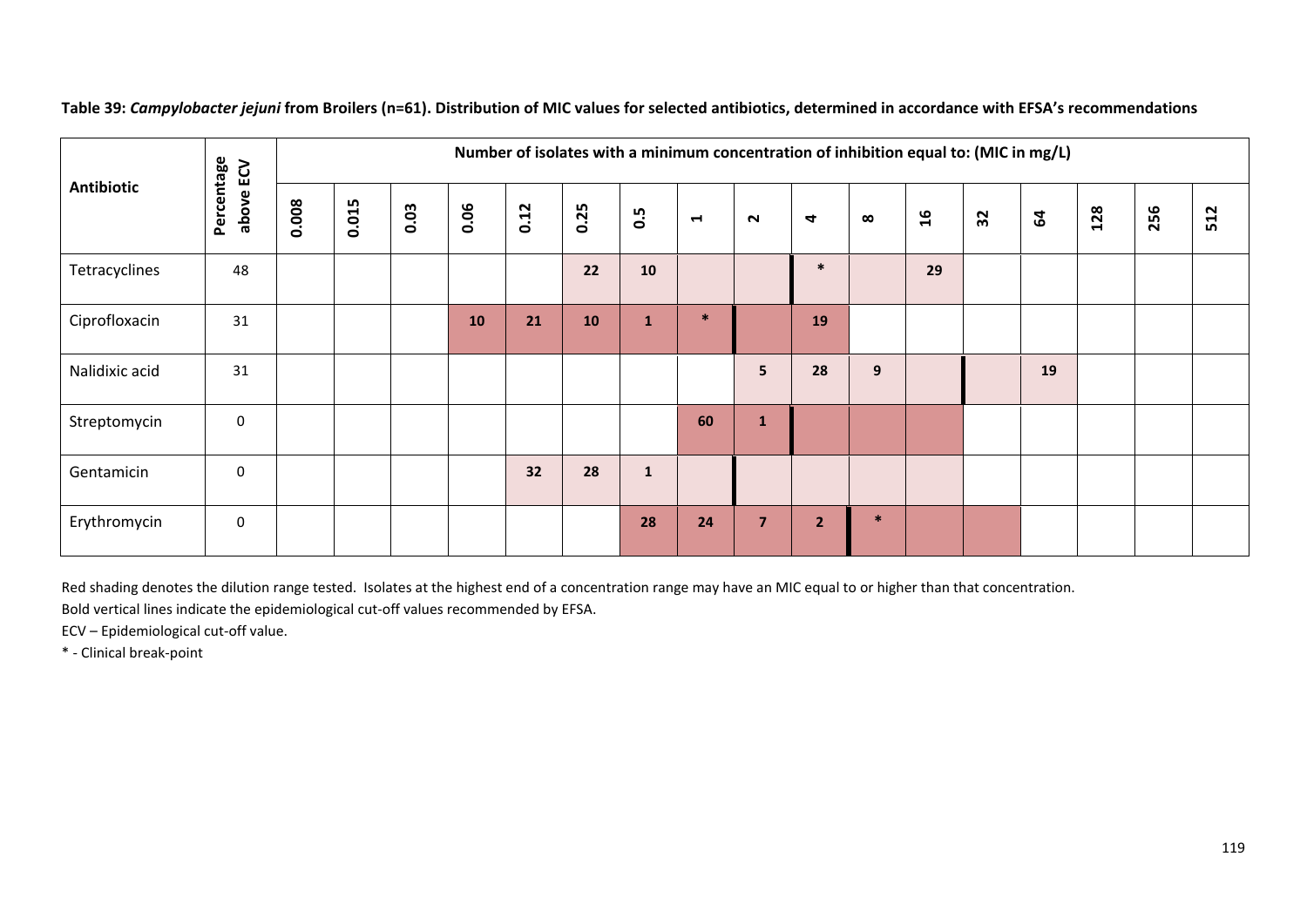|                   | ECV                 |       |       |      |      |      | Number of isolates with a minimum concentration of inhibition equal to: (MIC in mg/L) |                |                |                |              |          |                |              |              |     |     |     |
|-------------------|---------------------|-------|-------|------|------|------|---------------------------------------------------------------------------------------|----------------|----------------|----------------|--------------|----------|----------------|--------------|--------------|-----|-----|-----|
| <b>Antibiotic</b> | Percentage<br>above | 0.008 | 0.015 | 0.03 | 0.06 | 0.12 | 0.25                                                                                  | 0.5            | $\blacksquare$ | $\sim$         | 4            | $\infty$ | $\mathfrak{a}$ | 32           | $\mathbf{a}$ | 128 | 256 | 512 |
| Tetracyclines     | 55                  |       |       |      |      |      | 12                                                                                    | 3              |                |                | $\ast$       |          | 18             |              |              |     |     |     |
| Ciprofloxacin     | 42                  |       |       |      | 9    | 8    | $\mathbf{1}$                                                                          | 1              | $\ast$         |                | 14           |          |                |              |              |     |     |     |
| Nalidixic acid    | 42                  |       |       |      |      |      |                                                                                       |                |                | $\overline{2}$ | 12           | 4        |                |              | 14           |     |     |     |
| Streptomycin      | 15                  |       |       |      |      |      |                                                                                       |                | 27             | $\mathbf{1}$   |              |          | 5              |              |              |     |     |     |
| Gentamicin        | $\mathbf 0$         |       |       |      |      | 13   | 18                                                                                    | $\overline{2}$ |                |                |              |          |                |              |              |     |     |     |
| Erythromycin      | 3                   |       |       |      |      |      |                                                                                       | 19             | 8              | 4              | $\mathbf{1}$ | $\ast$   |                | $\mathbf{1}$ |              |     |     |     |

**Table 40:** *Campylobacter coli* **from broilers (n=33). Distribution of MIC values for selected antibiotics, determined in accordance with EFSA's recommendations**

Red shading denotes the dilution range tested. Isolates at the highest end of <sup>a</sup> concentration range may have an MIC equal to or higher than that concentration. Bold vertical lines indicate the epidemiological cut‐off values recommended by EFSA.

ECV – Epidemiological cut‐off value.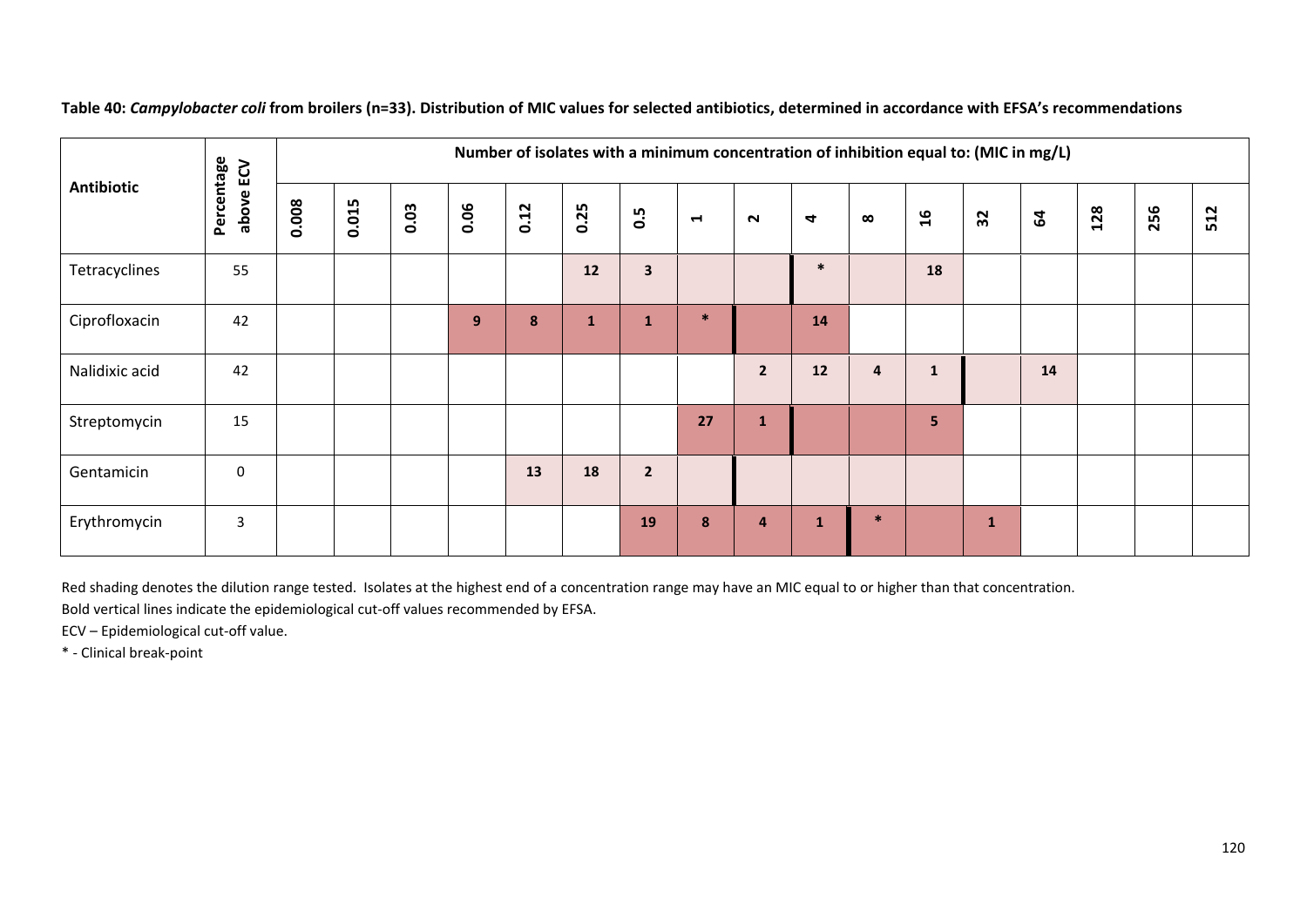|                                          | ECV         |       | Number of isolates with a minimum concentration of inhibition equal to: (MIC in mg/L) |      |      |      |                |                |        |              |          |                           |     |                         |     |     |     |  |
|------------------------------------------|-------------|-------|---------------------------------------------------------------------------------------|------|------|------|----------------|----------------|--------|--------------|----------|---------------------------|-----|-------------------------|-----|-----|-----|--|
| Percentage<br><b>Antibiotic</b><br>above | 0.008       | 0.015 | 0.03                                                                                  | 0.06 | 0.12 | 0.25 | 0.5            | $\blacksquare$ | $\sim$ | 4            | $\infty$ | $\overline{\mathfrak{a}}$ | 32  | $\mathbf{g}$            | 128 | 256 | 512 |  |
| Tetracyclines                            | 79          |       |                                                                                       |      |      |      | $\overline{2}$ | 17             | 10     |              | $5*$     | $\overline{\mathbf{z}}$   | 100 |                         |     |     |     |  |
| Ciprofloxacin                            | 13          |       |                                                                                       |      | 19   | 48   | 53             | $\overline{2}$ | $1*$   | 1            | 17       |                           |     |                         |     |     |     |  |
| Nalidixic acid                           | 16          |       |                                                                                       |      |      |      |                |                |        | $\mathbf{1}$ | 23       | 67                        | 28  | $\overline{\mathbf{3}}$ | 19  |     |     |  |
| Streptomycin                             | 71          |       |                                                                                       |      |      |      |                |                | 21     | 20           | 6        | $\overline{\mathbf{z}}$   | 87  |                         |     |     |     |  |
| Gentamicin                               | $\mathbf 0$ |       |                                                                                       |      |      | 18   | 73             | 45             | 5      |              |          |                           |     |                         |     |     |     |  |
| Erythromycin                             | 28          |       |                                                                                       |      |      |      |                | 10             | 22     | 46           | 24       | $\mathbf{1}^*$            |     | 38                      |     |     |     |  |

**Table 41:** *Campylobacter coli* **from pigs (n=141). Distribution of MIC values for selected antibiotics, determined in accordance with EFSA's recommendations**

Red shading denotes the dilution range tested. Isolates at the highest end of <sup>a</sup> concentration range may have an MIC equal to or higher than that concentration.

Bold vertical lines indicate the epidemiological cut‐off values recommended by EFSA.

ECV – Epidemiological cut‐off value.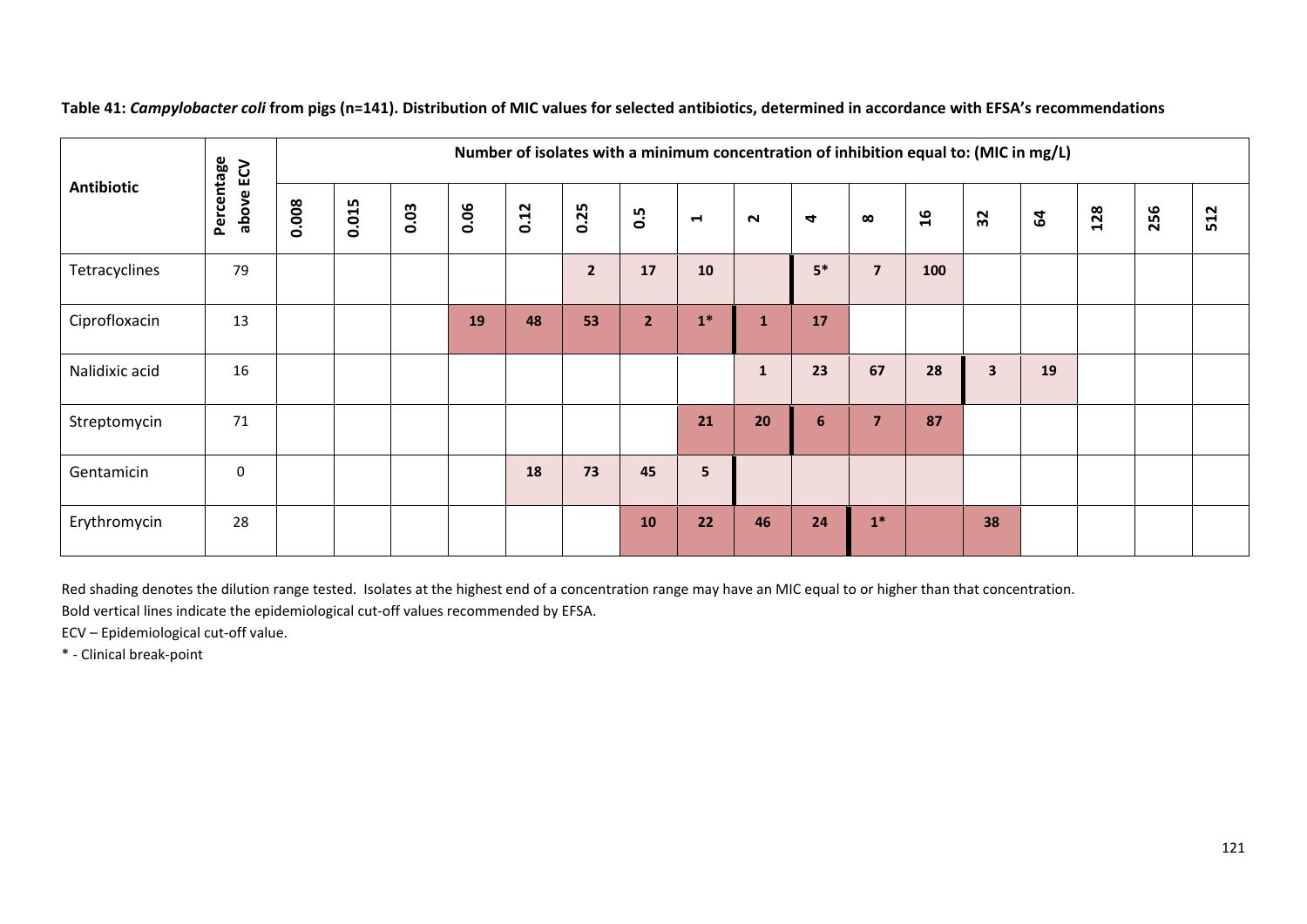|                   |                         |       | Number of isolates with a minimum concentration of inhibition equal to: (MIC in mg/L) |      |              |              |              |     |                         |        |                      |                |                |                |                |     |     |     |      |
|-------------------|-------------------------|-------|---------------------------------------------------------------------------------------|------|--------------|--------------|--------------|-----|-------------------------|--------|----------------------|----------------|----------------|----------------|----------------|-----|-----|-----|------|
| <b>Antibiotic</b> | Percentage<br>above ECV | 0.008 | 0.015                                                                                 | 0.03 | 0.06         | 0.12         | 0.25         | 0.5 | $\blacktriangleright$   | $\sim$ | $\blacktriangleleft$ | $\infty$       | $\overline{a}$ | 32             | $\mathbf{g}$   | 128 | 256 | 512 | 1024 |
| Tetracyclines     | 67                      |       |                                                                                       |      |              |              |              |     | 23                      | 28     | $\mathbf{1}$         |                | $\ast$         | $\overline{2}$ | 103            |     |     |     |      |
| Chloramphenicol   | 22                      |       |                                                                                       |      |              |              |              |     |                         | 8      | 45                   | 69             | $1*$           | 17             | 17             |     |     |     |      |
| Ampicillin        | 31                      |       |                                                                                       |      |              |              |              |     | 8                       | 48     | 52                   | $\overline{2}$ | $\ast$         | 47             |                |     |     |     |      |
| Cefotaxime        | 0.6                     |       |                                                                                       |      | 144          | 11           | $\mathbf{1}$ |     |                         |        | $1*$                 |                |                |                |                |     |     |     |      |
| Nalidixic acid    | $\mathbf{1}$            |       |                                                                                       |      |              |              |              |     |                         |        | 154                  | $\mathbf{1}$   |                | $\ast$         | $\overline{2}$ |     |     |     |      |
| Ciprofloxacin     | $\mathbf{1}$            | 24    | 115                                                                                   | 15   | $\mathbf{1}$ | $\mathbf{1}$ |              |     |                         | $\ast$ |                      | $\mathbf{1}$   |                |                |                |     |     |     |      |
| Sulphonamide      | 52                      |       |                                                                                       |      |              |              |              |     |                         |        |                      | 56             | 18             | $2^{\circ}$    |                |     |     |     | 81   |
| Trimethoprim      | 41                      |       |                                                                                       |      |              |              |              | 88  | $\overline{\mathbf{4}}$ |        | $\ast$               |                |                | 65             |                |     |     |     |      |
| Streptomycin      | 37                      |       |                                                                                       |      |              |              |              |     |                         |        | 37                   | 27             | $16*$          | 19             | 23             | 35  |     |     |      |
| Gentamicin        | $\mathbf{3}$            |       |                                                                                       |      |              |              | 16           | 115 | 22                      |        |                      | $3*$           |                | $\mathbf{1}$   |                |     |     |     |      |
| Colistin          | $\boldsymbol{0}$        |       |                                                                                       |      |              |              |              |     |                         | 157    |                      |                |                |                |                |     |     |     |      |

### **Table 42:** *E. coli* **from Pigs at Slaughter (n=157), 2013. MIC values for selected antibiotics, determined in accordance with EFSA's recommendations**

Red shading denotes the dilution range tested. Isolates at the highest end of <sup>a</sup> concentration range may have an MIC equal to or higher than that concentration.

Bold vertical lines indicate the epidemiological cut‐off values recommended by EFSA.

ECV – Epidemiological cut‐off value.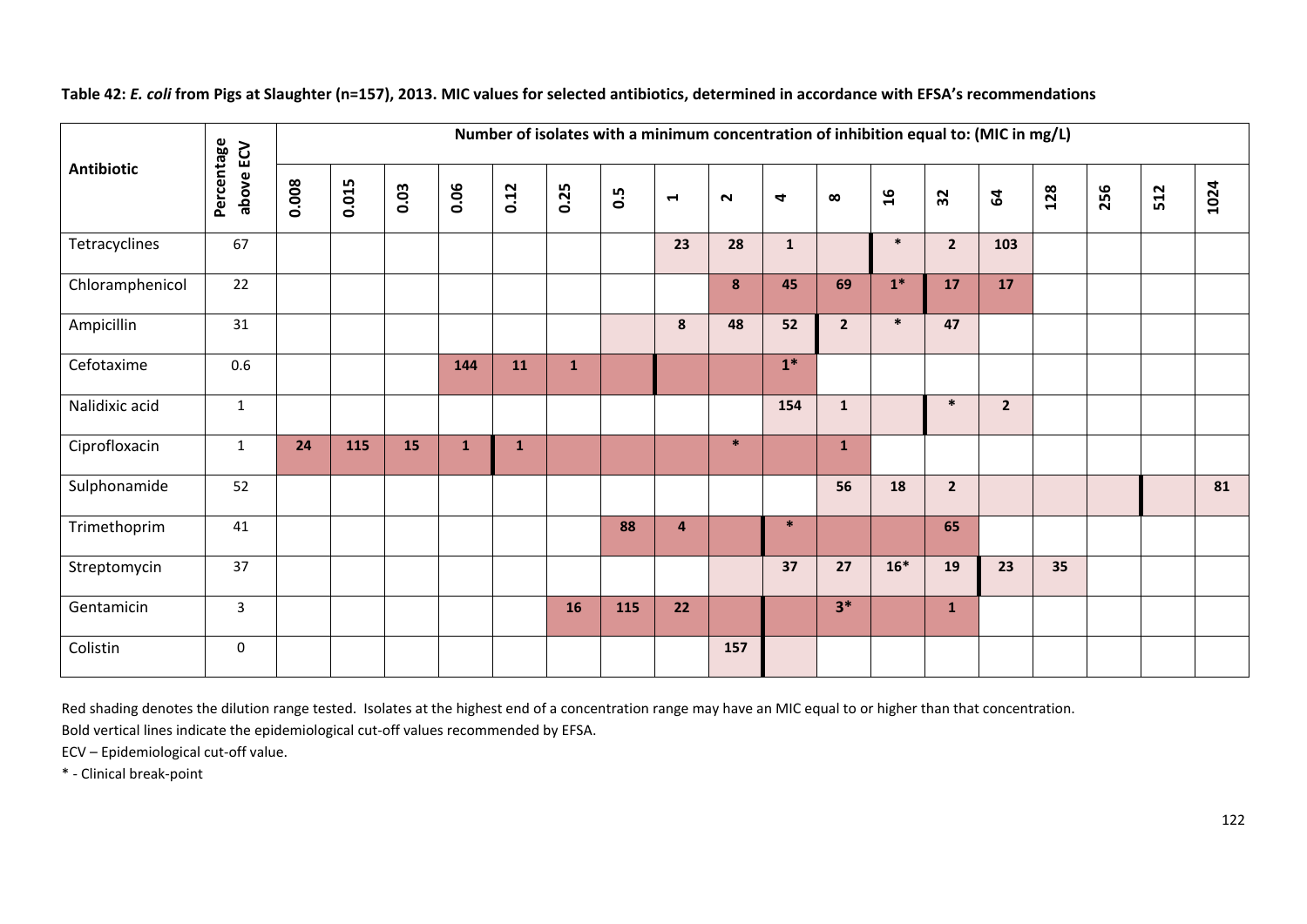## **Annex 6 ‐ Disc diffusion breakpoints, corresponding MIC breakpoints and breakpoints under review for the main bacteria covered in this report**

| <b>Antibiotic</b>                        | <b>Disc Charge</b><br>(micrograms) | Escherichia coli,<br>Enterobacteriaceae | <b>Salmonella</b>                  | Staphylococci             | Streptococci   | Pasteurella, Mannheimia,<br>Histophilus, Actinobacillus |
|------------------------------------------|------------------------------------|-----------------------------------------|------------------------------------|---------------------------|----------------|---------------------------------------------------------|
| Amikacin (AK)                            | 30                                 | $R \leq 18$ mm<br>$R \geq 16$ mg/l      | $R \leq 18$ mm<br>$R \geq 16$ mg/l | <b>NA</b>                 | <b>NA</b>      | <b>NA</b>                                               |
| clavulanic<br>Amoxicillin/<br>acid (AMC) | 20/10                              | $R \leq 14$ mm<br>$R > 8$ mg/l          | $R \leq 14$ mm<br>$R > 8$ mg/l     | <b>NA</b>                 | <b>NA</b>      | $R \leq 13$ mm                                          |
| Amoxicillin/<br>clavulanic<br>acid       | 2/1                                | <b>NA</b>                               | <b>NA</b>                          | $R \leq 17$ mm<br>R>1mg/l | $R \leq 13$ mm | <b>NA</b>                                               |
| Ampicillin (AM)                          | $10\,$                             | $R \leq 14$ mm<br>$R > 8$ mg/l          | $R \leq 14$ mm<br>$R > 8$ mg/l     | $R \leq 13$ mm            | $R \leq 13$ mm | $R \leq 29$ mm<br>R>1mg/l                               |
| Apramycin (APR)                          | 15                                 | $R \leq 13$ mm<br>$R \geq 32$ mg/l      | $R \leq 13$ mm<br>$R \geq 32$ mg/l | <b>NA</b>                 | <b>NA</b>      | $R \leq 13$ mm <sup>+</sup>                             |
| Cefotaxime (CTX)                         | 30                                 | $R \leq 29$ mm<br>$R \geq 2mg/l$        | $R \leq 29$ mm<br>$R \geq 2mg/l$   | <b>NA</b>                 | <b>NA</b>      | <b>NA</b>                                               |
| Cefpodoxime                              | $10\,$                             | $R \leq 19$ mm                          | <b>NA</b>                          | <b>NA</b>                 | <b>NA</b>      | $R \leq 13$ mm                                          |

**Table 43: Disc diffusion breakpoints, corresponding MIC breakpoints and breakpoints under review for the main bacteria covered in this report**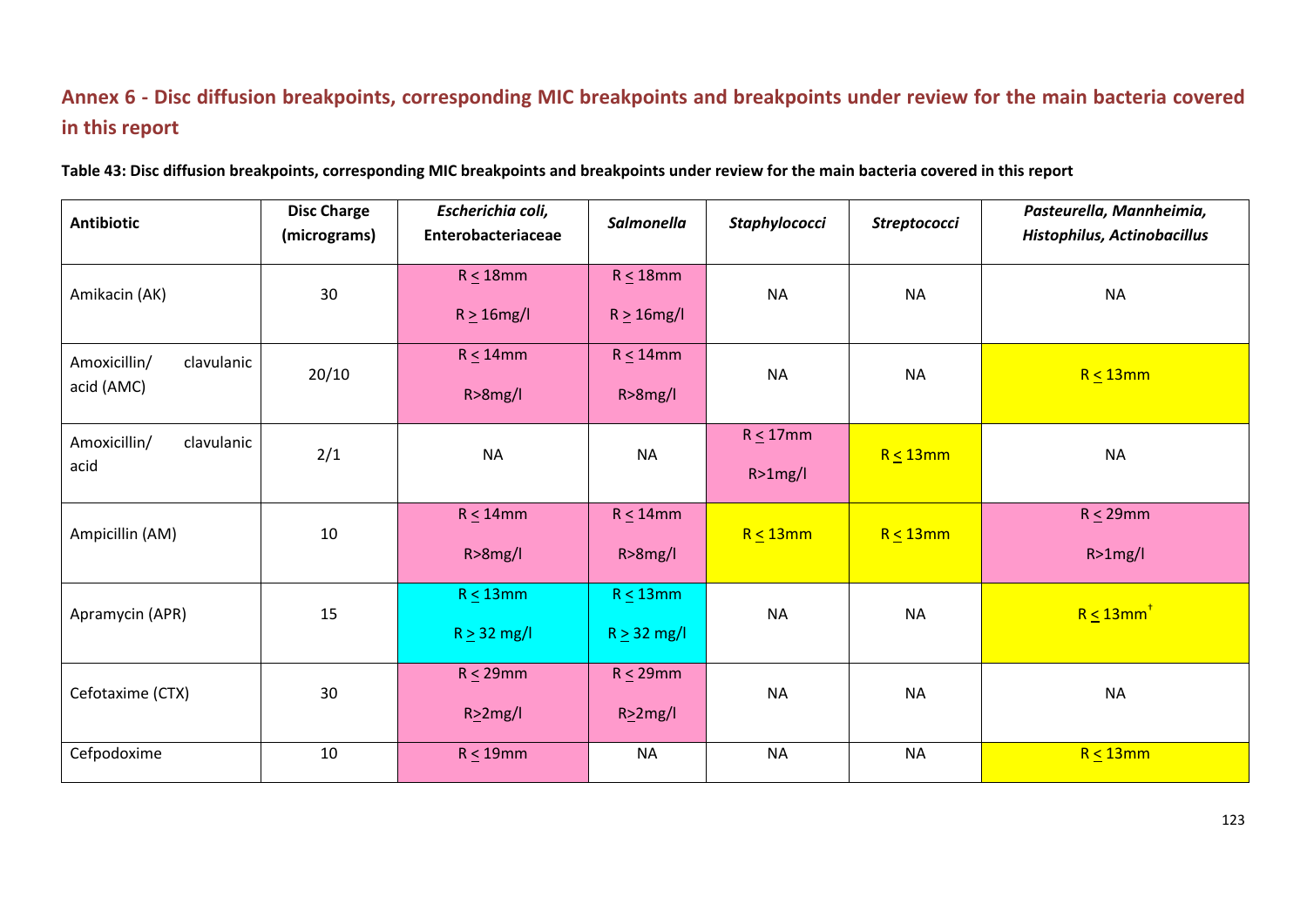| <b>Antibiotic</b>   | <b>Disc Charge</b><br>(micrograms) | Escherichia coli,<br>Enterobacteriaceae | <b>Salmonella</b> | Staphylococci  | Streptococci      | Pasteurella, Mannheimia,<br><b>Histophilus, Actinobacillus</b> |
|---------------------|------------------------------------|-----------------------------------------|-------------------|----------------|-------------------|----------------------------------------------------------------|
|                     |                                    | R>1mg/l                                 |                   |                |                   |                                                                |
| Ceftazidime (CAZ)   | 30                                 | $R \leq 26$ mm                          | $R \leq 26$ mm    | <b>NA</b>      | <b>NA</b>         | <b>NA</b>                                                      |
|                     |                                    | $R \geq 2mg/l$                          | $R \geq 2mg/l$    |                |                   |                                                                |
| Cefalexin           | 30                                 | $R \leq 15$ mm                          | <b>NA</b>         | $R \leq 13$ mm | $R \leq 24$ mm    | $R \leq 13$ mm                                                 |
|                     |                                    | $R>16$ mg/l                             |                   |                | R>2mg/l           |                                                                |
| Chloramphenicol (C) | 30                                 | $R \leq 20$ mm                          | $R \leq 20$ mm    | <b>NA</b>      | <b>NA</b>         | <b>NA</b>                                                      |
|                     |                                    | $R > 8$ mg/l                            | $R > 8$ mg/l      |                |                   |                                                                |
| Ciprofloxacin (CIP) | $\mathbf 1$                        | <b>NA</b>                               | $R \leq 16$ mm    | <b>NA</b>      | <b>NA</b>         | <b>NA</b>                                                      |
|                     |                                    |                                         | $R \geq 1$ mg/l   |                |                   |                                                                |
| Doxycycline         | 30                                 | $R \leq 13$ mm                          | <b>NA</b>         | $R \leq 30$ mm | <b>NA</b>         | $R \leq 13$ mm                                                 |
|                     |                                    |                                         |                   | $R \geq 2mg/l$ |                   |                                                                |
| Erythromycin        | 5                                  | <b>NA</b>                               | <b>NA</b>         | $R \leq 19$ mm | $R \leq 21$ mm*   | $R \leq 13$ mm                                                 |
|                     |                                    |                                         |                   | $R \geq 2mg/l$ | $R \geq 0.5$ mg/l |                                                                |
| Enrofloxacin        | 5                                  | $R \leq 13$ mm                          | <b>NA</b>         | $R \leq 13$ mm | $R \leq 13$ mm    | $R \leq 13$ mm                                                 |
|                     |                                    | $R \geq 4mg/l$                          |                   |                |                   |                                                                |
| Florfenicol         | 30                                 | $R \leq 13$ mm                          | <b>NA</b>         | <b>NA</b>      | $R \leq 13$ mm    | $R < 13$ mm                                                    |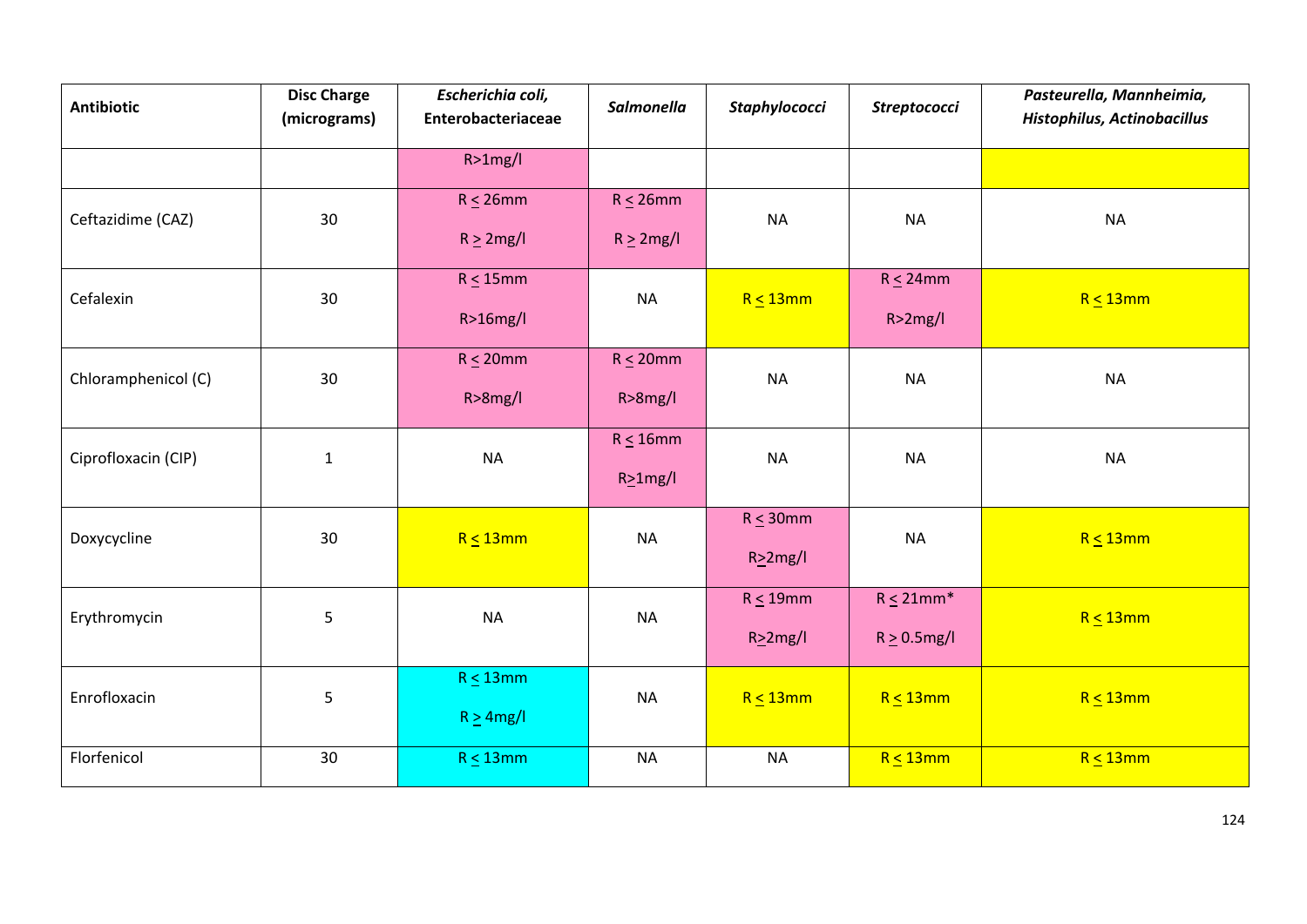| <b>Antibiotic</b>   | <b>Disc Charge</b><br>(micrograms) | Escherichia coli,<br>Enterobacteriaceae | <b>Salmonella</b>                     | Staphylococci                | <b>Streptococci</b>            | Pasteurella, Mannheimia,<br><b>Histophilus, Actinobacillus</b> |  |
|---------------------|------------------------------------|-----------------------------------------|---------------------------------------|------------------------------|--------------------------------|----------------------------------------------------------------|--|
|                     |                                    | $R > 32$ mg/l                           |                                       |                              |                                |                                                                |  |
| Furazolidone (FR)   | 15                                 | <b>NA</b>                               | ≤13mm                                 | <b>NA</b>                    | <b>NA</b>                      | <b>NA</b>                                                      |  |
| Gentamicin (CN)     | 10                                 | <b>NA</b>                               | $R \leq 19$ mm<br>$R \geq 4mg/l$      | <b>NA</b>                    | <b>NA</b>                      | <b>NA</b>                                                      |  |
| Lincomycin          | 10                                 | <b>NA</b>                               | <b>NA</b>                             | $R \leq 13$ mm               | $R \leq 13$ mm                 | $R \leq 13$ mm                                                 |  |
| Nalidixic acid (NA) | <b>NA</b>                          | <b>NA</b>                               | $\leq$ 13mm                           | <b>NA</b>                    | <b>NA</b>                      | <b>NA</b>                                                      |  |
| Neomycin (N)        | $10\,$                             | $R \leq 13$ mm<br>$R > 8$ mg/l          | $R \leq 13$ mm<br>$R > 8$ mg/l        | <b>NA</b>                    | <b>NA</b>                      | <b>NA</b>                                                      |  |
| Neomycin            | 30                                 | <b>NA</b>                               | <b>NA</b>                             | $R \leq 13$ mm               | $R \leq 13$ mm                 | <b>NA</b>                                                      |  |
| Novobiocin          | 30                                 | <b>NA</b>                               | <b>NA</b>                             | $R \leq 13$ mm               | $R \leq 13$ mm                 | <b>NA</b>                                                      |  |
| Penicillin          | 11U                                | <b>NA</b>                               | <b>NA</b>                             | $R \leq 24$ mm<br>R>0.12mg/l | $R \leq 19$ mm**<br>R>0.25mg/l | $R \leq 21$ mm<br>$R > 0.12$ mg/l                              |  |
| Spectinomycin       | 25                                 | $R \leq 13$ mm                          | <b>NA</b>                             | <b>NA</b>                    | <b>NA</b>                      | $R \leq 13$ mm                                                 |  |
| Streptomycin (S)    | 10                                 | $R \leq 12$ mm<br>$R > 8$ mg/l          | $R \leq 13$ mm<br>$R > \gamma 8$ mg/l | <b>NA</b>                    | <b>NA</b>                      | $R \leq 13$ mm <sup>+</sup>                                    |  |
| Sulphonamide        | 300                                | <b>NA</b>                               | $\leq$ 13mm                           | <b>NA</b>                    | <b>NA</b>                      | <b>NA</b>                                                      |  |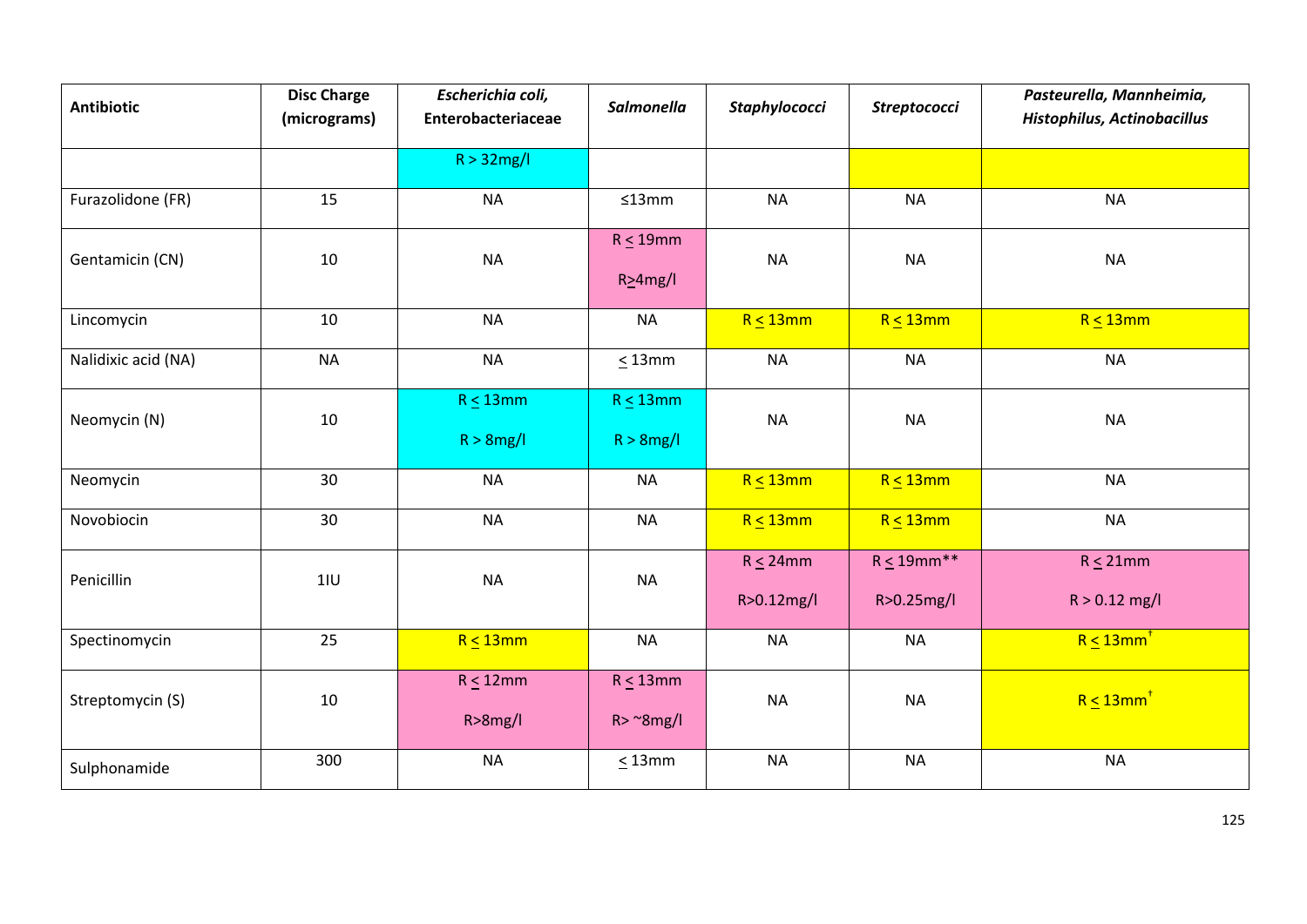| <b>Antibiotic</b> | <b>Disc Charge</b><br>(micrograms) | Escherichia coli,<br>Enterobacteriaceae | Salmonella   | <b>Staphylococci</b> | Streptococci   | Pasteurella, Mannheimia,<br><b>Histophilus, Actinobacillus</b> |  |
|-------------------|------------------------------------|-----------------------------------------|--------------|----------------------|----------------|----------------------------------------------------------------|--|
| compounds (SU)    |                                    |                                         |              |                      |                |                                                                |  |
| Tetracycline (T)  | 10                                 | $R \leq 13$ mm                          |              | $R < 19$ mm          | $R < 19$ mm*** | $R < 25$ mm                                                    |  |
|                   |                                    | $R > 8$ mg/l                            | $R > 8$ mg/l | R>2mg/l              | R>2mg/l        |                                                                |  |
| Trimethoprim/     | 25                                 | $R < 15$ mm                             | $R < 15$ mm  | $R < 16$ mm          | $R < 19$ mm    | $R < 13$ mm                                                    |  |
| sulphonamide (TM) |                                    | $R > 4$ mg/l                            | $R > 4$ mg/l | $R > 4$ mg/l         | $R \geq 2mg/l$ |                                                                |  |
| Tylosin           | 30                                 | <b>NA</b>                               | <b>NA</b>    | $R < 13$ mm          | $R < 13$ mm    | $R \leq 13$ mm                                                 |  |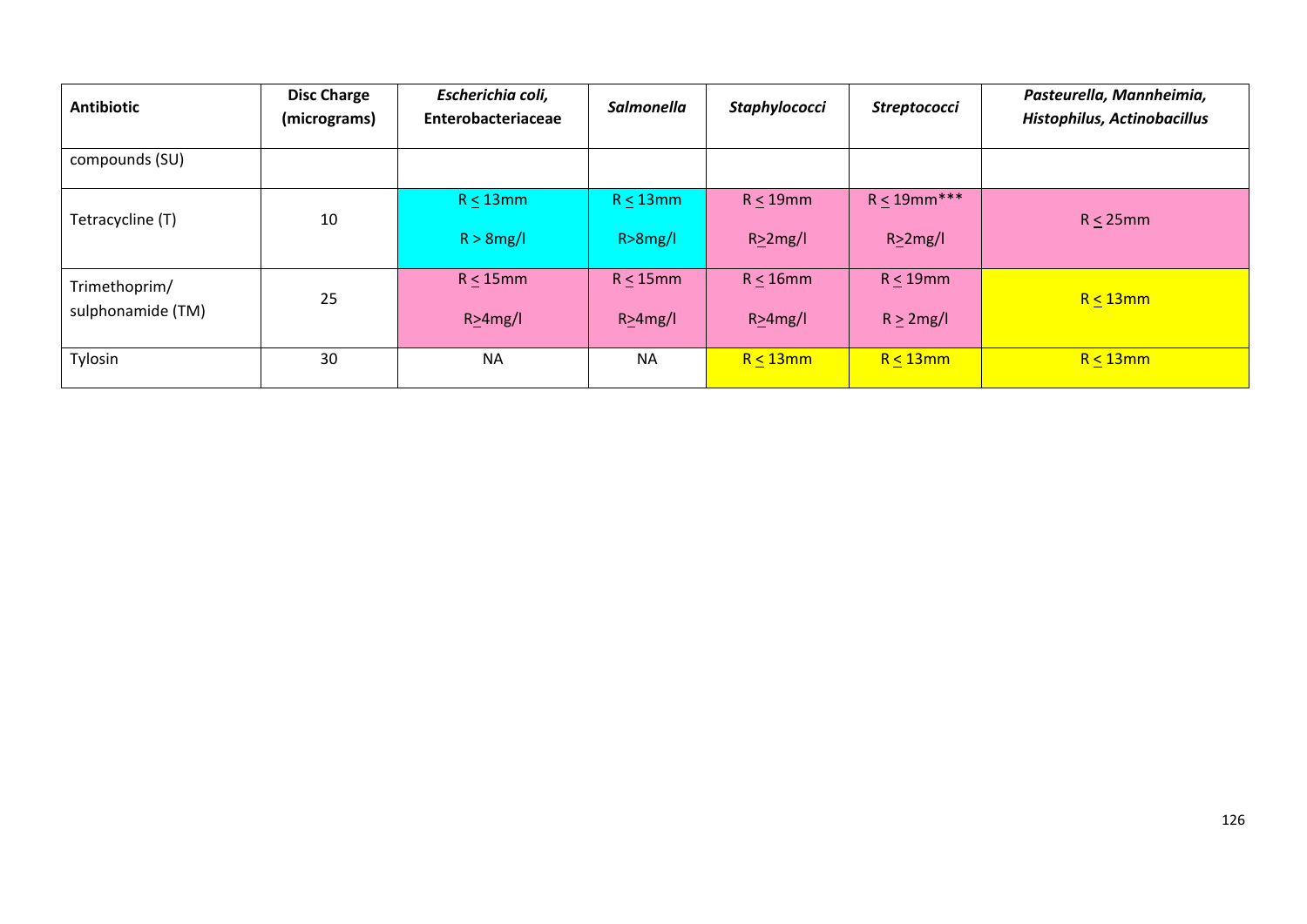### BSAC breakpoint.

Animal and Plant Health Agency (APHA) historical veterinary disc diffusion zone size breakpoint and MIC corresponding to that zone size breakpoint, derived from studies of zone size and MIC.



APHA historical veterinary breakpoint (under ongoing review).

### **Notes**

Where zone size disc diffusion data collected using the BSAC method and MIC data are both available then it is possible to draw regression lines and investigate the MIC which approximately corresponds to the historical veterinary breakpoint of 13mm. This has been done for several compounds (highlighted in blue in the table above).

BSAC state that all Salmonella isolates should be reported as resistant to gentamicin and amikacin; resistance traits are used for epidemiological purposes (correlation with particular resistance mechanisms) in this report.

\* Erythromycin R <sup>&</sup>lt; 21mm for beta‐haemolytic streptococci; R <sup>&</sup>lt; 19mm for other streptococci.

- \*\* Penicillin R <sup>&</sup>lt; 19mm for beta‐haemolytic streptococci; R <sup>&</sup>lt; 16mm for other streptococci.
- \*\*\* Tetracycline R <sup>&</sup>lt; 19mm for beta‐haemolytic streptococci; R <sup>&</sup>lt; 23mm for other streptococci.

†Some Haemophilus Pasteurella Actinobacillus "HPA" organisms, for example *Actinobacillus pleuropneumoniae*, show <sup>a</sup> degree of intrinsic resistance to aminoglycosides.

The 16 antibiotics with antibiotic code e.g. amikacin (AK) are the set used for *Salmonella* susceptibility testing.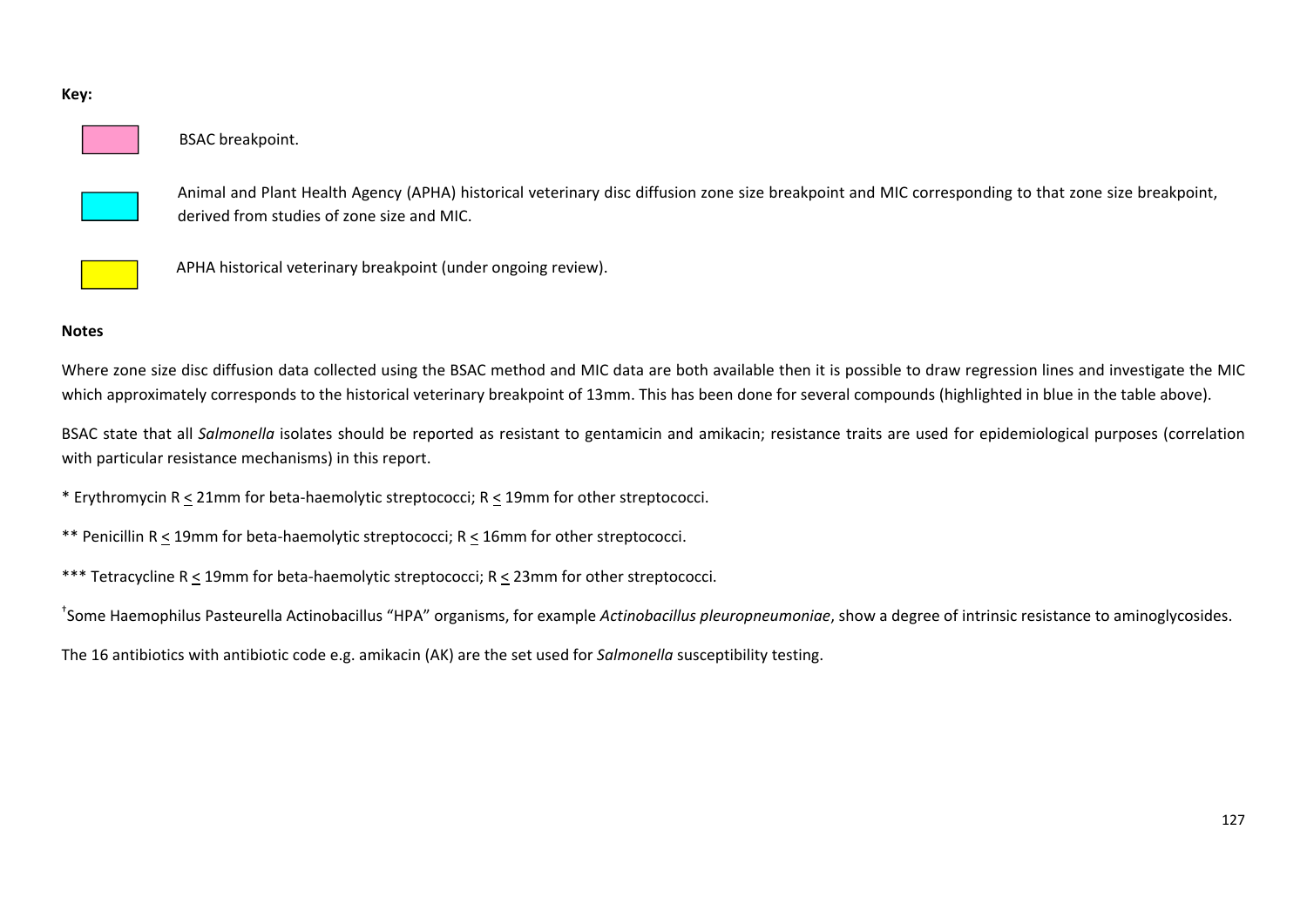# **Annex 7 – Glossary of Terms**

| a.i.                                                 | Active Ingredient; the part of an antimicrobial medicine that acts against<br>the bacterial infection.                                                                                                                                                                                                                                                                                                                                                                                   |  |  |  |  |  |  |
|------------------------------------------------------|------------------------------------------------------------------------------------------------------------------------------------------------------------------------------------------------------------------------------------------------------------------------------------------------------------------------------------------------------------------------------------------------------------------------------------------------------------------------------------------|--|--|--|--|--|--|
| Aminoglycosides                                      | A closely related group of bactericidal antibiotics derived from bacteria of<br>the order Actinomycetales. Polycationic compounds that contain an<br>aminocyclitol with cyclic amino-sugars attached by glycoside linkages.<br>Sulphate salts are generally used. They have broadly similar toxicological<br>features.                                                                                                                                                                   |  |  |  |  |  |  |
| <b>Antibiotic</b>                                    | A term synonymous with anti-bacterials.                                                                                                                                                                                                                                                                                                                                                                                                                                                  |  |  |  |  |  |  |
| Antifungal                                           | Products that are destructive to or suppress the reproduction or growth<br>of fungi.                                                                                                                                                                                                                                                                                                                                                                                                     |  |  |  |  |  |  |
| Antimicrobial                                        | A general term for any compound with a direct action on micro-organisms<br>used for treatment or prevention of infections.<br>Antimicrobials are<br>inclusive of anti-bacterials, anti-virals, anti-fungals and anti-protozoals.                                                                                                                                                                                                                                                         |  |  |  |  |  |  |
| Antimicrobial<br>Resistance                          | The ability of a micro-organism to grow or survive in the presence of an<br>antimicrobial that is usually sufficient to inhibit or kill micro-organisms of<br>the same species.                                                                                                                                                                                                                                                                                                          |  |  |  |  |  |  |
| Antiprotozoal                                        | A drug primarily used in the treatment and/or prevention of parasitic<br>protozoal infections.                                                                                                                                                                                                                                                                                                                                                                                           |  |  |  |  |  |  |
| $\beta$ -Lactam                                      | Semi-synthetic antibiotics derived from penicillin G or cephalosporin C,<br>natural antibiotics produced by the mould Cephalosporium acremonium.<br>Bactericidal products that act by inhibiting synthesis of the bacterial cell<br>wall.                                                                                                                                                                                                                                                |  |  |  |  |  |  |
| <b>Coccidiostat</b>                                  | Product used for the prevention of coccidiosis, a protozoal infection<br>causing diarrhoea and dysentery.                                                                                                                                                                                                                                                                                                                                                                                |  |  |  |  |  |  |
| <b>Critically</b><br>Important<br><b>Antibiotics</b> | These are antibiotics which; are the sole or one of few available<br>treatments for serious human disease; and are used to treat diseases<br>caused by organisms that may be transmitted to humans from non-<br>human sources or, human diseases caused by organisms that may acquire<br>resistance genes from non-human sources, (WHO definition).<br>They<br>include the following classes of antibiotics; fluoroquinolones; 3rd and 4th<br>generation cephalosporins; and macrolides. |  |  |  |  |  |  |
| <b>Defra</b>                                         | Department for Environment, Food and Rural Affairs.                                                                                                                                                                                                                                                                                                                                                                                                                                      |  |  |  |  |  |  |
| <b>Eurostat</b>                                      | Eurostat is the statistical office of the European Union.                                                                                                                                                                                                                                                                                                                                                                                                                                |  |  |  |  |  |  |
| <b>FAO</b>                                           | Food and Agriculture Organisation of the United Nations.                                                                                                                                                                                                                                                                                                                                                                                                                                 |  |  |  |  |  |  |
| Fluoroquinolone                                      | A sub-group of the quinolone compounds, having the addition of a<br>fluorine atom and the 7-piperazinyl group. Broad-spectrum antibacterials                                                                                                                                                                                                                                                                                                                                             |  |  |  |  |  |  |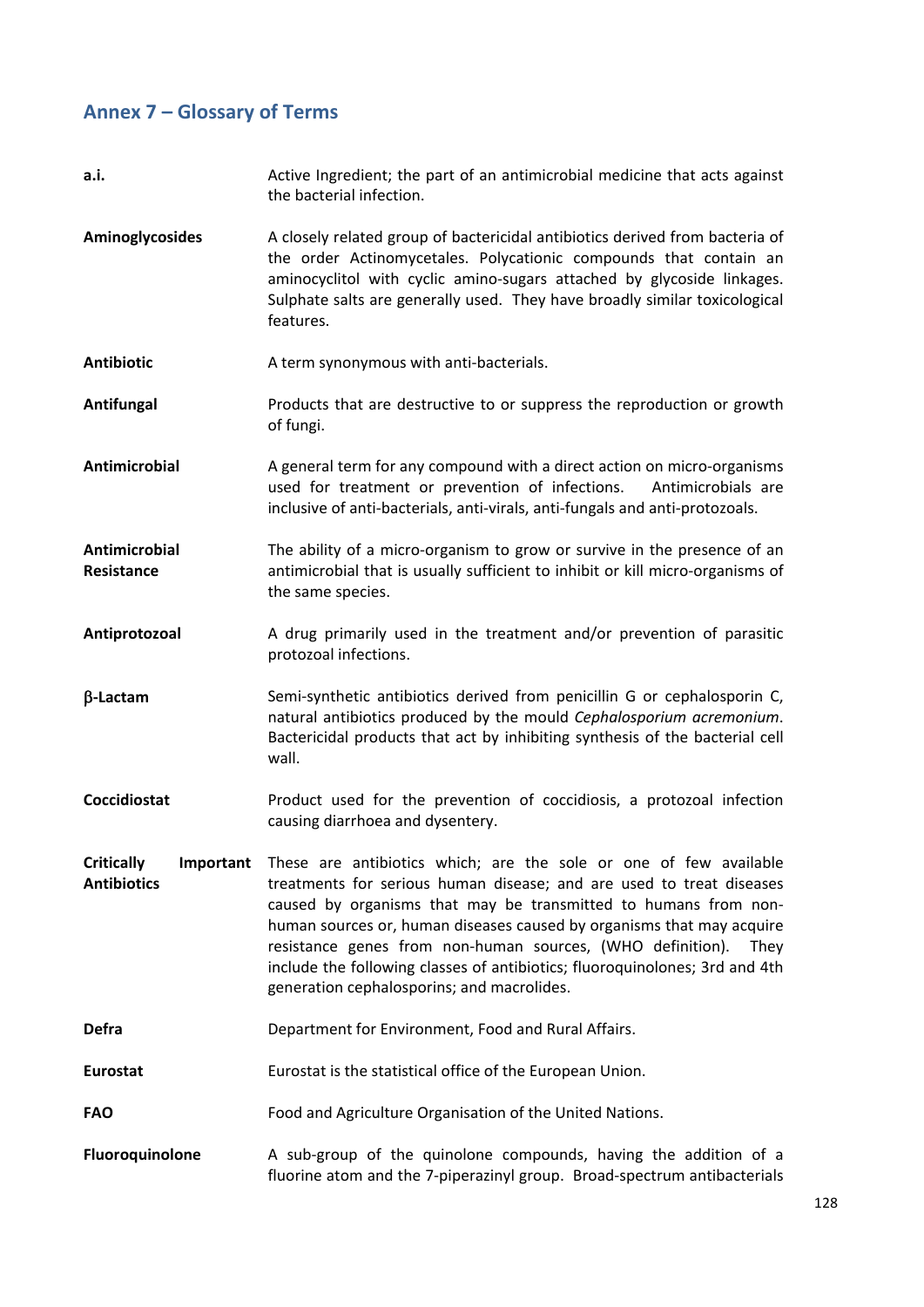|                                                  | with properties more suited to the treatment of systemic infections.                                                                                                                                                                                                                                                        |  |  |  |  |  |  |  |
|--------------------------------------------------|-----------------------------------------------------------------------------------------------------------------------------------------------------------------------------------------------------------------------------------------------------------------------------------------------------------------------------|--|--|--|--|--|--|--|
| <b>Food Animals</b>                              | Animals used for food production including: cattle, sheep, pigs, poultry,<br>salmon, trout and bees.                                                                                                                                                                                                                        |  |  |  |  |  |  |  |
| <b>Growth Promoter</b>                           | Substances, which, when given in animal feed, increase feed conversion<br>efficiency or result in better daily live weight gain, or both.                                                                                                                                                                                   |  |  |  |  |  |  |  |
| <b>Injectable Product</b>                        | A product which is administered to animals via injection.                                                                                                                                                                                                                                                                   |  |  |  |  |  |  |  |
| <b>Intramammary Product</b>                      | A product which is administered into the udder.                                                                                                                                                                                                                                                                             |  |  |  |  |  |  |  |
| Ionophore                                        | A small hydrophobic molecule that dissolves in lipid bilayer membranes<br>and increases permeability to inorganic ions.                                                                                                                                                                                                     |  |  |  |  |  |  |  |
| <b>Macrolide</b>                                 | A large group of antibiotics mainly derived from Streptomyces spp. Weak<br>bases that are only slightly soluble in water. They have low toxicity and<br>similar antimicrobial activity with cross-resistance between individual<br>members of the group. Thought to act by interfering with bacterial<br>protein synthesis. |  |  |  |  |  |  |  |
| <b>Medicated</b><br><b>Feeding</b><br>stuff      | Feeding stuffs that contain a veterinary medicine and that are intended<br>for feeding to animals without further processing.                                                                                                                                                                                               |  |  |  |  |  |  |  |
| <b>Non-Food Animals</b>                          | Animals not reared for food. These are mainly companion animals<br>including, dogs, cats, horses, small mammals, rabbits and birds.                                                                                                                                                                                         |  |  |  |  |  |  |  |
| Non-Ionophore<br>Coccidiostat                    | All coccidiostats with alternative modes of action to those shown by<br>ionophores.                                                                                                                                                                                                                                         |  |  |  |  |  |  |  |
| <b>OIE</b>                                       | World Organisation for Animal Health.                                                                                                                                                                                                                                                                                       |  |  |  |  |  |  |  |
| <b>Population Correction</b><br>Unit (PCU)       | This is a technical unit of measurement which is used to represent the<br>estimated weight at treatment of livestock and slaughtered animals. 1<br>PCU = 1 kg of different categories of livestock and slaughtered animals.                                                                                                 |  |  |  |  |  |  |  |
| <b>Special</b><br>Import<br>Certificate (SIC)    | A certificate issued by the VMD on behalf of the Secretary of State to<br>permit veterinary surgeons to legally import veterinary medicinal<br>products with current EU authorisations into the UK to treat animals<br>under the 'cascade'.                                                                                 |  |  |  |  |  |  |  |
| <b>Special</b><br>Treatment<br>Certificate (STC) | A certificate issued by the VMD on behalf of the Secretary of State to<br>permit veterinary surgeons to legally import other products/substances,<br>where the health situation demands and where there is no EU authorised<br>treatment available.                                                                         |  |  |  |  |  |  |  |
| Sulphonamide                                     | A group of bacteriostatic compounds that interfere with folic acid<br>synthesis of susceptible organisms. They all have similar antimicrobial<br>activity but different pharmacokinetic properties.                                                                                                                         |  |  |  |  |  |  |  |
| <b>Tetracycline</b>                              | A group of antibiotics derived from Streptomyces spp. They are usually<br>bacteriostatic at concentrations achieved in the body and act by                                                                                                                                                                                  |  |  |  |  |  |  |  |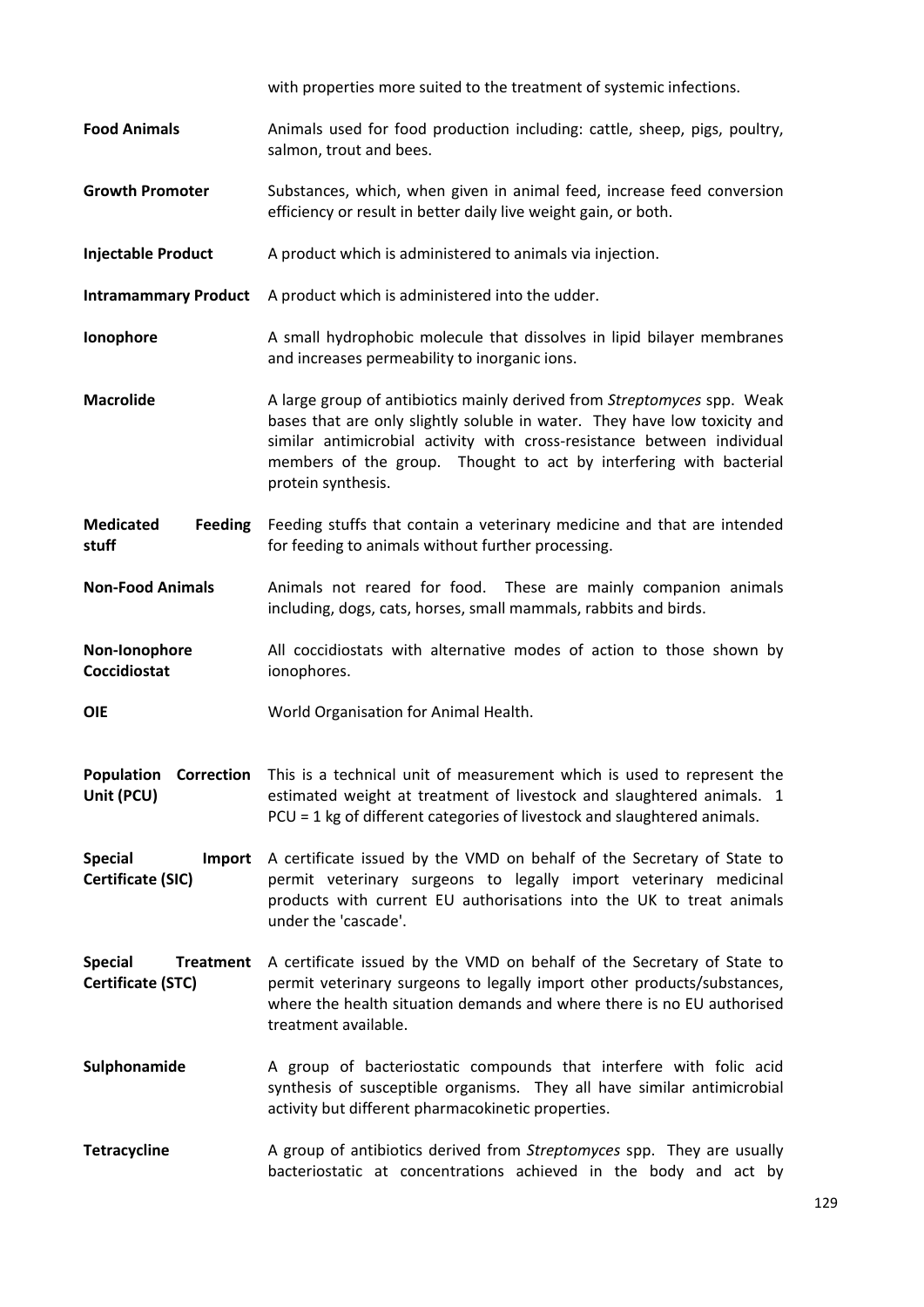interfering with protein synthesis in susceptible organisms. All have a broad spectrum of activity.

- **Therapeutic Product** A product which treats or prevents disease.
- **TRACES European Commission's Director General Health and Consumer owned -**The 'TRAde Control and Expert System' (TRACES) is a management tool for tracking the movements of animals, products of animal and non‐animal origin and since version 6.00 also of plants, from both outside the European Union and within its territory.
- **Trimethoprim Compounds with a similar action to sulphonamides, acting by interfering** with folic acid synthesis, but at a different stage in the metabolic pathway. Display a similar spectrum of activity to, and are often used in combination with, sulphonamides.
- **VMD** Veterinary Medicines Directorate, an Executive Agency of the Department for Environment, Food and Rural Affairs (Defra).
- **Water/Oral Product** A product that is administered to animals orally. Includes tablets, boluses, capsules, dissolvable powders and sachets, solutions, etc.
- WHO **WORD WORD WORD WORD WEIGHT** WORLD MEAN UP NOT WORD TO WARD TO MEAN OF THE SECTION OF THE SECTION **WALES**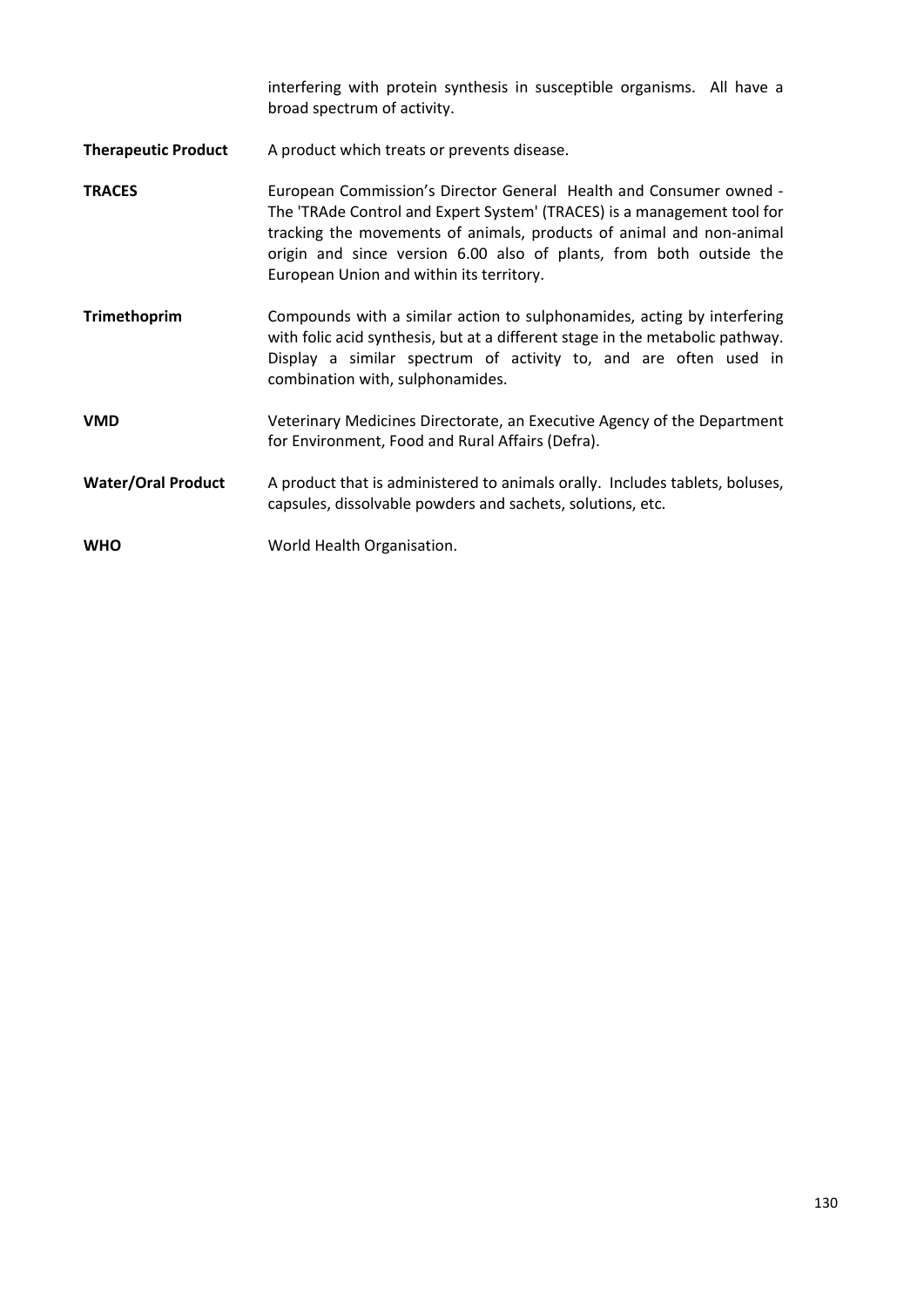### **Annex 8 – Contributors**

### **Compiled by:**

The Veterinary Medicines Directorate Woodham Lane New Haw Surrey KT15 3LS UK

### **Contributing Pharmaceutical Companies and Other Marketing Authorisation Holders**

Alfasan Nederland BV Animalcare Limited aniMedica GmbH Bayer Plc Bimeda Chemicals Ltd Boehringer Ingelheim Ltd Ceva Animal Health Ltd Chanelle Animal Health Ltd Continental Farmaceutica SL. CP Pharma Handelsgesellschaft mbH Cross Vetpharm Group Ltd Cyton Biosciences Ltd Dechra Ltd Divasa – Farmavic S.A. Dopharma Research B.V. ECO Animal Health Ecuphar N.V. Eli Lilly & Company Ltd Emdoka bvba Eurovet Animal Health B.V. Fort Dodge Animal Health Ltd Forte Healthcare Ltd Forum Products Limited Franklin Pharmaceuticals Ltd Globamed Global Vet Health S.L Harkers Ltd Huvepharma N.V. I.C.F. Sri Industria Chimica Fine Industrial Veterinaria S.A. Intervet UK Ltd Janssen‐Cilag Ltd Kela N.V. Krka Dd Laboratorios Calier S.A. Laboratorios Hipra S.A. Laboratorios Karizoo S.A. Laboratorios SYVA S.A.U Laboratorios Velvian, S.L.